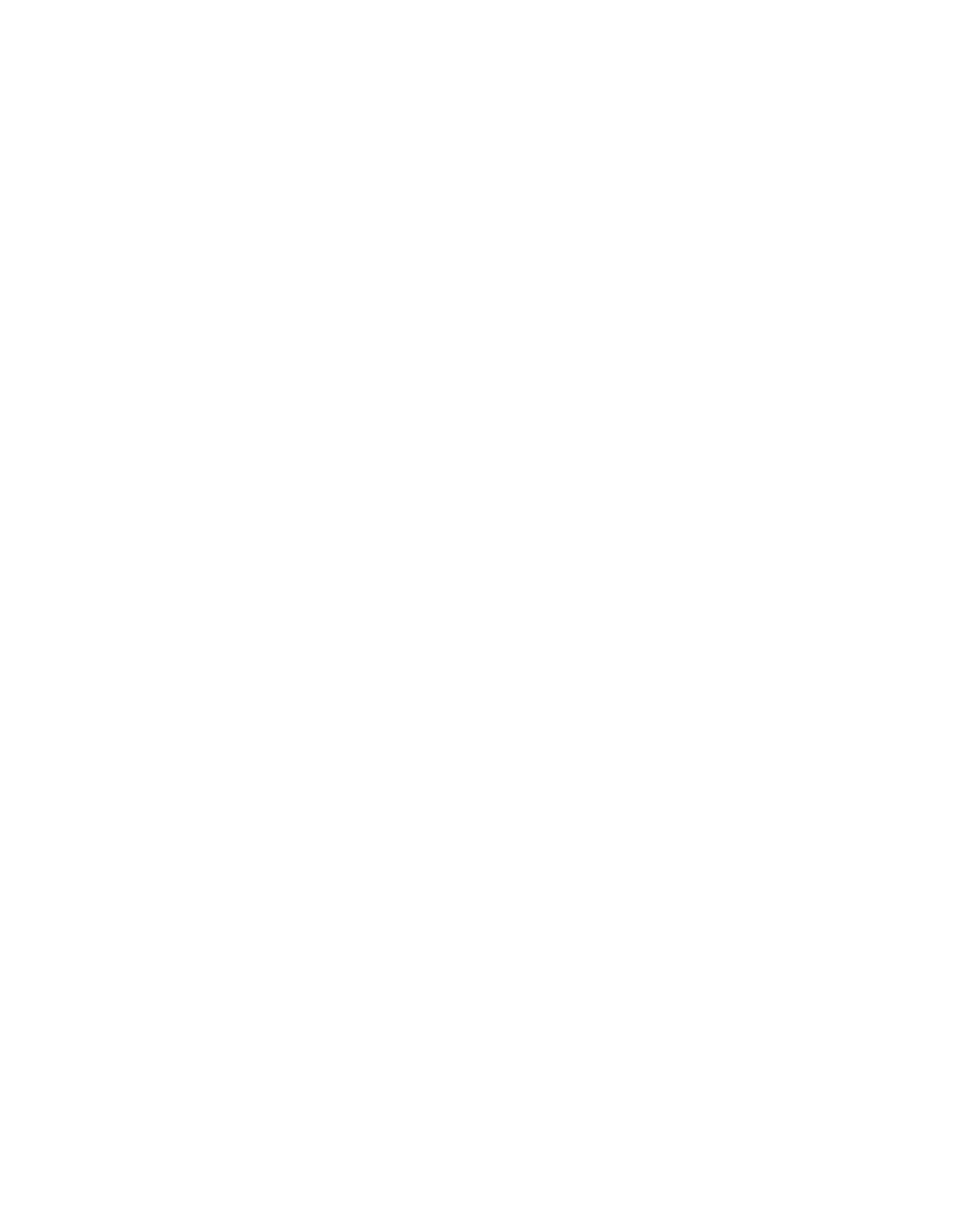MICHAEL P. GEARY GEARY, PORTER & DONOVAN 16475 Dallas Parkway, Suite 500 Addison, Texas 75001-6837 972/931-9901 FAX: 972/931-9208 E-MAIL: mgeary@gpd.com

#### BIOGRAPHICAL INFORMATION

#### EDUCATION:

The University of Texas at Austin -BBA, Marketing (1976) South Texas College of Law - J.D. (1979)

#### PROFESSIONAL ACTIVITIES AND ACCOMPLISHMENTS:

Shareholder, Geary, Porter & Donovan, P.C. Board Certified in Family Law (since 1985) Fellow, American Academy of Matrimonial Lawyers Life Fellow, Texas Bar Foundation State Bar of Texas Family Law Practice Manual Committee - Co-Chairman (1994-1996); Member (1994-1999) Member, Family Law Council, State Bar of Texas (1984-1991) Past Chairman, Family Law Section, Dallas Bar Association Member, College of the State Bar of Texas and Texas Academy of Family Law Specialists Voted one of "The Best Lawyers in Dallas" in the area of Family Law, D Magazine, May, 1995 and May, 2001

#### PUBLICATIONS AND CONTINUING LEGAL EDUCATION ACTIVITIES:

Author/Speaker at numerous professionally related seminars, including the following:

Advanced Family Law Seminar: "Tracing - How To Actually Do It - 2000

University of Houston Family Law Practice Seminar: "Characterization and Tracing - 2000, 2001 and 2003

Advanced Family Law Seminar: "Reimbursement" - 1999

Advanced Family Law Seminar: "Reimbursement: When You Get It and How to Prove-Up Your Claim" - 1998

University of Houston Family Law Institute: "Surprises at Trial and How to Handle Them" - 1997

Advanced Family Law Seminar: "Valuing and Dividing Retirement Benefits and Other Forms of Compensation" - 1995

University of HoustonLawFoundation Family LawPractice Seminar: "Clean-Up Documents:Transferring Business Interests, Real Estate, Deposits, Moveables, Etc." - 1994, 1995, 1996

Family Law Drafting Course: "Business Entities" - 1993

Advanced Family Law Seminar: "Sophisticated Methods of Dividing a Family Business: Corporations and Partnerships" - 1993

Marriage Dissolution Seminar: "Asset Valuation" - 1993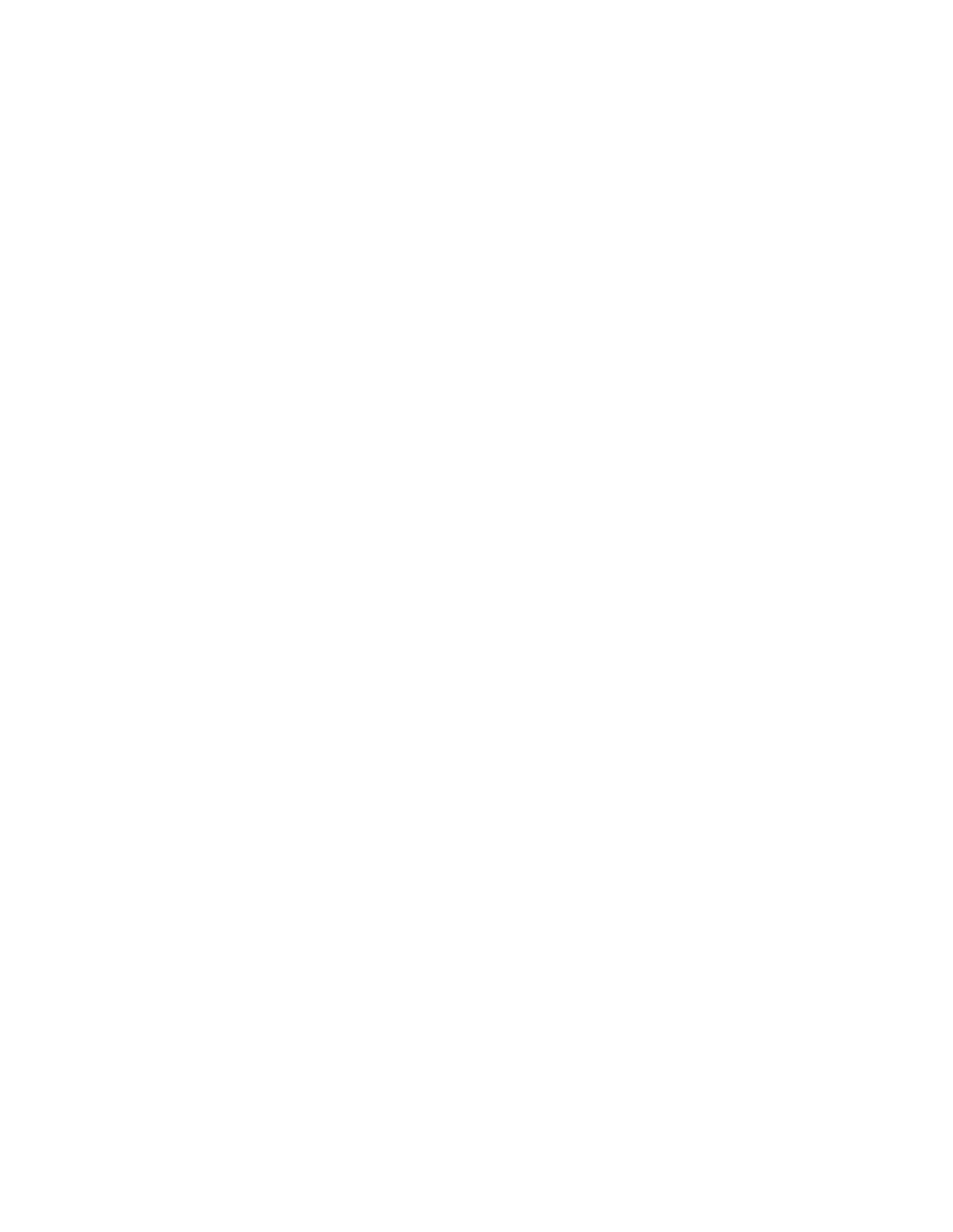### **CURRICULUM VITAE**

#### **GARY STOLBACH, Attorney**

Board Certified-Estate Planning and Probate Law Texas Board of Legal Specialization Glast, Phillips & Murray, P.C. 2200 One Galleria Tower 13355 Noel Road, LB 48 Dallas, Texas 75240-6657 Telephone: (972) 419-8312 Fax: (972) 419-8329 stolbach@gpm-law.com

**Practice Area/Professional Qualifications:** Board Certified - Estate Planning and Probate Law, Texas Board of Legal Specialization. Professional practice has been limited to this practice area since 1976. Legal practice is exclusively in the areas of estate planning, trust and estate administration, related business, personal, tax and litigation areas.

#### **Legal Organization Memberships:**

Fellow in the American College of Trust and Estate Counsel; Member of the American Bar Association (Real Property, Probate and Trust Section), the State Bar of Texas (Real Property, Probate and Trust Section) and the Dallas Bar Association (Probate Section); Former Member of the Board of Governors of the Dallas Estate Planning Council; Former Member of the Council of the Dallas Bar Probate Section.

**Other Professional Activities:** Frequent lecturer on trusts and estate planning and administration topics; published author of articles in that field.

**Education:** Undergraduate Education: The University of Pennsylvania; 1971 graduate, B.A., Phi Beta Kappa. Legal Education: University of Pennsylvania Law School; J.D.,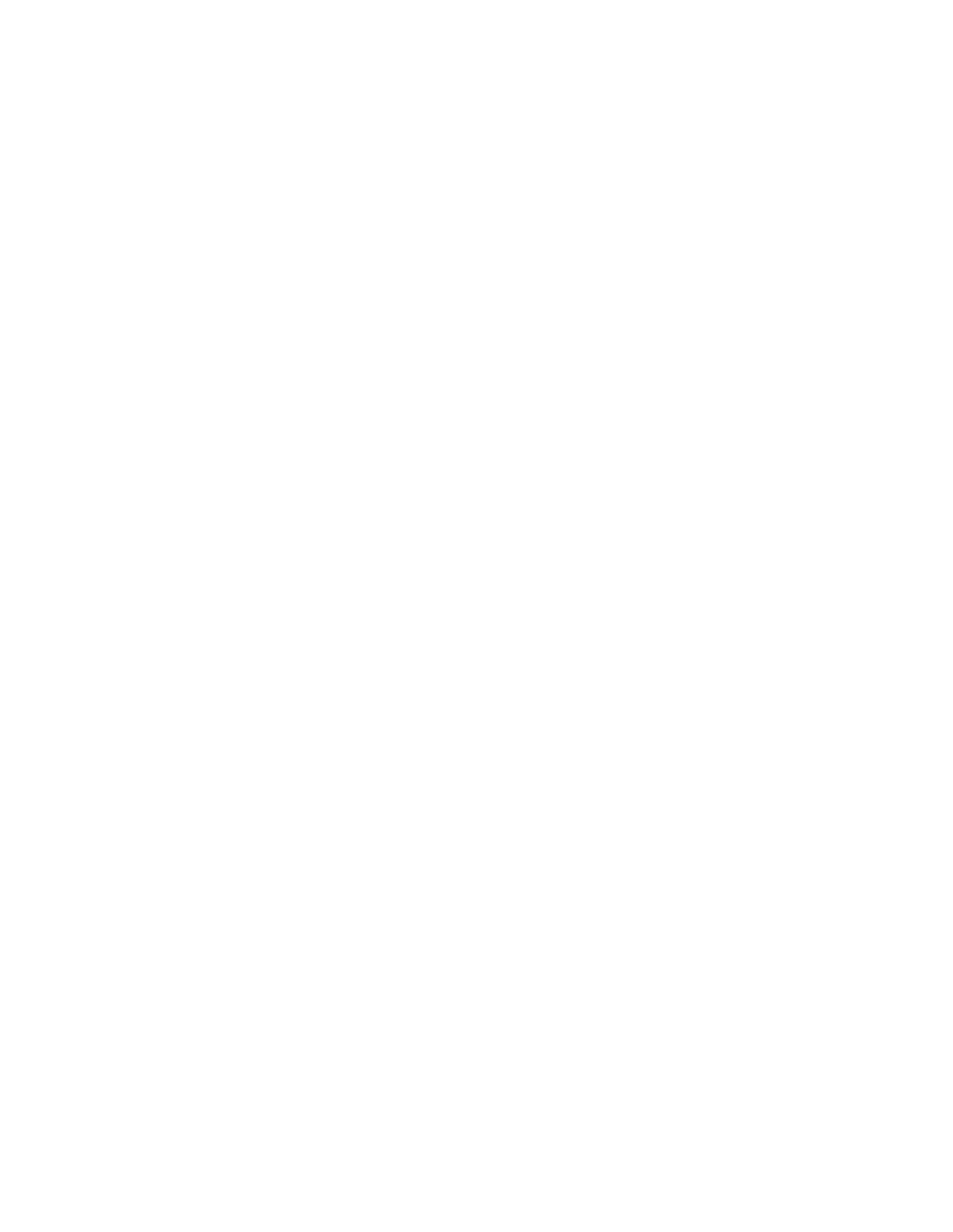#### **DIANA S. FRIEDMAN**

#### **DIANA S. FRIEDMAN, P.C.**

2301 Cedar Springs Suite 330 Dallas, Texas 75201 (214) 953-0600

#### **PROFESSIONAL**

Diana S. Friedman, P.C. - July 2001 to present Partner, McCurley, Kinser, McCurley & Nelson, L. L. P. - 1992 to 2001

#### **EDUCATION**

Louisiana State University - B.S. - December 1984 Southern Methodist University - J.D. cum laude - May 1991 Order of the Coif Board Certified, Family Law, Texas Board of Legal Specialization - 1996 to present

#### **PROFESSIONAL ACTIVITIES AND AFFILIATIONS**

Member, Family Law Council State Bar of Texas Fellow, American Academy of Matrimonial Lawyers American Bar Association State Bar of Texas - Family Law Section Dallas County Bar Association - Family Law Section Southern Methodist University - ATLA Mock Trial Team Coach - 1993 Dallas Inn of Court LVI - 1993, 1994 Family Law Practice Manual Committee of the State Bar of Texas - 1993-1994 Dallas Association of Young Lawyers - Chair of CLE Committee - 1995-1997 District 6-A Grievance Committee - 1996-2002 State Bar Mentoring Program American College Of Barristers - 2001 Dedman School of Law At SMU, Alumnae Steering Committee

#### **FREQUENT AUTHOR AND SPEAKER THROUGHOUT TEXAS**

Speaker - "Case Law Update" - Child Custody and Visitation in Texas, 1992

- Speaker "Ten Top Family Law Cases of the 90s" Grand Prairie Bar Association, 1992
- Speaker "Case Law Update" Dallas Bar Family Law Section, 1992-1998
- Speaker "1993 Legislative Update" Plano Bar Association, 1993
- Speaker "1993 Legislative Changes Affecting Texas Family Law Seminars, Inc., Houston and Dallas, 1993
- Speaker "Relocation" "Divorce Camp 96" Minnesota Chapter of the American Academy of Matrimonial Lawyers 1996
- Participant State Bar of Texas Marriage Dissolution Workshop 1994
- Participant Advanced Family Law Seminar, State Bar of Texas, Workshop on "The Art of Persuasionand Cross-Examination", 1994
- Participant Advanced Family Law Seminar, State Bar of Texas, Workshop on "The Art of Persuasion", 1995
- Speaker "Family Law Overview" "Bridge-the-Gap" Seminar Dallas Association of Young Lawyers and Southern Methodist University - 1996
- Speaker -"Evidence Without Witnesses" How to Offer and Exclude Evidence, Houston, 1996
- Speaker -"Working as an Expert Witness" 5th Annual Dallas Chapter TSCPA Divorce Conference 1996
- Speaker "Child Custody Visitation in Texas" National Business Institute 1996
- Speaker "Why Mediation? Rules That Govern Alternatives" Texas Center for the Judiciary,
- College of Advanced Judicial Studies 1997
- Speaker "Trying a Property Case on a Shoestring" State Bar of Texas Marriage Dissolution Institute 1997
- Speaker "The Secrets to Preparing for the Certification Exam", Advanced Family Law Course, State Bar of Texas 1997
- Speaker "Stock Options and Pension Plans", 6<sup>th</sup> Annual Dallas Chapter TSCPA Divorce Conference Dallas Chapter TSCPA - 1997
- Speaker "Overview of the Texas Disciplinary Rules of Professional Conduct", "Bridge the Gap" Seminar, Dallas Association of Young Lawyers - 1997
- Speaker "Pre-Nuptial Agreements", Advanced Drafting: Estate Planning and Probate Course, State Bar of Texas 1997
- Speaker "Sex, Lies and Liabilities", Advanced Family Law Course, State Bar of Texas 1998
- Speaker "Bankruptcy", American Academy of Matrimonial Lawyers 1998, 1999, 2000
- Speaker "Family Law and Bankruptcy", Advanced Family Law Course, State Bar of Texas 2000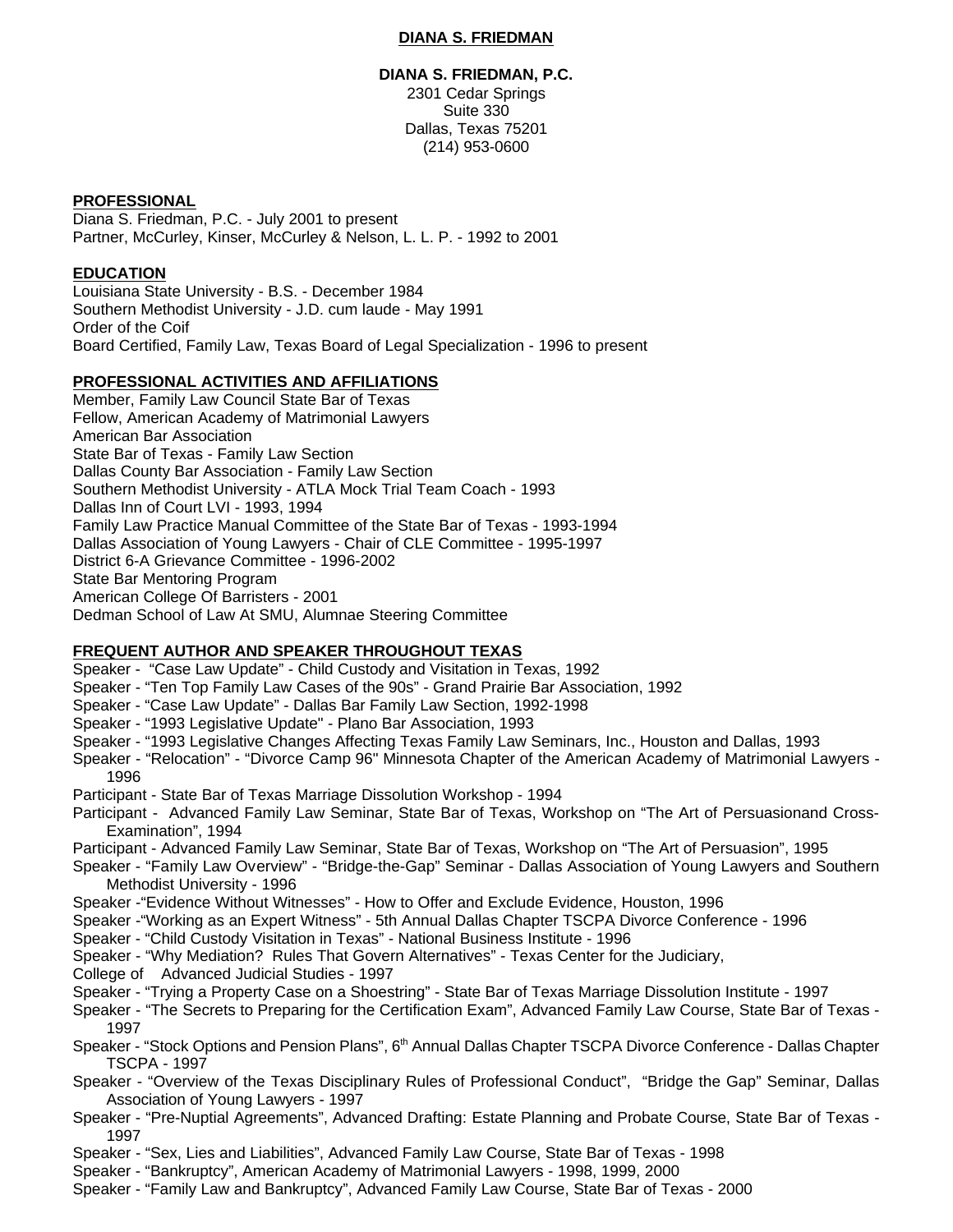Speaker - "Bankruptcy and Family Law", Family Law on the Front Lines, The University of Texas School of Law - 2001 Speaker - "Attorneys Fees", Family Law Conference for General Practitioners and Legal Assistants, South Texas College of Law - 2002

Speaker - "Deal with Debt: Bankruptcy and Beyond," Family Law On the Front Lines, The University of Texas School of Law - 2003

#### **CO-AUTHORED PUBLICATIONS**

"Contempt, Clarification and Enforcement of Child Related Issues" - 1991 "Evaluation" - 1991 "Determination and Proof of Valuation in a Family Law Case" - 1991 "Enforcement of Agreed Decrees and Agreements" - 1992 "Hague Convention" - 1992, 1993 "Habeas Corpus" 1992, 1993 "The Illusion of Goodwill: Now You See It, Now You Don't" - 1992 "Evaluation of a Closely Held Business" - 1993 "Bad Facts Custody" - 1992 "Case Law Update" - 1992 "Interrogatories and Request for Admissions" - 1993 "Methods of Discovery" - 1993 "Requested Admissions and Interrogatories in Property Cases" -1993 "1993 Legislative Update" - 1993 "Case Law Update" - 1992 - 1998 "The Art of Persuasion" - 1995, 1996 "Family Law Overview" - 1996 "Evidence Without Witnesses" - 1996 "Child Custody and Visitation" - 1996 "Working as an Expert Witness" - 1996 "Relocation Litigation" - 1996 "Why Mediation? Rules that Govern Alternatives" - 1997 "Trying a Property Case on a Shoestring" - 1997 "The Secrets to Preparing for a Certification Exam" - 1997 "Stock Options and Pension Plans" - 1997 "Overview of Texas Disciplinary Rules of Professional Conduct" - 1997 "Pre-Nuptial Agreements" - 1997 "Current Admissibility of Expert Witnesses" - 1998 "Sex, Lies and Liabilities" - 1998 "Bankruptcy" - 1999, 2000 "Family Law and Bankruptcy" - 2000 "Bankruptcy and Family Law" - 2001 "Attorneys Fees" - 2002 "Dealing with Debt: Bankruptcy and Beyond" - 2003 "Experts: Where Are We Now?" - 2003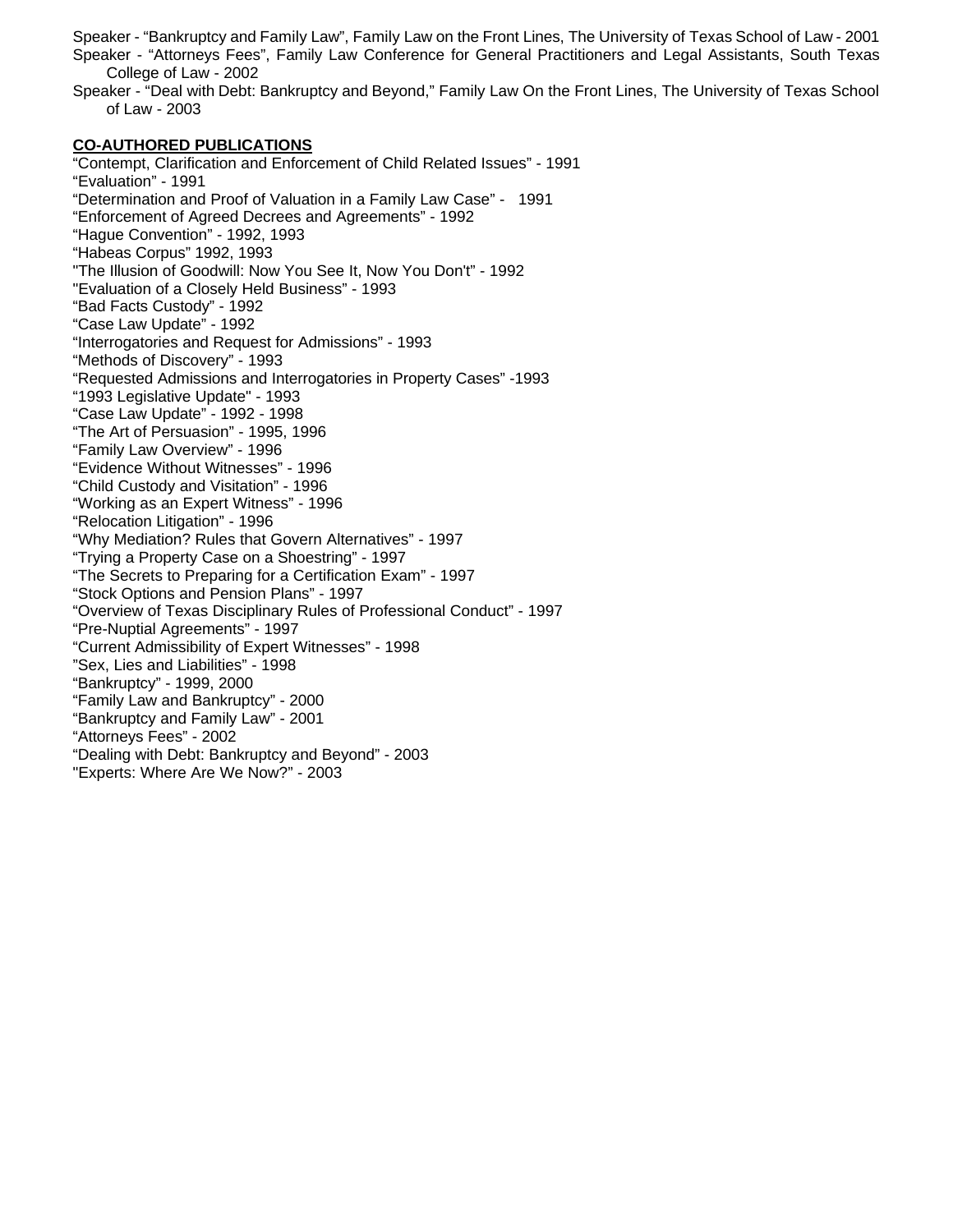### **G. DAVID CARLOCK CARLOCK & GORMLEY, L.L.P. 8111 Preston Road, Suite 550 Dallas, Texas 75225-6326 (214) 346-0306 (214) 346-0353/FAX Email: dcarlock@carlockgormley.com**

#### **EDUCATION:**

University of Texas, Austin, Texas (B.A., 1965) University of Texas, Austin, Texas (J.D., 1967)

#### **MILITARY SERVICE:**

Capt., U.S. Marine Corps, Judge Advocate and Military Judge (1967-1970)

#### **LICENSE/CERTIFICATION:**

Licensed by the State Bar of Texas, May, 1967 Board Certified, Family Law, Texas Board of Legal Specialization, 1978

#### **PROFESSIONAL AFFILIATIONS and ACTIVITIES:**

#### **Member:**

Dallas Bar Association; Collin County Bar Association; Family Law Sections, American Bar Association and State Bar of Texas; The Association of Trial Lawyers of America; Dallas Trial Lawyers Association (Director, 1977-1983); Texas Trial Lawyers Association; Texas Academy of Family Law Specialists; College of the State Bar of Texas; Texas Bar Foundation (Sustaining Life Fellow); Dallas Bar Foundation (Sustaining Life Fellow);Phi Alpha Delta.

#### **Offices**

Member, Executive Committee, Texas Chapter, American Academy of Matrimonial Lawyers, 1998-present; President, Texas Chapter, American Academy of Matrimonial Lawyers, 2002; Chair, Membership Committee, AAML, 1997-1998; Chair, Racial and Ethnic Concerns Committee, AAML, 1999-2000 ; Board of Directors, Dallas Bar Association Family Law Section, 1988-1993; Member, Executive Committee, DBA Family Law Section, 1988-1993; Chair, Dallas Bar Association Family Law Section, 1993 Chair, DBA Lawyer Referral Service Committee, 1977-1978**;** Chair, DBA Criminal Justice Committee, 1979-1980; Chair, DBA Fee Disputes Committee, 1992; Chair, DBA Judicial Investitures Committee, 1995-1996

#### **Grieviance Committee**

Member, 6<sup>th</sup> Bar District Grievance Prosecuting Committee, 1976-1977; Member, 6<sup>th</sup> Bar District Grievance Committee, 1977-1983;

#### **Honors:**

Member, American Board of Trial Advocates; Fellow, American Academy of Matrimonial Lawyers; 1992 Co-Pro Bono Lawyer of the Year, Legal Services of North Texas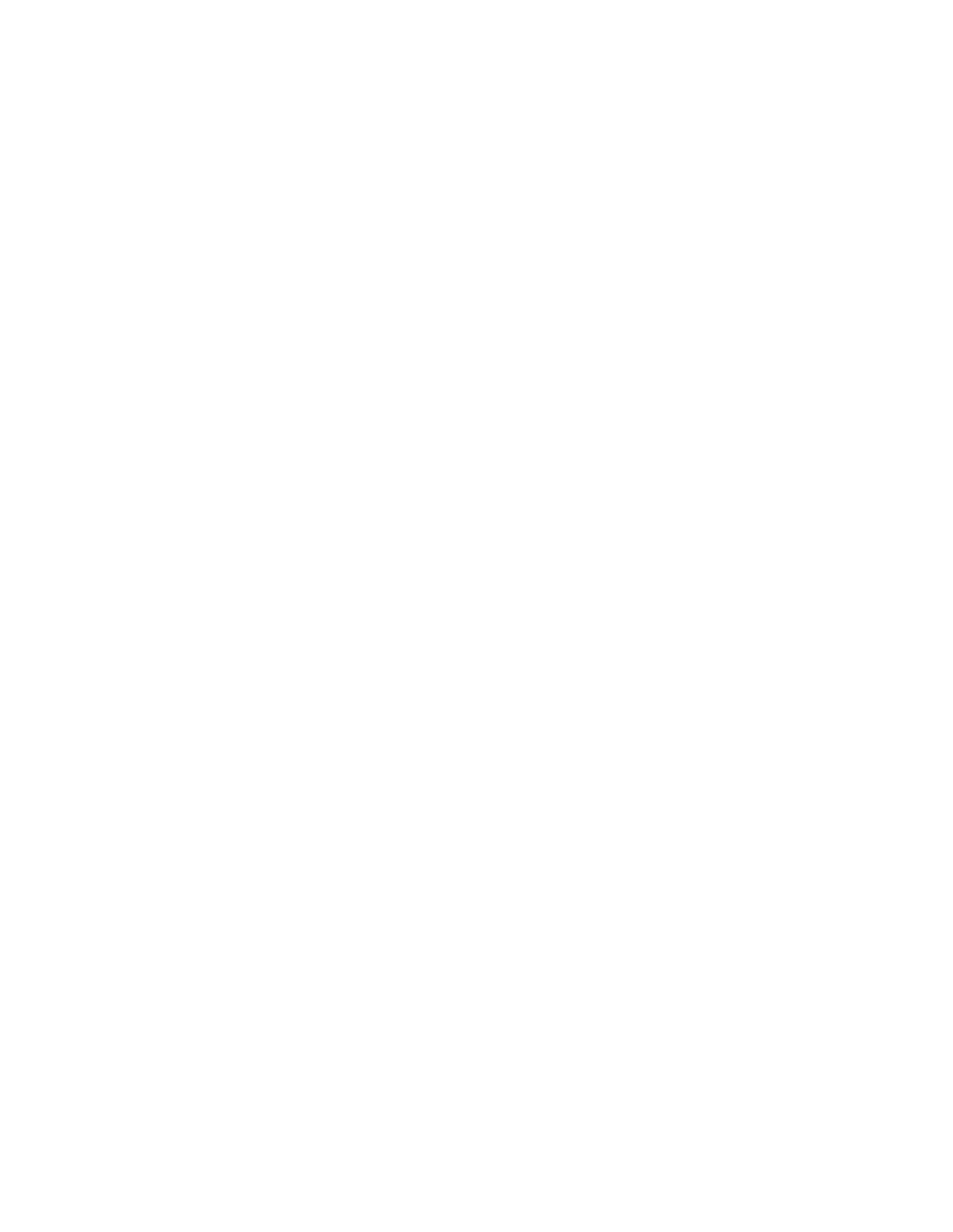## **TABLE OF CONTENTS**

| I. |                 |               |  |  |  |  |  |
|----|-----------------|---------------|--|--|--|--|--|
| П. |                 |               |  |  |  |  |  |
|    |                 |               |  |  |  |  |  |
|    | A.              |               |  |  |  |  |  |
|    |                 | $1_{-}$       |  |  |  |  |  |
|    |                 | 2.            |  |  |  |  |  |
|    | <b>B.</b>       |               |  |  |  |  |  |
|    |                 | 1.            |  |  |  |  |  |
|    |                 | 2.            |  |  |  |  |  |
|    |                 | 3.            |  |  |  |  |  |
|    |                 | 4.            |  |  |  |  |  |
|    |                 | 5.            |  |  |  |  |  |
|    |                 |               |  |  |  |  |  |
|    |                 |               |  |  |  |  |  |
|    | A.              |               |  |  |  |  |  |
|    |                 | 1.            |  |  |  |  |  |
|    |                 | 2.            |  |  |  |  |  |
|    | B.              |               |  |  |  |  |  |
|    |                 | $1_{\cdot}$   |  |  |  |  |  |
|    |                 | 2.            |  |  |  |  |  |
|    | $\mathcal{C}$ . |               |  |  |  |  |  |
|    |                 | 1.            |  |  |  |  |  |
|    |                 | 2.            |  |  |  |  |  |
|    | D.              |               |  |  |  |  |  |
|    |                 | 1.            |  |  |  |  |  |
|    |                 | 2.            |  |  |  |  |  |
|    |                 | 3.            |  |  |  |  |  |
|    |                 | 4.            |  |  |  |  |  |
|    |                 | 5.            |  |  |  |  |  |
|    |                 | 6.            |  |  |  |  |  |
|    |                 | 7.            |  |  |  |  |  |
|    |                 | 8.            |  |  |  |  |  |
|    |                 | 9.            |  |  |  |  |  |
|    |                 |               |  |  |  |  |  |
| V. |                 | <b>TRUSTS</b> |  |  |  |  |  |
|    | А.              |               |  |  |  |  |  |
|    | <b>B.</b>       |               |  |  |  |  |  |
|    |                 | 1.            |  |  |  |  |  |
|    |                 | 2.            |  |  |  |  |  |
|    |                 | 3.            |  |  |  |  |  |
|    | C.              |               |  |  |  |  |  |
|    |                 | 1.            |  |  |  |  |  |
|    |                 | 2.            |  |  |  |  |  |
|    |                 | 3.            |  |  |  |  |  |
|    |                 | 4.            |  |  |  |  |  |
|    |                 | 5.            |  |  |  |  |  |
|    |                 | 6.            |  |  |  |  |  |
|    |                 | 7.            |  |  |  |  |  |
|    |                 |               |  |  |  |  |  |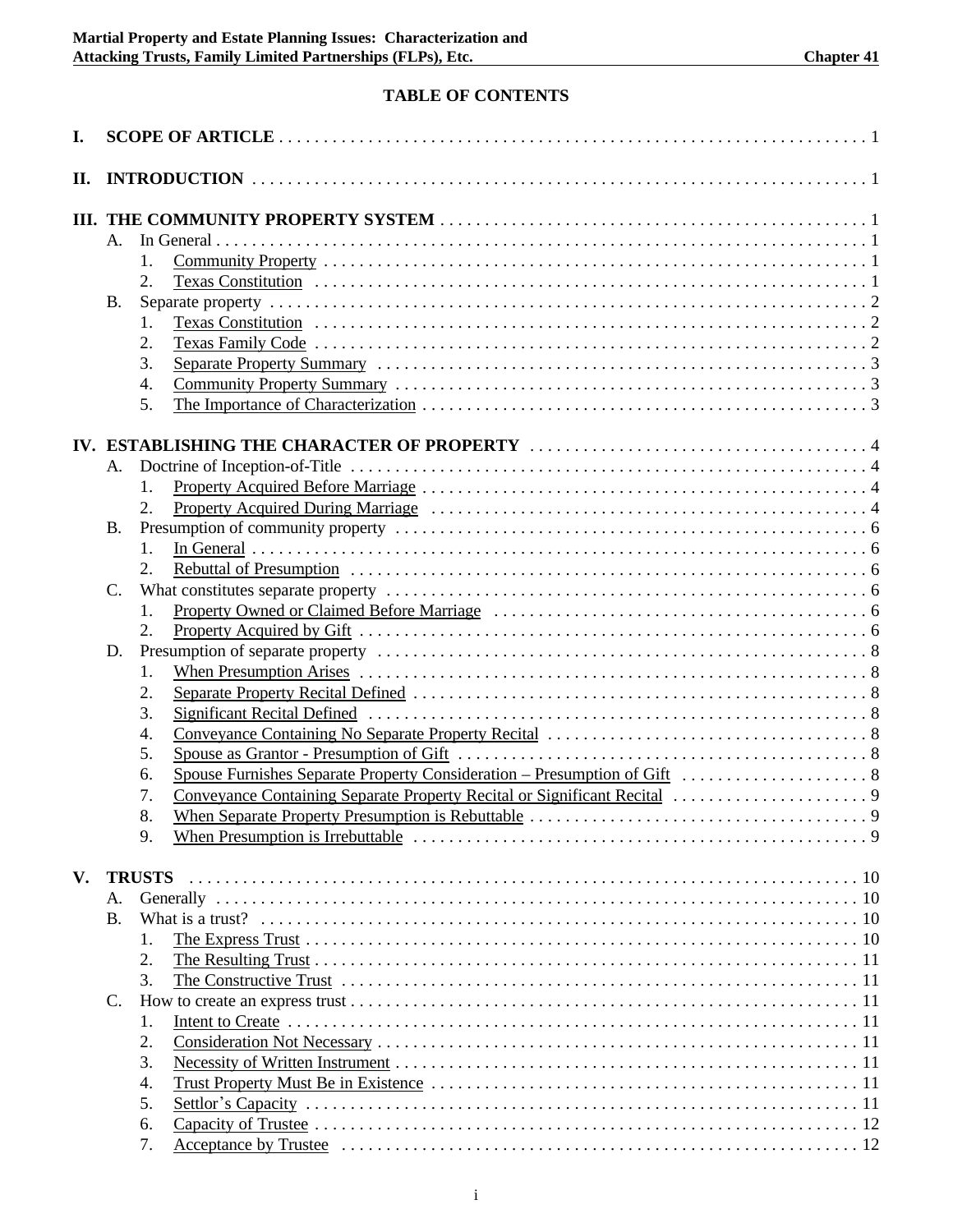|           | 8. |           |    |
|-----------|----|-----------|----|
|           | 9. |           |    |
|           |    |           |    |
|           |    |           |    |
| D.        |    |           |    |
| E.        |    |           |    |
|           | 1. |           |    |
|           | 2. |           |    |
|           | 3. |           |    |
|           | 4. |           |    |
|           | 5. |           |    |
| F.        |    |           |    |
|           | 1. |           |    |
|           | 2. |           |    |
|           | 3. |           |    |
|           | 4. |           |    |
|           | 5. |           |    |
|           | 6. |           |    |
|           | 7. |           |    |
|           |    |           |    |
|           |    |           |    |
|           |    |           |    |
| А.        |    |           |    |
|           | 1. |           |    |
|           | 2. |           |    |
|           | 3. |           |    |
|           | 4. |           |    |
|           | 5. |           |    |
|           | 6. |           |    |
|           | 7. |           |    |
|           | 8. |           |    |
| <b>B.</b> |    |           |    |
|           | 1. |           |    |
|           | 2. |           |    |
|           | 3. |           |    |
|           |    |           |    |
|           |    |           | 28 |
| А.        |    |           | 28 |
| <b>B.</b> |    |           |    |
| C.        |    |           |    |
|           | 1. |           |    |
|           | 2. | Alter Ego |    |
|           | 3. |           |    |
|           |    |           |    |
|           |    |           |    |
| А.        |    |           |    |
|           | 1. |           |    |
|           | 2. |           |    |
|           | 3. |           |    |
|           | 4. |           |    |
|           | 5. |           |    |
|           | 6. |           |    |
|           | 7. |           |    |
|           |    |           |    |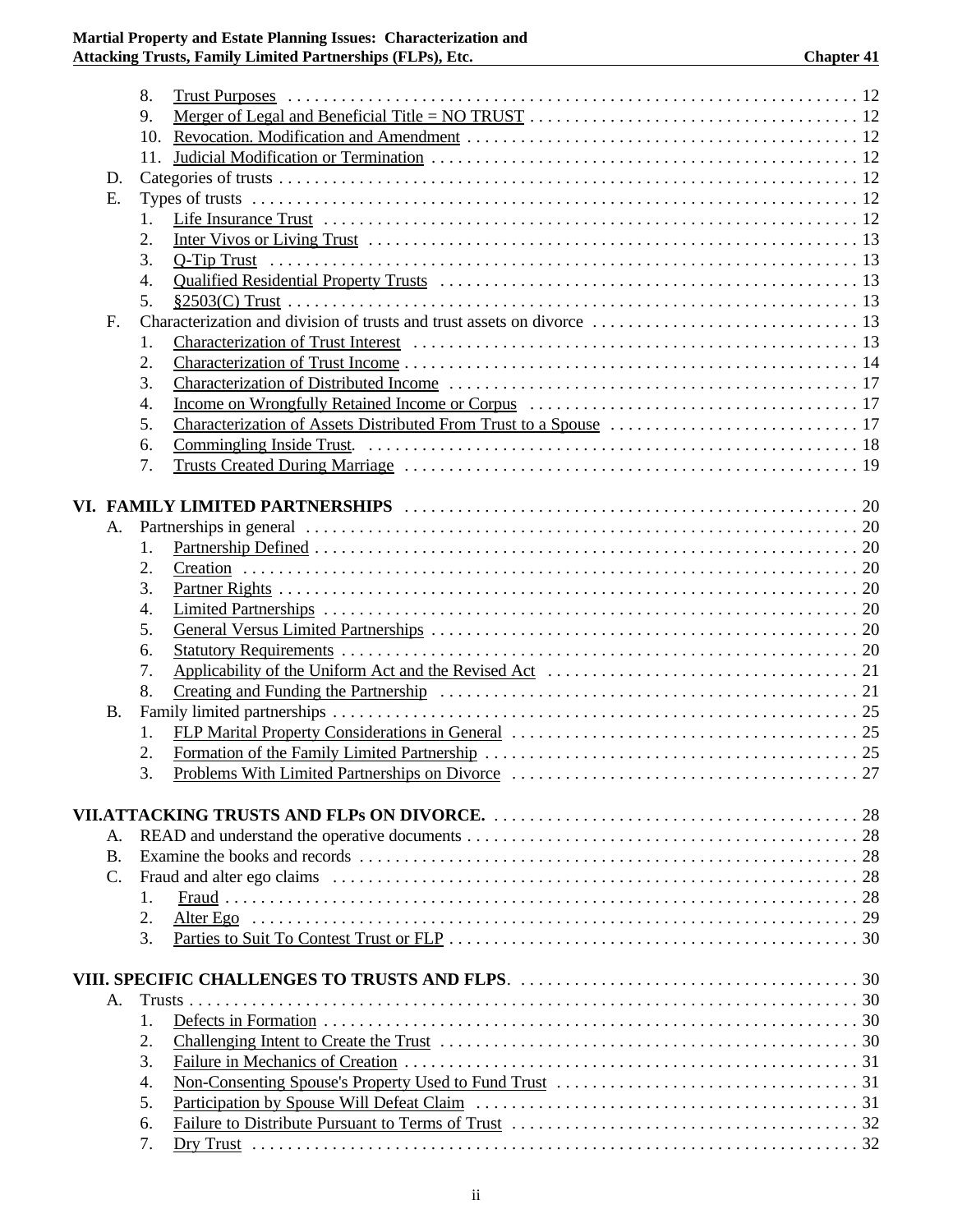### **Martial Property and Estate Planning Issues: Characterization and Attacking Trusts, Family Limited Partnerships (FLPs), Etc. Chapter 41**

|     |                 | 8.               |  |  |  |  |  |
|-----|-----------------|------------------|--|--|--|--|--|
|     |                 | 9.               |  |  |  |  |  |
|     |                 | 10 <sub>1</sub>  |  |  |  |  |  |
|     |                 | 11.              |  |  |  |  |  |
|     |                 | 12.              |  |  |  |  |  |
|     |                 | 13.              |  |  |  |  |  |
|     |                 | 14.              |  |  |  |  |  |
|     |                 | 15.              |  |  |  |  |  |
|     |                 | 16.              |  |  |  |  |  |
|     |                 | 17.              |  |  |  |  |  |
|     | <b>B.</b>       |                  |  |  |  |  |  |
|     |                 | $\mathbf{1}$ .   |  |  |  |  |  |
|     |                 | 2.               |  |  |  |  |  |
|     |                 | 3.               |  |  |  |  |  |
|     |                 | $\overline{4}$ . |  |  |  |  |  |
|     |                 | 5.               |  |  |  |  |  |
|     |                 |                  |  |  |  |  |  |
| IX. |                 |                  |  |  |  |  |  |
|     |                 |                  |  |  |  |  |  |
| X.  |                 |                  |  |  |  |  |  |
|     | A.              |                  |  |  |  |  |  |
|     | $\mathcal{C}$ . |                  |  |  |  |  |  |
|     | D.              |                  |  |  |  |  |  |
|     | E.              |                  |  |  |  |  |  |
|     | $F_{\rm c}$     |                  |  |  |  |  |  |
|     | G.              |                  |  |  |  |  |  |
|     | H.              |                  |  |  |  |  |  |
|     |                 |                  |  |  |  |  |  |
|     |                 |                  |  |  |  |  |  |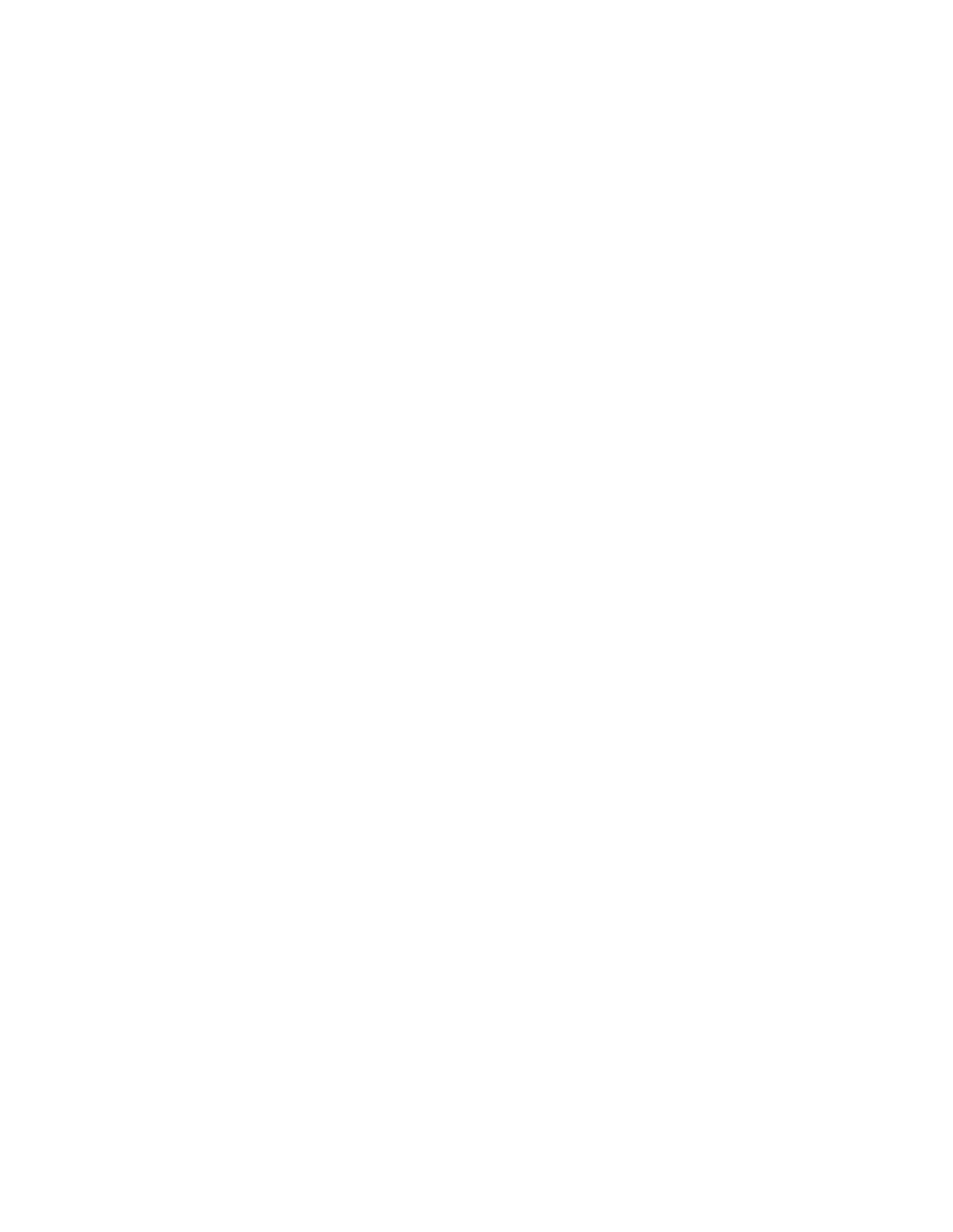# **MARITAL PROPERTY AND ESTATE PLANNING ISSUES: CHARACTERIZATION AND ATTACKING TRUSTS, FAMILY LIMITED PARTNERSHIPS (FLPS), ETC.**

#### **I. SCOPE OF ARTICLE**

This paper is an attempt to familiarize the family law practitioner with the concepts of trusts and family limited partnerships and how to deal with the issues they present on divorce. There is a general discussion regarding the characterization of property under the Texas community property system. It includes an analysis of the community property system, a review of the Texas constitutional provisions, a discussion of the importance of characterization and the methodologies used in determining the characterization of property. The concepts of characterization discussed in this paper are themselves the subject of lengthy articles. Therefore, this article should be viewed as a starting point with respect to more detailed research. This article is not a "how to" guide or "how to draft" a trust or partnership agreement. Other than brief references to tax implications, there is no in depth discussion of the Internal Revenue Code ("IRC") or its effect on marital estates. Finally, there is a brief discussion regarding offshore trusts.

#### **II. INTRODUCTION**

Estate planners and financial consultants have historically been advising their clients to utilize living trusts, testamentary trusts and family limited partnerships (FLPS) as an effective means of planning for the future. The primary motive for the creation of trusts and FLPS is to allow the parties to take advantage of income and estate tax savings and to insulate the donor(s) property from liability from third party creditors. However, dealing with trusts and FLPS at the time of divorce presents an extremely difficult situation. Even though their creation and existence are susceptible to attack on divorce, a successful challenge may result in such negative tax implications to the client that other alternatives must be explored. An ethical issue is also raised in the drafting of such instruments. Whenever a document will alter the respective rights of either spouse, each spouse should have his or her own independent counsel to advise themon the potential adverse effects. Failure to do so may result in alleged breach of fiduciary duty by the attorney, and possibly by the spouse initiating the formation of such a trust or partnership.

# **III. THE COMMUNITY PROPERTY SYSTEM**

## **A. In General**.

Texas utilizes the community property system to determine the property rights of a husband and wife. Marital property is separate, community or mixed. All property of whatever kind acquired by the husband and wife, or either of them, during the marriage is community property of the two spouses, except for property meeting the definition of separate property.

The character of property is determined by operation of law according to the time and circumstances of acquisition. Property acquired before marriage by any method, or during marriage by gift, devise, or descent, is separate property. Recovery for personal injuries is separate property, subject to narrow exceptions. Property purchased with separate funds is separate property. Property correctly specified as separate property in an enforceable premarital agreement and community property partitioned in the manner provided by statute constitutes separate property. All other property, whether acquired by the husband or the wife or by their joint efforts, is community property.

Finally, separate property that is converted to community property pursuant to the Texas Family Code  $("TFC")<sup>1</sup>$  will also be community property subject to division by the Court.

### 1. Community Property.

Texas law does not define community property any more specifically than all property acquired by either the husband or wife during marriage, except that property which is the separate property of either the husband or the wife. The Supreme Court has held that no other definition is necessary. Lee v. Lee, 247 S.W. 828 (Tex. 1923). The principle foundation of the community property system is that whatever is acquired by the efforts of either the husband or wife shall be their common property. This is true, even though one spouse contributed nothing to the acquisitions, and the acquisitions of properties were wholly attributable to the other spouse's industry. Graham v. Franco, 488 S.W.2d 390 (Tex. 1972).

### 2. Texas Constitution.

No specific definition of community property is contained in Article XVI, § 15 of the Texas Constitution. Rather, the Texas Constitution merely states the following:

<sup>&</sup>lt;sup>1</sup> Texas Family Code Ann. (Vernon 1998) (as amended) [hereinafter "TFC"].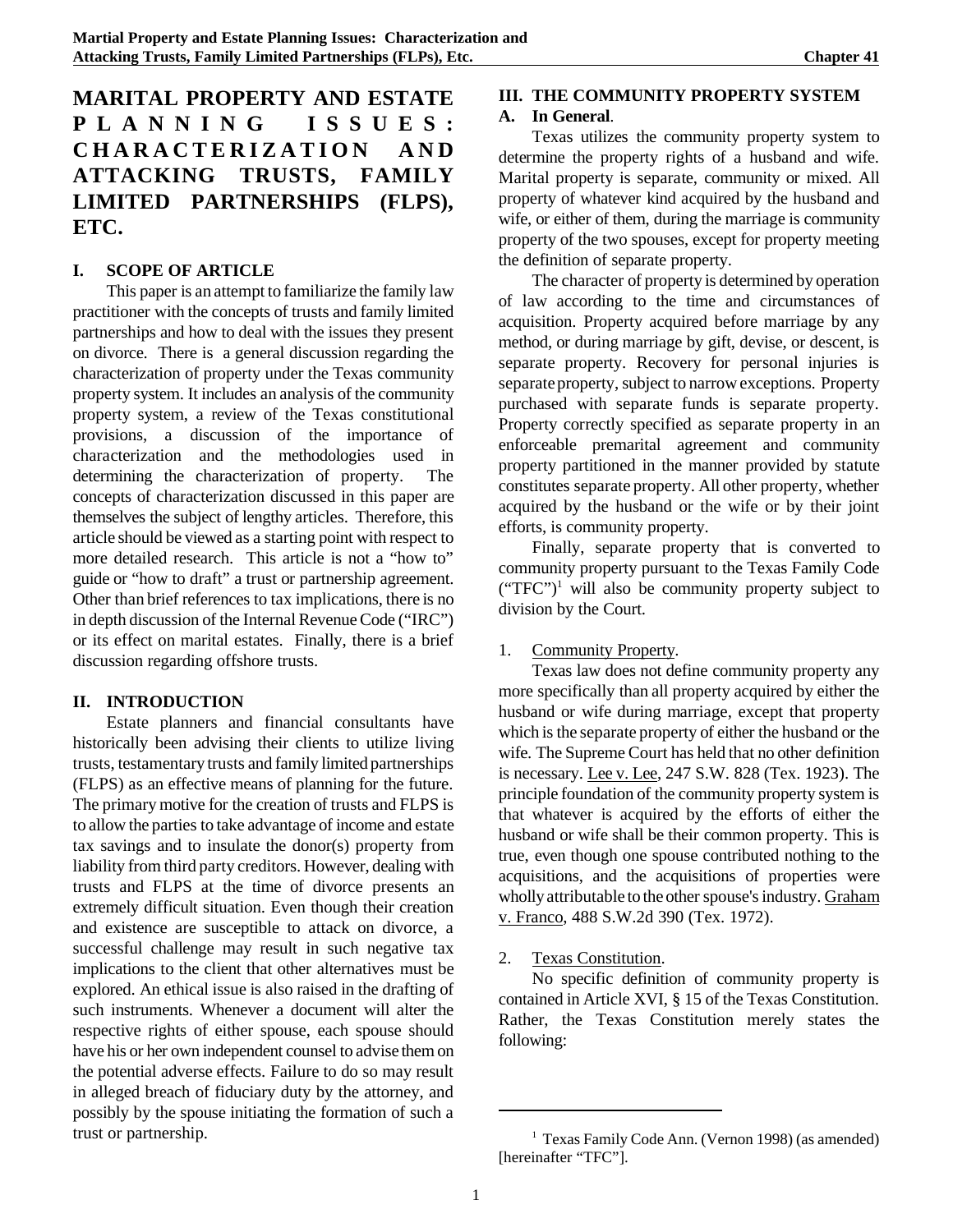**. . .** laws shall be passed more clearly defining the rights of the spouse in relation to separate and community property **. . .**

3. Texas Family Code.

TFC  $§$  3.002 defines community property as follows:

Community property consists of the property, other than separate property, acquired by either spouse during marriage.

### Id.

Quite simply, all marital property, not specifically within the scope of the statutory and constitutional definition of separate property, is by implication excluded, and therefore is community property regardless of how it was acquired. Hilley v. Hilley, 342 S.W.2d 565 (Tex. 1961); Arnold v. Leonard, 273 S.W. 799 (Tex. 1925). Property acquired by the joint efforts of the spouses, was regarded as acquired by "onerous title" and belonged to the community. Graham, 488 S.W.2d at 393. The rule is the same regardless of whether the new acquisition is the result of the husband or wife's individual labor, skill, or profession. Norris v. Vaughan, 260 S.W.2d 676 (Tex. 1953).

#### **B. Separate property**

1. Texas Constitution.

Art. XVI, § 15 defines separate property as:

All property, both real and personal, a spouse owned or claimed before marriage, and that acquired afterwards by gift, devise, or descent, shall be the separate property of that spouse.

The 1980 amendment to § 15 revised that part of the constitutional provision (added in 1948) to allow an agreement to partition community property to include partition of property existing or to be acquired, and to include income from separate property:

Art. XVI, § 15 now includes the following:

**. . .** provided that persons about to marry and spouses, without the intention to defraud preexisting creditors, may by written instrument from time to time partition between themselves all or part of their property, then existing or to be acquired, or exchange between themselves the community interest of one spouse or future spouse in any property for the community

interest of the other spouse or future spouse in othercommunity property then existing or to be acquired, whereupon the portion or interest set aside to each spouse shall be and constitute a part of the separate property and estate of such spouse or future spouse; spouses alsomay from time to time, by written instrument, agree between themselves that the income or property from all or part of the separate property then owned, or which thereafter might be acquired by only one of them, shall be the separate property of that spouse; if one spouse makes a gift of property to the other, that gift is presumed to include all the income or property which might arise from that gift of property; spouses may agree in writing that all or part of their community property becomes the property of the surviving spouse on the death of a spouse; and spouses may agree in writing that all or part of the separate property owned by either or both of them shall be the spouses' community property.

### Id. (*emphasis added*.)

Marital property agreements can significantly alter Texas marital property law. In 1999, the final phrase was added to Article XVI, § 15 of the Constitution to permit spouses to agree that their separate property would become community property. The enabling legislation is contained within §§ 4.201-.206 of TFC.

#### 2. Texas Family Code.

TFC §3.001 defines the separate property of a spouse:

A spouse's separate property consists of:

- a. the property owned or claimed by the spouse before marriage;
- b. the property acquired by the spouse during the marriage by gift, devise, or descent; and
- c. the recovery for personal injuries sustained by the spouse during marriage, except any recovery for loss of earning capacity during marriage.

Although Texas courts have held that the legislature is without power to enlarge or to diminish the scope of the constitutional definition of separate property, the language of the statute providing for recovery for personal injuries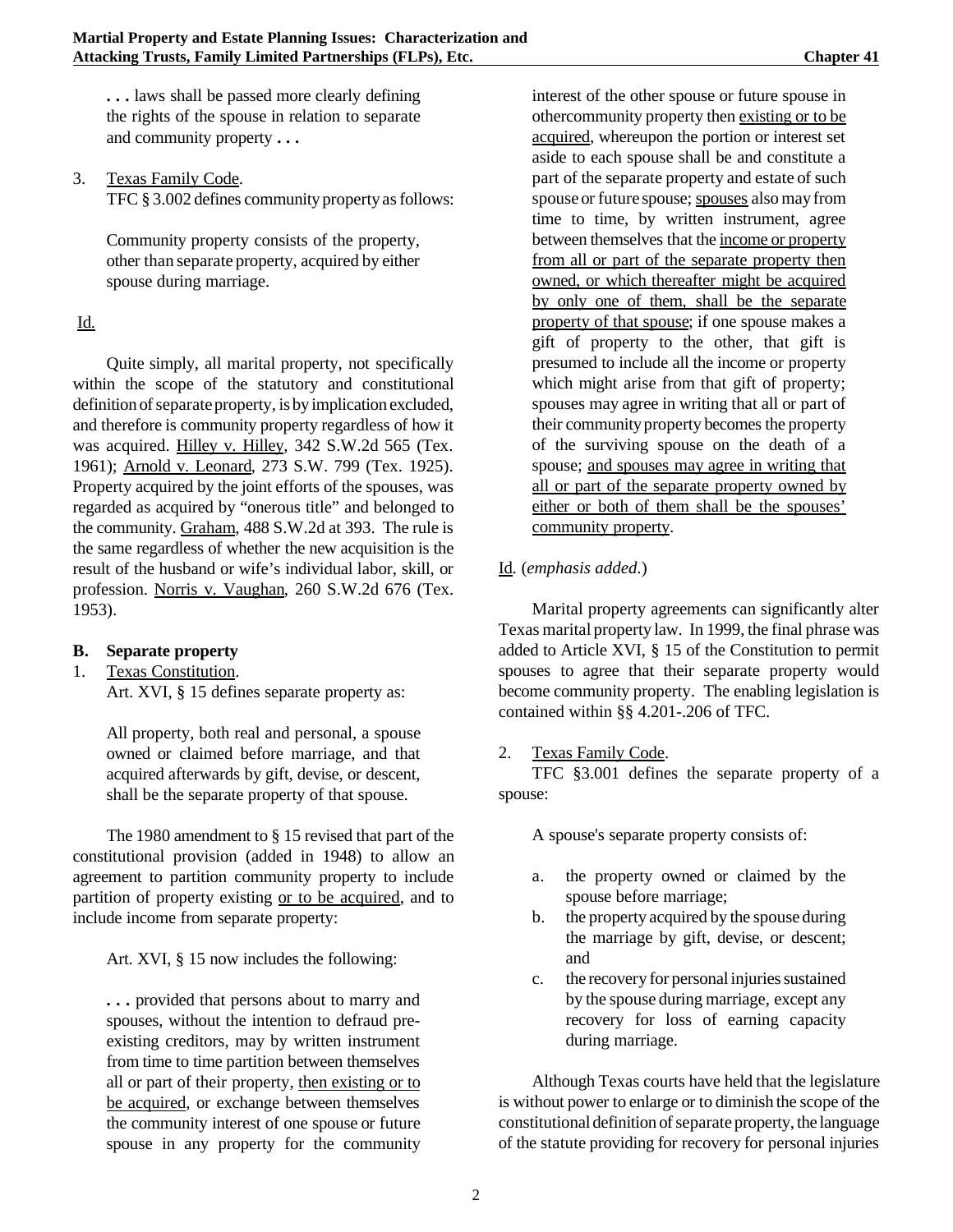to the body of a spouse, including disfigurement and physical pain and suffering, as being separate property is within the scope of the constitutional provision and therefore valid. Graham, 488 S.W.2d at 395; Schwirm v. Bluebonnet Express. Inc., 489 S.W.2d 279 (Tex. 1973).

TFC §4.102 provides that:

At any time, the spouses may partition or exchange between themselves any part of their community property, then existing or to be acquired, as the spouses may desire. Property or a property interest transferred to a spouse by a partition or exchange agreement becomes that spouse's separate property. (*emphasis added)*

# Id.

TFC §4.103 provides that:

At any time, the spouses may agree that the income or property arising from the separate property that is then owned by one of them, or that may thereafter be acquired, shall be the separate property of the owner. (*emphasis added)*

# Id.

- 3. Separate Property Summary. In summary, separate property consists of:
	- a. Property owned or claimed by a spouse before marriage;
	- b. Property acquired during marriage by gift;
	- c. Property acquired during marriage by devise or descent;
	- d. Future community property that persons about to marry have agreed in writing, in a premarital agreement, will be separate property;
	- e. Current or future community property that spouses have agreed in writing in a partition or exchange agreement will be separate property;
	- f. Income or property derived from a spouse's existing or future separate property that spouses have agreed will be separate property pursuant to a partition or exchange agreement;
	- g. All income or property arising from a gift of property from one spouse to the other spouse;
	- h. Pursuant to a survivorship agreement, any part of the community property that the spouses have agreed in writing shall become the

property of the surviving spouse on the death of the other spouse; and

- i. Property received as recovery for personal injuries sustained by a spouse during marriage, except any recovery for loss of earning capacity.
- 4. Community Property Summary.
	- a. All income and property acquired by either spouse during marriage, other than separate property; and
	- b. Current separate property of either or both spouses that the spouses have agreed in writing to convert to community property.

## 5. The Importance of Characterization.

The community property concept is treated in detail in Chapter 3 of the TFC. Characterization of property is necessary for the proper determination of the rights of each spouse upon divorce. §7.001 of the TFC provides for division of property in a suit for dissolution of marriage by divorce or annulment, and states that:

In a decree of divorce or annulment, the court shall order a division of the estate of the parties in a manner that the court deems just and right, having due regard for the rights of each party and any children of the marriage.

### Id.

The starting point in a contested property case is establishing the nature of the property to be divided as separate or community. Muns v. Muns, 567 S.W.2d 563 (Tex. Civ. App. - Dallas 1978, no writ); Cooper v. Cooper, 513 S.W.2d 229 (Tex. Civ. App. - Houston  $[1<sup>st</sup>]$ Dist.] 1974, no writ). The trial court, pursuant to the mandate of §7.001 to divide the estate of the parties having due regard for the rights of each party, must determine the character of the marital property, in light of the definition provided by the constitution and the statutes.

While the trial court has broad latitude in the division of the community estate, it does not have the discretion to award separate real or personal property of one spouse to the other spouse. Eggemeyer v. Eggemeyer, 554 S.W.2d 137 (Tex. 1977) (real property); Cameron v. Cameron, 641 S.W.2d 216 (Tex. 1982)(personal property). Additionally, the trial court has no authority to divest an interest in separate property, even though the interest is small, and to require the spouses to maintain a tenancy-incommon. *See* Whorrall v. Whorrall, 691 S.W.2d 32 (Tex. Civ. App. - Austin 1985, writ dism'd) (husband owned a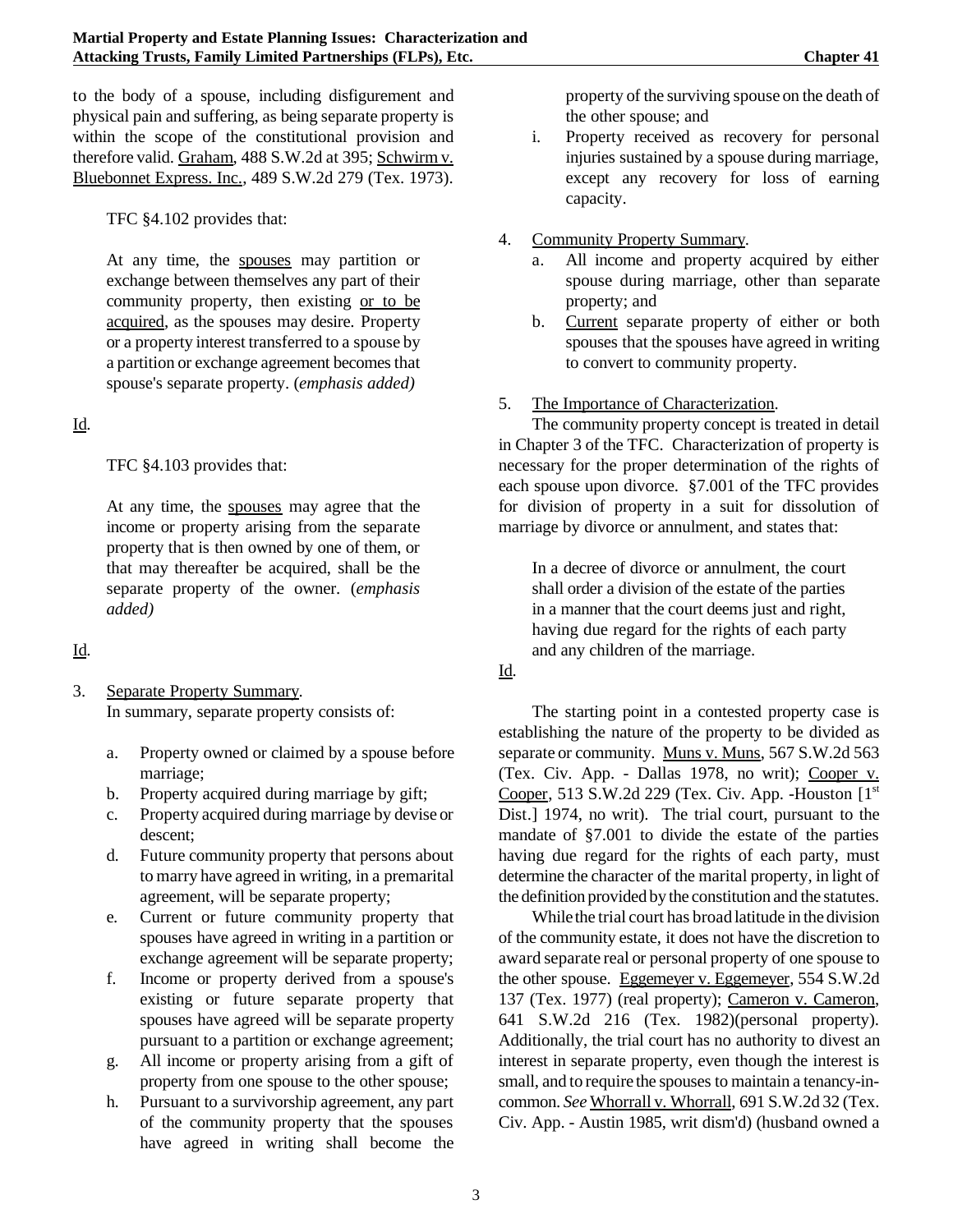separate 9/10 of 1% interest in house as his separate property).

Ability to characterize marital property as separate or as community is essential if the lawyer is to properly discharge his or her professional responsibility to the client. *See* Cearley v. Cearley, 544 S.W.2d 661 (Tex. 1976); Busby v. Busby, 457 S.W.2d 551 (Tex. 1970).

### **IV. ESTABLISHING THE CHARACTER OF PROPERTY**

The basic rules of characterization are: (1) property acquired before marriage or brought into marriage is separate property; (2) property acquired during the marriage is presumed to be community property, but this presumption may be overcome by showing (a) acquisition by gift or inheritance, (b) mutation of separate property demonstrated by tracing, or (c) the existence and validity of a premarital agreement or partition or exchange agreement.

### **A. Doctrine of Inception-of-Title**.

The character of property as separate or community is determined at the time and under the circumstances of its acquisition. Bradley v. Bradley, 540 S.W.2d 504 (Tex. Civ. App. - Fort Worth 1976, no writ). Hilley, 342 S.W.2d 565.

Property is characterized as separate or community at the time of "inception of the title". Saldana v. Saldana, 791 S.W.2d 316 (Tex. App. - Corpus Christi 1990, no writ). Under the inception of title doctrine, the character of property, whether separate or community, is fixed at the time of acquisition. Henry S. Miller Co. v. Evans, 452 S.W.2d 426 (Tex. 1970); Colden v. Alexander, 171 S.W.2d 328 (Tex. 1943); Villarreal v. Villarreal, 618 S.W.2d 99 (Tex. Civ. App. - Corpus Christi 1981, no writ).

The terms "owned and claimed" as used in the Constitution and the TFC mean that if the right to acquire the property accrued before the marriage, the property is separate, even though the legal title or evidence of the title is not obtained until after marriage. Inception of title occurs when a party first has a right of claim to the property by virtue of which title is finally vested. Jensen v. Jensen, 665 S.W.2d 107 (Tex. 1984); Welder v. Lambert, 44 S.W. 281 (Tex. 1898). The existence or nonexistence of the marriage at the time of incipiency of the right by which title eventually vests determines whether property is community or separate. Jensen, 665 S.W.2d 107. The word "acquired" as used in the Constitution and TFC refers to the inception of the right, rather than the completion or ripening thereof. Where a contract to purchase was entered into before marriage, although the

title is not finally obtained until after marriage, the property becomes the separate property of the purchaserspouse. The watershed case of Welder v. Lambert establishes the rule that title and ownership refer back to the time of making the contract. 44 S.W. at 287.

### 1. Property Acquired Before Marriage.

Once character as separate property has attached, it is immaterial that part of the unpaid purchase price is thereafter paid from community funds, since the status of property as being either separate or community is determined at the time of acquisition and such status is fixed by the facts of the acquisition. Villarreal, 618 S.W.2d 99; Hilley, 342 S.W.2d 565; Lindsay v. Clayman, 254 S.W.2d 777 (Tex. 1952); Grost v. Grost, 561 S.W.2d 223 (Tex. Civ. App. - Tyler 1977, writ dism'd). In such a case, the community estate is entitled only to a claim from the separate estate. Colden v. Alexander*,* 171 S.W.2d 328 (Tex. 1943); Bishop v. Williams, 223 S.W. 512 (Tex. Civ. App. - Austin 1920, writ ref'd).

### 2. Property Acquired During Marriage.

Property with respect to which inception of title occurs during marriage is community property unlessit is acquired in one of the following manners, in which event it is the separate property of the acquiring spouse:

- by gift;
- by devise or descent;
- by a partition or exchange agreement or premarital agreement specifying that the asset is separate;
- as income or property from separate property made separate by a partition or exchange agreement entered into by the spouses;
- by survivorship;
- in exchange for other separate property; or
- as recovery for personal injuries sustained by the spouse during marriage, except any recovery for loss of earning capacity during marriage.

A problem sometimes arises as to just what step in the purchase of property marks the acquisition of ownership, or inception of title. Is the ownership of land acquired, for example, when an earnest money contract is signed or does it occur at closing?

It is well established that a claimto real property can arise before the legal title or evidence of title has been attained. The Supreme Court in Welder*,* 44 S.W.2d 281, established the rule that title and ownership refer back to the time of making the contract. In Welder, a contract right giving the husband the right to acquire land was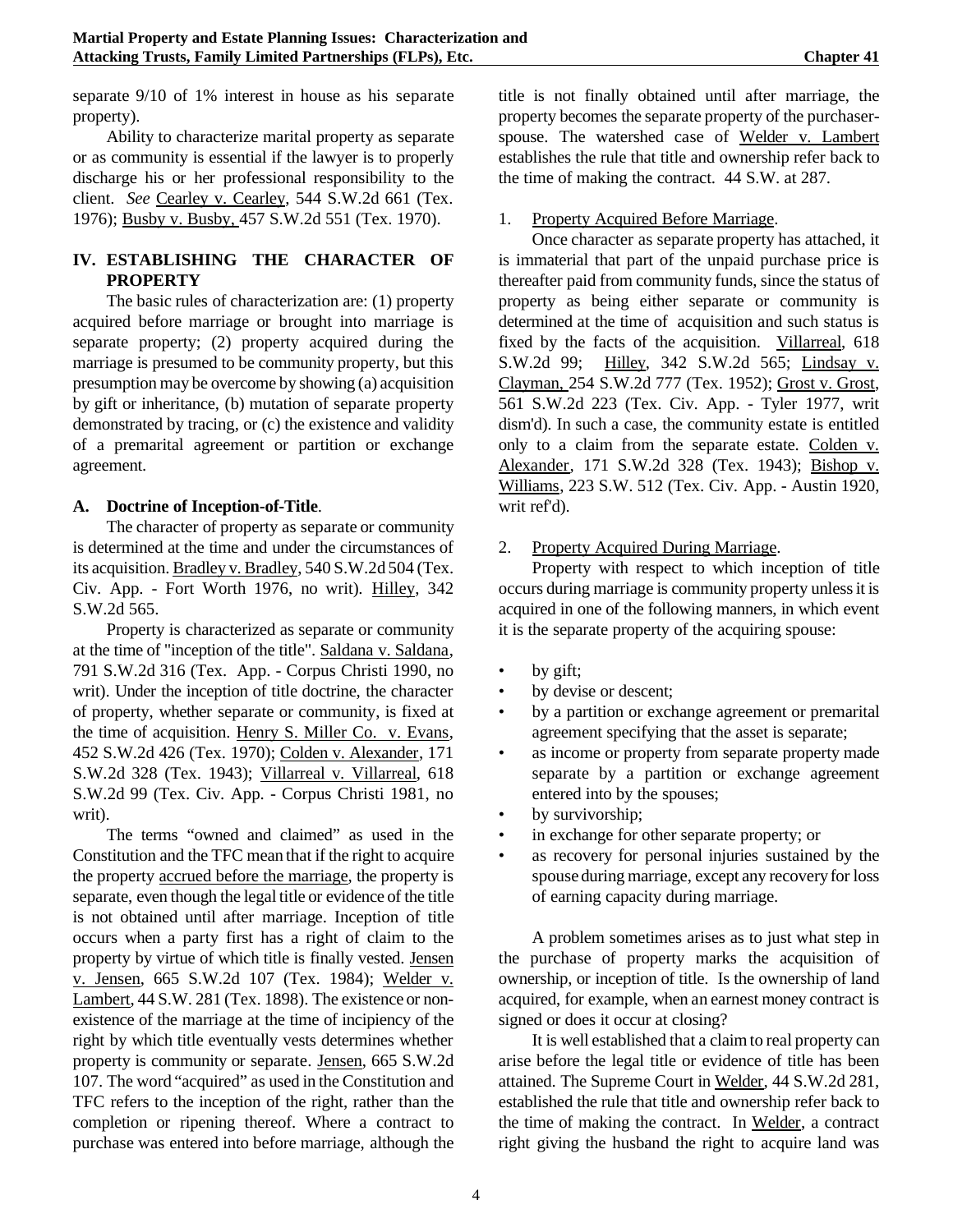obtained before marriage, but the conditions of the contract were not met until after marriage, at which time title vested. The court held that the property was the husband's separate property because his claim to the property was acquired before marriage. Id.

InWierzchula, 623 S.W.2d 730, the husband entered into an earnest money contract to purchase a home before marriage. He applied as a single man for a home loan and was issued a certificate of loan commitment as a single man. Thereafter, the parties weremarried and the husband received a deed conveying the property to him after marriage. The court held the house to be the separate property of the husband:

In our case, the appellee acquired a claim to the property at the time the purchase money contract was entered into. The earnest money date being prior to the marriage of the parties, the appellee's right of claim to the property preceded the marriage, and the character of the property as separate property was established and the community property presumption was rebutted. (*emphasis added)*

### Id. at 732-733.

When even a parol contract for purchase of land is made before marriage, and title to the land is received by the spouse after marriage, the parol contract constitutes such an equitable right to purchase prior to marriage as to establish the character as separate. Evans v. Ingram, 288 S.W. 494 (Tex. Civ. App. -Waco 1926, no writ).

However, in Duke v. Duke, 605 S.W.2d 408 (Tex. Civ. App. - El Paso 1980, writ dism'd), the earnest money contract for purchase of realty had been entered into by the husband prior to marriage, was signed only by the husband, and the husband paid \$500 earnest money listed as part of the consideration. The earnest money contract provided that the property would be conveyed to both the husband and the wife and the property was conveyed to both the husband and the wife as grantees by warranty deed after marriage. Id. at 410. The court held:

Title to the property was by the deed and, being in both of their names and acquired during marriage, prima facie establishes that the property is community property. Title is from the deed, and the contract of sale is merged in it **. . . .** It is a rule of general application that in the absence of fraud, accident or mistake, all prior agreements entered into between the parties are considered merged in the deed.

#### Id. at 410.

In Carter v. Carter, 736 S.W.2d 775 (Tex. App. - Houston [14th Dist.] 1987, no writ) husband signed an earnest money contract for a house on October 29, 1974, prior to the December 7, 1974, marriage. The closing took place on January 15, 1975, and both husband and wife signed the note and deed of trust. The wife claimed that there was insufficient "clear and convincing evidence" that husband had acquired the right to title in the property prior to marriage, basing her argument on the fact that the earnest money contract was not offered into evidence and on the lack of evidence to indicate when the contract was accepted by the seller. Id. at 779. The court held:

Ownership of real property is governed by the rule that the character of title to property as separate or community depends upon the existence or nonexistence of the marriage at the time of the incipience of the right in virtue of which the title is finally extended and that the title, when extended, relates back to that time. Appellee acquired a right to title to the property when he entered into the earnest money contract. As the date of execution of the earnest money contract was prior to the marriage, appellee's right to title preceded the marriage and the separate character of the property was thereby established **. . . .** The date of acceptance by the seller is not relevant. (*emphasis added)*

# Id. at 779.

In Carter the wife also contended that the earnest money contract merged into the deed; therefore, the right to acquire the property ripened after marriage. The wife cited Duke, 605 S.W.2d 408, to support her proposition. The court stated:

However, though the earnest money contract in Duke had been entered into prior to marriage, it provided that the property would be conveyed to "James H. Duke and wife, Barbara J. Duke **. . . .** " In this case there is no evidence that both spouses were named in the earnest money contract. Therefore, Duke is not applicable **. . . .** "

### Id. 736 S.W.2d at 780.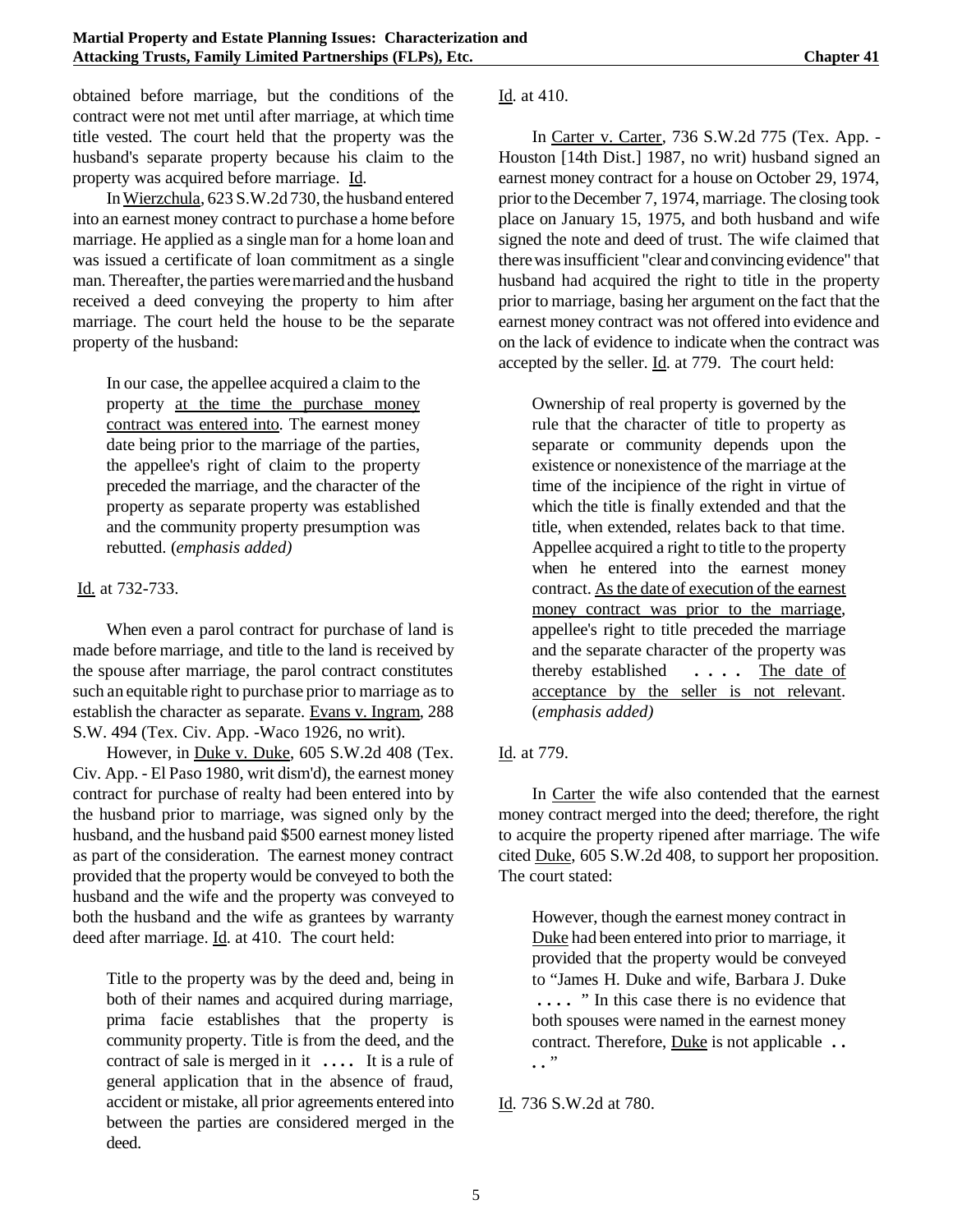### **B. Presumption of community property**.

### 1. In General.

An evaluation of the legal rights of divorcing parties begins with the community property presumption. TFC §3.003(a), provides:

Property possessed by either spouse during or on dissolution of marriage is presumed to be community property.

### Id. TFC §3.003(b) states that:

The degree of proof necessary to establish that property is separate property is clear and convincing evidence.

### Id.

The statute creates a rebuttable presumption that all property possessed by husband and wife upon divorce is community property and imposes the burden upon one asserting otherwise to prove the contrary by clear and convincing evidence. Tarver v. Tarver, 394 S.W.2d 780 (Tex. 1965); Schreiner v. Schreiner, 502 S.W.2d 840 (Tex. Civ. App. - San Antonio 1973, writ dism'd). The statutory presumption of §3.003(a) makes no distinction between property acquired before marriage and that acquired after the marriage; it refers to property "possessed" by either spouse.

Since property possessed by either husband or wife during or on dissolution of marriage is presumed to be community property, it makes no difference whether the conveyance is in form to the husband, to the wife, or to both. McGee v. McGee, 537 S.W.2d 94 (Tex. Civ. App. - Amarillo 1976, no writ); Hilley, 342 S.W.2d 565.

### 2. Rebuttal of Presumption.

The statutory presumption that property possessed by either spouse upon dissolution of the marriage is community is a rebuttable presumption and is overcome by evidence that a specific item of property is the separate property of one spouse or the other. Jackson v. Jackson, 524 S.W.2d 308 (Tex. Civ. App. - Austin 1975, no writ). Because the presumption is rebuttable, the general rule is that to discharge the burden imposed by the statute, a spouse, or one claiming through a spouse, must trace and clearly identify property claimed as separate property. McKinley v. McKinley, 496 S.W.2d 540 (Tex. 1973). The Supreme Court has clearly held that the statute creates only a rebuttable presumption. In Tarver, Chief Justice Calvert wrote:

The plain wording of the statute creates a rebuttable presumption that all property possessed by a husband and wife when their marriage is dissolved is their community property and imposes the burden upon one asserting otherwise to prove the contrary by satisfactory evidence.

### Id. at 783.

### **C. What constitutes separate property**.

### 1. Property Owned or Claimed Before Marriage.

Any property owned or claimed by a spouse before marriage remains the separate property of that spouse after marriage. Tex. Const. Art. XVI, §15; TFC §3.001. *See* Tarver, 394 S.W.2d 780, (evidence showed husband received conveyance of specific land before marriage, land was his separate property); Norris, 260 S.W.2d 676, (husband's interest in partnership acquired before marriage is separate property, although salary and profits from partnership during marriage were community property).

## 2. Property Acquired by Gift

a. In General.

Property acquired by a spouse by gift, whether before or during the marriage, is separate property. Tex. Const. Art. XVI, §15; TFC §3.001.

If one spouse makes a gift of property to the other, the gift is presumed to include all the income and property which may arise from that property. Tex. Const. Art. XVI, §15; TFC §3.005.

A "gift" is a voluntary transfer of property to another made gratuitously and without consideration. Hilley, 342 S.W.2d 565; Bradley, 540 S.W.2d 504. There are three elements necessary to establish the existence of a gift: (1) intent to make a gift; (2) delivery of the property, and (3) acceptance of the property. Harrington v. Bailey, 351 S.W.2d 946 (Tex. Civ. App. - Waco 1961, no writ); Sumaruk v. Todd, 560 S.W.2d 141 (Tex. Civ. App. - Tyler 1977, no writ); Pankhurst v. Weitinger & Tucker, 850 S.W.2d 726 (Tex. App. - Corpus Christi 1993, writ denied). Generally, one who is claiming the gift has the burden of proof. Grimsley v. Grimsley, 632 S.W.2d 174 (Tex. App. - Corpus Christi 1982, no writ).

Harmon v. Schmitz, 39 S.W.2d 587 (Tex. Comm'n App. - 1931, holding approved) is one of the early discussions of an effective gift. The court said:

To constitute a valid gift inter vivos the purpose of the donor to make the gift must be clearly and satisfactorily established and the gift must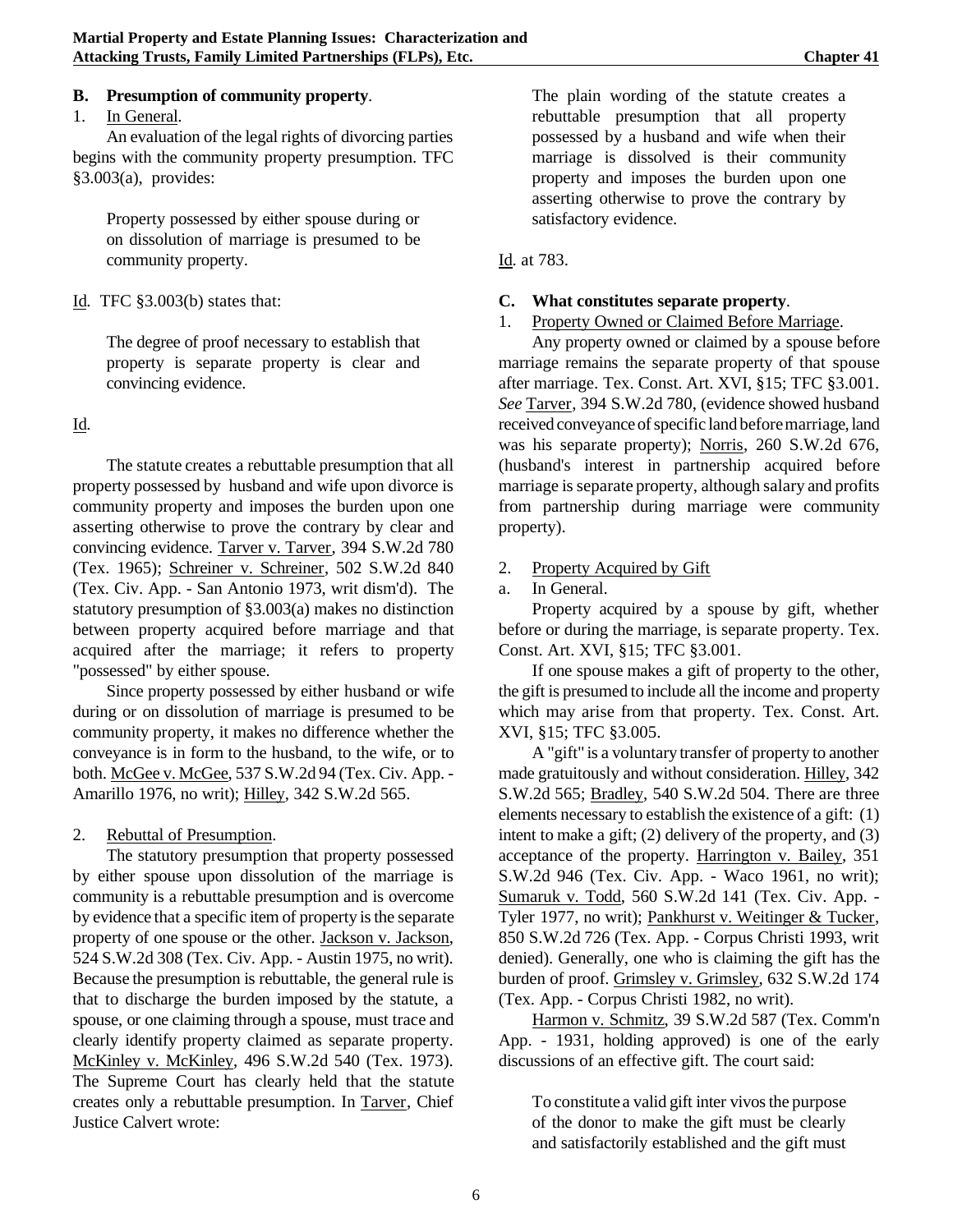be complete by actual, constructive, or symbolic delivery without power of revocation.

Id. *See also* Akin v. Akin, 649 S.W.2d 700 (Tex. App. - Fort Worth 1983, writ ref'd n.r.e.); Kennedy v. Beasley, 606 S.W.2d 1 (Tex. Civ. App. - Houston [1st Dist.] 1980, writ ref'd n.r.e.).

The promise to give property in the future is generally not a gift, being unenforceable without consideration. Woodworth v. Cortez, 660 S.W.2d 561, 564 (Tex. App. - San Antonio 1983, writ ref'd n.r.e.). Our courts have held that the crucial point of inquiry is the intent of the asserted donor. The controlling factor in establishing a gift is the donative intent of the grantor at the time of the conveyance. Ellebracht v. Ellebracht, 735 S.W.2d 659 (Tex. App. - Austin 1987, no writ). If a fair inference exists that a gift was intended, then there remains the question of did the donor intend for it to be effective at that time or in the future? An effective means of determining if an immediate gift were intended is to inquire if the possession were delivered to the donee. Hester v. Hester, 205 S.W.2d 115 (Tex. Civ. App. - Fort Worth 1947, no writ).

Delivery of the property should be such that all dominion and control over the property is released by the owner. *See* Harmon v. Schmitz, 39 S.W.2d 587 (Tex. Comm'nApp. 1931, Judgment adopted). Actual delivery is not always necessary; rather, where the circumstances make actual delivery impractical, delivery may be symbolic or constructive. Bridges v. Mosebrook, 662 S.W.2d 116 (Tex. App. - Fort Worth 1983, writ ref'd n.r.e.); Mortenson v. Trammell, 604 S.W.2d 269 (Tex. Civ. App. -Corpus Christi 1980, writ ref'd n.r.e.).

b. Property Acquired by Devise or Descent.

Whether by devise or decent, legal title vests in beneficiaries upon the death of the decedent. Texas Probate Code §37. Johnson v. McLanglin, 840 S.W.2d. 668 (Tex. App. - Austin 1992, no writ). Any interest devised to a spouse, whether a fee or a lesser interest will belong to that spouse as separate property. Sullivan v. Skinner, 66 S.W. 680 (Tex. Civ. App. 1902, writ ref'd). In Sullivan, the wife was willed property "for the term of her natural life, with full power to receive for her sole and separate use, and no other, the rents and profits of the same, and on her death the same to belong to any child or children of the wife." The rents and profits were held to be her separate property. Id.

An expectancy has been held to be a present existing right. Barre v. Daggett, 153 S.W. 120 (Tex. 1913); Martin v. Martin, 222 S.W. 291 (Tex. Civ. App. - Texarkana 1920, writ ref'd). Property received in consideration of the assignment and release of the heir's expectancy is in the nature of property acquired by descent and is therefore the separate property of the spouse receiving it. In Barre, 153 S.W. 120, the court stated:

The status of the expectancy, as a separate or community right and interest, would be determined, we think, by the character of the right in which it had its origin. Without question the expectancy here, if and when it shall fall into possession, would follow, under the laws of descent and distribution, from the fact that Mrs. Barre was in the relation of child. So, in measuring the legal rights of Mrs. Barre, the expectancy, or contingent interest, in controversy, should be, it is not doubted, treated and regarded as a separate, and not community, right and interest of Mrs. Barre, and controlled as to ownership and sale, by the laws governing in such respects.

Id.

c. Recovery for Personal Injuries.

The recovery for personal injuries sustained by a spouse during marriage, except for recovery for loss of earning capacity during marriage, is the separate property of the injured spouse. TFC §3.001(3).

d. Attempted Gifts to the Community.

An attempted gift to the community estate by a spouse has been held to be entirely ineffective. Tittle v. Tittle, 220 S.W.2d 637 (Tex. 1949), (deed from husband to wife and husband reciting purpose of converting separate property into community property ineffective). In Higgins, 458 S.W.2d 498, the court held as a matter of law that there was not, nor could there be, a gift to the community. The court quoted an earlier opinion: "There is no warrant in law or logic for the proposition that the separate property of either spouse may be the subject of a gift to the community estate **. . . .** " Id.

Under this analysis, if a third person attempts to make a gift to the community estate, each spouse will acquire an undivided one-half interest as separate property, and not as a community property. Kamel v. Kamel, 721 S.W.2d 450 (Tex. App. - Tyler 1986, no writ); McLemore v. McLemore, 641 S.W.2d 395 (Tex. App. -Tyler 1982, no writ).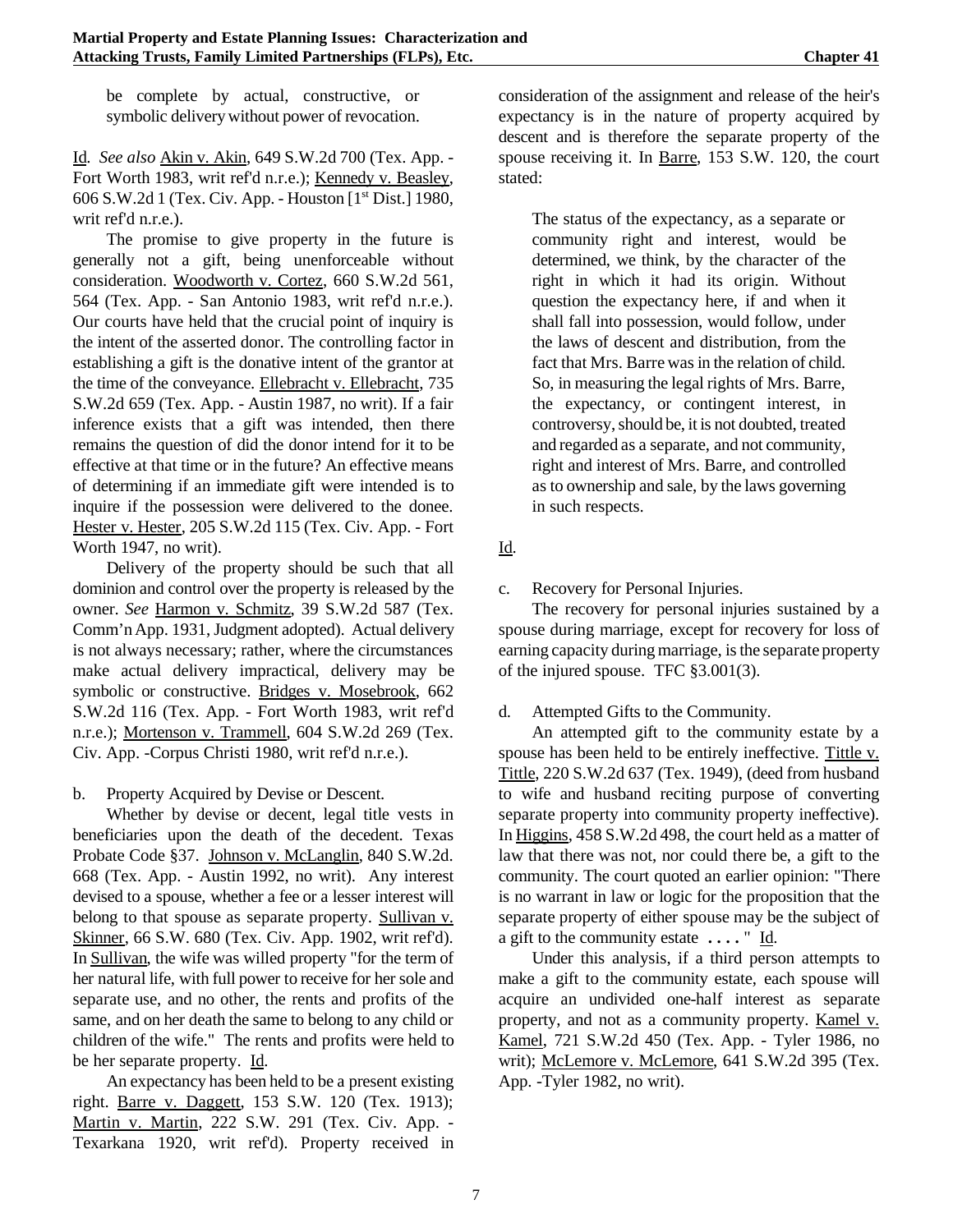### **D. Presumption of separate property**.

### 1. When Presumption Arises.

Generally property possessed by either husband or wife during, or on, dissolution of marriage is presumed to be community property, and it makes no difference whether the conveyance is in form to the husband, to the wife, or to both. However, a presumption of separate property arises when (1) one spouse is grantor and the other spouse is grantee; (2) one spouse furnishes separate property consideration and title is taken in the name of the other spouse; or  $(3)$  the instrument of conveyance contains a "separate property recital" or a "significant recital."

### 2. Separate Property Recital Defined.

A recital in the instrument of conveyance is considered to be a "separate property recital" if it states that the consideration is paid from the separate funds of a spouse.

# 3. Significant Recital Defined.

A recital in the instrument of conveyance is considered to contain a "significant recital" if it states that the property is conveyed to a spouse as his or her separate property.

- 4. Conveyance Containing No Separate Property Recital.
- a. Third Party Grantor Normal Community Property Presumption.

When the deed is from a third party as grantor to either spouse, or to both of the spouses, as grantee, and the conveyance does not contain a separate property recital, the normal community property presumption can be rebutted by parol evidence that the consideration was paid from the separate funds of one of the spouses. Cooper, 513 S.W.2d 200;*see also* Binfordv. Snyder, 189 S.W.2d 471 (Tex. 1945) (trespass to try title suit where deed from grantor to grantee recited \$100 consideration, grantee was allowed to show by parol evidence no money was paid and purpose was to reinvest grantee with title held by grantor as Trustee.)

b. Wife as Grantee.

Van v. Webb, 215 S.W.2d 151 (Tex. 1948); Patterson v. Metzing, 424 S.W.2d 255 (Tex. Civ. App. -Corpus Christi 1967, no writ); Skinner v. Vaughan, 150 S.W.2d 260 (Tex. Civ. App. - El Paso 1941, writ dism'd jdgmt. cor.).

c. Husband as Grantee.

Alexander v. Alexander, 373 S.W.2d 800 (Tex. Civ. App. - Corpus Christi 1963, no writ); Bridges, 662 S.W.2d 116.

### d. Both Spouses Named as Grantees.

Where it is shown that the conveyance was a gift and both husband and wife are named as grantees, the gift of the property vests in each spouse an undivided one-half interest as separate property. White, 179 S.W.2d 503; Von Hutchins v. Pope, 351 S.W.2d 642 (Tex. Civ. App. -Houston 1961, writ ref'd n.r.e.); Connor v. Boyd, 176 S.W.2d 212 (Tex. Civ. App. - Waco 1943, writ dism'd w.o.m.).

### 5. Spouse as Grantor - Presumption of Gift.

When the conveyance is from the husband to the wife as grantee, and contains no separate property recital, the normal community property presumption is replaced by the presumption that the husband is making a gift to the wife, in the absence of parol evidence to rebut the presumption of gift. Dalton v. Pruett, 483 S.W.2d 926 (Tex. Civ. App. -Texarkana 1972, no writ); Babb v. McGee, 507 S.W.2d 821 (Tex. Civ. App. - Dallas 1974, writ ref'd n.r.e.); Carriere v. Bodungen, 500 S.W.2d 692 (Tex. Civ. App. -Corpus Christi 1973, no writ).

*See* Powell v. Jackson, 320 S.W.2d 20 (Tex. Civ. App. - Amarillo 1958, writ ref'd n.r.e.), presumption of gift arises when one spouse conveys separate property to the other spouse. *See also* Purser, 604 S.W.2d 411; Whorrall, 691 S.W.2d 32.

# 6. Spouse Furnishes Separate Property Consideration – Presumption of Gift.

Where one spouse uses separate property consideration to pay for property, acquired during the marriage and takes title to the property in the name of the other spouse or both spouses jointly, the presumption is that a gift is intended. Cockerham, 527 S.W.2d 162; Peterson v. Peterson, 595 S.W.2d 889( Tex. Civ. App. - Austin, writ dism'd); Hampshire, 485 S.W.2d 314; Carriere, 500 S.W.2d 692; Van Zandt v. Van Zandt, 451 S.W.2d 322 (Tex. Civ. App. -Houston [1<sup>st</sup> Dist.] 1970, writ dism'd).

In Peterson, the court held that, when a husband uses his separate property to pay for land acquired during the marriage and takes title to the land in the name of husband and wife, it is presumed he intended the interest placed in the wife to be a gift; however, the presumption is rebuttable and parol evidence is admissible to show that a gift was not intended. Peterson, supra.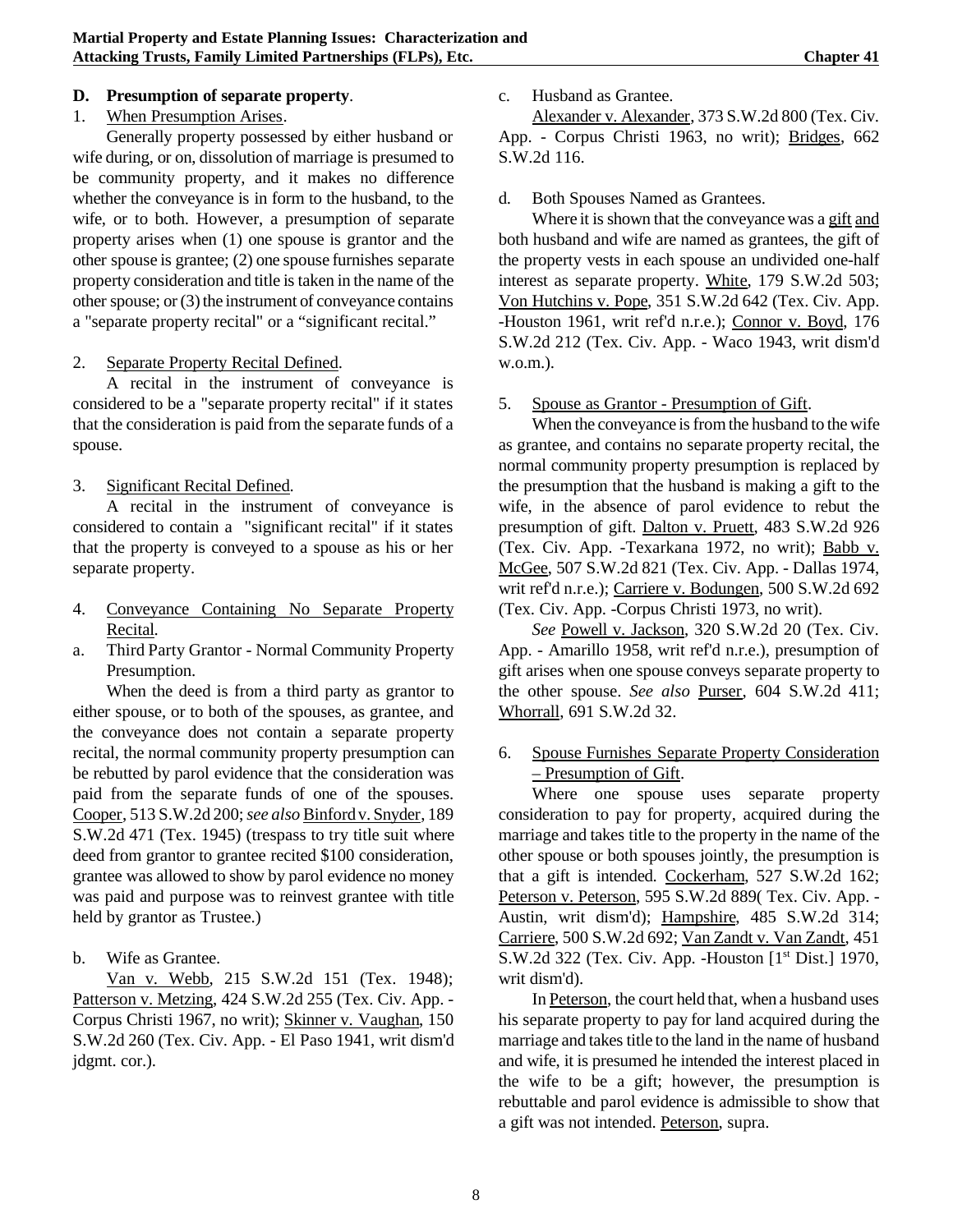#### 7. Conveyance Containing Separate Property Recital or Significant Recital.

The presumption in favor of the community as to land acquired in the name of either spouse during the marriage is replaced by a presumption in favor of the separate estate of a spouse where the deed of acquisition recites either that the land is conveyed to the spouse as his or her separate property, or that the consideration is from his or her separate estate, or includes both types of recitation. Henry S. Miller Co., 452 S.W.2d 99. *See also* Magee v. Young, 198 S.W.2d 883 (Tex. 1946); Little v. Linder, 651 S.W.2d 895 (Tex. App. - Tyler 1983, writ ref'd n.r.e.). Under these circumstances the party contesting the separate character must produce evidence rebutting the separate property presumption. Trawick v. Trawick, 671 S.W.2d 105 (Tex. App. - El Paso 1984, no writ).

Where the deed recites that the consideration paid, and to be paid shall be out of the separate property or funds or estate of a spouse, it is immaterial that a promissory note is executed for a portion of the purchase price. The property is separate in character. Smith v. Buss, 144 S.W.2d 529 (Tex. 1940).

8. When Separate Property Presumption is Rebuttable. Generally a presumption created by the form of conveyance is rebuttable. In some cases, the intentions of the parties are controlling, and intentions may be judged by the facts surrounding the case.

In Carter, 736 S.W.2d 775, the husband signed an earnest money contract and paid the earnest money prior to marriage. The closing took place after marriage, and the deed was made to both spouses. Husband testified that he did not intend to make a gift of a one-half interest in the house to wife and that he did not request that both names be placed on the deed. Rather, he merely accepted and signed the papers prepared by the savings and loan company, and he had recently moved to Texas from Michigan and was unfamiliar with Texas community property laws. The court held there was no evidence of a gift and any such presumption was rebutted by the evidence. Id.

InPeterson, 595 S.W.2d 889, the husband purchased a house with separate property funds 28 days after marriage. On the day he was notified the sale was ready to close, he phoned wife to advise her of the closing. Husband testified that it was at that point that he learned that his wife would not move into the house with him unless her name appeared on the deed, and testified that:

**. . .** I was real shocked. I didn't know what to do. I had just been married. I really didn't want to stir up any trouble at that early [stage] of a marriage **. . .** so I called **. . .** and asked **. . .** if we could get her name added to the deed right away **. . . .**

Id.

The wife's name was subsequently added to the deed and the sale was consummated. Husband testified that he did not intend to make a gift to wife of any interest in the house, but that he added her name to make her happy and to assure her that "she had a place to live the rest of her life," and "then at her death, it would be passed on to my children." The court found that the presumption of gift created by the taking of title in the name of husband and wife was rebutted by evidence establishing no intent to make a gift. Id.

9. When Presumption is Irrebuttable.

When offered by a party to the transaction, or by one in privity with a party, parol evidence is not admissible to rebut a separate property recital in the absence of allegations entitling the party to equitable relief. Messer v. Johnson, 422 S.W.2d 908 (Tex. 1968); Lindsay, 254 S.W.2d 777; Hodge v. Ellis, 277 S.W.2d 900 (Tex. 1955); Kahn, 58 S.W. 825.

In Loeb v. Wilhite, 224 S.W.2d 343 (Tex. Civ. App. - Dallas 1949, writ ref'd n.r.e.), the husband caused a deed to be made to his wife conveying certain property to her for consideration recited to have been paid out of her separate funds and her assumption of an outstanding indebtedness. The deed conveyed the property to the wife as her separate property. It was sought to show that the property was paid for by community funds, and that a resulting trust arose in favor of plaintiff, a daughter by a former marriage, to an undivided one half interest. Evidence was introduced, over the objection of the surviving widow (who had since married Loeb) as to a prior agreement between husband and wife that she should take the property in her own name and as her separate estate for the protection of the community. In reversing and rendering the case in favor of the wife, the court of appeals held such evidence inadmissible in the absence of any allegations of fraud, accident or mistake. (emphasis added) Id.

In Letcher v. Letcher, 421 S.W.2d 162 (Tex. Civ. App. - San Antonio 1967, writ dism'd), the husband conveyed community property to wife by deed which noted \$10.00 and other valuable consideration paid by wife "out of her own property and estate", and "to her sole and separate use and benefit" all of the husband's undivided right, title, and interest in the property. Upon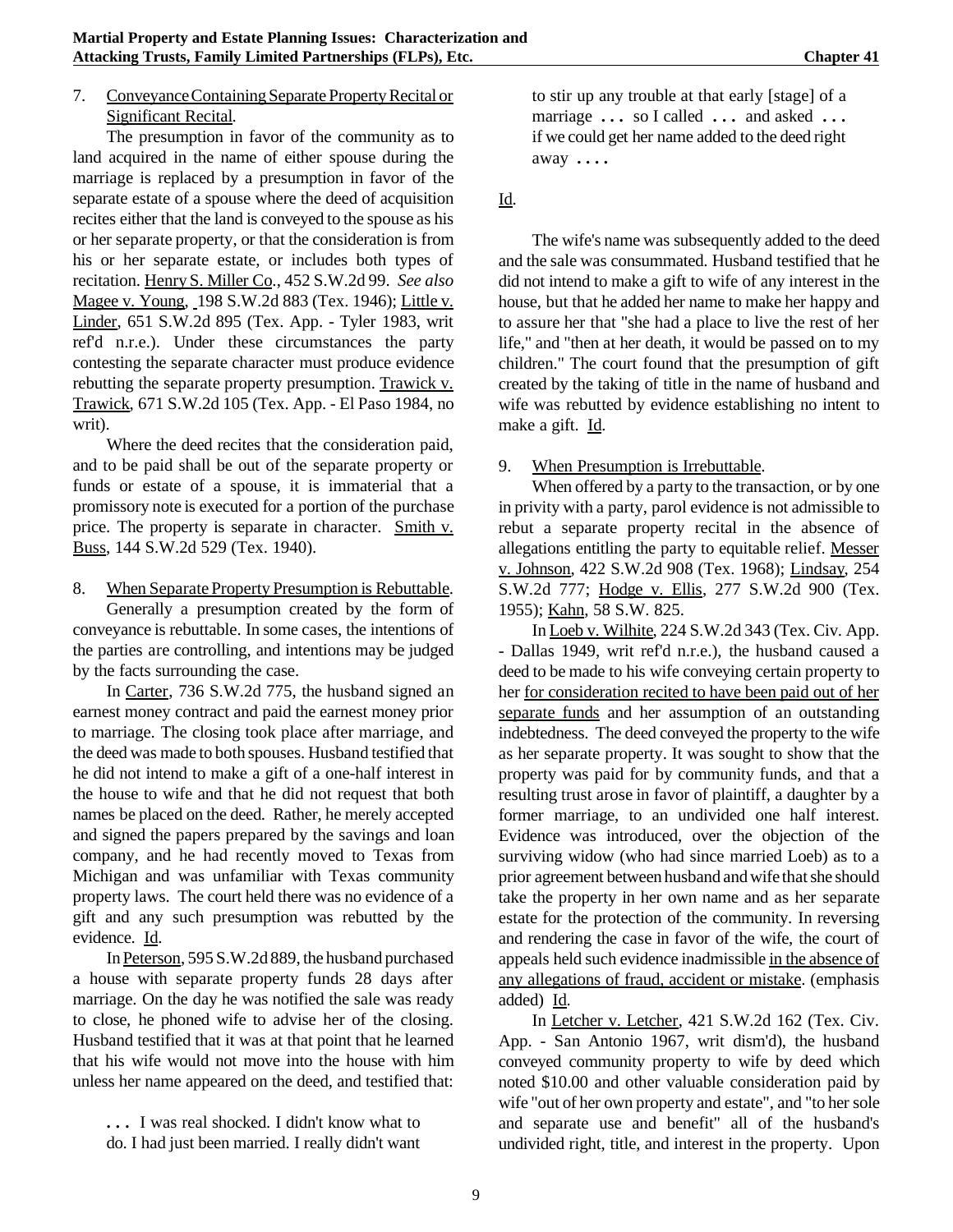divorce, husband attempted to introduce evidence that he made in the conveyance in an effort to protect the property from judgment creditors. The court held:

As a matter of law, the [husband] is precluded fromshowing any agreement, understanding, or interest contrary to the unequivocal language in the deed.

# Id.

In Lindsay v. Clayman, supra, husband joined with wife in an installment sale contract for certain lots "for and in consideration of the sum of \$950 to be paid by Mrs. Frances M. Lindsay out of her separate funds **. . .** as her separate property and for her own separate use and estate". Id. The contract further provided that upon payment of the purchase price "to promptly execute and deliver to the said Frances M. Lindsay a general warranty deed conveying such property to her as separate property **. . . .** " Subsequently, the seller executed and delivered the deed which recited payment out of wife's separate funds and conveyed to wife "as her separate property and for her own separate use and estate." Husband was not a party to the deed. The court held:

[w]here the evidence shows the third party seeking to introduce evidence to vary the recitals in the deeds is in privity with the parties to the deed, the parole evidence rule also applies to him. [Husband] was a party to the contract and in privity with the parties to the deed conveying the lots to his wife. Since the deed states the nature of the estate conferred upon the wife and the consideration being contractual, parole evidenceis not admissible to contradict or vary the deed in the absence of allegation of fraud, accident or mistake.

# Id.

In Little v. Linder, 651 S.W.2d 895 (Tex.Civ.App.- Tyler 1983, writ ref'd n.r.e.), the wife was the named grantee in the deed, the deed recited the consideration paid out of her money, her husband participated in the transaction in withdrawing the funds for the payment and "saw to their being mailed." The court concluded that the property was wife's separate property. The court also noted that, after receipt of the deed to wife as her separate property, "the husband with full knowledge of its contents acquiesced in conveyance to his wife without seeking a correction (if he deemed same to be incorrect) and that he joined with the wife in various instruments (deeds, mineral leases, and easements) relating to the property, all without asserting a community interest in the property." Id.

Finally, a spouse is deemed to be a party to the transaction even if he is merely present when the deed recitals are drafted. Long v. Knox, 291 S.W.2d 292 (Tex. 1956).

# **V. TRUSTS**

### **A. Generally**

Trusts are a traditional and popular tool in estate plans. Trusts are being used more and more by families as a way to protect assets and to lessen the estate tax their heirs will face. Trusts are also popular because they allow heirs to receive income from the trust assets while allowing a (presumably) more responsible person to manage the principal or corpus of the trust.

As indicated, the transfer of assets to a trust can significantly reduce the donor's taxable estate, which ultimately reduces the amount of estate tax that would be due on the death of the donor. Furthermore, placing assets into a trust can protect these assets from the trust beneficiary's creditors. Finally, a trust may also allow the donor to maintain direct or indirect control of the trust assets, while still accomplishing the above objectives.

The family law practitioner will generally encounter trusts in one of two scenarios. First, in the situation where a spouse is the beneficiary of a trust created by a third party. Second, where a spouse or spouses have created a trust, contributing community and/or separate assets, for the benefit of themselves and their children.

Under each scenario, the issues faced by the family law practitioner and the methodologies available to solve the issues presented can be and are often, quite distinct and different.

# **B. What is a trust?**

Pursuant to the Texas Trust Code ("TTC") § 111.003, a trust is an express trust and does not include a resulting trust, a constructive trust, a business trust or a security instrument such as a deed of trust, mortgages, or security interest as defined by the Business and Commerce Code. *(emphasis added)*

# 1. The Express Trust.

An express trust comes into existence by the execution of an intention to create it by one having legal and equitable dominion over the property made subject to the trust. Mills v. Gray*,* 147 Tex. 33, 210 S.W.2d 985, 987-88 (1948).

It has been said that when it is not qualified by the word "charitable", "resulting" or "constructive", a trust is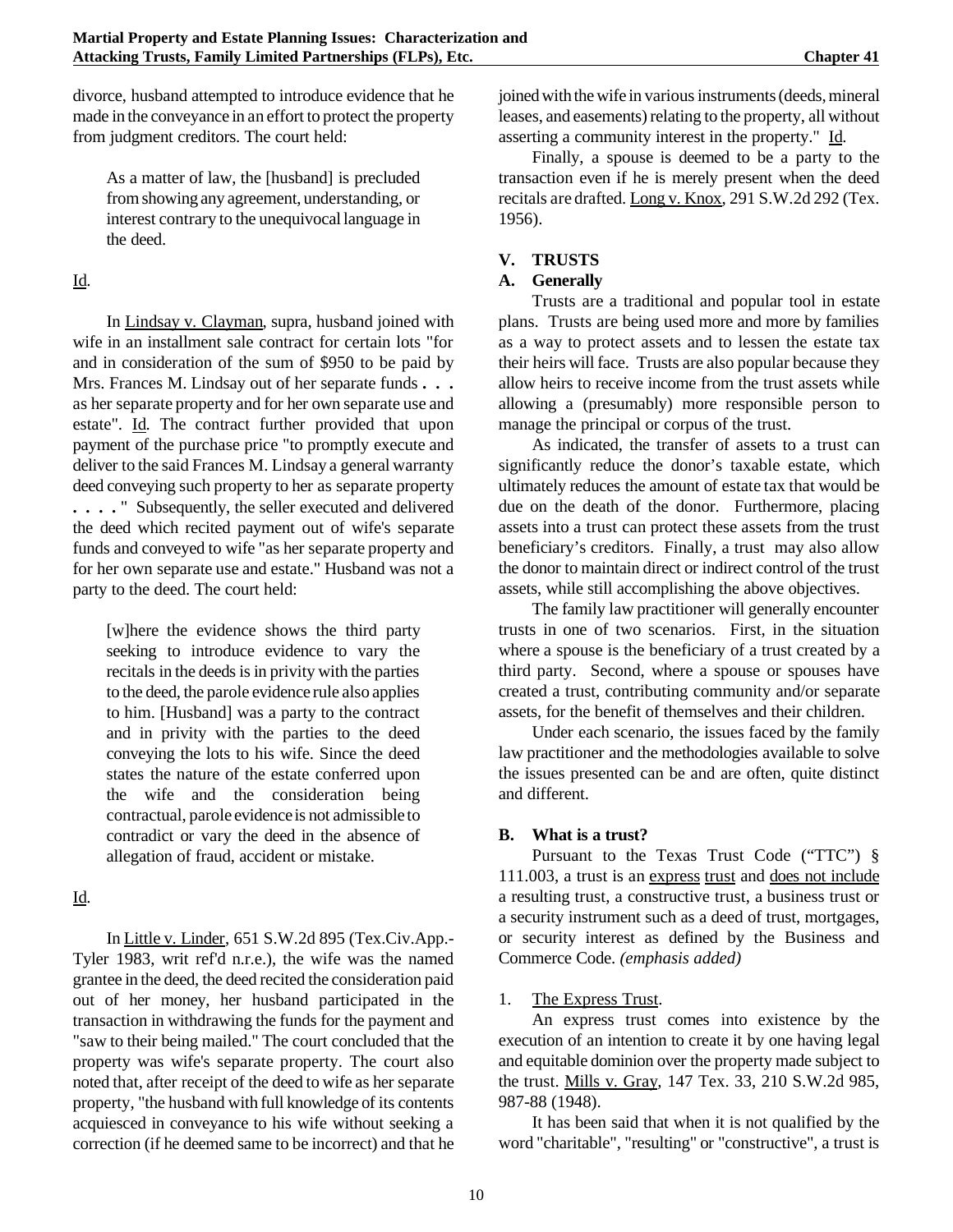a fiduciary relationship with respect to property, subjecting the person by whom the title to the property is held to equitable duties to deal with the property for the benefit of another person, arising as a result of a manifestation of the intention to create the relationship. Restatement Trust (Second) §2.

### 2. The Resulting Trust.

A resulting trust arises by operation of lawwhen title is conveyed to one party while consideration is provided by another. Cohrs v. Scott*,* 338 S.W.2d 127, 130 (Tex. 1960). A resulting trust can arise only when title passes, not at a later time. Id. at 130. This rule, however, does not apply between spouses. Between spouses, the inception of title doctrine controls so that a resulting trust can arise only at the inception of title, even if title passes at a later time. A resulting trust also arises when a conveyance is made to a trustee pursuant to an express trust, which fails for any reason. Nolana Development Ass 'n v. Corsi*,* 682 S.W.2d 246, 250 (Tex. 1984). Ordinarily, the proponent of a resulting trust has the burden of overcoming the presumption of ownership arising from title by "clear, satisfactory and convincing" proof of the facts giving rise to the resulting trust, Stone v. Parker*,* 446 S.W.2d 734, 736 (Tex. Civ. App.--Houston [14th Dist.] 1969, writ ref'd n.r.e.). However, when marital property is in issue, the presumption of community prevails over the presumption of ownership arising from title, so proof that property is possessed by a spouse during marriage is sufficient to establish, prima facie, a resulting trust in favor of the community even where title is held in the name of one spouse alone. *See* TFC § 3.003.

### 3. The Constructive Trust.

A "constructive trust" is not really a trust; it is an equitable remedy. The court imposes a "constructive trust" when an equitable title or interest ought to be, as a matter of equity, recognized in someone other than the taker or holder of legal title. The Supreme Court described the doctrine as follows:

A constructive trust does not, like an express trust, arise because of a manifestation of intention to create it. It is imposed by law because the person holding the title to property would profit by a wrong or would be unjustly enriched if he were permitted to keep the property.

Omohundro v. Matthews*,* 341 S.W.2d 401, 405 (Tex. 1960). *Accord,* Mills v. Gray*,* 147 Tex. 33, 210 S.W.2d 985, (1948).

### **C. How to create an express trust.**

According to §112.00 of the TTC, a trust may be created by: (i) a property owner's declaration that the owner holds the property as trustee for another person; (ii) a property owner's inter vivos transfer of the property to another person as trustee for the transferor or a third person; (iii) a property owner's testamentary transfer to another person as trustee for a third person; (iv) an appointment under a power of appointment to another person as trustee for the donee of the power or for a third person; or (v) a promise to another person whose rights under the promise are to be held in trust for a third person.

## 1. Intent to Create.

It must be clear from the instrument that the settlor manifested an intention to create the trust. TTC§112.002.

## 2. Consideration Not Necessary.

No consideration is necessary to create a valid express trust. However, a promise to create a trust in the future is valid only if it meets the requirements of an enforceable contract. TTC §112.003.

## 3. Necessity of Written Instrument.

It is mandatory that the terms of the express trust in real or personal property be in writing and be signed by the settlor, or his authorized agent. TTC §112.004. A trust consisting of personal property is only enforceable if: 1) the trust property is transferred to a trustee who is neither the settlor or beneficiary, if the transferor expresses simultaneously with, or prior to the transfer the intention to create a trust; 2) there is a written declaration by the owner that the owner holds the property for another, or for the owner and another person as beneficiary. TTC §112.004.

# 4. Trust Property Must Be in Existence.

A trust cannot be created unless there is trust property. TTC §112.005. One dollar has been held as sufficient to create a valid trust. In Re the Estate of Canales, 837 S.W.2d 662 (Tex. App. - San Antonio 1992, no writ).

### 5. Settlor's Capacity.

The capacity to create a trust is determined in the same manner as that of any other person to transfer, will or appoint free of trust. TTC §112.007. This would also encompass the authority of the settlor to transfer or will community property.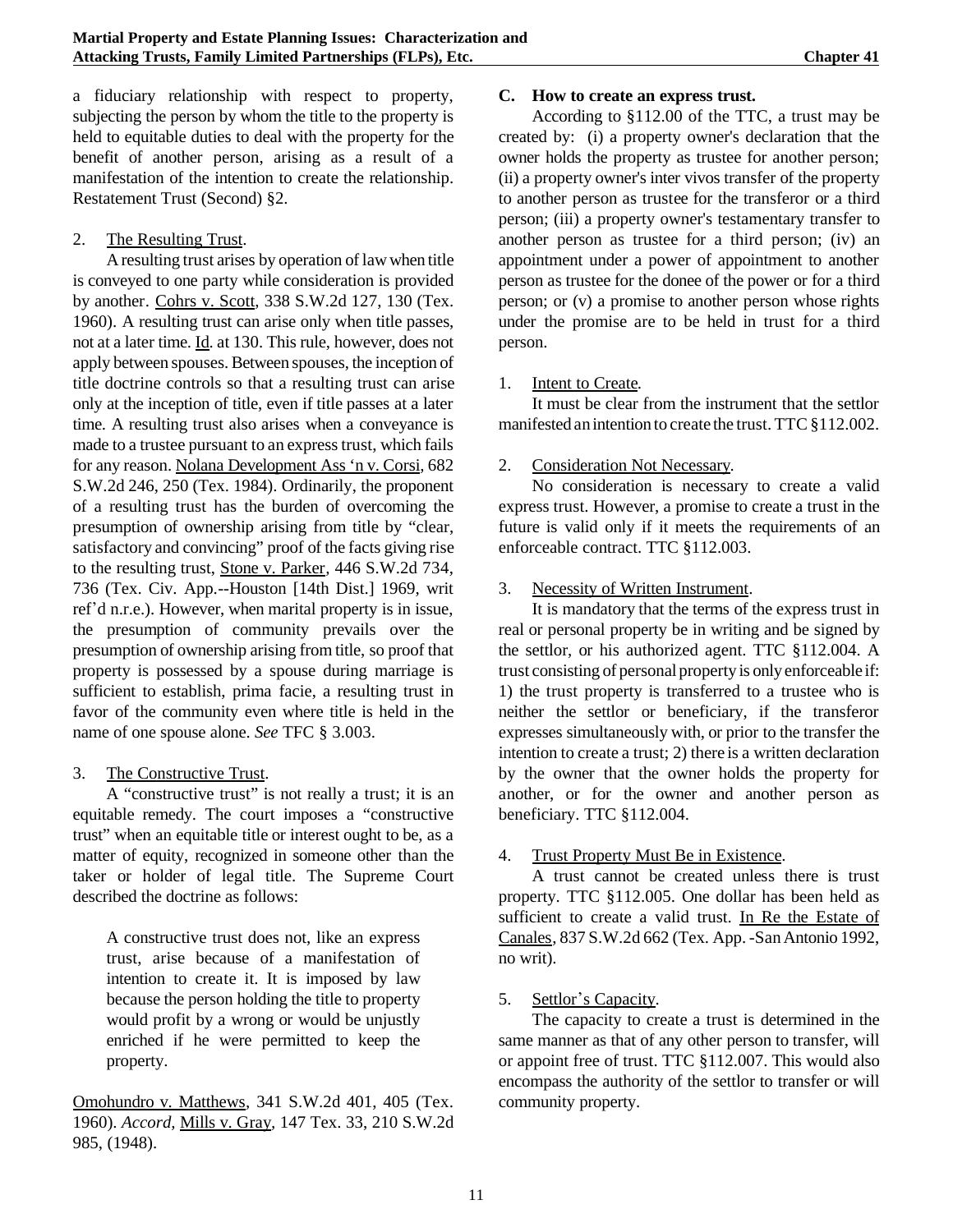### 6. Capacity of Trustee.

The trustee must have the legal capacity to take, hold and transfer the trust property. If a corporate trustee, it must have powers to act under state law. Additionally, the settlor of a trust may be the trustee of the trust. TTC §112.008.

### 7. Acceptance by Trustee.

The signature of the person named as trustee on the writing evidencing the trust or on a separate written acceptance is conclusive evidence that the person accepted the trust. A person named as trustee who exercises power or performs duties under the trust is presumed to have accepted the trust. However, a person named as trustee who does not accept the trust incurs no liability with respect to the trust. TTC § 112.009.

### 8. Trust Purposes.

A trust may be created for any purpose that is not illegal. Additionally, the terms of the trust may not require the trustee to commit a criminal or tortuous act or an act that is contrary to public policy. TTC § 112.031.

9. Merger of Legal and Beneficial Title = NO TRUST.

When both the legal and beneficial title to property is transferred to the same person, no trust is created and the transferee holds the property as his own. If the equitable and legal titlemerge in the grantor, he then holds the property free of trust. TTC §112.034.

#### 10. Revocation. Modification and Amendment.

Unless made irrevocable by the expressed terms of the trust or amendment, a grantor retains the right to modify the terms of a trust. However, the duties may not be enlarged without the consent of the trustee. If the trust was created by written instrument, the revocation, modification, or amendment must also be in writing. TTC §112.051.

### 11. Judicial Modification or Termination.

A trustee or beneficiary may petition a court to modify the terms of the trust, enlarge or restrict the trustee's power, or request that the trust be terminated. However, the court's authority to modify or terminate a trust is limited. A request to terminate or modify a trust can only be granted if: 1) the purposes of the trust have been fulfilled; 2) the purposes of the trust have become illegal or impossible to fulfill, or 3) because of circumstances not known to or anticipated by the settlor, compliance with the terms of the trust would defeat or substantially impair the purposes of the trust. TTC §112.054.

Query: What authority does the divorce court have to modify the terms of the trust allegedly improperly created without consent of one of the spouses? What about trust property that is under the sole management and control of one of the spouses?

### **D. Categories of trusts**.

Trusts can be broken down into two categories: (1) testamentary trusts, which are trusts created by a will, and (2) inter vivos, or living trusts, which are created by a person or persons who are still alive. Inter vivos trusts are further divided into two categories: revocable and irrevocable. A revocable trust is one that can be amended or terminated by the settlor. On the other hand, an irrevocable trust is one that cannot be amended or terminated by the settlor for some period of time. Again, in Texas, all trusts are revocable unless the trust document expressly states otherwise.

### **E. Types of trusts**.

Below is a brief discussion of the five common trusts the family law practitioner may encounter: (1) the Life Insurance Trust; (2) the Inter Vivos or Living Trust, (3) the Q-Tip Trust, (4) the Qualified Residential Property Trust; and  $(5)$  the  $\S2503(C)$  Trust.

### 1. Life Insurance Trust.

Irrevocable life insurance trusts have been extensively used to remove death benefits from an insured decedent's estate for estate tax purposes, allowing death benefits to be paid to beneficiaries free of income and estate tax. An irrevocable trust that owns a life insurance policy insuring the life of a decedent successfully removes the proceeds of the policy from his or her estate if: 1) the trust has an independent trustee; 2) the premiums are paid by the trust; 3) the decedent has none of the incidents of ownership of the policy; and 4) if the proceeds are payable to the trust.

In Texas, estate planners should advise a client who is setting up a life insurance trust that the gifts to the trust are to be made from the separate property cash of the insured. This can frequently be accomplished by the Husband and Wife executing annual partition and exchange agreements, which have the effect of partitioning cash, which would in turn create separate property cash for the insured to make the required gift. On the other hand, if community cash were used to make the gift, a portion of the life insurance proceeds would be included in the estate of the insured spouse under §2036 of the Internal Revenue Code.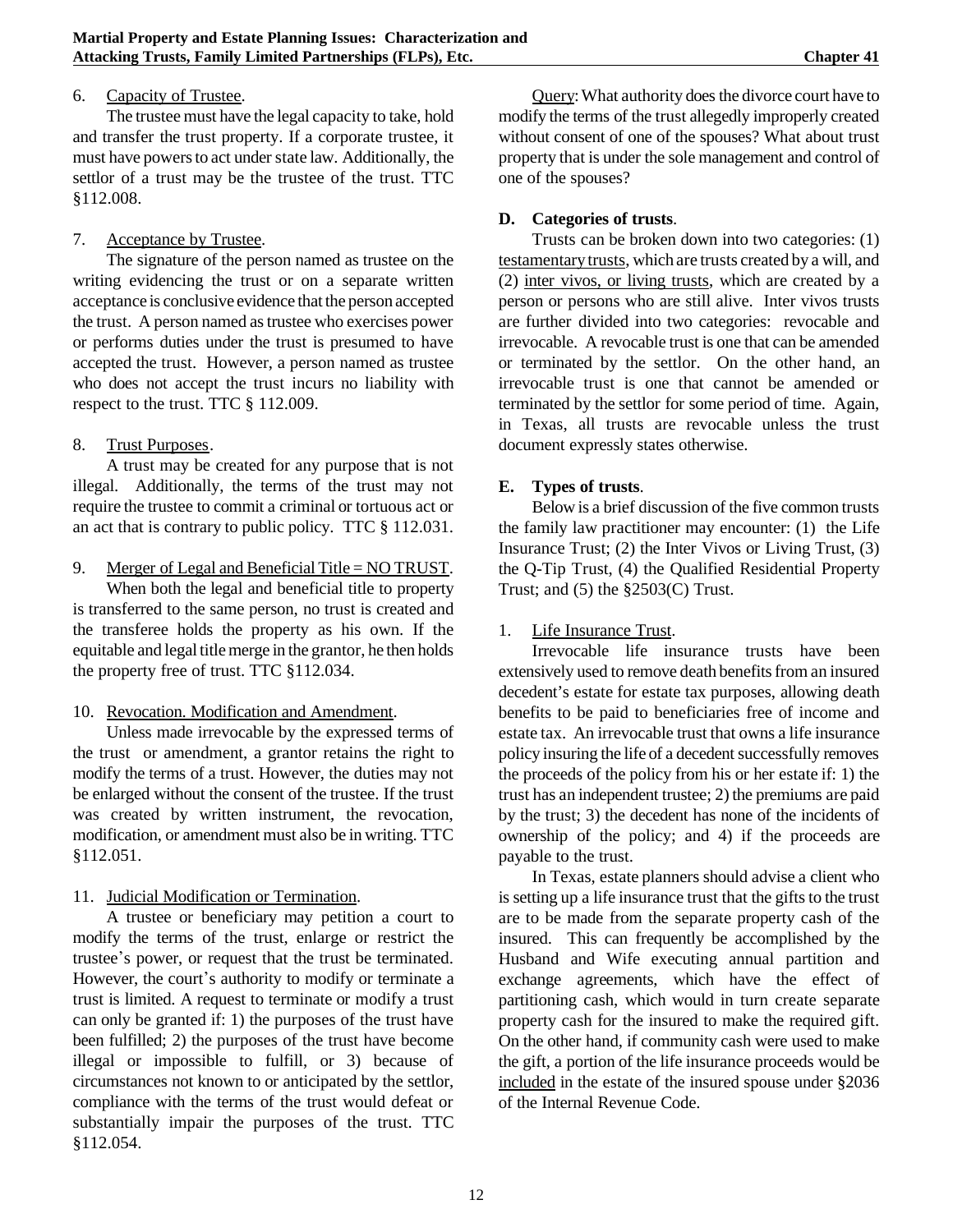### 2. Inter Vivos or Living Trust.

The Inter Vivos or Living Trust is a type of trust that says how you want property you put into the trust to be managed and distributed. This type of trust can be revocable or irrevocable. If the trust is revocable, it can be changed or revoked.

The living trust can be a means of avoiding probate and keeping the family wealth a private matter. It can also be an effective means of avoiding an ancillary probate when out-of-state realty is involved, even if it is funded only with the out-of-state realty. Furthermore, the Inter Vivos or Living Trust may also be an effective tool in planning for the incapacity of a spouse. However, the use of a this type of trust for some or all of these purposes may affect either or both spouses' marital property rights in the assets used to fund the trust during their lifetime.

## 3. Q-Tip Trust.

The Q-Tip Trust is an exception to the terminable interest rule because on a certain event the property will pass to someone other than the surviving spouse. The Q-Tip Trust is nothing more than an interest in property which passes from the decedent and in which the surviving spouse has a "qualifying income interest" for life and for which a qualifying election is made. See, IRC §205.6(b)7B.

An example of the language used for a Q-Tip Trust would be as follows:

"The trustee shall pay all the income to my spouse in at least annual installments. On the death of my wife, assets of this trust shall pass to my children."

### 4. Qualified Residential Property Trusts.

A personal residence, such as a principal residence or a vacation home, may be transferred to a Qualified Personal Residence Trust. ("QPRT"). If this is done, the property can continue to be used by the transferor during his or her life or for a term of years such as ten or twenty years. At the end of the term the trust terminates, and the residence or vacation home passes to the remaindermen of the trust at a transfer tax cost based on its current value reduced by the value of the taxpayer's right to occupy the residence or vacation home for the term of the trust, i.e. the value of the remainder, not the full fair market value of the residence. The longer the term of a QPRT, the less the current value of the gifted remainder interest. All the income and expenses of the residence or vacation home flow through to the taxpayer's personalincome tax return. If the grantor is the trustee, no trust income tax return need be filed. If the grantor survives the term of the QRPT, there is no interest passing to his or her children at the end of the term; they were previously given the residence subject to a term of years that has now expired. At the end of the life estate or term of years, the children have the entire residence together with all increases and appreciation from the date the property was originally placed in trust. If the trustor dies during the term, the residence goes to the trustor's estate or revocable intervivos trust, and the residence is included in the taxpayer's gross estate for estate tax purposes. I.R.C. § 2036.

Query: If the trust is funded with a residence that consists of community property, what happens in the event of a divorce? The initial reaction might be to allocate the residence held in trust to one spouse in exchange for that spouse's interest in another asset. However, the sale of the residence by the trust, directly or indirectly, to the grantor or grantor's spouse is specifically prohibited as is the sale to another grantor trust of the grantor or grantor's spouse. Treas. Reg. § 25.2702-5(c)(9).

Query: Would the exchange of a residence held in trust to one spouse in exchange for that spouse's interest in another asset constitute a sale since the division of property at the time of divorce constitutes a non-taxable transaction?

# 5. §2503(C) Trust.

 $A 2503(c)$  Trust receives assets that are to vest in the beneficiary at the age of 21. The Trustee may distribute income and/or principal to the beneficiary prior to the time the beneficiary reaches the age of 21. Gifts to this type of trust qualify for the annual gift tax exclusion (presently \$11,000 per donor). The trust instrument may provide the beneficiary with withdrawal right(s) when the beneficiary attains the age of 21. However, in the event that right is waived, the trust continues. Although the trust assets are considered to be the separate estate of the beneficiary, income earned on the trust assets (such as dividends, interest, and rents) during marriage are community property, even if they are retained in the trust after the  $21<sup>st</sup>$  birthday. The family law practitioner should investigate relevant dates and birthdates in a situation involving a trust of this type in order to determine if tracing is necessary to prove up the portion of trust assets claimed as separate property.

### **F. Characterization and division of trusts and trust assets on divorce**.

### 1. Characterization of Trust Interest.

A lot has been written about the characterization of trusts for purposes of property division upon divorce. However, there are still some unanswered questions.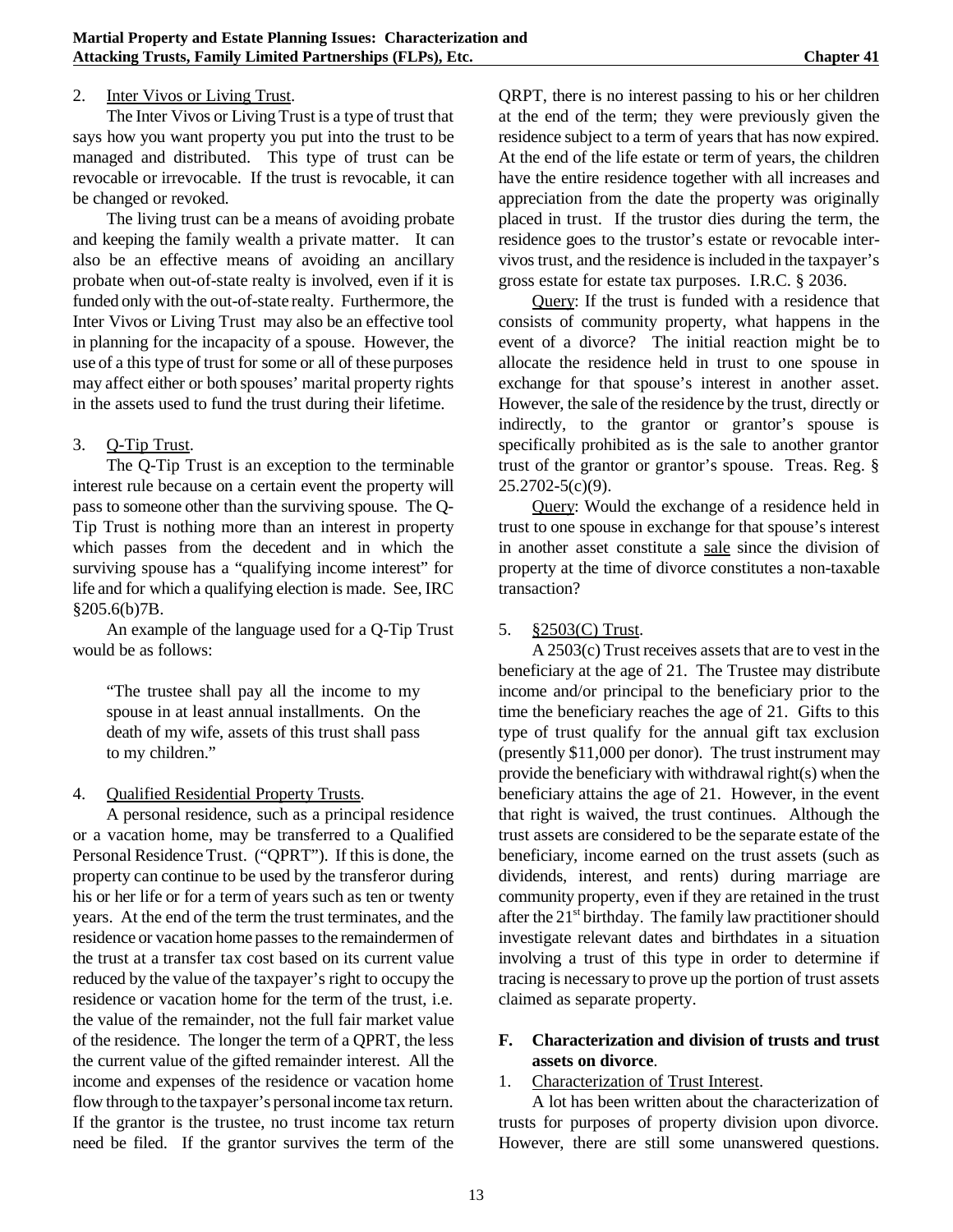Nevertheless, when addressing the characterization of a trust interest, it is important to understand that a trust beneficiary does not actually hold legal title to trust property. Instead, the beneficiary owns an equitable interest in the trust property. If a married beneficiary's interest in trust property is acquired before marriage or during marriage by gift, devise, or descent the interest may very well be treated as separate property.

In Hardin v. Hardin, the court characterized a husband's interest in a trust as a separate property gift. 681 S.W.2d 241, 242 (Tex. App.–San Antonio, 1984, no writ). The husband's beneficial interest in the trust was created by a former employer, after Mr. Hardin had retired, in appreciation for his service. Id*.* The court held that this interest was acquired by gift and was properly characterized as his separate property, "(s)ince the employer was under no obligation to establish the trust or to make any payments to the husband at the time of his retirement. Id. at 242-243. See also In the Matter of the Marriage of Burns, 573 S.W.2d 555, 557 (Tex.Civ.App. -Texarkana 1978, writ dism'd) where it was undisputed that a testamentary trust interest created by the husband's parents was his separate property.

### 2. Characterization of Trust Income.

The question which usually arises upon divorce, as it relates to the spouse/beneficiary of a trust, is that of the characterization of trust income. This includes both distributed income as well as accumulated and/or undistributed income. As with all marital property characterization issues, the practitioner must start with the statutory presumptions. In other words, "community property" is all property acquired by either spouse during marriage other than separate property. TFC §3.002. Separate property on the other hand is that property which was owned before marriage or property that was acquired during marriage by gift, descent, or devise. Tex. Const. Art. XVI, §15. Finally, income from separate property is community property. Maben v. Maben*,* 574 S.W.2d229, 232 (Tex. Civ. App. - Fort Worth 1978, no writ).

For assets to be community property, they have to be marital property of the spouses. Ostensibly, assets owned by a trust, and not by a spouse, are not marital property. But Texas law has recognized that trust assets, although not owned by a spouse (other than "beneficially," as the trust beneficiary) may be considered and treated as marital property, for purposes of division of the marital estate upon divorce of the beneficiary/spouse. Of particular importance, accumulated trust income may be considered, under the proper circumstances, to be community property. However, an important issue that must be considered is the amount of control the beneficiary/spouse has over the trust assets.

Generally, the characterization of the trust income, at the time of divorce, becomes important if one spouse (1) is the beneficiary of a trust holding undistributed income; (2) has saved distributed income in a separate property account; or (3) has purchased property with distributed trust income.

#### a. Characterization of Undistributed Income.

Texas cases addressing the character of trust income have generally emphasized two issues: first, the beneficiary's "constructive acquisition" of or failure to acquire a property interest in the trust income or corpus; and second, the method by which the property interest was acquired (i.e. gift, inheritance, etc.).

### b. Trusts created by third parties.

In trusts created by persons other than the parties to the marriage, undistributed income generated during marriage has been characterized as the separate property of the beneficiary. This is true in both discretionary pay trusts and mandatory pay trusts. Cleaver v. Cleaver, 935 S.W.2d 491 (Tex. App.-Tyler  $[12<sup>th</sup> Dist.]$  1996, no writ); In the Matter of the Marriage of Burns, 573 S.W.2d 555 (Tex.Civ.App.-Texarkana 1978, writ dism'd); Currie v. Currie,  $518$  S.W.2d 386 (Tex.Civ. App.-San Antonio [ $4<sup>th</sup>$ ] Dist.] 1975 writ dism'd); Buckler v. Buckler, 424 S.W.2d 514 (Tex.Civ.App.-Fort Worth [2nd Dist.] 1967, writ dism'd).

Additionally, trust income that a married beneficiary does not receive, and to which he has no claim other than an expectancy interest in the corpus, has been held to constitute separate property. Cleaver v. George Staton Co., Inc., 908 S.W.2d 468, 470 (Tex. App--Tyler 1995, writ denied), Ridgell v. Ridgell, 960 S.W.2d 144 (Tex.App. -Corpus Christi 1997, no writ). Currie v. Currie, 518 S.W.2d 386 (Tex.Civ.App. -San Antonio 1974, writ dism'd), holds that undistributed trust income is not community property in a case where trust income was added to the corpus and all distributions were made according to the trustee's "uncontrolled discretion." Id.

In Re Marriage of Long, 542 S.W.2d 712 (Tex.Civ.App.-Texarkana 1976, no writ), dealt with a trust, which provided that the income of the trust was to be either distributed or accumulated at the discretion of the trustee until the beneficiary(husband) reached twentyfive, at which time fifty percent of the trust corpus was to be distributed to him. When husband reached thirty, the balance of the trust wasto be distributed to him. Husband and his wife separated before husband reached twentyfive, but the divorce proceeding was not commenced until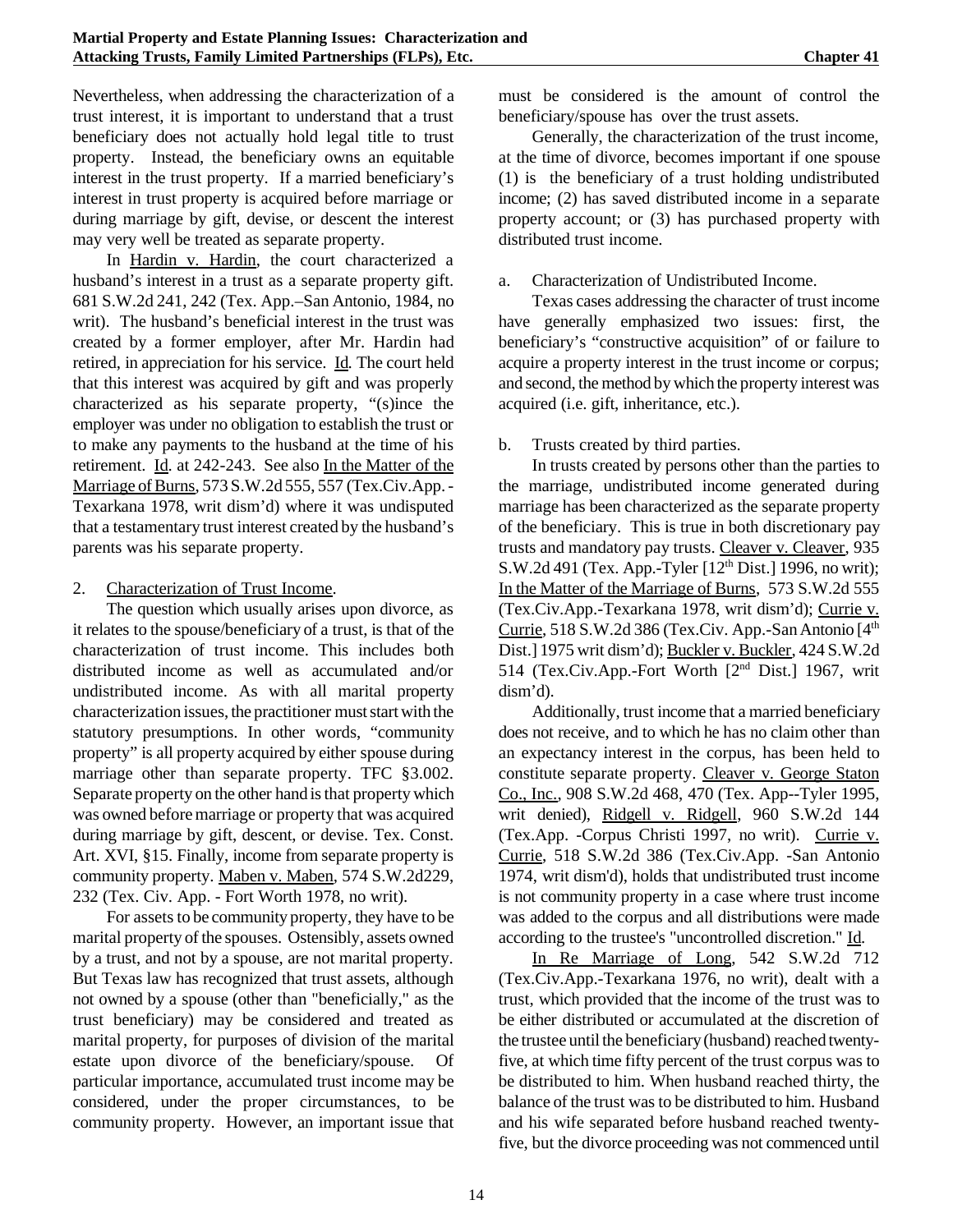a later time. When husband reached twenty-five, he "decided to leave his half interest in the trust though he was entitled to withdraw approximately \$85,000." The court held that the income accumulated by the trustee prior to the time husband reached twenty-five was husband's separate property and the income accumulated in the portion of the trust not distributed until husband reached thirty was his separate property. Only the income earned on that portion of the trust corpus that husband was entitled to receive upon reaching twenty-five, but chose not to, constituted community property and, therefore, was subject to distribution in the divorce proceeding. Id. The court stated:

Unlike the situation in Currie, supra, the beneficiary in the case before us was entitled to a present possessory interest in one-half of the trust corpus and the income from that one-half. In the Mercantile Bank, supra, case, undistributed income was in the hands of the trustees but the beneficiary had a present possessory interest in the funds. In the Mercantile Bank case we concluded that the income on the trust corpus should have been labeled community property.

See also Ridgell, supra, which held that income received by a married beneficiary on trust corpus to which the beneficiary is entitled or becomes entitled is community property.

Burns*,* Currie and Buckler involved "discretionary pay" trusts. The courts' reasoning emphasized the beneficiary'sinability to compel a distribution of income. The courts noted that the undistributed income was the property of the trust estate, rather than property of the beneficiary. In other words, the court recognized the beneficiary's lack of "constructive acquisition" of any property right in the undistributed trust income.

Wilmington Trust Co. v. United States, 573 F.2d, 1055 (1985), on the other hand, involved a "mandatory pay" trust. The court analyzed Texas law, and in doing so, it emphasized that the beneficiary had no interest in the trust corpus. As a result, income generated by the trust corpus was *not* income generated by the separate property of the beneficiary. It also recognized that the beneficiary's right to receive income from the trust was a gift, and therefore the separate property of the beneficiary. The Court stated:

It is concluded that, under the law of Texas, as developed and expounded by the Texas courts, the income derived during the marriage of [the

spouses] from the seven trusts that are involved in the present case constituted the separate property of [the wife], and was not community property of [the spouses]. [The wife] never "acquired"--and she will never acquire--the corpus of any of these trusts. The corpus of each trust is to be held and controlled by the trustee or trustees during [the wife's] lifetime, and, upon [the wife\*s] death, the corpus will pass to her issue. Accordingly, the corpus of each trust was not [the wife's] separate property, and the trust income was not from [the wife's] separate property.

What [the wife] "acquired"--and what she used to purchase the stocks and establish the bank accounts that are involved in the litigation--was the income from the trust property. As the income resulted from the gifts made to trustees for [the wife's] benefit, the income necessarily constituted her separate property under § 15 of article XVI of the Texas Constitution.

Although the rationale of no "constructive acquisition" of a property right with respect to undistributed trust income is consistent with the principles stated in a number of cases when addressing undistributed trust income in a "discretionary pay" trust, it appears to be of no relevancewhen addressing the characterization of undistributed income in a "mandatory pay" trust. This is because, unlike a discretionary pay trust, the beneficiary of a mandatory pay trust does have the right to compel distribution of income. Therefore, the right to receive income is a property right of the beneficiary, which means the recognition of the manner in which the property was acquired, discussed in WilmingtonTrustCompany,supra, is essential.

It seems clear that the common thread in the cases cited is the method of acquisition, i.e. gift or devise. Since property acquired by gift or devise is separate property, undistributed trust income derived from a corpus received by gift or devise is separate property, as well.

c. Self Settled or Grantor Trusts.

Although undistributed income generated by trusts created by third parties has been characterized asseparate on the basis that the income becomes the property of the beneficiary by virtue of a testamentary or inter-vivos gift, the same cannot be said of income generated by "grantor trusts". Nevertheless, in the cases of In the Matter of the Marriage of Burns, supra, and Lemke v. Lemke, 929 S.W. 2d 622 (Tex.Civ.App. - Fort Worth 1996, writ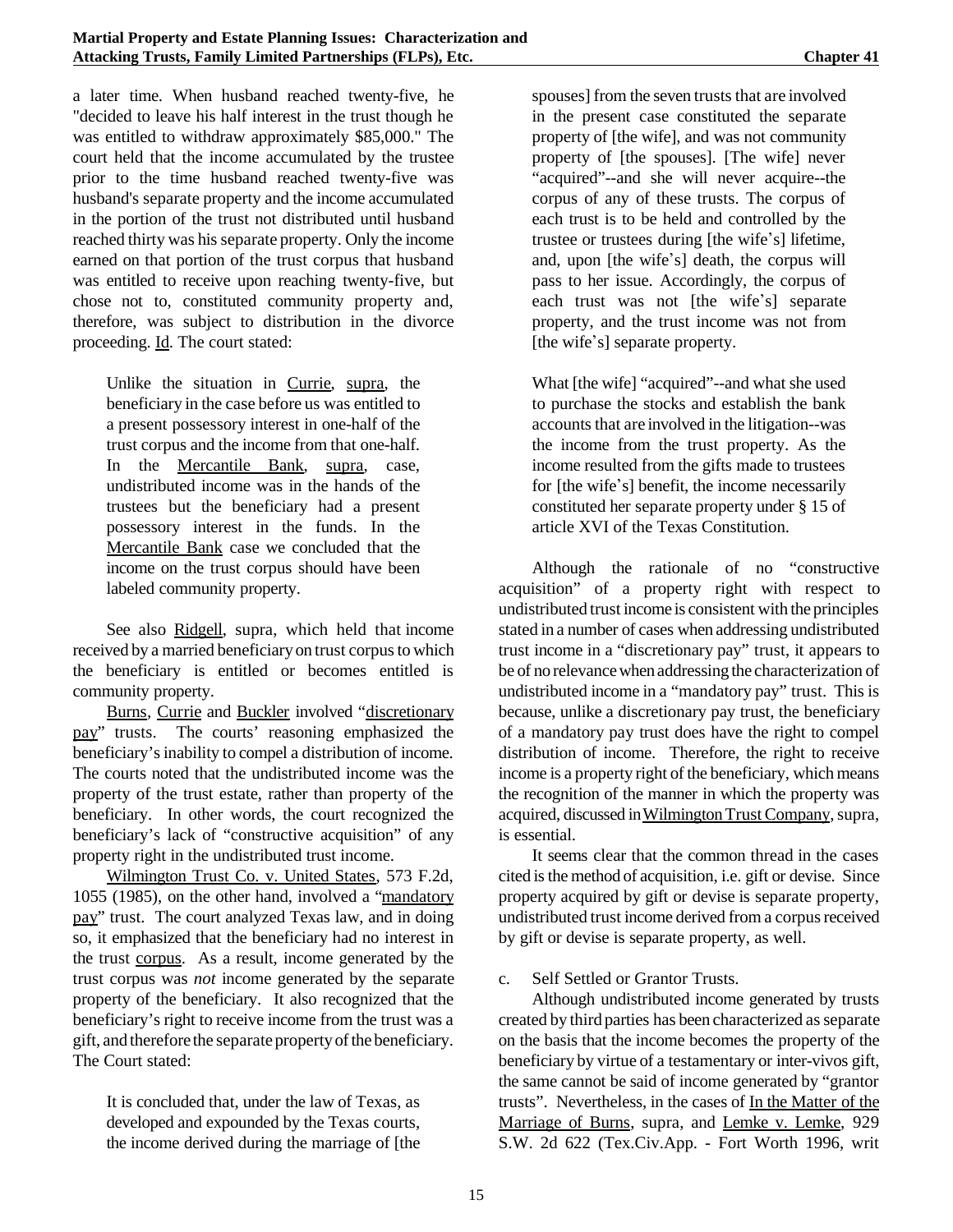denied) both Courts held that the income generated by a "grantor trust" is the separate property of the beneficiary. Both cases reached the conclusion that undistributed trust income was not community because the income had not been distributed to the beneficiary, and the beneficiaryhad no present or past right to compel distribution. Therefore, the income was considered to be the property of the trust estate, not the property of the beneficiary. As a result, the community had no interest in the undistributed income.

In Re Marriage of Burns, supra, involved the wife's claim that undistributed trust income held for the husband's benefit was community property. The husband was the beneficiary of six trusts, three of which had been established by his parents and grandparents. The husband had established the other three trusts. Five of the trusts came into existence prior to the marriage. The husband established the sixth trust after the marriage with separate property. The three trusts established by husband's ancestors were spendthrift trusts. Five of the six trusts were discretionary pay trusts in which "the trustee or trustees could either withhold or distribute the income and/or corpus at their sole discretion." Id. The remaining trust required that its income be accumulated until May 28, 1982, when the entire corpus and accumulated income was to be distributed to husband.

The Burns court held that the undistributed trust income in each of the trusts was neither separate nor community property. The court relied on (then) § 5.01(b) of the Tex.Fam.Code, which provides that "(c)community property consists of the property, other than separate property, acquired by either spouse during marriage". Id. The court concluded that husband had not "acquired" the trust income during marriage as required by the statute inasmuch as it had not been distributed and he did not "have a present or past right to require its distribution so as to compel a finding that there was a constructive acquisition". Id. (emphasis added)

In Lemke v. Lemke, supra, Mr. Lemke as settlor, prior to marriage, created an irrevocable spendthrift trust with proceeds he had received from a personal injury settlement. He was the sole beneficiary and a third party was named as trustee. Upon divorce wife argued that the undistributed income of the trust was community. Id. at 663. In rejecting her claim the court, citing Burns*,* held that there being no evidence that the trust was created in fraud of wife or evidence that husband had neither actually or constructively, acquired the undistributed income, the community estate had no interest. Id. at 664. The court followed the rationale in Burns by stating that the undistributed income remained a part of the trust and was not community. Id. It should be noted that the court emphasized the presence of the spendthrift provision, but never really explains the importance of such term as it relates to their decision.

A more recent case which discussed this issue is Lipsey v. Lipsey, 983 S.W.2d 345 (Tex.App.–Fort Worth 1998, n. pet.h.). In Lipsey v. Lipsey, the husband, prior to his marriage, had rolled over his retirement plan into a 401(k) plan. Under the terms of the plan, the husband could not demand distributions until he was 70 years of age. The trial court found the plan to be separate, but the increase in the plan value to be community. The husband appealed the characterization of that increase in value as community property, as well as the undistributed trust income. The Court of Appeals reversed, stating that, absent fraud, a spouse may create a trust from separate property as long as the income remains undistributed during marriage. Furthermore, because the beneficiary/spouse did not have the right to compel distribution, the income was not acquired during marriage, was not community property and remained property of the trust. Id at 351.

Query: Would there be a different result if husband had begun receiving distributions?

However, in Mercantile National Bank v. Wilson, 279 S.W.2d 650 (Tex.Civ.App. - Dallas 1955, writ ref'd n.r.e.), the wife created a trust prior to her marriage, naming her father as trustee and her mother as successor trustee. The trust was irrevocable and the trust instrument gave the trustee discretion either to accumulate the trust income or to expend it for the wife's use and benefit. The trust continued throughout the marriage and existed at the time of the husband's death. The court was called upon to determine whether undistributed income held in the trust at the time of the husband's death was community property. The court in Wilson held that it was:

The first and preliminary material question, in our opinion, is whether or not the undistributed profits or income from the trust in the hands of the trustee is community property. We must answer that the income on the trust corpus was community property from the date of the marriage of appellee [wife] to George O. Wilson [husband], now deceased, until the time of the death of George O. Wilson.

#### 297 S.W.2d at 653-654

Burns, Lemke and Lipsey appear to be in conflict with the ruling in Mercantile National Bank at Dallas v. Wilson, supra. Given the difference in treatment of income from "discretionary pay" and "mandatory pay"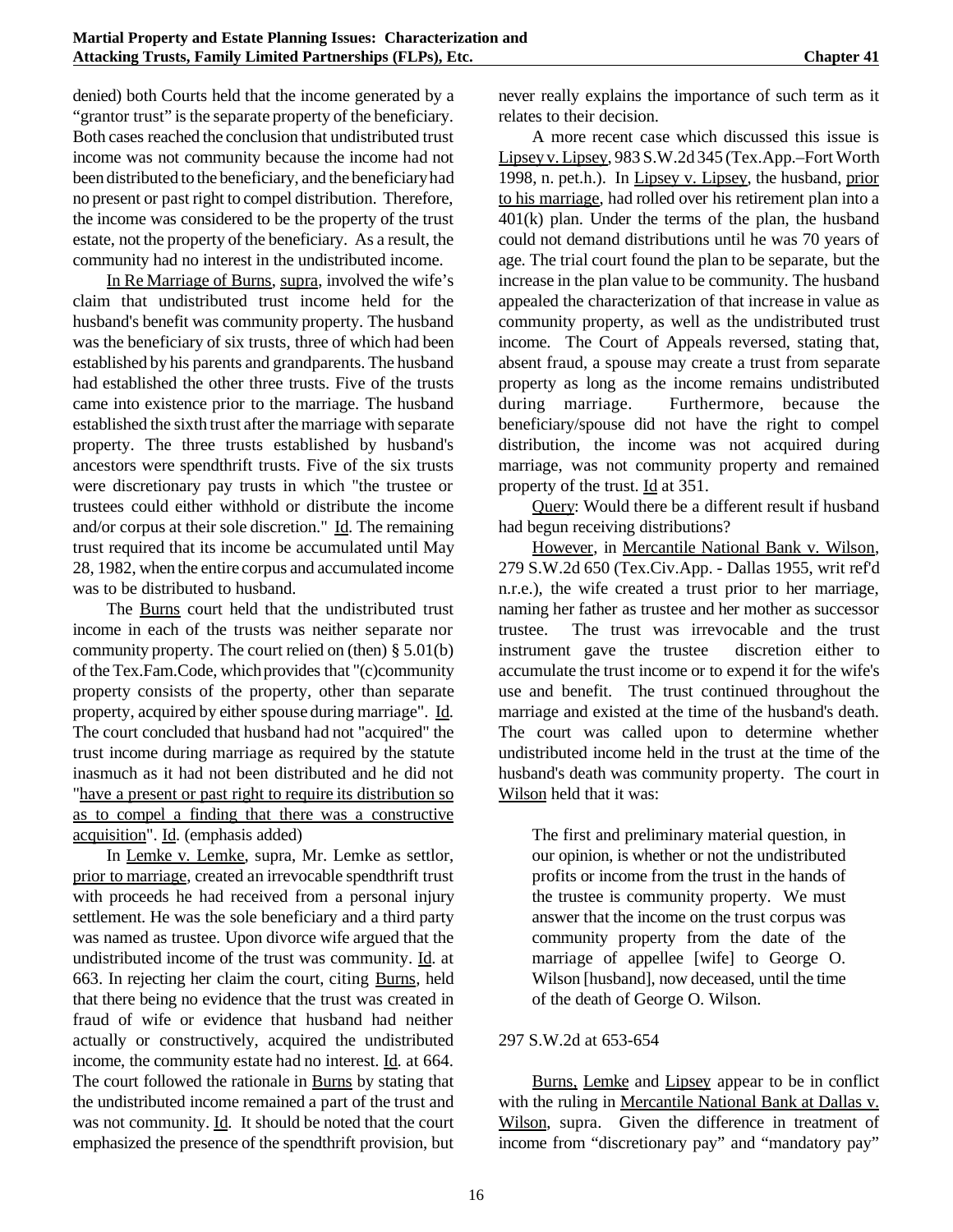trusts, it would be expected that the conflict arises there, since Burns, Lemke, and Lipsey involve "discretionary pay" trusts which held undistributed income. Unfortunately, the Mercantile National Bank at Dallas opinion does not clearly describe the trust in question as "mandatory pay" or "discretionary pay", although it appears that the court construed the trust in Mercantile National Bank at Dallas to be a "discretionary pay" trust.

One might argue that the statement in Mercantile National Bank at Dallas that "...the income on the trust corpus was community property from the date of the marriage..." is dicta because the characterization of the income was not dispositive of the issue on appeal. If that statement is dicta, then Burns, Lemke and Lipsey are controlling.

Regardless, the consequence of Burns, Lemke and Lipsey is that a person about to marry may thwart the community property laws of Texas by placing separate property in a "discretionary pay" trust for his or her benefit and thereby maintain the separate character of income generated by the trust (formerly the separate property of the settlor) because the income generated by the trust corpus and held by the trust is not community property of the beneficiary. In such a situation, the nonbeneficiary spouse's only claim may be one for fraud against the community, if the non-beneficiary spouse can show the action was motivated solely to defraud the community.

Burns, Lemke and Lipsey leave open the question of the characterization of the income if it is actually distributed to the beneficiary during marriage. Clearly, the income is not the result of a gift or inheritance. What, then, is the characterization of income paid to the beneficiary of the trust? It seems that the income paid to the beneficiary from a "grantor trust" would not fall within the definition of separate property and is therefore community property. Arnold, supra. Otherwise, a spouse could "launder" income from his separate property through a self-settled trust and thereby change the character of that income from community property to something else.

In summary, based upon the holdings in Burns, Lemke and Lipsey, it appears that if the income distribution is discretionary as opposed to mandatory, the undistributed income will likely remain separate.

Where the beneficiary of a trust became entitled, during the marriage, to receipt of one-half (1/2) of the trust corpus and chose to leave the vested interest in the control of the trustee, income generated by the one-half (1/2) vested portion of the trust corpus was held to be community property. In the Matter of the Marriage of Long, supra. The court held that the beneficiary's vested one-half (1/2) interest in the trust corpus was separate property, but the income generated thereon was community, even though held by the trust.

Similarly, "income on income" retained by the trustee beyond the date when the income generated by trust corpus should have been distributed to the income beneficiary, has been held to be community property. Cleaver, supra.

#### 3. Characterization of Distributed Income.

As in characterization cases involving undistributed income, claims by the community estate to income distributions made during the marriage have been based upon the theory that the distribution is income on the beneficiary's separate property and is community property.

a. Trusts Created by Third Parties.

Income distributed, and the property purchased with that income, has consistently been characterized as the separate property of the beneficiary. This is true for both discretionary pay trusts and mandatory pay trusts. Taylor v. Taylor, 680 S.W.2d 645 (Tex. App.–Beaumont  $[9<sup>th</sup>]$ Dist.] 1984, writ ref'd n.r.e.); Hardin v. Hardin, supra; Wilmington Trust Company, supra.

Although not stated in the Taylor opinion, the rationale for this characterization was clearly that the income was a gift. Hardin, supra.

#### b. Grantor Trusts.

As noted earlier, the characterization of income actually distributed from a grantor trust has not been directly addressed. Burns, Lemke, Lipsey and Mercantile National Bank of Dallas address only undistributed income. Again, it would seen that income of a grantor trust, when distributed would be community property since it does not fall within the constitutional definition of separate property.

#### 4. Income on Wrongfully Retained Income or Corpus.

As previously noted, this income has been consistently characterized as community property. In the Matter of the Marriage of Long, supra; Cleaver, supra.

- 5. Characterization of Assets Distributed From Trust to a Spouse.
- a. Grantor/Self Settled Trusts.

In Mercantile National Bank at Dallas v. Wilson*,* supra, the court held that the undistributed income of a trust created by wife for her own benefit, prior to marriage, is community property. *See* In re Marriage of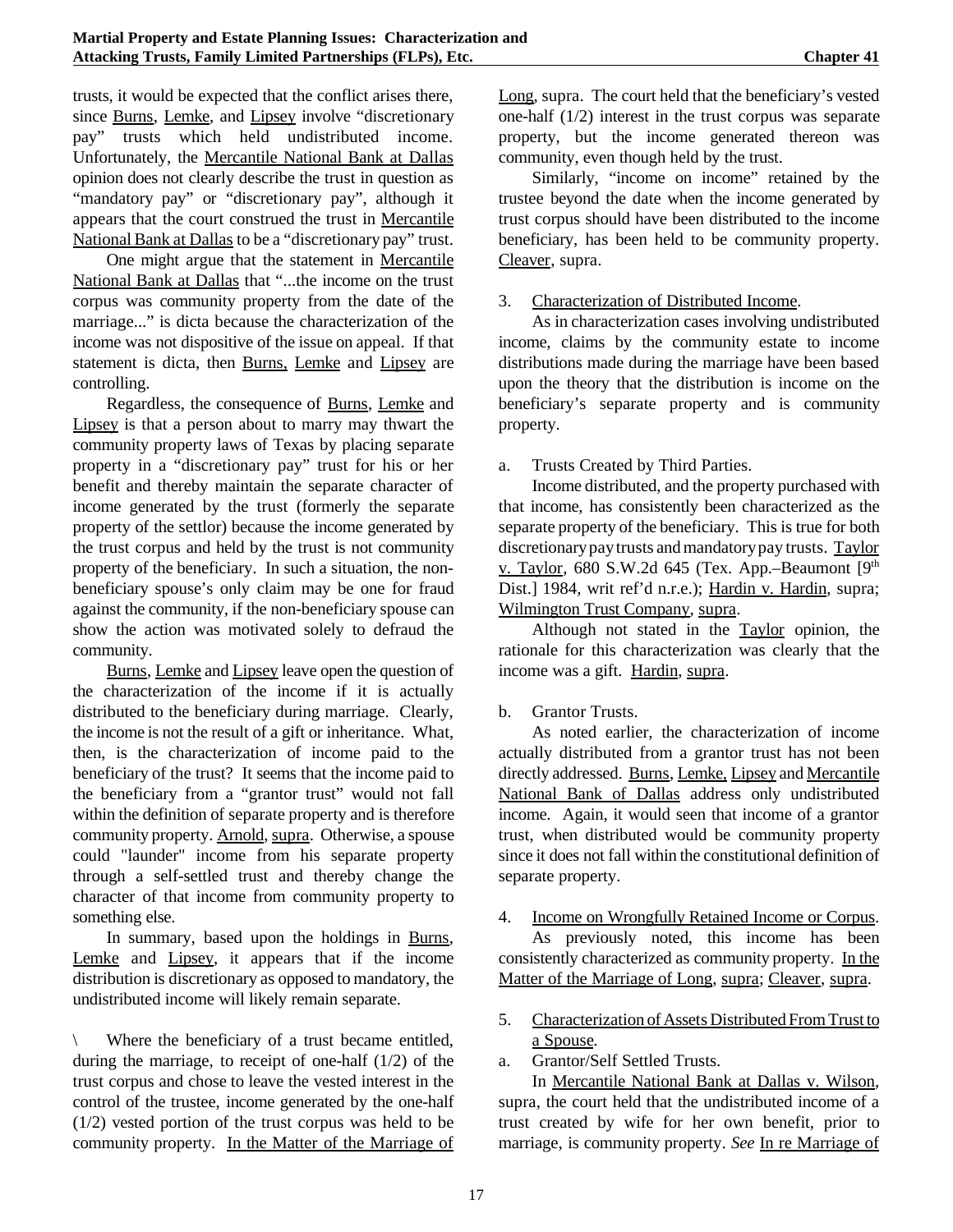Burns*,* supra, (income on separate property corpus of trust created by spouse for his own benefit was community property to the extent it was received by husband). In Ridgell v. Ridgell, supra, the appellate court stated that the income a spouse receives from a trust is community property. The court also said that if the spouse does not receive income from the trust and has no more than an expectancy interest in the corpus, the income remains separate property. Id*.* at 148. In Ridgell some of the trusts were funded by gift or devise and one was funded by the spouse prior to marriage. The court also recognized that separate property corpus distributed out of the self-settled trust was received by the spouse as separate property. Id*.* at 150.

#### b. Trust Funded by Gift or Devise.

There are a number of cases which say that income from a trust which was created in a separate property manner (i.e., by will or by gift) is received by the spouse/beneficiary as separate property. These cases do not address the question of whether a trust created by a spouse for his own benefit, using separate property, gives rise to separate or community income.

Notwithstanding the opinions referred to above relating to undistributed income, there is case authority which supports the proposition that income from a third party settlor trust remains separate. The leading case which supports this theory is McClelland v. McClelland*,* 37 SW. 350 (Tex. Civ. App. 1896, writ ref'd). Husband\*s father created a testamentary trust for himwhich required mandatory distributions of income, as well as, discretionary income pay outs. The court determined that the intent of the settlor wasto make a gift to his son of not only the corpus, but all income flowing therefrom. It should be noted that the settlor specifically stated in the trust that it was to be "enjoyed by him (his son) [sic] only in futuro..." Id. at 354. Hence, the wife's claim that the income was community was denied. A similar reasoning was used in the case of In the Matter of the Marriage of Thurmond*,* 888 S.W.2d 269, 272-275 (Tex. App.- Amarillo 1994, no writ). Without expressing its rationale the court held that the trust distributions, both income and corpus, were entirely the separate property of the beneficiary. Id. at 275. In Taylor v. Taylor*,* supra, the husband contested the trial court's finding that assets purchased during the marriage with income distributions from a trust created by wife's father were her separate property. The appellate court affirmed the trial court's finding that the distributions were separate, and not community, the primary reason being that the trust asset which generated the earnings was a retail store. The settlor specifically stated in the trust that "in order to

continue the growth and expansion of the business, management is authorized to create the necessary reserves and make proper additions to capital from earnings before distribution of earnings". Id*.* at 649 [emphasis added]. The court found that because of the nature of the settlor's intent, the profits and earnings became a part of the corpus, and the distribution of the corpus was not considered to be community income. *See* Sullivan v. Skinner, 66 S.W. 680 (Tex.Civ.App. 1902, writ ref'd) (where wife received a life estate in land under her father's will, which provided that she was to receive the income for her sole and separate use, the rentals from the land were wife's separate property).

### 6. Commingling Inside Trust.

In McFaddin V. Commissioner*,* 148 E2d 570 (5th Cir. 1945), a tax case, a trust was created by the mother and father of the McFaddin children. The parents conveyed two large cattle ranches into trust, subject to the debts secured by the properties and further subject to an annual payment to the mother of \$30,000 per year, payable from income or, if insufficient, from the corpus.

The Tax Court ruled that children who are beneficiaries of a trust, which is created by gift of their parents, hold that interest as separate property. The Tax Court further found that the rights of the beneficiaries did not attach to the gross income, but rather to the distributable net income, of the trust, and that the gross income of the trust used by the trustees to purchase additional property could not be community income of the beneficiaries. The Tax Court further held that the fact that the property was conveyed into trust subject to debts and liens did not convert what was otherwise a gift into a transfer for onerous consideration. And oil royalties and bonuses distributed by the trustee remained the beneficiaries' separate property.

The Fifth Circuit agreed that the res of the trust was a gift, and thus separate property. Id*.* at 572. Therefore, the oil royalties, bonuses and profits from the sale of the land "came to" the McFaddin children as separate property, taxable as separate income.

Nonetheless, the court held that property acquired by the trust during the beneficiaries marriages was community because separate and community funds had been commingled within the trust. The court stated:

The theory of the Tax Court that none of the commingled property with which the after acquired property was purchased was community property because, under the terms of the trust instrument, gross income was treated as corpus, the rights of the beneficiaries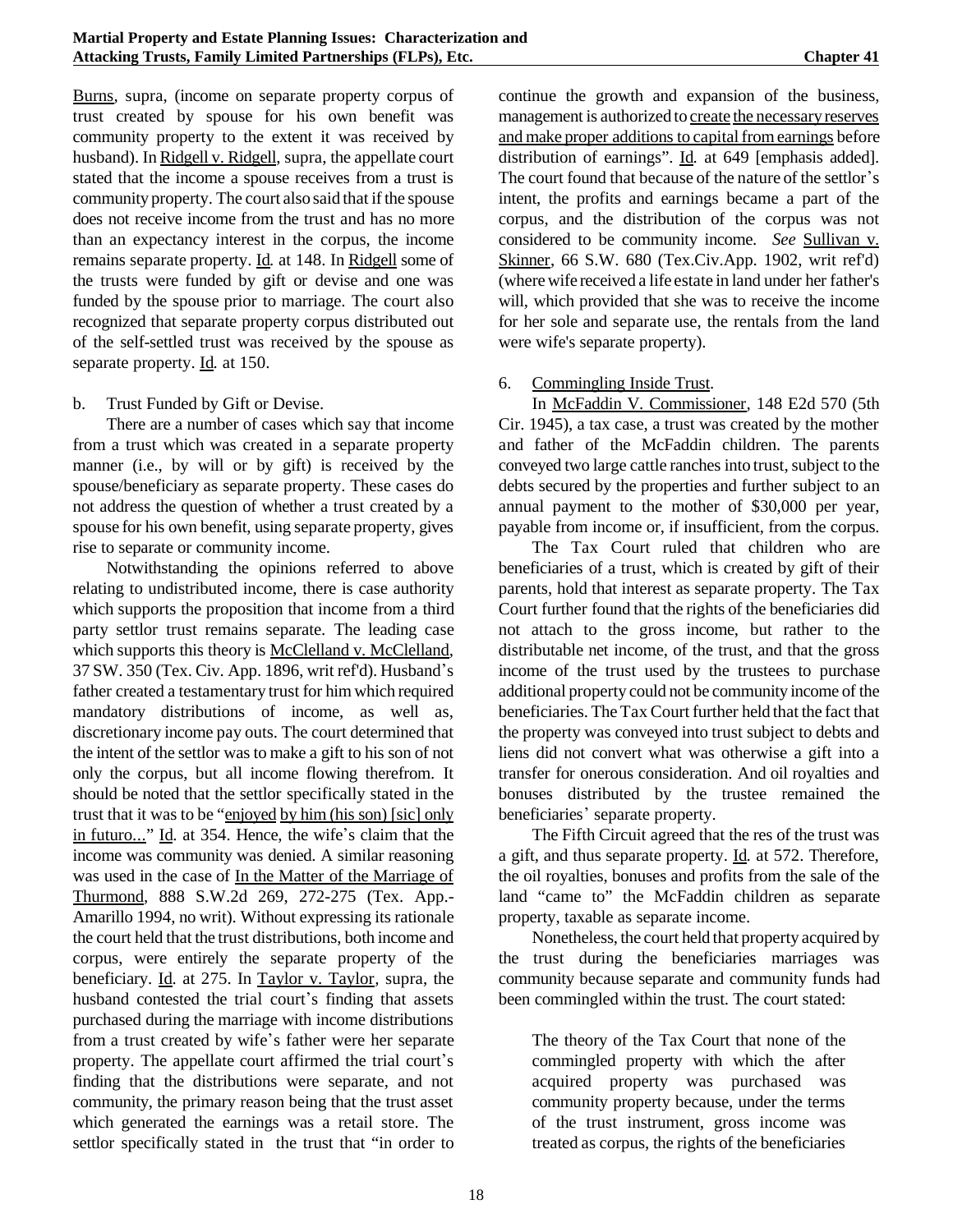did not attach to gross income but only to the distributable net income, and the gross income used by the trustees was, therefore, not community property, will not at all do. The taxpayers were the beneficial owners of the trust properties, and every part and parcel of them, including income from them, belonged beneficially to them, either as separate or as community property, in the same way that it would have belonged to them had the property been deeded to the taxpayers and operated by themselves. The greater part of the normal income from the property during the years preceding the tax years in question was communityincome. When it was commingled in a common bank account with other funds of the trust so that the constituents had lost their identity, the whole fund became community; and when it was used by the trustees to purchase additional properties, those properties, taking the character of the funds which bought them, were community property. [footnotes omitted]

## Id*.* at 573.

The Fifth Circuit Court of Appeals also rejected the Commissioner of Internal Revenue's argument that because the trusts were spendthrift trusts, they were in effect conveyances of income to the separate use of the beneficiaries. Id*.* at 574.

In sum, it would appear that the McFaddin case stands for proposition that income received by a trust is community or separate by the same rules as would apply had the income been received outside of trust. And if those funds are commingled, then the separate corpus of the trust can be lost to the community, upon subsequent distributions to the beneficiaries.

This rule was applied to the gross income of the trust, not just to the distributable net income. Since the grossincome was commingled in trust bank accounts with separate property receipts, the whole fund became community property, and the subsequently-acquired property was community in nature, and the oil income therefrom was similarly community.

# 7. Trusts Created During Marriage.

When confronted with the characterization issue of corpus and income of a trust created during marriage it is advisable for the practitioner to understand the holding in Land v. Marshall*,* 426 S.W.2d 841 (Tex. 1968). The character of the corpus will be determined by the

inception of title doctrine. As a general rule, if separate property of a spouse is used to create the trust, the corpus will remain separate, and the income will be community. If community property is used, the resulting character will be dependant of whether the other spouse has consented to the creation of the trust.

a. The "Illusory" Trust - One Spouse Has Not Consented.

A spouse cannot create a trust with community property without the consent or joinder of the other spouse. Land v. Marshall at 846. In Marshall*,* husband created a trust funding it with stock which was clearly community property. He also retained the right to manage and the power of revocation. The party's daughter was the beneficiary and trustee. After husband died, wife sued to set aside the purported trust on the basis that she never consented or agreed to the establishment of same and her interest in the stock could not be transferred without her joinder. The trustee argued, unsuccessfully, that husband possessed the power to create the trust because of his "managerial" powers over the community.Id. The attempt by husband to create the trust without consent of his spouse resulted in an 'illusory trust", or no valid trust at all. He retained the same power and control over the property as he had before the creation of the trust. Where one of the spouses undertakes to devise community property belonging to both, the survivor has an election to take under the will or to take the community share. Land v. Marshall at 844.

b. Where Both Spouses Consent.

When there has been consent by both spouses to create a trust, it will be difficult to defeat the trust, absent a finding of fraud. See, Knox v. Long*,* 291 S.W.2d 292, 296 (Tex. 1956). (Absent fraud pleadings and proof, if a spouse participates in transaction with other spouse, consent will be inferred as a matter of law). Depending upon the terms of the trust, specifically whether it is revocable or irrevocable, the trial court may not have the ability to divide the assets within the trust. If the trust is an inter vivos revocable trust and one of the spouses is the trustee, the trial court should have the absolute authority to divide the trust assets. The court should also have the ability to order the spouse trustee to do whatever may be necessary to effectuate a transfer of any of the assets to the other spouse. However, prior to embarking on a division of any trust assets the practitioner should consult a estate planner or a qualified tax expert to determine whether there will be any adverse tax ramifications to either spouse if the trust is dissolved and the remaining income and corpus are distributed.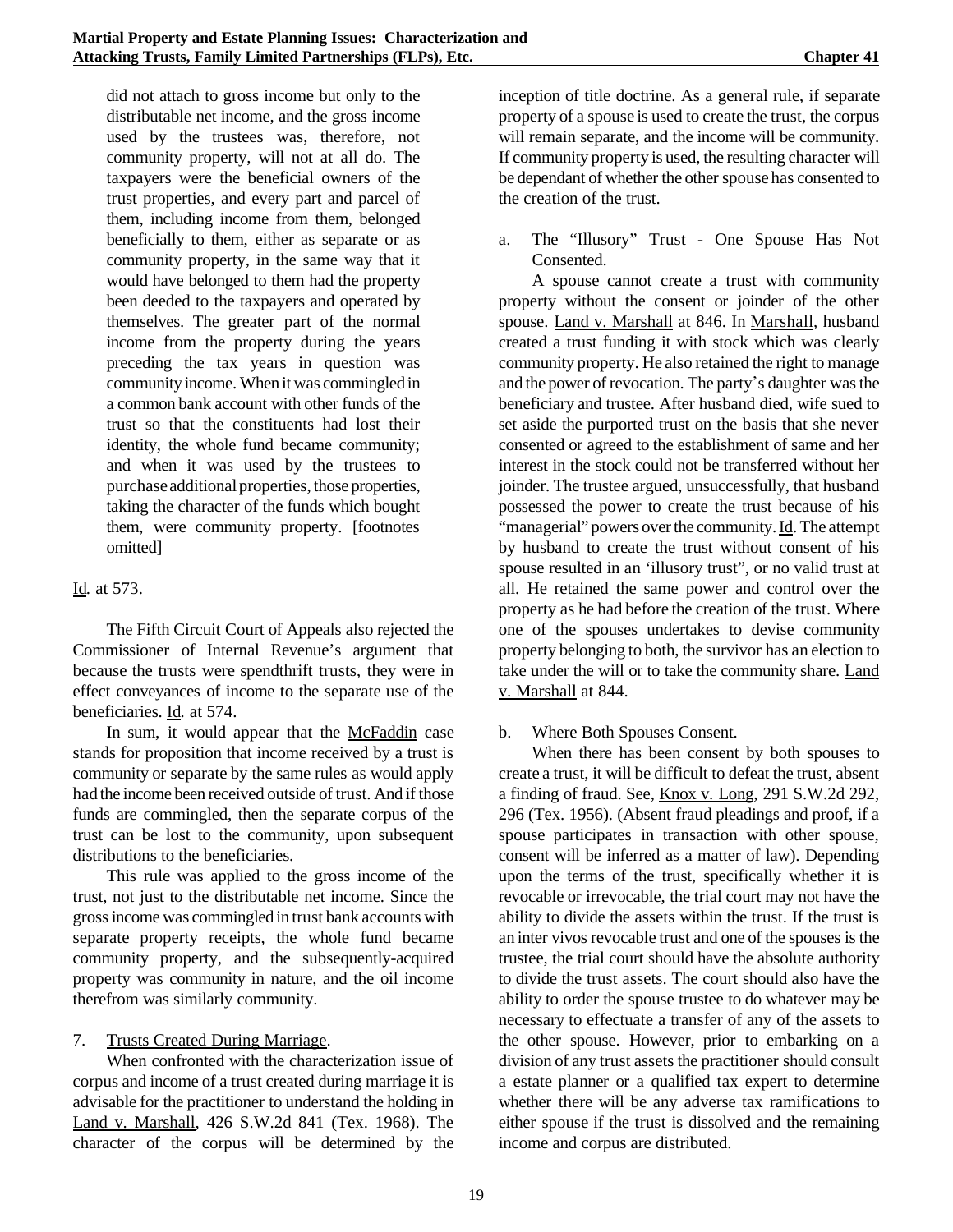### c. Source of Trust Corpus.

The property initially used to create the trust may well lose its identity by the time of death of one of the parties or at the time of divorce. As an example, if the husband funds an irrevocable trust with separate property in an effort to protect his assets from creditors, and the wife is a beneficiary of the trust, it may be determined upon divorce that he intended to make a gift of those assets and income therefrom (via the trust) to the beneficiary. On the other hand, if the husband/settlor transfers separate property into a revocable trust, and is able to trace the assets and mutations upon divorce, the remaining "traceable" corpus would be separate, but the undistributed income would most likely be deemed community due to the settlor's retention of the power of revocation. See, In the Matter of the Marriage of Long*,* supra.

### **VI. FAMILY LIMITED PARTNERSHIPS**

Another common estate planning tool which has been utilized by many estate planners is the Family Limited Partnership (FLP). However, the general opinion of family law attorneys is, although the formation of this type of entity may save taxes and insulate the limited partners from some liability, they are extremely difficult to deal with upon divorce. The specifics of all of the advantages of a FLP is beyond the scope of this paper. However, if structured properly, a FLP insulates the partners from potential liability, reduces income taxes, and provides an avenue to distribute wealth while reducing federal estate taxes. All of these benefits may exist with the added bonus of retaining the right to maintain control of the assets.

### **A. Partnerships in general**.

The Texas Uniform Partnership Act ("TUPA") ("Uniform Act") became effective January 1, 1962, and was codified in Art. 6132b, Tex. Rev. Civ. Stat. Ann. (Vernon 1970). In 1993, the Texas Revised Partnership Act, Tex. Rev. Civ. Stat. Ann., Art. 6132b, (Vernon Supp. 1998) ("TRPA") ("Revised Act") came into effect and governed all new partnerships created after January 1, 1994, while the Uniform Act continued to govern those partnerships created prior to 1994 (unless otherwise agreed by the partnership). The Uniform Act expired on January 1, 1999, and now, all partnerships, regardless of when formed, are governed by the Revised Act.

### 1. Partnership Defined.

A partnership is an association of two or more people carrying on a business for profit. Once formed, a partnership is a legal entity distinct from its partners.

### 2. Creation.

It is preferable to set out the agreements of the partners in writing. The following factors suggest the existence of a partnership:

• Right to receive a share of the profits;

- Expression of the intent to be business partners;
- Right to participate in the control of the business;
- Sharing or agreeing to share in business losses and liabilities; and
- Contributing cash or other property to the business.

See TRPA §2.03.

- 3. Partner Rights. A partner has the following rights in a partnership.
- a. Personal Property.

A partnership interest is personal property. See TRPA §5.02 and TRLPA §7.01.

b. Interest in Partnership v. Interest in Partnership Assets.

Under the Revised Act, a partner has an ownership interest in the partnership entity itself, not the partnership's specific assets. See TRPA §§2.04 & 5.01.

### 4. Limited Partnerships.

In 1987, the Texas Revised Limited Partnership Act, Tex.Rev.Civ.Stat.Ann. art 6132a-1 (Vernon Supp. 1998) ("TRLPA") was enacted. Since September 1, 1992, TRLPA has been applicable to all domestic and foreign limited partnerships doing business in Texas. See TRLPA § 13.02(b).

### 5. General Versus Limited Partnerships.

A limited partnership is a partnership having one or more general partners and one or more limited partners. General partners in limited partnerships (like their counterparts in general partnerships) have the right to participate in the management and control of the business and, as a result, they have unlimited liability with regard to partnership debts and obligations. Limited partners, on the other hand, have limited management and control rights. In return, limited partners have limited liability for partnership obligations.

### 6. Statutory Requirements.

"To form a limited partnership, the partners must enter into a partnership agreement and one or more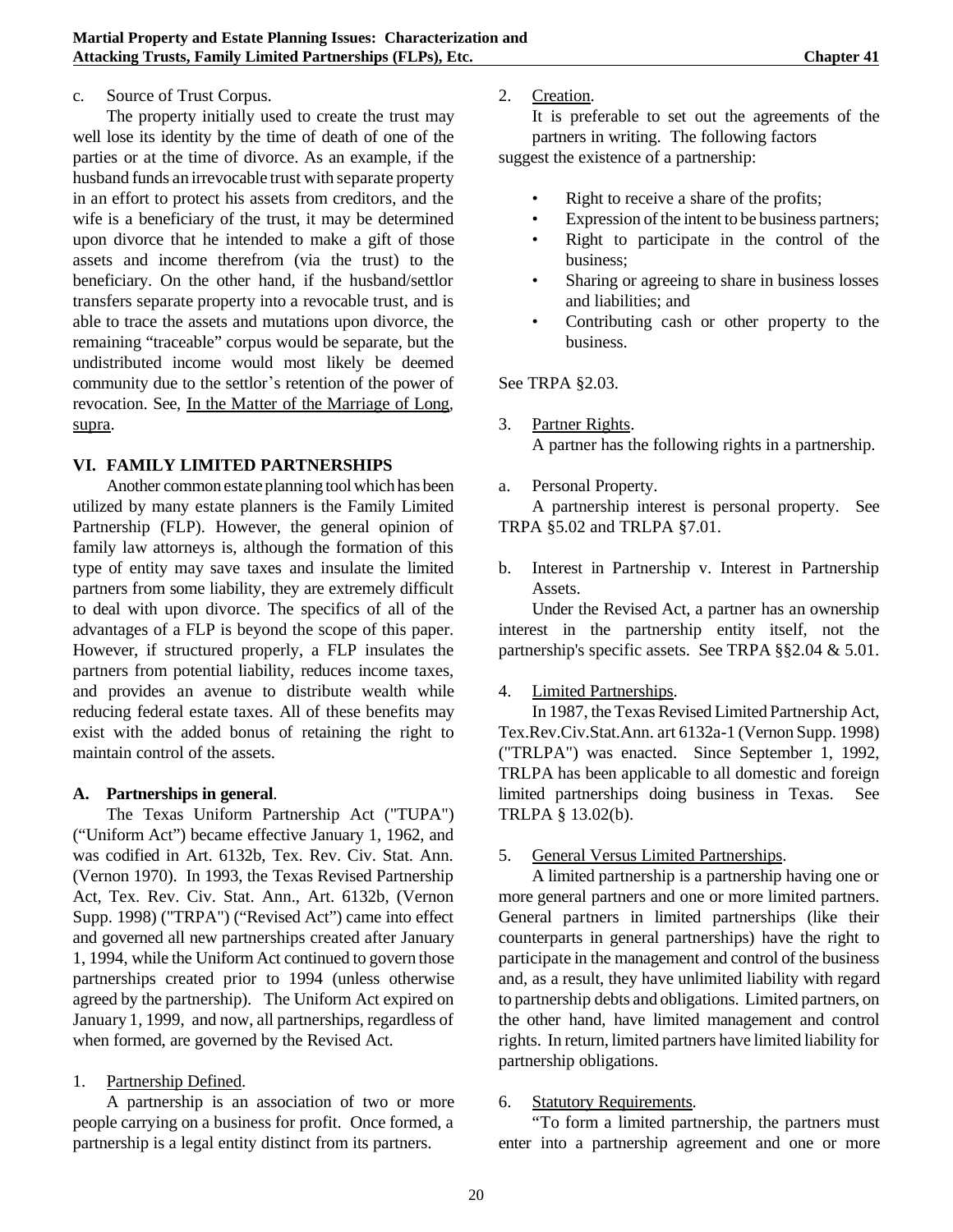partners, including all of the general partners, must execute a certificate of limited partnership." TRLPA §2.01(a). "A limited partnership is formed at the time of the filing of the initial certificate." TRLPA §2.01(b). Thus, if the partners "enter into a partnership agreement" but never file a certificate, the resulting partnership is a general partnership and not a limited partnership.

## 7. Applicability of the Uniform Act and the Revised Act.

TRLPA is silent on many fundamental partnership issues, focusing primarily on the issues specific to limited partnerships. Under TRLPA §13.03, "the applicable statute governing partnerships that are not limited partnerships..." apply in any case not provided for by TRLPA. Thus, the Revised Act governs numerous aspects of limited partnerships. A substantial portion of all marital property issues in limited partnerships are now governed by the Revised Act, not TRLPA.

Under the Revised Act, as previously stated, the legal concept of a partnership is that of an entity rather than that of a status or aggregate theory. (§ 2.01) Under the Uniform Act, it provided the extent of community property rights of a partner's spouse in § 28-A as follows:

- a. A partner's rights in specific partnership property are not community property;
- b. A partner's interest in the partnership may be community property; and
- c. A partner's right to participate in the management is not community property.

The Revised Act provides essentially the same concepts. Under the Uniform Act, the partners were treated as "tenants in partnership". The Revised Act specifically states that the partners are not co-owners of the partnership property. Section 2.04 of the Revised Act states, "Partnership property is not property of the partners. Neither the partner nor a partner's spouse has an interest in partnership property." Id.  $\S$  5.01 of the Revised Act provides as follows: "A partner is not a coowner of partnership property and does not have an interest that can be transferred, either voluntarily or involuntarily, in partnership property." Id. The comments to § 5.01 of the Revised Act state that "a corollary of this section is that a partner's spouse has no community property right in partnership property, the same as in the Uniform Act §28A(l)."

§7.01 of TRLPA specifically states: "A partner has no interest in specific limited partnership assets."

Additionally,  $\S 5.02(a)$  of the Revised Act, states, "A partner's partnership interest is personal property for all purposes. A partner's partnership interest may be community property under applicable law." The comments to this section clarify that a partner's right to management of the partnership is not community property.

Therefore, with 1993's adoption of the Revised Act, the entity theory clearly became the application rule. The Revised Act has clearer wording as to partner interests in partnerships, eliminating the "tenants in partnership" wording, and specifically states that "[a] partnership is an entity distinct from its partners," Revised Act §2.01, and that "partnership property is not property of the partners," Revised Act §2.04.

In summary, the Revised Act clearly treats interests in partnership property and interests in the partnership differently. Neither a partner nor his spouse has any interest in the property of the partnership. However, the interest in the partnership can be community or separate. The interest in the partnership is related to specific property of the partnership entity in roughly the same way stock in a corporation is related to specific property of the corporate entity. Under the entity theory, partnership property is owned by the partnership entity, not the individual partners. Partnership property is, therefore, neither separate nor community in character. See Marshall v. Marshall, 735 S.W.2d 587, 594 (Tex. App. - Dallas 1987, writ ref'd. n.r.e.) which held that the partnership property cannot be characterized as either separate or community. However, "a partner's partnership interest is personal property for all purposes. A partner's partnership interest may be community property under applicable law." §5.02(a). However, a court does not have the right to award specific partnership property to one of the spouses. Roach v. Roach*,* 672 S.W.2d 524 (Tex. App. - Amarillo 1984, no writ).

### 8. Creating and Funding the Partnership.

As a result of the entity theory, the creation and funding of a partnership is a very significant act. By contributing assets to the partnership, the new partners give up ownership of these assets in exchange for ownership of a totally new and distinct asset: partnership interests. They no more "own" the assets of the partnership than a shareholder in General Motors "owns" a Buick assembly plant in Michigan.

# a. During Marriage.

A partner's management rights, if any, are not community property. See TRPA §4.01(d). The partner spouse has the right to participate in the management and control over the partnership according to the terms of the partnership agreement. The non-partner spouse does not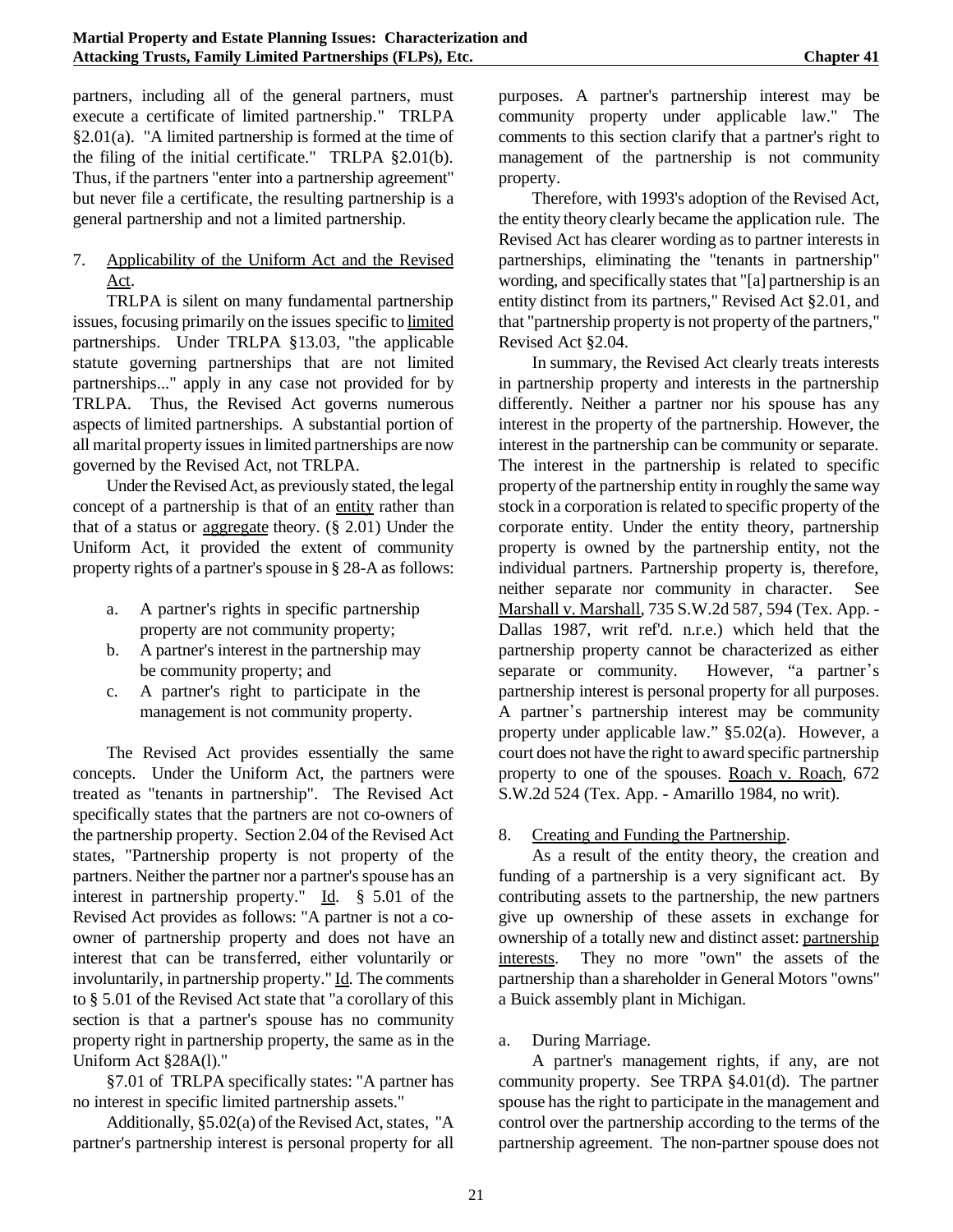have a comparable right even though the partnership interest may be community property.

### b. Death or Divorce.

Upon the death or divorce, the non-partner spouse will be deemed a transferee of any interest partitioned or acquired by the non-partner spouse. See TRPA §5.04. As such, his or her sole right is to receive distributions if and when made. See TRPA §5.03(b).

Neither the Uniform Act nor the Revised Act attempts to define the extent to which the partner's "interest in the partnership" is community or separate property. Under appropriate circumstances it can be community property. These matters are left to determination: (1) by reference to the basic entity nature of partnerships under the Revised Act and (2) to the characterization and tracing concepts under Texas law.

### (1) Partnership Interest.

The only partnership property right the partner has which is subject to a community or separate property characterization is his interest in the partnership, that is, his right to receive his share of the partnership profits and surplus. Harris v. Harris, 765 S.W.2d 798 (Tex. App. - Houston [14th Dist] 1989, writ denied); Marshall v. Marshall, 735 S.W.2d 587 (Tex. App.- Dallas 1987, writ ref'd n.r.e.).

Where the "interest in the partnership" is acquired before marriage, the interest is separate property. The same is true where the interest is acquired by gift or by inheritance. This is simply the application of the doctrine of inception of title. Harris v. Harris, 765 S.W.2d 798 (Tex.App–Houston  $[14<sup>th</sup> Dist]$  1989, writ denied).

In Harris, the same husband and wife were twice married and twice divorced. Husband was awarded the partnership interest in his law partnership in the first divorce. However, during the second marriage of the parties, the partners changed and a second partnership agreement was executed. Subsequently, husband sold his interest in the partnership under a buy-out agreement entered into among the partners of husband's law partnership. The court held:

The second agreement, *which was* executed during their marriage, altered and controlled the terms of appellee's withdrawal from the firm. However, appellee's partner status in Andrews and Kurth was established when that association of attorneys, then known as Andrews, Kurth, Campbell and Jones, first executed their partnership agreement in 1972. He remained a partner at all relevant times

thereafter. The partnership itself was never dissolved. Appellee's partnership interest upon his withdrawal from the firm was, therefore, the same partnership interest that he possessed in 1972 and which was adjudged his separate property in a prior divorce.

**. . . .**

There was no evidence presented to show that a "new" or "additional" interest hadbeen acquired during the parties'marriage. Furthermore, while it may be possible in some cases to show that an increase in the value of a separate property asset was based on some community property factor, such was not shown by any evidence in this case. No such reimbursement theory was developed at trial.

**. . . .**

Apparently, appellant believes that if the system of valuation of appellee's partnership interest changed during the marriage, by virtue of the amendments to the original partnership agreement, any increase in the sum due to him at buy-out would presumptively be community property. We do not agree with this reasoning.

**. . . .**

While the value of appellee's separate property interest may have fluctuated from time to time, there was no evidence that any "additional" interest was acquired during the parties' marriage. As in the case of stock splits and increases, analogous to this situation involving "units" of a partnership, mutations and increases in separate property remain separate property.

Harris, 765 S.W.2d at 803.

During the second marriage, the husband in Harris executed a new "Reserve Capital Agreement", an agreement providing for the distribution of proceeds from a 30% contingent fee agreement with the maternal heirs of Howard Hughes (entered into between marriages). The court held:

Whether the contingent fee contract was the property of a separate partnership among the partners alleged to have been created specifically for the management of the Hughes case or not, the parties to the contract-were the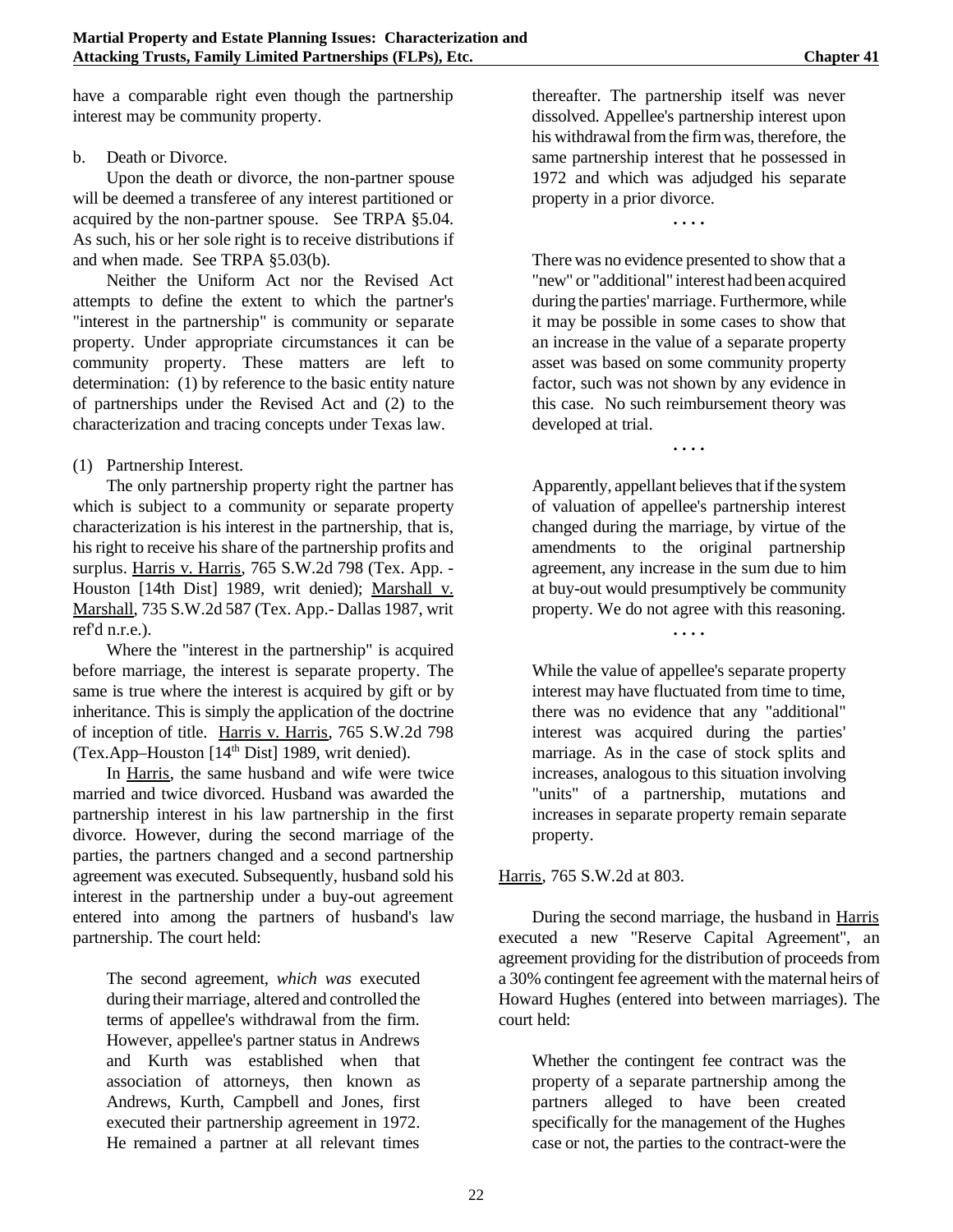Hughes heirs and the Andrews and Kurth partnership. There is no evidence in the record that the fee contract was owned by the several partnersindividually. Under the entity theoryof partnership, the undivided interest owned by individual partners in specific partnership property is not community property. Only the partner's interest in the partnership may be characterized as community property. Therefore, as partnership property, the fee contract is not subject to classification as either community or separate in nature.

#### Id. at 803-804.

The court in Harris then considered the question of any increase in the amounts due to husband as a result of his work on the Hughes case:

In keeping with the principles applicable to stock splits, an increase in the value, of a separate property interest resulting from fortuitous circumstances and unrelated to any expenditure of community effort will not entitle the community estate to reimbursement. Note, Community Property Rights and the Business Partnership, 57 TEX.L.REV. 1018,1035-1036. However, a significant line of decisions holds that the community is entitled to reimbursement for time, toil and talent spent by one spouse for the benefit and enhancement of his or her separate property interests. Jensen v. Jensen, 665 S.W.2d 107, 109 (Tex. 1984); Vallone v. Vallone, 644 S.W.2d 455 (Tex. 1982). While the law contemplates that a spousemay expend a reasonable amount of talent or labor in the management and preservation of his separate property without impressing a community character upon it, a showing that appellee's energy was spent in such a way that increased his future right to share in the separate fee without adequate compensation to the community, mayhave entitled the communityto reimbursement for that expenditure of community time. Vallone at 459. The burden of pleading and proof at trial is on the party asserting a right to reimbursement. Id. In the instant case, the only evidence introduced relevant to this reimbursement issue was appellee's testimony that his income from the Hughes fee was unrelated to the amount or extent of his work on the case.

Id. at 805.

### (2) Profits Distributed.

Distributions of the partner's share of profits and surplus (income) received during marriage are community property even if the partner's interest in the partnership is separate property. Harris, 765 S.W.2d 798; Marshall, supra. Such income simply falls into the classic category of "rents, revenues, and income" from separate property.

Marshall, supra, deals with the characterization of distributions from a separate property partnership. Marshall is of particular significance because the distributions were related to income received by the partnership from oil and gas interests, which otherwise would have been clearly the separate property of the husband. The wife claimed that \$542,000 distributed to the husband during marriage was salary and profits, and therefore community property because they were "acquired" during the marriage. The husband claimed the distributions were only partly salary, but mostly consisted of return of capital from his separate property investment. Id. The court carefully reviewed the effect of the Uniform Act, and stated:

With the passage of the Uniform Partnership Act in 1961, Texas discarded the aggregate theory and adopted the entity theory of partnership. Under the UPA, partnership property is owned by the partnership itself and not by the individual partners. In the absence of fraud, such property is neither community nor separate property of the individual partners. A partner's partnership interest, the right to receive his share of the profits and surpluses from the business, is the only property right a partner has that is subject to a community or separate property characterization. Further, if the partner receives his share of profits during marriage, thoseprofits are community property, regardless of whether the partner's interest in the partnership is separate or community in nature.

**. . . .**

[A] withdrawal from a partnership capital account is not a return of capital in the sense that it may be characterized as a mutation of a partner's separate property contribution to the partnership and thereby remain separate. Such characterization is contrary to the UPA and implies that the partner retains an ownership interest in his capital contribution. He does not;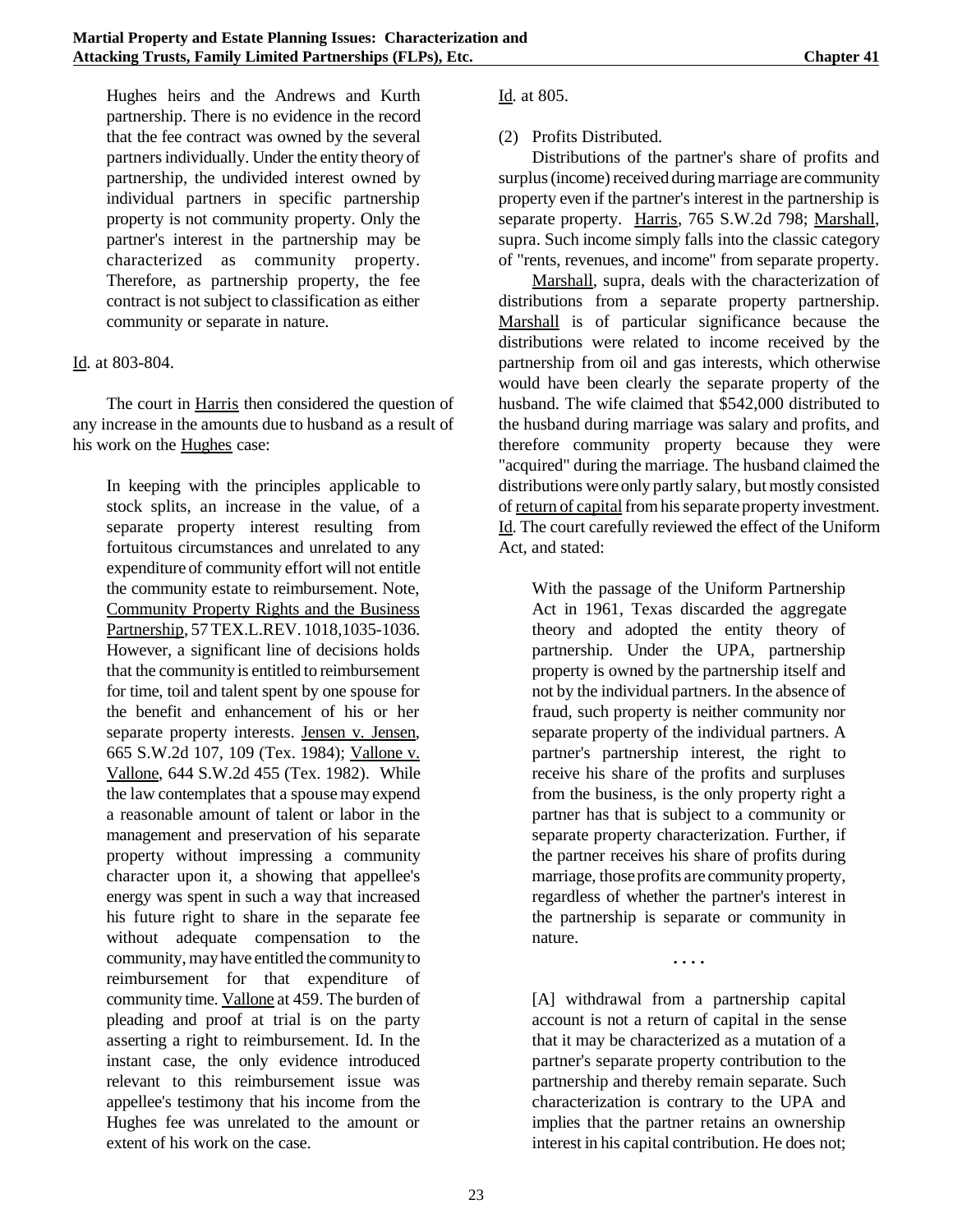the partnership entity becomes the owner, and the partner's contributions become property which cannot be characterized as either separate or community property of the individual partners. Tex. Rev. Civ. Stat. Ann., art. 6121b, secs. 8, 25 & 28-A(l) (Vernon 1970); Thus, there can be no mutation of a partner's separate contribution; that rule is inapplicable in determining the characterization of a partnership distribution from a partner's capital account.

**. . . .**

In this case, all monies disbursed by the partnership were made from current income. The partnership agreement provides that "any and all distributions **. . .** of any kind or character over and above the salary here provided **. . .** shall be charged against any such distributee's share of the profits of the business." Under these facts, we hold that all of the partnership distributions that Woody received were either salary under the partnership agreement or distributions of profits of the partnership.

#### Id. at 593-595.

However, under the TRLPA, § 1.02(1), "Capital Account" is defined to mean "unless otherwise provided in a written partnership agreement, the amount of a partner's original contribution to a limited partnership, which consists of cash and the agreed value of any other contribution to the partnership, increased by the amount of additional contributions made by that partner and allocations to that partner of partnership profits and decreased by the amount of distributions to that partner and allocations to that partner of partnership losses."

Additionally, under TRLPA, §102(13), Return of Capital has been defined to mean, unless otherwise provided in a written partnership agreement, any distribution to a partner to the extent that the partner's capital account immediately after the distribution is less than the amount of that partner's contribution to the partnership as reduced by prior distributions that were a return of capital."

#### (3) Undistributed Profit.

When profits have been earned by the partnership but retained for the reasonable needs of the business, present or reasonably anticipated, the profits remain a part of the "partnership property" (whether in the formof cash in the bank, increased inventory, or otherwise).Jones v. Jones, 699 S.W.2d 583 (Tex. App. - Texarkana 1985, no writ); McKnight v. McKnight, 543 S.W.2d 863 (Tex. 1976).

Where profits are not distributed and are accumulated by the partnership beyond the reasonable needs of the business and in fraud of the non-partner spouse or community or is transferred to the partnership in fraud of the non-partner spouse, it is suggested that the non-partner spouse may have the same rights and remedies as if the partnership were a corporation, trust, or third person.

In Marriage of Higley, 575 S.W.2d 432 (Tex. Civ. App. - Amarillo 1978, no writ), deals with the characterization of "gross income receipts". In Higley, the wife claimed reimbursement for her "community share" of the gross income receipts in a partnership (in which husband owned an interest as separate property before marriage), during the periods of marriage, which were used to pay partnership indebtedness of \$219,005.21. The court of appeals held that gross income receipts do not automatically become community property. Id. The court went on to say that the wife failed to show the indebtedness was paid by the partnership from any (net) profits or surplus accumulated by the partnership during marriage. Id.

(4) Community Reimbursement.

Some questions may arise in situations where the partner-spouse devotes 100% of his time, toil, and talent to the partnership business, but receives only modest distributions and the bulk of the profits are accumulated in the partnership entity. In such cases the same rules of reimbursement should arguably apply as with the corporate entity, and the community estate's right to claim reimbursement for the time, toil and efforts expended to enhance the separate estate, other than that reasonably necessary to manage and preserve the separate estate for which the community did not receive adequate compensation. *See* Harris, 765 S.W.2d at 805; *see generally* Jensen v. Jensen, 665 S.W.2d 107 (Tex. 1984).

(5) Alter Ego.

The alter ego rules for piercing the corporate veil should apply to the partnership entity in the same manner as they apply to the corporate entity with respect to the shareholder spouse's conduct. *See generally,* Bell v. Bell, 513 S.W.2d 20 (Tex. 1974); Spruill v. Spruill, 624 S.W.2d 694 (Tex. App. - El Paso 1981, writ dism'd).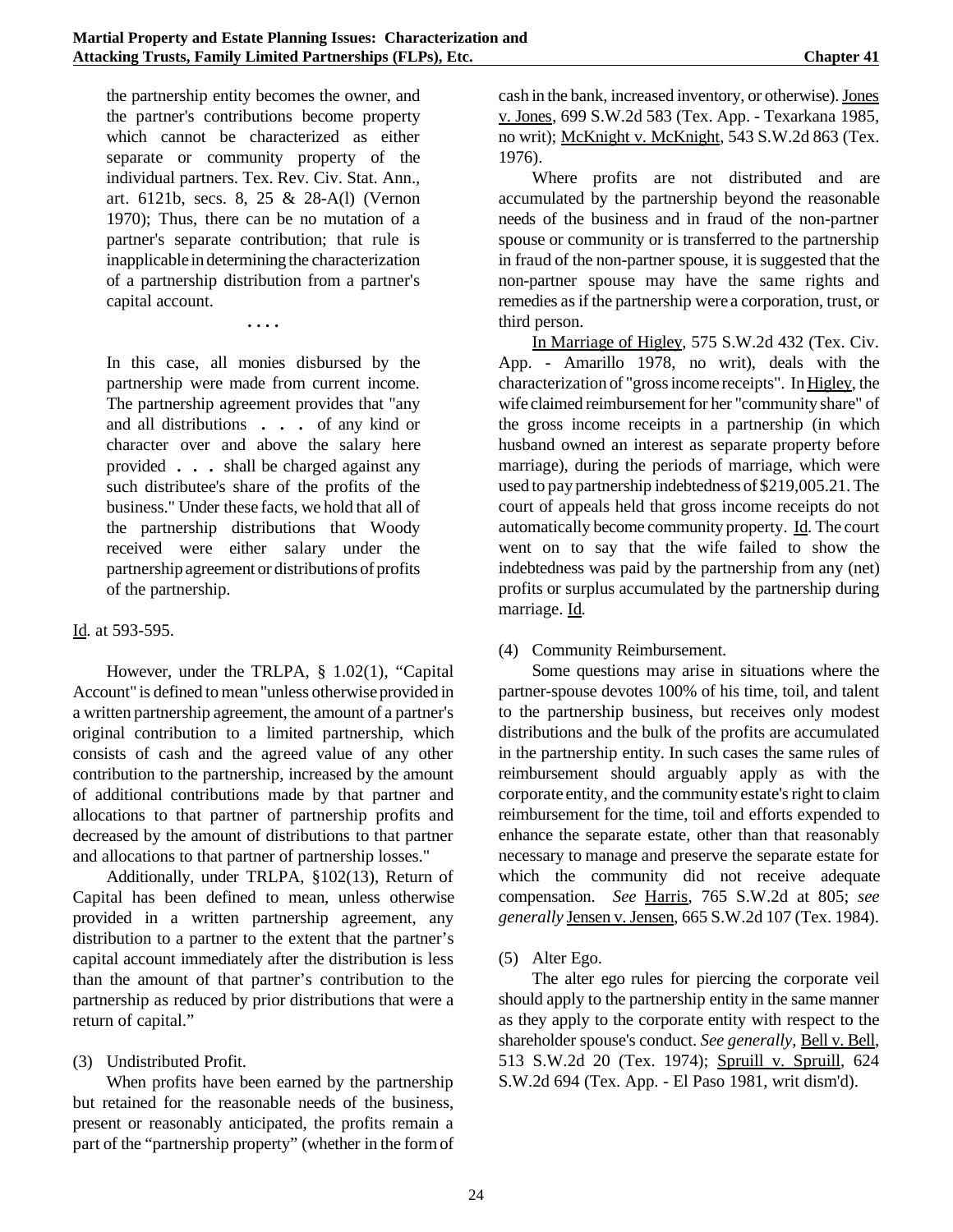### **B. Family limited partnerships**.

A FLP is simply a limited partnership formed among family members. In the last decade, families have used FLPs with increasing frequency to provide additional asset protection and as an estate planning vehicle. The business of the FLP may be nothing more than managing the real and personal property of members of the older generation or of the entire family. Often, an older generation member will create a FLP with his or her assets, such as an ongoing business, stock, real property, etc. The younger generations may contribute additional property to the FLP or they may obtain their interests in the FLP by gift. Members of the older generation are usually the general partners, so they can retain control, and members of the younger generation are typically limited partners (although a younger generation member sometimes serves as a general partner in order to provide asset management for the older generation). The limited partners cannot compel a distribution but are entitled to a share of any partnership distribution if and when made. In addition, FLP agreements will frequently contain significant restrictions on the transfer or assignment of a partnership interest in order to keep the business "in the family." The combined effect of these restrictions is to significantly influence the value of partnership interests both during a partner's life and at death and protect the partnership from a partner's creditors by making the asset less desirable.

1. FLP Marital Property Considerations in General.

### a. Partnership Interests.

As previously indicated, a partnership interest is characterized as separate or community property under the same general rules of any other interest acquired during the marriage. Thus, it is necessary to determine whether the partnership interest is acquired before marriage, after marriage, as a result of a gift, devise, or decent, or whether it can be traced to separate property. See In re Marriage of Higley, 575 S.W.2d 432 (Tex.Civ.App.--Amarillo 1978, no writ) (partnership interest acquired by husband prior to marriage was separate property). Partnership interest acquired during marriage or which does not fit within the statutory definition of separate property is presumed to be community property. See York v. York, 678 S.W.2d 110 (Tex.App.--El Paso 1984, writ ref'd n.r.e.) (partnership interest acquired during marriage is community property). If separate funds are used to fund the partnership, then the interest in the partnership remains separate. If the funds used are community the resulting interest is community. Harris v. Harris*,* 765 S.W.2d 798, 802 (Tex. App. - Houston [l4th Dist.] 1989, writ denied).

### b. Marital Property v. Partnership Property.

Again, property transferred to and acquired by a partnership becomes an asset of the partnership rather than of any individual partner. Once specific property is transferred into the partnership, that property is no longer capable of being either community or separate inasmuch as it becomes partnership property and is no longer property owned by the spouse or the spouses. See Marshall, *supra*. Further, property acquired with partnership funds is presumed to be partnership property unless a contrary intent exists. See TRPA §2.05(c).

- 2. Formation of the Family Limited Partnership.
- a. Reasons to Create a FLP.

At the time most spouses contemplate the formation of a FLP, a divorce is not even a remote possibility. The suggestion to consider creating a FLP usually comes from the party's CPA or estate planner. If the family lawyer is approached by a client to assist in forming a FLP, the best advice is to refer the client to someone who is qualified in the area of estate planning and taxation. The client should also be advised that each spouse should have their own independent counsel prior to its formation.

A FLP should have good reasons to exist, particularly if it is to withstand a challenge by the IRS. Some commentators assert that all of these reasons should be specifically set forth in the partnership agreement, while others believe the reasons should be excluded. Nevertheless, the following constitutes a partial list of reasons for the creation of a FLP:

- Resolve disputes that arise among family members, thereby helping to preserve harmony and avoid the expense and problems of litigation.
- Maintain control of family assets.
- Promote efficient and economic management of the assets and properties under one entity.
- Consolidate fractional interests in family assets.
- Increase family wealth.
- Make annual gifts without fractionalizing the underlying family assets.
- Restrict the right of non-family members to acquire interests in the family assets.
- Protect family assets from claims of future creditors.
- Prevent the transfer of a family member's interests as a result of a failed marriage.
- Provide flexibility in business planning not available through trusts, corporations, or other business entities.
- Facilitate the administration and reduce the cost associated with the disability or probate of the estate of family members.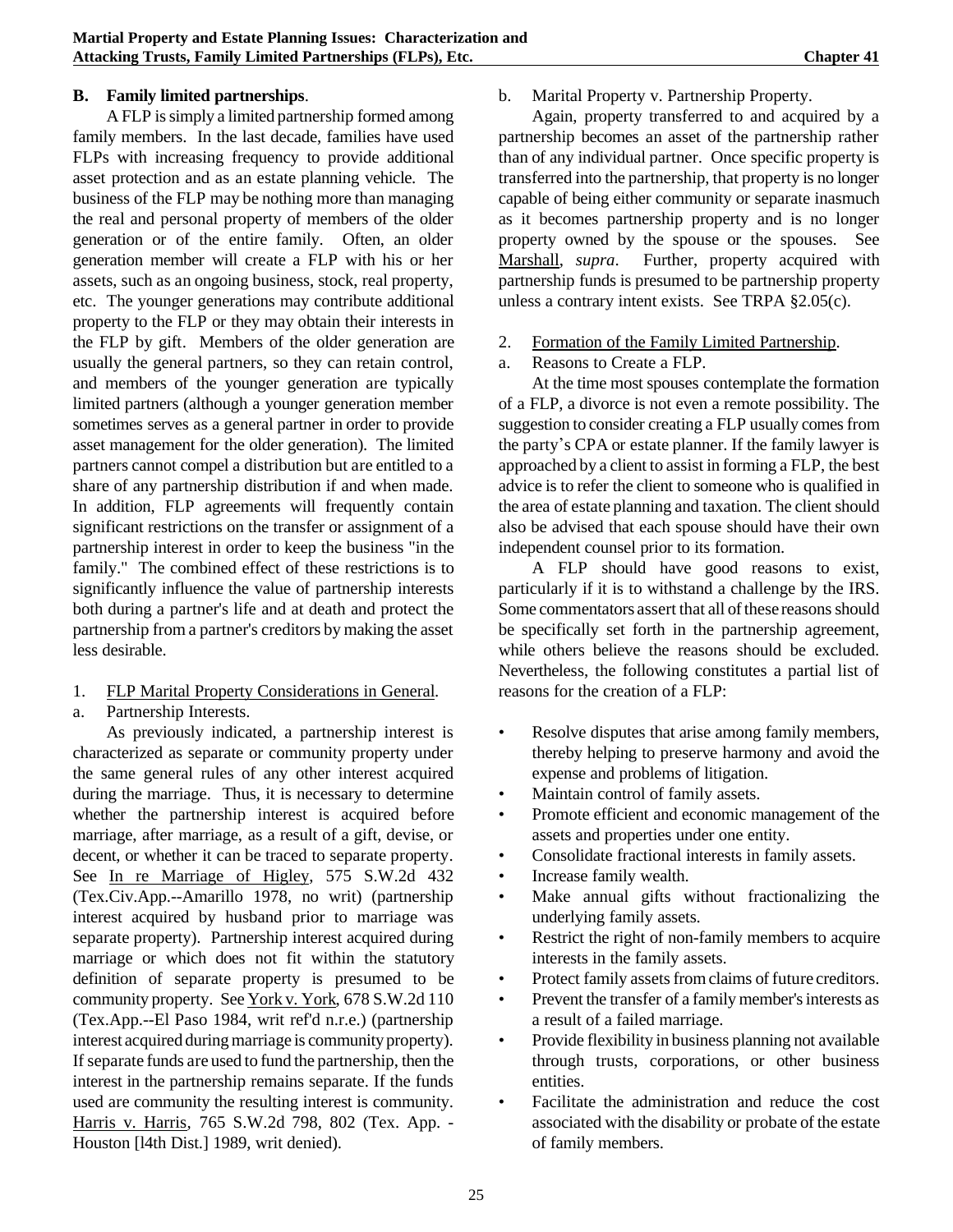- Promote the family's knowledge of communication about family assets.
- b. What Goes In May Not Always Come Out.

Because of the nature of partnerships, and the property owned by the partnership, the property used by the spouses to fund the partnership may be very different when the partners divorce. As previously stated, the specific property is converted into a partnership interest. So the spouse who funds with stock, does not get the interest in the stock back, only an undivided interest in the partnership. Even if the assets are the separate property of one of the spouses, after years of partnership activity, the ability to trace out the percentage of that separate interest may be impossible.

c. To Partition or Not to Partition.

It is not unusual for estate planners to advise clients to enter into a partition or exchange agreement prior to the creation of a FLP. Again, while this may make the funding interests easier to deal with, each spouse should have independent counsel to advise them of the possible adverse effects of relinquishing their respective community property rights. TFC §4.102.

### d. Affects of Formation.

Below is a flow chart which portrays a common FLP setup. This is provided for ILLUSTRATIVE PURPOSES ONLY, as there are an enumerable ways FLPs can be structured.

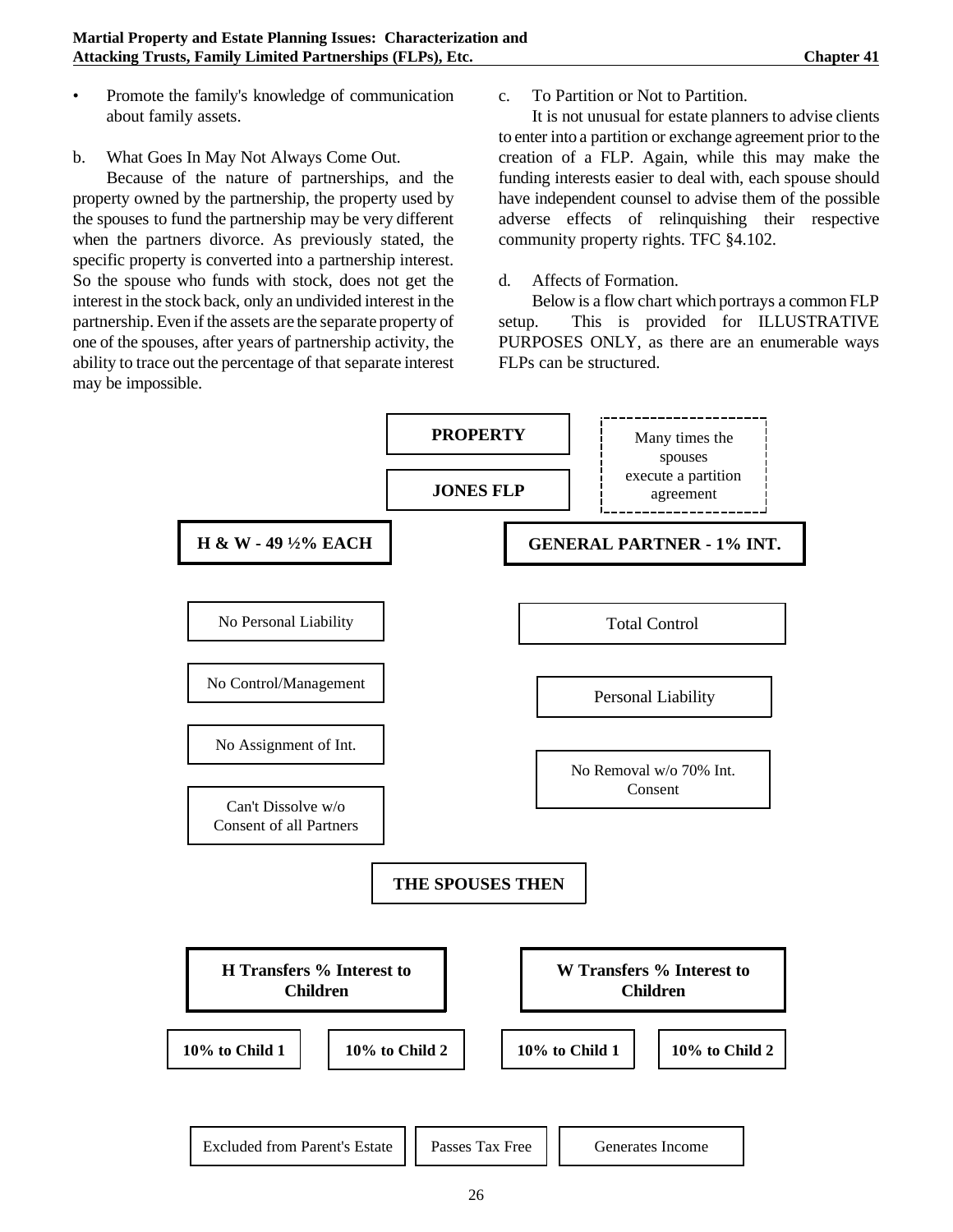Once the FLP has been formed, what has been accomplished for income and estate tax purposes:

- Income earned on the gifted partnership interests is removed from the spouse's estate;
- The appreciation of rental properties, if any, is removed from spouse's estate for estate tax purposes;
- The value of the partnership to the children pass to them gift tax free. Gift tax will be based not on the value of the property transferred, but on the value of the "gift" of the partnership interest. With the children getting a minority interest, in all likelihood the value will be heavily discounted because of lack of marketability of the interest transferred.
- The control of the assets are maintained by the person(s) capable of managing the assets;
- If a creditor were to go after any of the partners, they don't get the assets, they only get an minority interest in the partnership that they can do little or nothing with to satisfy their debt;
- Creditors who seize the interest have no right to vote on partnership affairs;
- A creditor would only be entitled to the pro rata distribution, if and when made;
- Maximizes the possibility that a judgment creditor would be willing to sell the assignee interest at a substantial discount;
- If judgment was result of a tort, the judgment creditor can't touch the other spouse's interest, because the separate property of one spouse is not liable for the torts of the other spouse;
- Probably would make no difference if the partnership assets were a stock portfolio or real estate

3. Problems With Limited Partnerships on Divorce.

The mere structure of the FLP is inherent with practical problems on divorce. If a FLP is setup like the example above, the non-controlling spouse may not reap much from a monetary standpoint, absent a finding of fraud. Who wants to buy into a partnership where there is no control and no guaranty of return on the investment?

a. Valuation.

The value of the limited partner's interest is susceptible to valuation in the same manner as that of the IRS. There will be major discounts because of the lack of marketability and restrictions on transferability.

The IRS has routinely upheld discounts for minority interests and lack-of-marketability at fairly substantial rates. Limited partnership interests will often be

discounted at 30-40%, leaving it worth much less than a general interest.

Factors that will weigh heavily into the evaluator's determination are the restrictions placed on the limited partners' interests (i.e. possible non-transferability, lack of management and control, inability to withdraw during the term of years, etc.). Goodwill may well prove to be a relevant as well.

In Crowell v. Crowell, 2000 Tenn. App. Lexis 370 (decided May 30, 2000), the Tennessee trial court considered, in determining an award of alimony, the value of the wife'sinherited separate property interest. The wife had inherited a 48.5% limited partnership interest in an FLP which held over \$1,000,000 in assets, including a farm. She argued that her limited interest was of very little value to her because it was not liquid. She did admit, however, that the partnership property could produce income, but that she did not intend to draw income from it, as it would be against the wishes of her mother, brother and herself. The trial court, factored the wife's interest "heavily" against her, despite her valuation arguments and the appellate court upheld its decision.

b. Inability to Force Distributions.

Depending upon how the management powers are allocated, the non-controlling spouse is faced with the reality that the ability to force distributions other than stated in the FLP will not be possible. In Cleaver v. Cleaver*,* supra, wife was one of the beneficiaries under her father's testamentary trust. Part of the trust corpus was a 8.33% undivided interest in a partnership which was managed by the wife's uncle Joe, who also owned a *75%* interest. The trust provided that Joe had the total discretion on how to invest the earnings in the partnership business. He could distribute the earning to the trust, or reinvest in the business.Joe chose to reinvest the earnings in the business, as opposed to distributing them to the beneficiaries. Citing Heilbron v. Stubblefield, 203 S.W.2d 986, 989 (Tex. Civ. App. - El Paso 1947, writ ref d. n.r.e.) the court held that partnership management had the right to withhold earnings and determine the amount of earnings to be distributed, if any. Once the earnings were reinvested in the partnership, they became part of the "entity". Since the earnings were never actually distributed to the trust, but instead reinvested directly into the partnership, there was no valid claim by husband to "community" income from the trust.

#### c. Destroying Family Harmony.

In addition to the lack of value and inability to manage the partnership, the non-controlling spouse is faced with the difficult decision of whether to join the FLP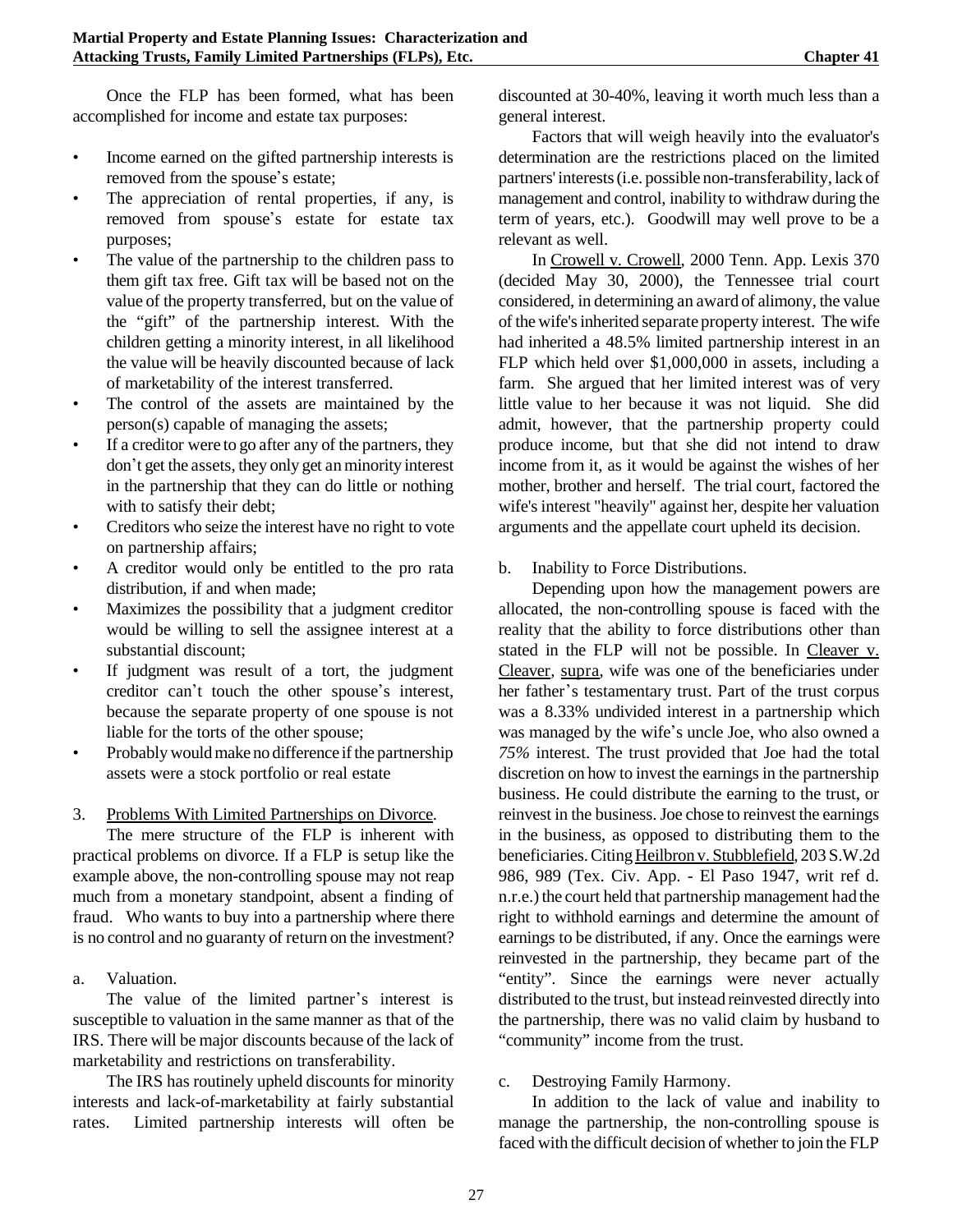as a party to the divorce. In a true business setting this is somewhat of a no brainer decision. However, if the spouse's children are also limited partners in the FLP there exists the distinct possibility that, if successful in defeating the FLP, the children will obviously be affected financially. As a result, the only thing the family law attorney can do is properly advise the client of the financial risks involved and the client must be the one who assesses the emotional risk at stake.

#### d. Setting Aside the Partition Agreement.

If there was a partition or exchange agreement executed prior to the formation of the FLP, the complaining spouse must set aside that marital agreement first, before attacking the FLP, in order to get to the characterization issue of the partnership interest. The statutory requirements and burden of proof mandated by the statute could make this approach an extremely difficult and risky endeavor. TFC §4.105. See also, Marsh v. Marsh*, 949* S.W.2d 734, 738 (Tex. App. - Houston [14th Dist. 1997, no writ). If the attack fails, the contesting spouse could be liable for costs and attorney fees for breach of the marital contract. See, Tex. Civ. Prac. & Rem. Code Ann. §38.001. Even if the complaining spouse is successful in setting aside the marital agreement, the issue of fraud as it relates to the formation of the FLP is still left to be decided.

#### e. Tax Effects of Getting What You Ask For.

The adage, "be careful what you ask for because you may get it", is especially true when contemplating invalidating a FLP. A detailed explanation of every tax trap is beyond the scope of this paper. However, if successful, the adverse tax impact may greatly outweigh the benefits to be gained by setting aside the FLP. Counsel should consult with a tax expert before embarking on this path so the client can be fully advised as to the possible tax implications if successful.

### **VII.ATTACKING TRUSTS AND FLPs ON DIVORCE.**

If there exist no reasonable possibility of an amicable resolution, an all out attack on the Trust or FLP may be the only alternative. If so, listed below are some general suggestions in formulating a strategy to be used when attacking the Trust or FLP.

#### **A. READ and understand the operative documents**.

It is crucial to obtain, read, and understand the terms of the trust or FLP in question. Retain an expert and have him/her analyze each and every term of the instrument. This can be extremely important in determining, not only the validity of the trust or FLP, but also whether there has been compliance with its terms. One should look closely at the stated business purpose of the FLP. Many FLPs state that the general purpose is to make a profit, provide a means of increasing family wealth, etc. If some of the purposes have not been followed it may provide some incentive to resolve the matter on more favorable terms to the non-controlling spouse. Even if the chances of invalidating the entire FLP are slim, there may be a way to force the proponent to the settlement table if there has not been strict compliance or glaring inconsistencies in the manner in which the FLP was administered. Although the trust or partnership agreement can determine the standards of the duty of care and obligation of good faith of a partner, such obligation cannot be eliminated. TRPA §4.03(c-d).

### **B. Examine the books and records**.

In the case of trusts, a beneficiary always retains the right to an accounting once every 12 months. TTC §113.151. A partner, whether general or limited, cannot be unreasonably restricted from access to the books and records of the partnership. TRPA §4.03(b). Even if the other spouse is the sole beneficiary of a third party grantor trust, the books and records of the trust should be discoverable for the purpose of determining the character of the income generated from the trust.

#### **C. Fraud and alter ego claims**.

An element of fraud will always be present at the time of divorce mainly because one of the spouses always feels that they have been cheated or somehow treated unfairly by the other spouse during the marriage. While the practitioner may be inclined to immediately plead some form of fraud when confronted with one of these situations, he or she needs to have a clear understanding of what the limits are as applied to trusts and FLPs. As discussed below, alter ego has also been advanced as a theory if the controlling spouse uses the trust or FLP as a mere conduit to do what he or she desires without regard to the necessary formalities imposed by law. However, there are no reported cases which apply the alter ego theory to either trusts or FLPs.

### 1. Fraud.

For purposes of this article the comments will be confined to what family lawyers know as "fraud on the community" or "fraud on the spouse doctrine". See, Jackson v. Smith*,* 703 S.W.2d 791, 795 (Tex. App. - Dallas 1985, no writ). Jackson defines constructive fraud as the breach of a legal or equitable duty which violates a fiduciary relationship which exists between spouses. Id.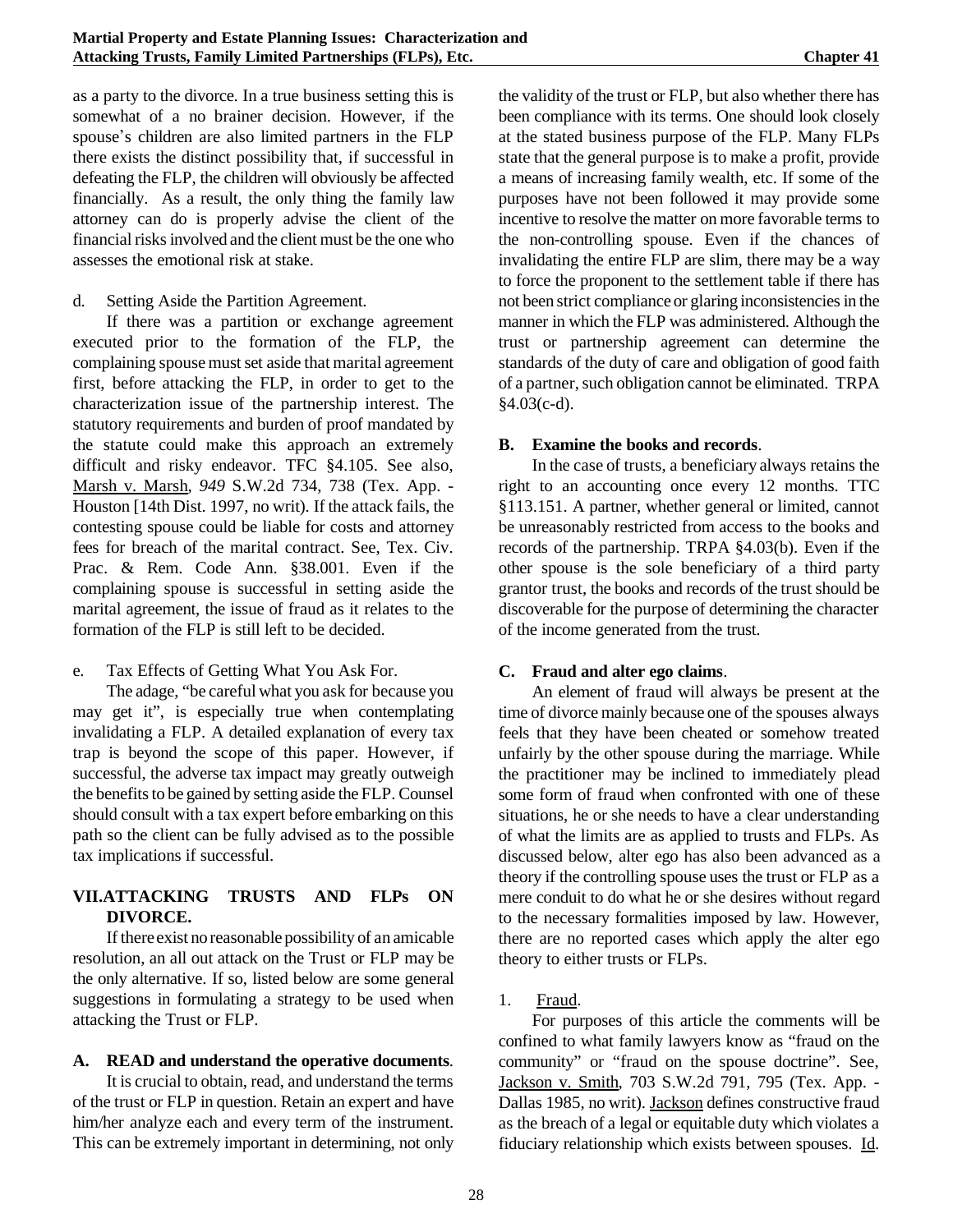The opinion reiterates that the presumption of constructive fraud arises where one of the spouses disposes of the other spouse's one half interest in community property without the other's knowledge or consent. Id*.* Take, for example, the man who, shortly prior to marriage, conveys all of his income-producing property into trust, and then, either as trustee or through control over the trustee, uses undistributed trust income to acquire assets such as the car which he drives, the house in which he lives, etc. --items which would have been community property had the income been received by him free of trust. This activity might not constitute a constructively fraudulent conveyance of community property; however, would it constitute use of an express trust in a constructively fraudulent manner? If the principles which apply to use of a corporation to perpetrate a fraud can be adapted to express trusts, perhaps equity will allow the court in a divorce to disregard the trust "fiction." Although fraud in this context may be easy to detect, the real question is whether it stands as a separate cause of action in a divorce suit.

a. Fraud in Divorce - A Separate Cause of Action?

Whether the alleged fraud relates to a trust or a FLP, Texas law indicates that fraud, as a independent cause of action, cannot be maintained in a divorce suit. In the Matter of the Marriage of Moore, 890 S.W.2d 812 (Tex. App. - Amarillo 1994, no writ) husband was the manager of the community assets. On divorce, wife sought reimbursement and alleged a separate cause of action claiming husband breached his fiduciary duty to the community. Id. at 825. She sought both actual and exemplary damages. The appellate court held that the two claims were basically the same. Id. at 827. In reversing the award of damages to Mrs. Moore the court held that no independent cause of action existed for fraud on the community. Id*.* at 829. As opposed to a separate award of damages, the Moore court sees the equalizing recovery as a recoupment to the community for the fraudulent acts of the other spouse. Four years following the *Moore* case, the Texas Supreme Court confirmed that position in Schlueter v. Schlueter*,* 975 S.W.2d 584 (Tex. 1998). Mrs. Schlueter sued both husband and his father in a third party action alleging fraud, breach of fiduciary duty, and conspiracy. Husband had attempted to transfer community funds to his father. Had he been successful, those funds would not have been available for the trial court to divide upon divorce. The trial court found for wife and awarded actual and exemplary damages. The court of appeals affirmed the trial court's judgment. Schlueter v. Schlueter, 929 S.W.2d 94, 100 (Tex. App. - Austin 1996), rev'd, 975 S.W.2d 584 (Tex. 1998). In a 6-

3 decision, the supreme court held that a separate and independent tort cause of action for actual fraud and exemplary damages against one spouse does not exist in the context of a deprivation of community funds by the intentional fraudulent acts of the other spouse directed against the assets of the community. Id. at 585. The holding in Schlueter was followed by the El Paso Court of Appeals in Sprick v. Sprick, 25 S.W.3d 7, 16 (Tex. App. - El Paso 1999, pet. denied). Citing Schlueter, the court held that where the economic tort depletes the community estate so as to leave insufficient property available to the wronged spouse, the court may impose a monetary judgment in order to achieve an equitable division . 975 S.W.2d at 588. Because the amount of any such judgment is directly referable to a specific value of lost community property, it will never exceed the total value of the community. (emphasis added)

Query: What if there are insufficient assets to satisfy the judgment? What happens to the monetary judgment if the guilty spouse discharges the equalizing judgment in bankruptcy?

### b. Spouse Versus Partner.

Based on the rationale stated in Moore, Schlueter, and Sprick it is clear that if the tort is between spouses there is really little or no relief for the offended spouse. Does this preclude the spouse who is also a partner from bringing an independent fraud action against the other spouse in his/her partnership capacity, or against the partnership? Probably not. The wronged spouse may bring an independent suit. However, the recovery may be limited to the partner's interest in the partnership. If successful, what exactly has the defrauded spouse won? The control of the entity may not be affected and the spouse will not be able to get to specific partnership property. The plaintiff may still not be able to force dissolution.

### 2. Alter Ego.

Alter ego (also referred to as piercing the corporate veil) has been recognized for many years when an individual had used the corporate entity for his/her on personal benefit, thereby perpetrating a fraud on others. Castleberry v. Branscum*,* 721 S.W.2d 270 (Tex. 1986). Its application has been confined to closely held corporations. Zisblatt v. Zisblatt*,* 693 S.W.2d 944 (Tex. App. - Fort Worth 1985, writ dism\*d.); Parker v. Parker*,* 897 S.W.2d 918 (Tex. App. - Fort Worth 1995, writ denied). There are no reported cases where an alter ego claim has been made against a trust or FLP. Closely following the decision in Castleberry v. Branscumwas an amendment to the Business Corporation Act which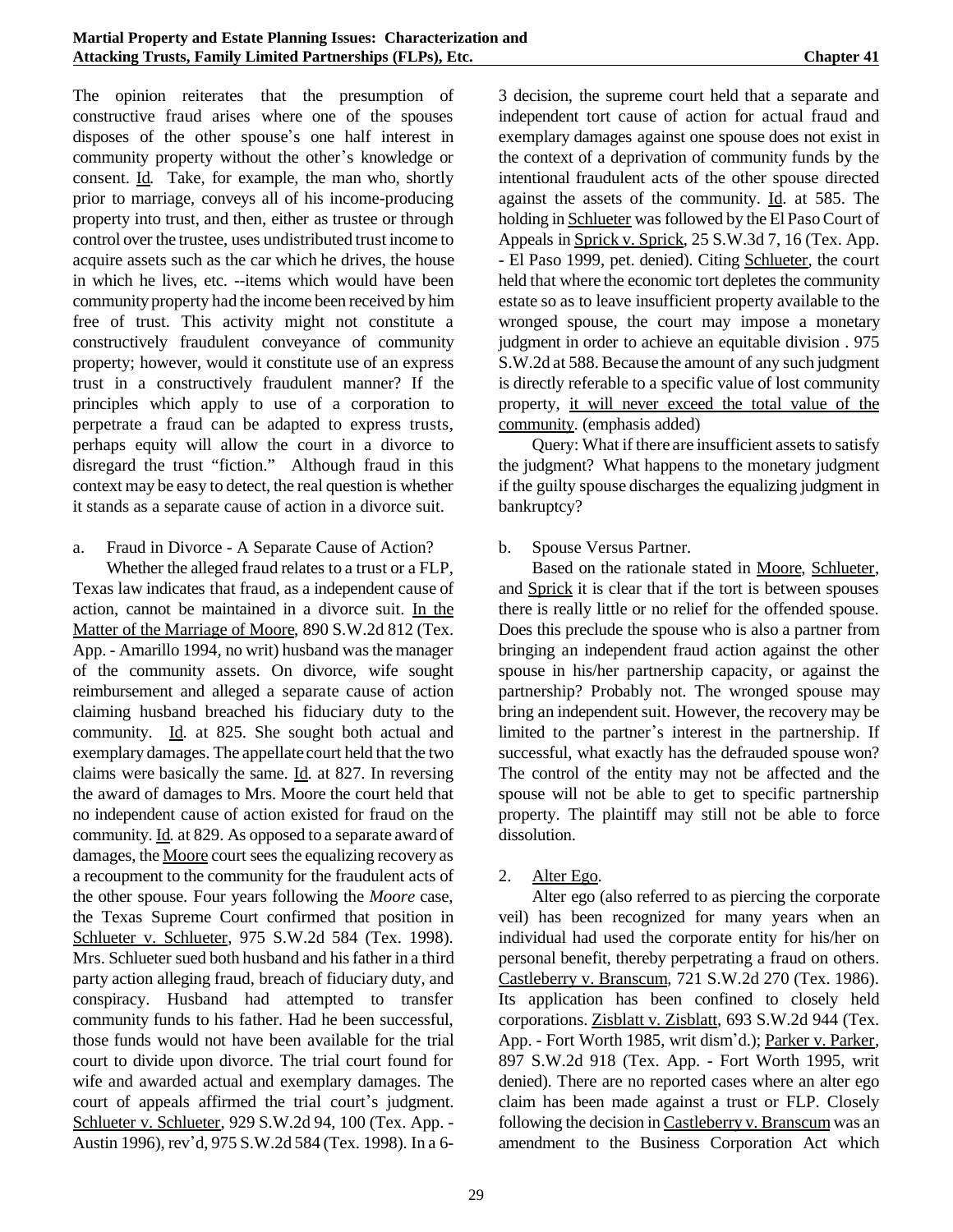codified, and in effect, narrowed the use of the alter ego theory. It requires an obligee of corporate debt to prove that the person caused the corporation to be used for the purpose of perpetrating and did perpetrate an actual, rather than merely constructive, fraud on the obligee for the direct personal benefit of the shareholder, owner or subscriber. Comment, Tex. Bus. Corp. Act, Art. 2.21 (West Supp. 2001). Even though this cause of action historically has been restricted to corporations, it may well be applicable to other types of entities.

### 3. Parties to Suit To Contest Trust or FLP.

Generally speaking, if the trust is revocable and husband and wife, or one of them is the settlor, and they are also the sole beneficiaries, there should be no need to join the controlling spouse as trustee. However, if the trust is irrevocable it may be necessary to join the trustee and the other beneficiaries in the suit. Starcrest Trust v. Berry*,* 926 S.W.2d 343, 355 (Tex. App. - Austin 1996, no writ). There should be a careful examination of the trust document to determine whether the trust requires joinder. Additionally, if you are going to attack or attempt to set aside a FLP, a great deal of thought should be given on whether the FLP and/or its general partner and limited partners should be, or are, necessary parties to the litigation.

# **VIII. SPECIFIC CHALLENGES TO TRUSTS AND FLPS**.

Listed below are some specific areas to be investigated when dealing with trusts and FLPs on divorce.

### **A. Trusts**.

### 1. Defects in Formation.

If one of the spouses is the settlor of the trust before marriage, the contesting spouse should make sure that the required elements of the creation of the trust have been met. This can include the basic requirements such as proper signature, express intent, and the actual funding of the trust. Remember, an express trust can come into existence only by the execution of an intention to create it by the one having legal and equitable dominion over the property made subject to it. Mills v. Gray*,* 147 Tex. 33, 210 S.W.2d 985, 987 (1948). Title to the property must immediately pass to the trustee, and beneficial or equitable title to the beneficiaries, Cutrer v. Cutrer*,* 334 S.W.2d 599, 605 (Tex. Civ. App. - San Antonio 1960), *aff*\**d.* 163 Tex. 166, 345 S.W.2d 513 (1961).

2. Challenging Intent to Create the Trust.

Before there can be a trust, the settlor must intend the creation of the trust. See TTC §112.002. ("A trust is created only if the settlor manifests an intention to create a trust"); Gonzalez v. Gonzalez*,* 457 S.W.2d 440 (Tex. Civ. App.--Corpus Christi 1970, writ ref\*d n.r.e.); Tolle v. Sawtelle*,* 246 S.W.2d 916, 918 (Tex. Civ. App.-- Eastland 1952, writ ref'd).

Some trust arrangements, such as funds deposited in a bank account with a signature card reading "in trust," or securities held "as trustee" for another, are so informal that a clear intention to create a trust is not readily ascertainable from the documentation.

Thus, intent of the settlor to create the trust is the first thing to check when considering an assault on an express trust.

### a. Extrinsic Evidence of Intent.

Generally, the parol evidence rule normally prohibits the use of extrinsic evidence to add to or vary the terms of a written document, absent allegations of ambiguity, fraud, duress or mistake. Guardian Trust Co. v. Bavereisen*,* 132 Tex. 396, 121 S.W.2d 579, 583 (1938). However, the court may consider parol evidence as to the circumstances surrounding the creation of the document, for the purpose of applying the document to the subject with which it deals, and for the purpose of ascertaining the real intention of the parties. Id. at 583. *See* McClung, A Primer on the Admissibility of Extrinsic Evidence of Contract Meaning*,* 49 Tex. Bar. J. 703 (1986).

On the other hand, some courts have taken a more restricted approach to parol evidence. In the case of Otto v. Klement*,* 656 S.W.2d 678 (Tex. App.--Amarillo 1983, writ ref'd n.r.e.), the court refused to consider parol evidence on intent where the proof was offered to vary a survivorship provision contained on a bank signature card. In Isabell v. Williams*,* 705 S.W.2d 252 (Tex. App. --Texarkana 1986, writ ref'd n.r.e.), parol evidence was admitted only becausea conflict between printed language and writing on an account signature card created an ambiguity.

### b. Intent to Create a Trust.

There is specific authority that parol evidence may be considered in determining whether a person intended to create a trust in a particular circumstance. As stated by the Texas Commission of Appeals in connection with funds deposited in an account "in trust" for another:

The ultimate controlling fact to be determined is the intention of the donor. Such a transaction does or does not create a trust according as the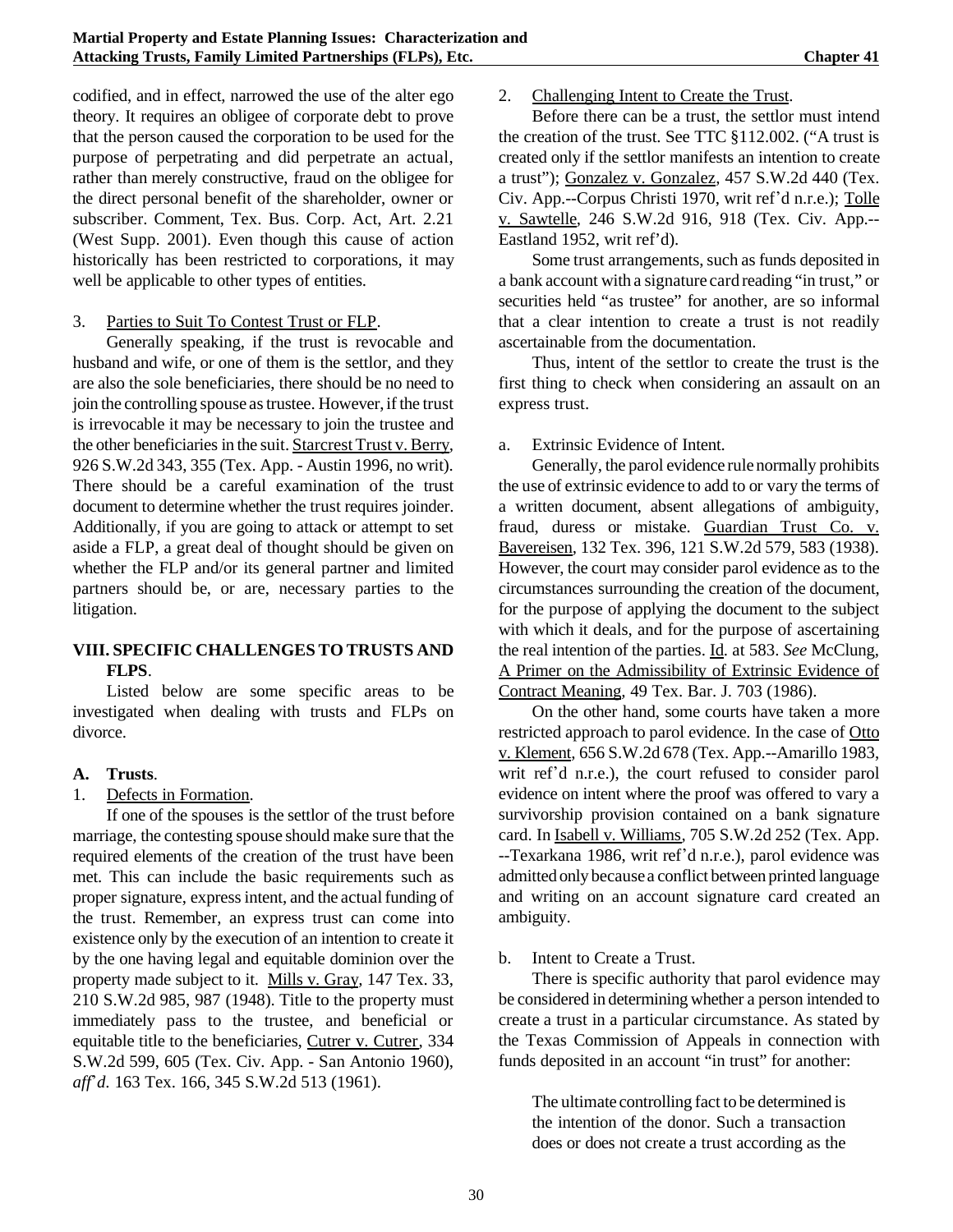donor intended. Since in this case no one but Mrs. Baldwin knew or could have known what were her real intentions in these transactions, that fact must be arrived at by a consideration of her relevant acts and declarations, prior to, at the time of, and subsequent to the various transactions. As stated in the application for writ of error:

"The intention referred to is to be ascertained, not by the application of barren concepts to a single fact, but 'by rational deductions' based upon all the facts."

Fleck v. Baldwin*,* 141 Tex. 340, 172 S.W.2d 975, 978-79 (1943).

3. Failure in Mechanics of Creation.

The TTC has certain requirements for express trusts that must be observed. When these conditions are not met, an express trust cannot be recognized in a court proceeding.

a. Must be in Writing.

The TTC provides that an express trust containing real or personal property is unenforceable unless it is created by a written instrument, signed by the settlor, containing the terms of the trust. TTC § 112.004. The mere designation of a party as "trustee" on an instrument does not alone create a trust. Nolana Development Ass'n v. Corsi*,* 682 S.W.2d 246, 249 (Tex. 1985).

b. Exception for Personalty.

There are two exceptions to this rule, for trusts which involve only personalty.

(1) Personalty Transferred to Another With Intent Expressed.

Where the trust includes only personalty, the trust is enforceable if the personalty is transferred to a trustee who is not a beneficiary or settlor, and the settlor expresses the intention to create a trust, either before or at the time of the transfer. TTC § 112.004. In such a situation, written evidence of the trust is not required.

(2) Personalty Retained by Settlor With Writing Reflecting Trust.

A trust of personalty is also enforceable where an owner of personalty states *in writing* that certain personalty is held by that person as trustee for another, as beneficiary, or for himself and another, as beneficiaries. TTC §112.004. This exception would apply to funds

which the party has deposited in a financial institution, where the account reflects the party as "trustee" for another. *See* Jameson v. Bain*,* 693 S.W.2d 676 (Tex. App. --San Antonio 1985, no writ). This exception would also apply to stocks, bonds, CD's, etc. carried in the name of the party "as trustee" for another. *See* Citizens Nat. Bank of Breckenridge v. Allen, 575 S.W.2d 654, 658 (Tex. Civ. App. --Eastland 1979, writ ref'd n.r.e.).

## c. No Exception for Realty.

No exception to the requirement of a writing exists for realty. Thus, where one person holds title to real estate as "trustee," and no written trust agreement exists, the relationship is not an express trust. It may, however, be a resulting trust. The TTC, however, specifically states that it does not apply to resulting or constructive trusts. TTC § 111.003.

## d. A Transfer is Necessary.

There must be a present transfer of legal title of property from the settlor to the trustee for the trust to be valid. Cutrer v. Cutrer*,* 334 S.W.2d 599, 605 (Tex. Civ. App.--San Antonio 1960), *aff*\**d,* 162 Tex. 166, 345 S.W.2d 513 (1961). However, the settlor may "transfer" legal title to the property to himself as trustee as long as his words or acts clearly reflect his intent to relinquish individual ownership in favor of holding the property merely as trustee for the beneficiary. Westerfield v. Huckaby*,* 474 S.W.2d 189 (Tex. 1972). *Accord,* TTC § 112.004(2). The settlor may retain rights in the property, or may be the initial trustee, and may retain the right to revoke the trust, without violating this rule. Westerfield, supra at 193.

4. Non-Consenting Spouse's Property Used to Fund Trust.

As previously indicated, the illusory trust doctrine is a species of constructive fraud. This doctrine is limited to those situations in which a non-consenting spouse's property is used to fund the trust. Westerfield v. Huckaby*,* 474 S.W.2d 189 (Tex. 1971). It should be noted that the entire trust in Land v. Marshall was invalidated by the court, while in Westerfield*,* only that portion of the trust attributable to wife's property was void.

5. Participation by Spouse Will Defeat Claim.

Absent a finding of fraud, a claim asserted by a spouse who has consented to the formation of the trust or to the funding of the trust with his or her separate, or community interest property, will fail. See, Marsh v. Marsh*,* supra, at 742. The length of time between the funding and the attack will be an important factor for the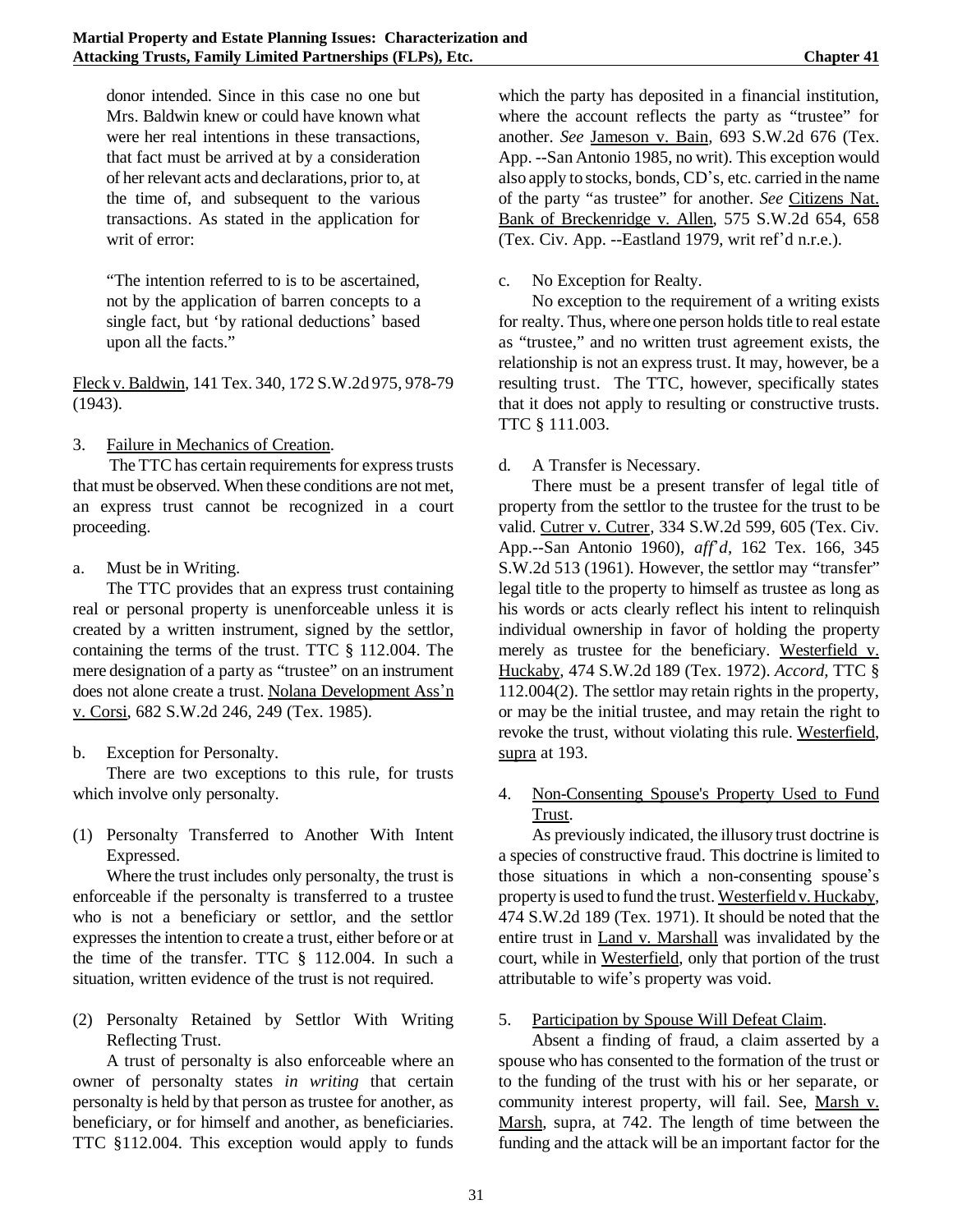court to consider in addressing this type of claim. If the complaining spouse knew of the questioned transfers, has enjoyed the benefits from the transaction, and a substantial amount of time has passed, the court may be less likely to sustain the attack. Where both spouses participate in transferring property to another to avoid creditors, that property will not be included in the community estate. Jones v. Jones*,* 804 S.W.2d 623 (Tex. App.-Texarkana 1991, no writ). The Joneses (H & W) transferred property to husband\*s son from a prior marriage in anticipation of a potential judgment being rendered against them. Id. at 624, The fraud perpetrated in Jones was not directed toward the community, but toward third party creditors. Id. at 625. The trial court ordered the son to reconvey the property to the parties. Reversing the trial court, the appellate court held where a person conveys land in fraud of his creditors, though the land is only to be held in trust, neither he nor his heirs can enforce the trust against the grantee. *Id.*

### 6. Failure to Distribute Pursuant to Terms of Trust.

An indirect attack on the validity of a trust will include those of failure of the trustee to comply with the terms of the trust to distribute the income and/or corpus. This will occur when the beneficiary/spouse, though entitled to a distribution, has not received the property according to the terms of the trust. If the trustee is someone other than the spouse, they should be joined as party in the divorce. This would apply to both express trusts and questionable transfers where the imposition of constructive trust may be appropriate. Failure to join the proper person or entity may result in collateral estoppel if the harmed spouse attempts to bring a separate action after the conclusion of the divorce.

### 7. Dry Trust

The Texas Supreme Court has said that "[w]hen a trustee has no duties to perform, the purposes of the trust having been accomplished, it becomes a simple, passive or dry trust, as it is termed in the law, and the cestui que trust is entitled to have the full legal title and control of the property, because no other person has an interest in the property." Lanius v. Fletcher*,* 100 Tex. *550,* 101 S.W.2d 1076, 1078 (1907). Under these circumstances, the beneficiary is entitled to possession of the contents of the trust. Hall v. Rawls*,* 188 S.W.2d 807, 815 (Tex. Civ. App. --Beaumont 1945, writ ref d). Similarly, if the trustee is not given affirmative powers and duties in the trust instrument, the trust is passive or dry, and legal title is vested in the beneficiaries, not the trustee. Nolana Development Assn v. Corsi*,* 682 S.W.2d 246, 249 (Tex. 1984). Consider, however, the effect of § 112.004 of the

TTC, which recognizes the enforceability of a trust of personalty in certain situations, even though the terms of the trust are not specified.

The doctrine of "dry trust" was explored in the case of Zahn v. National Bank of Commerce*,* 328 S.W.2d 783 (Tex. Civ. App.--Dallas 1959, writ ref'd n. r. e.). The settlor's will provided that land was to be held for two years after her death and if at that time, oil or minerals were not found, the land was to be sold and the oil and mineral rights reserved and placed in trust for the benefit of five cousins. The trustee asked for a construction of the will to determine if this trust was valid. The Court of Civil Appeals determined that it was permissible for the trust to remain dry" or unfunded for the two-year period. If the oil or mineral rights were found within that period, the beneficiaries would receive title in fee simple. If not, the trust would be funded (with the oil and mineral rights as the *res)* for administration on behalf of the beneficiaries.

## 8. Illusory Trust

An express trust can be challenged on the ground that it is an "illusory trust." The leading Texas case on illusory trusts is Land v. Marshall*,* supra. In Land v. Marshall*,* the husband had created an inter vivos trust using almost all of the community property. He retained, however, the power to revoke the trust, the right to consume the principal, to control the trustee, and other beneficial interests during his lifetime. Upon his death, the trust passed title in the community property to the parties\* daughter. In a challenge brought by the wife after the husband's death, the entire trust was held by the Supreme Court to be invalid. The test announced by the Supreme Court for an "illusory trust" was:

Did the decedent, by his conveyance in his lifetime, retain such a large interest in the property that, at least as to his wife, his inter vivos trust was illusory? Id*.* at 848.

If so, then the trust was "illusory," and failed as to the wife's one-half community property interest. This happened in Land v. Marshall*.* However, in Land v. Marshall*,* the court also nullified the trust as to the husband's one-half of the property, because the removal of the wife's one-half interest in the property was seen as defeating the husband\*s testamentary intent. Id*.* at 849.

Therefore, the IllusoryTrust doctrine was adopted in Land v. Marshall*,* because the husband sought to make a testamentary disposition of his wife's community interest in property through the use of an inter vivos trust. Texas law prohibited the husband from bequeathing his wife's community interest in the property. The Texas Supreme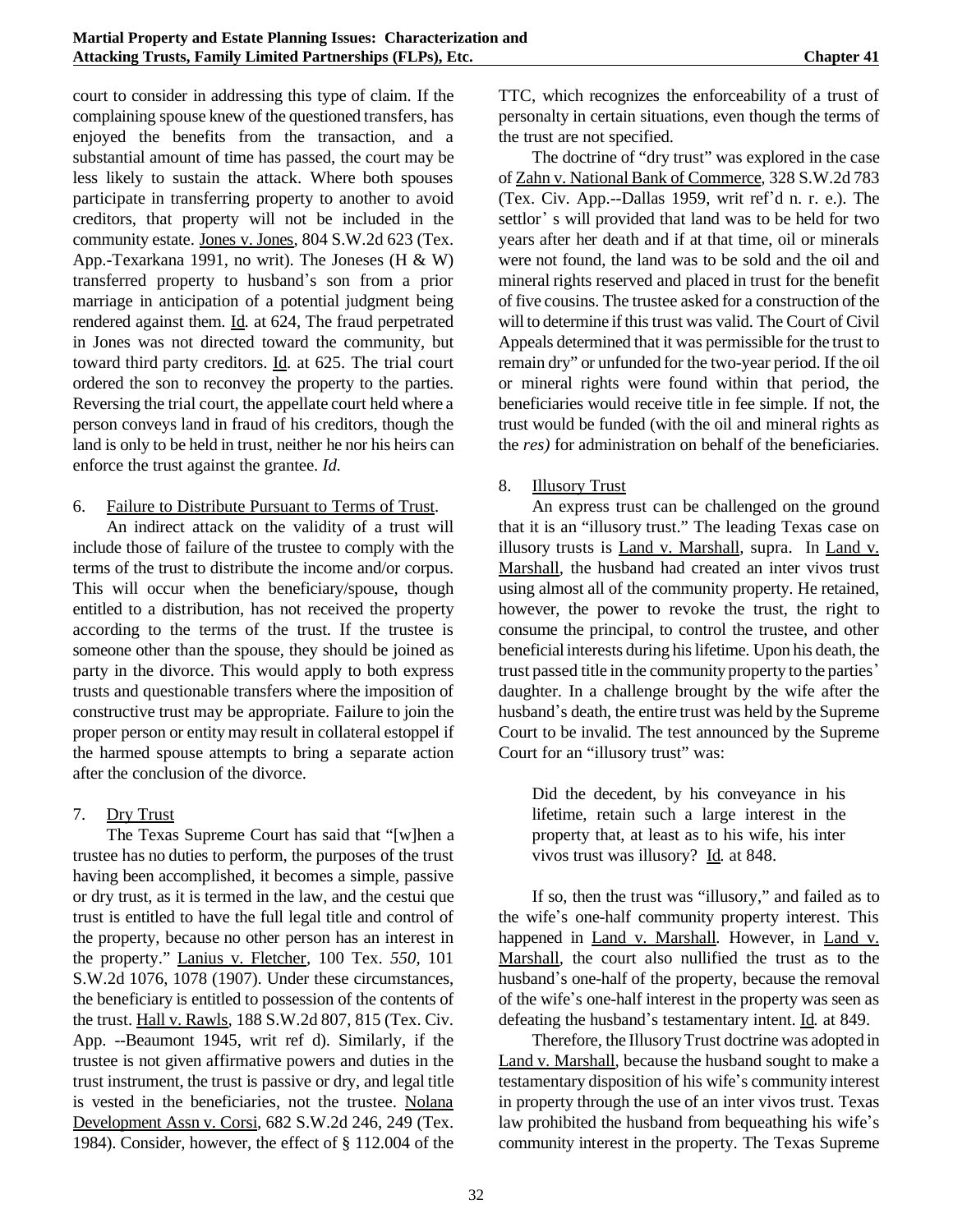Court concluded that, where the conveyance into trust was illusory, the trust failed as to the wife's one-half community interest.

A similar concept was described in Hunter v. Clark*,* 687 S.W.2d 811, 814 (Tex. App.--San Antonio 1985, no writ), in that a spouse could not defeat the other spouse's survivor's homestead right by conveying the homestead during lifetime.

a. Only When Non-Consenting Spouse's Property is Used to Fund a Trust.

The illusory trust doctrine "is limited to instances in which a non-consenting spouse's property is used to fund a trust." Westerfield v. Huckaby*,* 474 S.W.2d 189 (Tex. 1971). Consequently, the remedy is available only to the extent that the complaining spouse's separate property, or share of the community property, is used without her consent. As explained in Westerfield*,* the trust in Land v. Marshall was an illusory trust only as to the wife's interest in the property. Westerfield, 474 S.W.2d at 191. However, the entire trust failed, even as to the husband's interest in the property, because the loss of half of the trust corpus was deemed to defeat the husband's plan of distribution. Id*.* at 849.

b. Excessive Control Not Sole Basis of "Illusory Trust" Attack.

In Westerfield, the administratrix of a decedent sought to set aside inter vivos trusts created by the decedent, on the grounds that the decedent had retained too much control and the trusts were "illusory." The administratrix's attack was rejected by a majority of the Supreme Court which felt that the decedent could create valid trusts even though she reserved in herself broad beneficial rights, as well as the right to revoke the trusts and the right to control or manage the trustees. Id*.* at 192. [There was no problem of community property in Westerfield, because the decedent was a single woman (femme sole).]

c. Spouse's Participation Forecloses Attack.

An illusory trust attack cannot be raised by a spouse who participated in the original conveyance into trust. United States v. Gordon*,* 406 E2d 332, 343 (5th Cir. 1969).

# 9. Alter Ego.

Family lawyers know that the independence or separateness of a corporation or other business entity can be attacked under the "alter ego" doctrine. The doctrine might be available to contest whether certain property is actually "held in trust." The Court of Civil Appeals, in In re Marriage of Burns*,* 573 S.W.2d *555, 557* (Tex. Civ. App. --Texarkana 1978, writ dism'd), acknowledged this potential attack, when it pointedly observed that the wife in that case had not challenged the husband's trust as being the alter ego of the husband.

The necessary legal standards to establish a trust as an alter ego can be adapted from cases where a spouse has sought to pierce the corporate veil. *See* Spruill v. Spruill*,* 624 S.W.2d 694 (Tex. Civ. App. --El Paso 1981, writ dism\*d); Duke v. Duke*, 605* S.W.2d 408 (Tex. Civ. App.--El Paso 1980, writ dism'd); Humphrey v. Humphrey*,* 593 S.W.2d 824 (Tex. Civ. App. --Houston [14th Dist.] 1980, writ dism\*d); Goetz v. Goetz*, 567* S.W.2d 892 (Tex. Civ. App.--Dallas 1978, no writ). Martin v. Martin*,* 628 S.W.2d 534 (Tex. App.--Fort Worth 1982, no writ). *See generally* Tex. Prop. Code Ann. § 112.008(c) (Vernon 1995) (settlor and beneficiary may be trustee, except where merger would occur). It should be noted that a trust may be operated as an alter ego of the settlor, or of the beneficiary, or of the trustee.

The Texas Supreme Court examined the contours of the alter ego theory as to corporations, in great detail, in Castleberry v. Branscum*,* 721 S.W.2d 270 (Tex. 1986). There the Court discussed seven recognized grounds for disregarding the corporate fiction: (i) alter ego; (ii) because "the corporate form has been used as part of a basically unfair device to achieve an inequitable result; (iii) fraudulent conveyance; (iv) the trust fund doctrine; (v) breach of fiduciary duties; (vi) the denuding theory; and (vii) inadequate capitalization. Id. at 271-73. As to the alter ego theory the Court said:

Alter ego applies when there is such unity between corporation and individual that the separateness of the corporation has ceased and holding only the corporation liable would result in injustice. First Nat. Bank in Canyon v. Gamble*,* 132 S.W.2d 100, 103 (Tex. 1939). It is shown from the total dealings of the corporation and the individual, including the degree to which corporate formalities have been followed and corporate and individual property have been kept separately, the amount of financial interest, ownership and control the individual maintains over the corporation, and whether the corporation has been used for personal purposes. [Citations omitted.] Alter ego\*s rationale is: "if the shareholders themselves disregard the separation of the corporate enterprise, the law will also disregard it so far as necessary to protect individual and corporate creditors."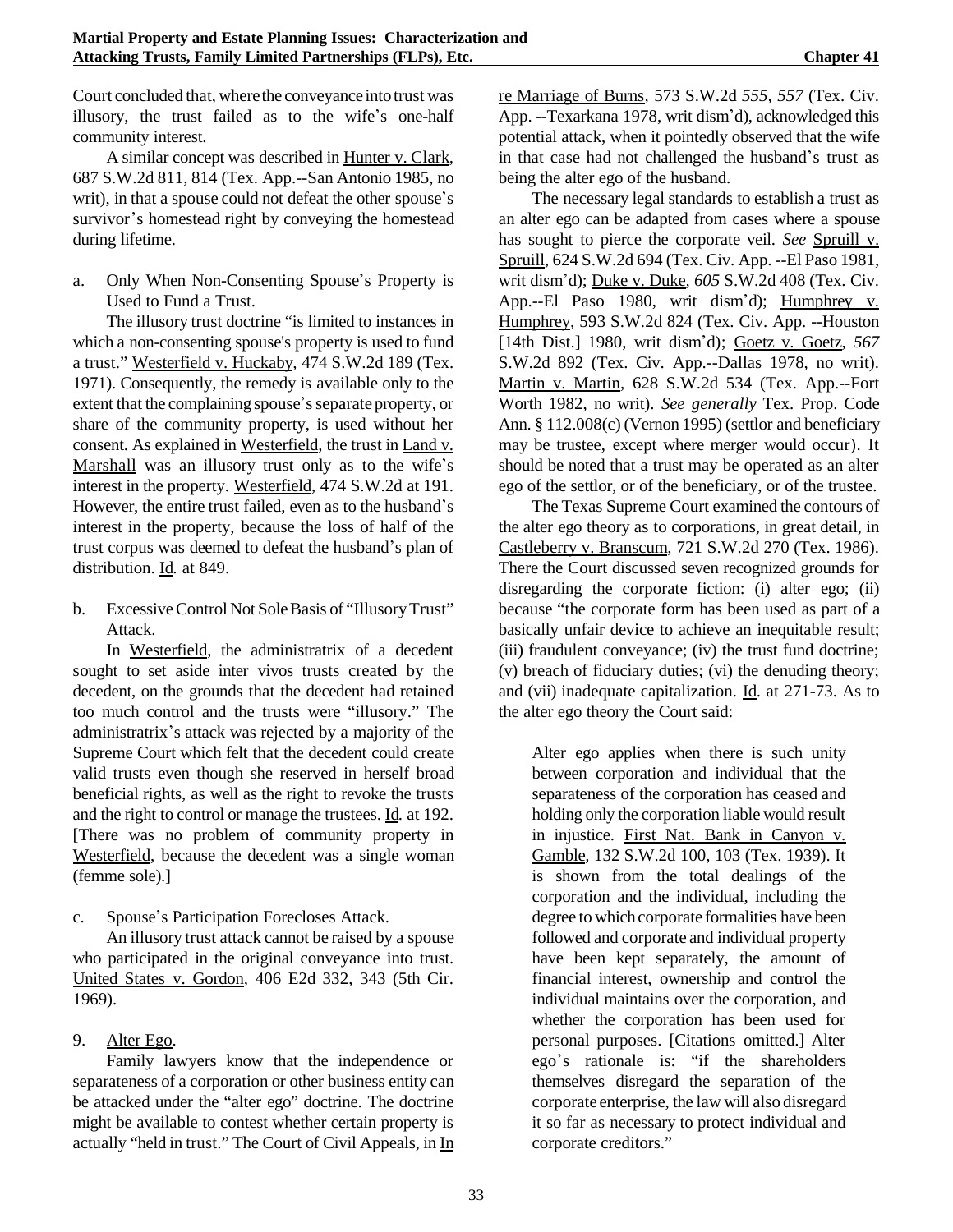### Id*.* at 272.

The policy reasons which support disregarding the corporate fiction may well also apply to situations where a trust relationship to property is conducted in a manner that makes the trustee an alter ego of the settlor, the beneficiary, or the person who is acting as trustee. If the facts warrant it, plead the cause of action.

### 10. Colorable Trust vs. Alter Ego.

While some might wonder at the usefulness of drawing distinctions between two trust doctrines, neither of which has as yet become established law in this state, one can draw certain distinctions between a "colorable" trust and a trust relationship which is conducted so as to make the trustee the "alter ego" of the settlor, the beneficiary or the trustee. To prove that a trust is colorable, the proponent must show an agreement between the settlor and the trustee such that the settlor retains ownership of the rest of the trust, notwithstanding the apparently completed conveyance to the trustee. To establish that a trust is being operated as an alter ego, the proponent would presumably have to show that the settlor, or trustee, or beneficiary, asthe case may be, dealt with the trust property as if it was not subject to the fiduciary obligations deriving from the trust instrument. Thus, even if the attempt to prove an *agreement* between the trustee and the settlor is unsuccessful, and the colorable trust attack fails, success may be available on alter ego grounds, because of the way the trust property is handled.

11. Rescission, Cancellation and Reformation for Fraud, Duress, Mistake, Etc.

Conveyances into trust, like every other transaction, are subject to rescission, cancellation or reformation on the grounds of fraud, accident, mistake, undue influence, duress, failure of consideration, etc. See 72 Tex. Jur. 3d Trusts § 154 (1990).

a. Fraud in the Inducement as Basis for Rescission.

In order to rescind a conveyance for fraud in the inducement, it must be shown that: (1) a false representation was made by the defendant; (2) the victim detrimentally relied upon the false representation; and (3) injury resulted to the victim. Citizens Standard Life Ins Co. v. Muncy*,* 518 S.W.2d 391, 194 (Tex. Civ. App.-- Amarillo 1974, no writ). The misrepresentation must relate to a material fact. Runfield v. Runfield*,* 324 S.W.2d 304, 406 (Tex. Civ. App.--Amarillo 1959, writ ref'd n.r.e.). The speaker need not know the falsity of the representation. Citizens Standard Life Ins. Co. v. Muncy*,*

518 S.W.2d 391, 195 (Tex. Civ. App.--Amarillo 1974, no writ). The failure to disclose a material fact will not support rescission, unless the wrongdoer had a duty to disclose arising from the nature of the relationship between the wrongdoer and the victim. Anderson v. Anderson*,* 620 S. W 2d 815, 819 (Tex. Civ. App.--Tyler 1981, no writ). A promise regarding future behavior will not support rescission unless the wrongdoer had no intent to carry out the promise at the time it was made. Bassett v. Bassett*,* 590 S.W.2d 531, 533 (Tex. Civ. App.-- Houston [1st Dist.] 1979, writ dism'd). Where the victim has knowledge of the falsity, rescission will not lie. Shaw Equipment Co. v. Hoople JordanConst. Co.*,* 428 S.W.2d 835, 839 (Tex. Civ. App.--Dallas 1968, no writ).

In the context of a trust, it can be imagined that the settlor, or someone claiming through him, might assert fraud in the inducement as a ground to rescind the conveyance into trust. Consider, this example: Assume that the wife is induced by her husband to join in a conveyance of their community property into trust, with the income from the trust to be paid in equal portions to husband and wife, for their lives, and then to the survivor, for life, and with the remainder to go to the spouses' children. Shortly after the conveyance, the husband files for divorce, and moves in with his girlfriend. The wife's lawyer wants to rescind the conveyance into trust. Given the fiduciary relationship which arguably exists between spouses, and the husband's failure to disclose the existence of a girlfriend or his intent to seek a divorce, the evidence should support rescission of the conveyance into trust, for fraud in the inducement. Proof of actual fraud eliminates the need to show a fiduciary relationship. Meadows v. Bierschwale*,* 516 S.W.2d 125 (Tex. 1974).

(1) Accident.

The Texas Supreme Court has discussed what constitutes an accident sufficient to rescind or cancel a transaction. In Henry S. Miller Co. v. Evans*,* 452 S.W.2d 426, 432 (Tex. 1970), the court described such an accident as:

..anunforeseen and unexpected event, occurring externally to the party affected by it, *and of which his own agency is not the proximate cause,* whereby, contrary to his own intention and wish, he loses some legal right or becomes subject to some legal liability and another acquires a corresponding legal right, which it would be a violation of good conscience for the latter person, under the circumstances, to retain .... If the party's own agent is the proximate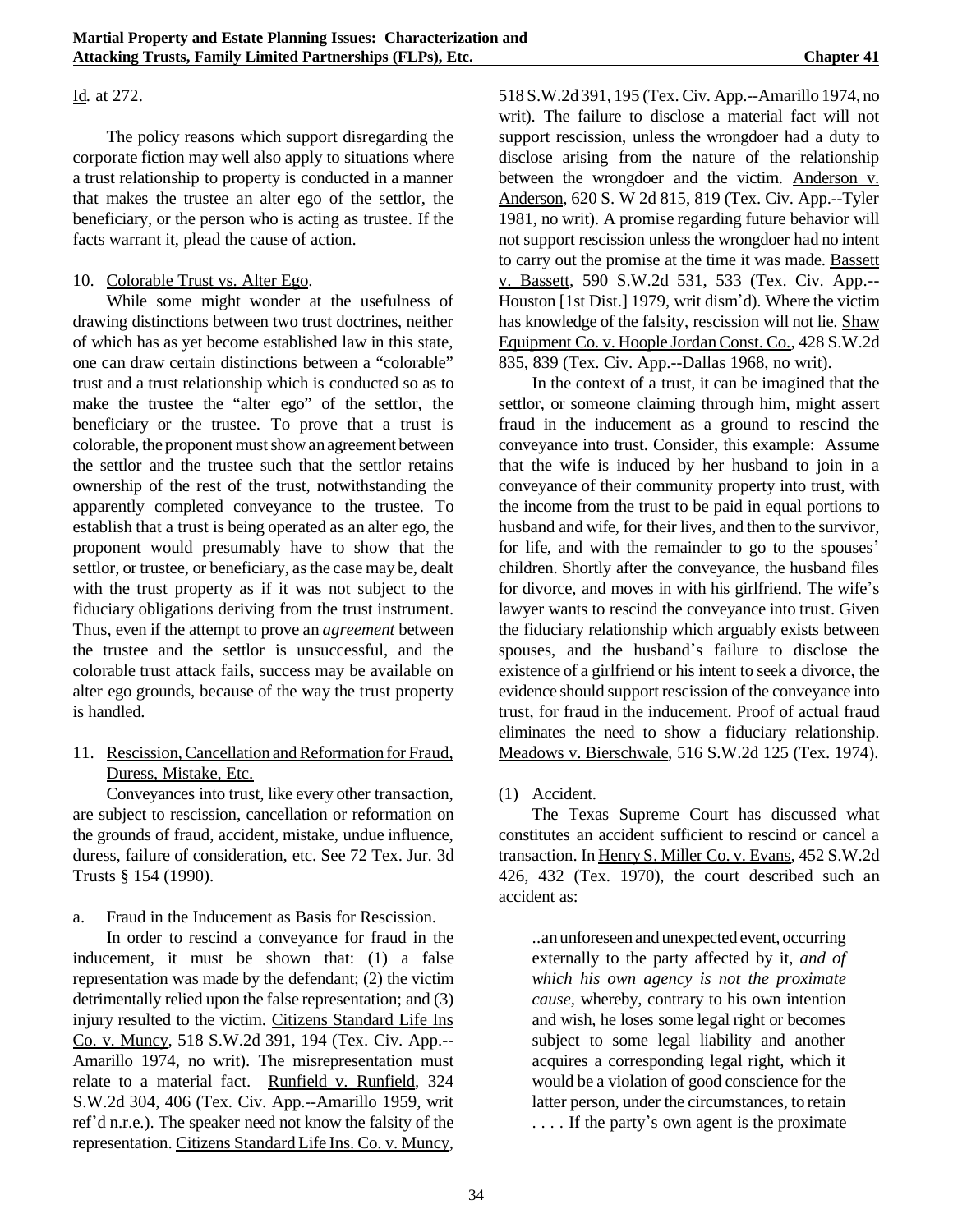cause of the event, it is mistake rather than an accident.

(2) Mistake.

Equity recognizes "mistake" as a ground for reformation, rescission or cancellation of a transaction. It should be noted that if rescission or cancellation is not available, the settlor could alternatively reform the trust agreement tomake it revocable, and then later exercisehis power to revoke the trust.

(3) Mistake as Basis for Reformation.

Reformation is an equitable proceeding in which a document which is erroneously written is caused to conform to the true agreement between the parties. Continental Oil Co. v. Doornbos*,* 402 S.W.2d 879, 883 (Tex. 1966). Ordinarily, themistake in the document must be mutual, and not unilateral, in order to support reformation. To warrant reformation, the proponent must prove the true agreement of the parties, and that the written memorandumdeviates from the true agreement as a result of mutualmistake. Brown v. Havard*,* 593 S.W.2d 939, 942 (Tex. 1980). However, unilateral mistake by one party will support reformation where it is accompanied by fraud or inequitable conduct by the other party. Ace Drug Marts, Inc. v. Sterling*,* 502 S.W.2d 935, 939 (Tex. Civ. App.--Corpus Christi 1974, writ ref'd n.r.e.). For example, where the other party knows of the mistake but fails to mention it, inequitable conduct exists to support reformation based upon unilateral mistake. Cambridge Companies, Inc. v. Williams*,* 602 S.W.2d 306, 308 (Tex. Civ. App. --Texarkana 1980), *aff*\**d,* 615 S.W.2d 172 (Tex. 1981).

(4) Mistake as Basis for Rescission and Cancellation.

To rescind or cancel an agreement for mistake, the mistake generally must be mutual. Hanover Ins. Co. v. Hoch*,* 469 S.W.2d 717, 722 (Tex. Civ. App.--Corpus Christi 1971, writ ref\*d n.r.e.). The mistake must relate to a material and essential issue, not an incidental one. Simpson v. Simpson*,* 387 S.W.2d 717, 719 (Tex. Civ. App.--Eastland 1965, no writ). The mistake cannot have resulted from the negligence of the party seeking to negate the transaction. Plains CottonCooperative Assn. v. Wolf*,* 553 S.W.2d 800, 803 (Tex. Civ. App. --Amarillo 1977, writ ref d n. r. e.). Generally, an error in predicting the future will not support rescission or cancellation. City of Austin v. Cotten*,* 509 S.W.2d 554, 557 (Tex. 1974). A mistake as to a party's existing legal rights can support rescission. Plains Cotton Cooperative Assn. v. Wolf*, 553* S.W.2d 800, 803 (Tex. Civ. App.--Amarillo 1977, writ ref'd n.r.e.). Unilateral mistake, which is not known to or

induced by the other party, will not support rescission or cancellation of an agreement. Johnson v. Snell*,* 504 S.W.2d 397, 399 (Tex. 1973). However, unilateral mistake can support rescission where the mistake is of such a magnitude that to enforce the contract would be unconscionable; the mistake involves a material feature of the agreement; the mistake was made despite the exercise of ordinary care; and the parties can be returned to the status quo after rescission. James T Taylor, Etc. v. Arlington Ind. School Dist.*,* 335 S.W.2d 371, 373 (Tex. 1960).

### (5) Cancellation of Trust Agreements.

AmericanLaw Reports, Second Edition, contains an annotation on the subject of when an irrevocable inter vivos trust can be cancelled on the ground of mistake or misunderstanding. Annot., 59 A.L.R.2d 1229 (1958).

One federal judge concluded that under Texas law, a settlor may reform a trust agreement to insert a power of revocation where that power was omitted fromthe trust agreement by mistake. *See* DuPont v. Southern Nat. Bank of Houston, Texas*, 575* F. Supp. 849, 859 (S.D. Tex. 1983), *aff*\**d in part, rev*\**d part on other grounds,* 771 E2d 874 (5th Cir. 1985). The court also dealt with rescission of a trust on the grounds of mistake as to tax consequences, and suggested that Texas law would require the following showing before rescinding the trust: (1) that the trust was created solely for tax considerations; (2) that these tax considerations had been definitely changed or frustrated by an actual assessment of tax liability or by a change in law that would lead an expert to conclude that a transfer tax liability would more likely than not accrue on the transaction; (3) that the changed tax circumstance amounts to a material mistake; (4) that the settlor proves that but for the mistake he would not have entered into the transaction; and  $(5)$  that when plaintiff knew or should have known of the mistake he acted immediately to remedy the situation. Id. at 861.

### (6) Undue Influence.

Undue influence can support rescission or cancellation of a transaction. It is a form of legal fraud. Bounds v. Bounds*,* 382 S.W.2d 947, 951 (Tex. Civ. App. - Amarillo 1964, writ ref\*d n. r. e.). In the area of will contests, where undue influence arises, the termis defined as such an influence as would subvert or overpower the mind at the time of the transfer in question, and without which influence the transfer would not have been made. Bohn v. Bohn*,* 455 S.W.2d 401, 409 (Tex. Civ. App.-- Houston [1st Dist.] 1970, writ dism\*d). *See* In Re Estate of Willenbrock*,* 603 S.W.2d 348, 350 (Tex. Civ. App.-- Eastland 1980, writ ref'd n.r.e.). The same definition was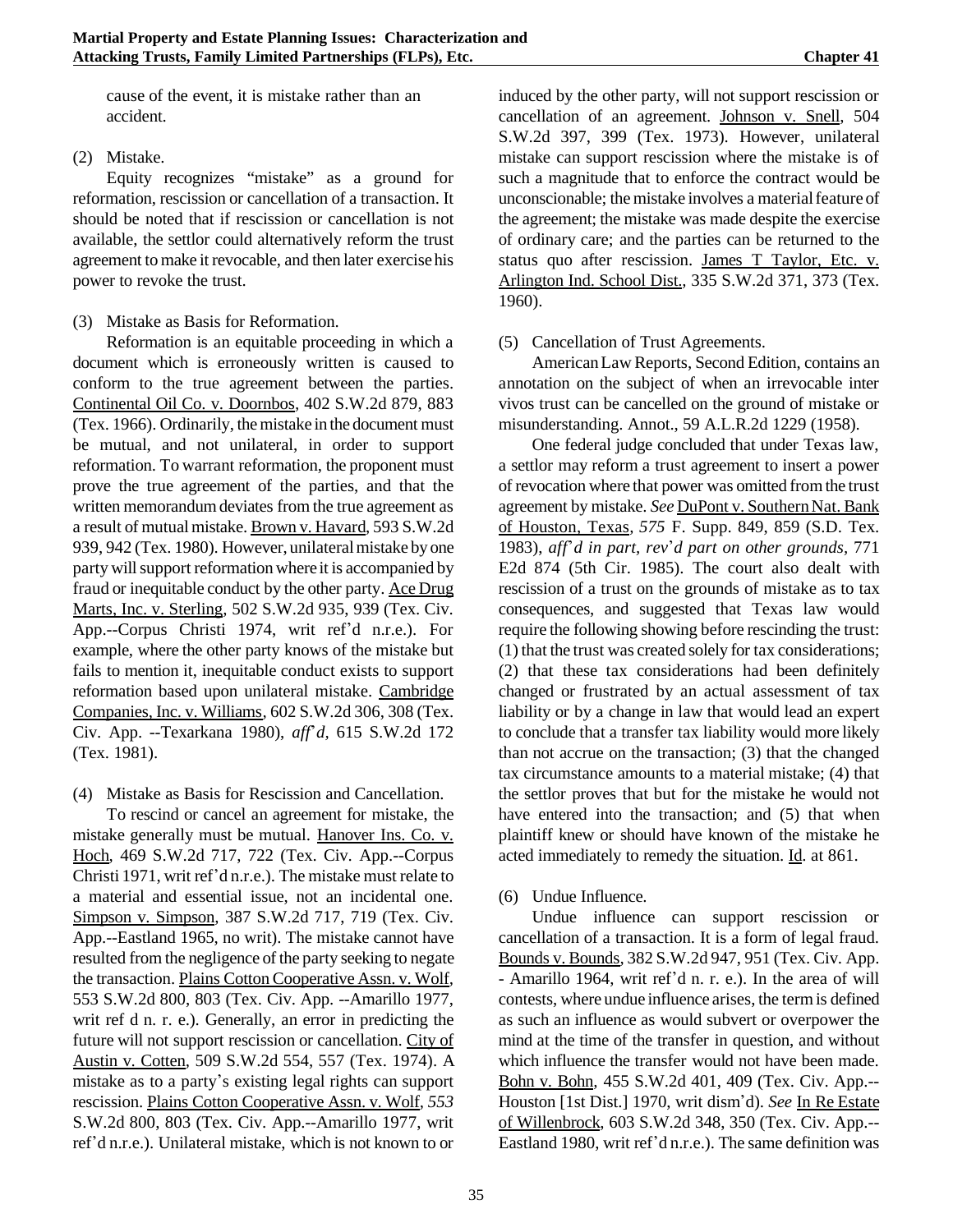applied to a suit to rescind a real estate conveyance, in Edwards v. Edwards*,* 291 S.W.2d 783, 786 (Tex. Civ. App.-Eastland 1956, no writ), wherein a daughter sought to rescind a conveyance of real estate by her mother to her half-brother. Where the conveyance is made in the context of a confidential or fiduciary relationship, and the fiduciary thereby profits, a different burden of proof may apply. Mason v. Mason*,* 366 S.W.2d *552* (Tex. 1963), is an example of a testamentary trust that was invalidated when the will creating it was held invalid for undue influence.

### (7) Duress.

Duress may be used as a basis to cancel instruments. Duress exists when: (1) there is a threat to do some act which the party threatening has no legal right to do; (2) there is some illegal exaction or fraud or deception; and (3) the restraint is imminent and such as to destroy free agency without present means of protection. Housing Authority of City of Dallas v. Hubbell*,* 325 S.W.2d 880 (Tex. Civ. App.--Dallas 1959, writ ref\*d, n.r.e.). Hailey v. Fenner & Beane*,* 246 S.W. 412, 412 (Tex. Civ. App.-- Dallas 1923, no writ).

12. Uniform Fraudulent Transfer Act.

Chapter 24 of the Texas Business and Commerce Code sets out the Uniform Fraudulent Transfer Act ("UFTA"). By using this Act, a spouse can perhaps undo a conveyance into trust.

The provisions of Chapter 24 apply to "transfers," including every mode of or parting with an interest in an asset. UFTA. A spouse is a "creditor" who can invoke the provisions of the statute. UFTA § 24.002(4).

a. Transfers Made with Intent to Defraud.

§ 24.005(a)(1) of UFTA voids transfers made with the intent to hinder, delay or defraud creditors. Transferred property cannot be recovered from a "bfp" who gave a reasonably equivalent value for the transfer. UFTA§ 24.009(a). Cases involving spouses under earlier law include: Lott v. Kaiser*,* 61 Tex. 665 (1884) (for transfer made during divorce in which wife sought alimony); Goodwin v. Goodwin*,* 451 S.W.2d 532 (Tex. Civ. App.--Amarillo), *rev*\**d on other grounds,* 456 S.W.2d 885 (Tex. 1970) (regarding transfer by husband occurring between date of rendition and date of signing of decree of divorce awarding wife judgment against husband); Spence v. Spence*, 455* S.W.2d 365 (Tex. Civ. App.--Houston [14th Dist.] 1970, writ ref'd n.r.e.) (regarding transfer by husband between the date the decree of divorce was signed and the date it became final, where wife received an unsecured money judgment against

husband); Rilling v. Schultze*, 95* Tex. 352, 67 S.W.2d 401 (1902) (regarding transfer by ex-husband after entry of divorce decree ordering him to pay child support to exwife.

b. Debtor's Transfer Not for Value.

§ 24.005 of the UFTA states that a transfer made by a debtor without receiving a reasonably equivalent value is void with respect to an existing creditor if: (1) the debtor was about to engage in a transaction for which his/her assets were unreasonably small; (2) the debtor believed that he/she would incur debts beyond the debtor's ability to pay as they come due. UFTA  $\S$  24.005(a)(2). Intent by the debtor to defraud a creditor or interested person is not an issue under this provision. *See* First State Bank of Mobeetie v. Goodner*,* 168 S.W.2d 941, 944 (Tex. Civ. App.-- Amarillo 1943, no writ). The burden of proving insolvency is on the creditor. Wester v. Strickland*,* 87 S.W.2d 765, 767 (Tex. Civ. App.-- Amarillo 1935), *aff*\**d* 112 S.W.2d 1047 (Tex. 1938).

## 13. Conveyances During Divorce.

§ 6.707 TFC provides that a transfer of community property, or the incurring of debt, that subjects the other spouse or the community property to liability by a spouse while a divorce is pending is void as against the other spouse, if done with the intent to injure the rights of the other spouse. The statute further provides, however, that the transfer or debt is not void as to the transferee or lender who had no notice of the intent to injure. The complaining spouse has the burden to prove such notice. However, the mere pendency of the divorce is not constructive notice to third parties of fraudulent intent. First Southern Properties, Inc. v. Gregory*,* 538 S.W.2d 454, 458 (Tex. Civ. App.--Houston [1st Dist.] 1976, no writ).

# 14. Fraud-on-the-Spouse Doctrine.

# a. Actual Fraud.

No Texas cases were found where a conveyance into trust was attacked as constituting actual fraud upon a spouse. However, the issue was examined in Martin v. Martin*,* 282 Ky. 411, 138 S.W.2d 509 (1940). In that case, the issue was whether a man who was about to marry could transfer his property to a third party with the intent to deprive his intended spouse of a distributive share of his estate, upon his death. The high court of Kentucky made the following statement of the law:

[A] man may not make a voluntary transfer of either his real or personal estate with the intent to prevent his wife, *or intended wife,* from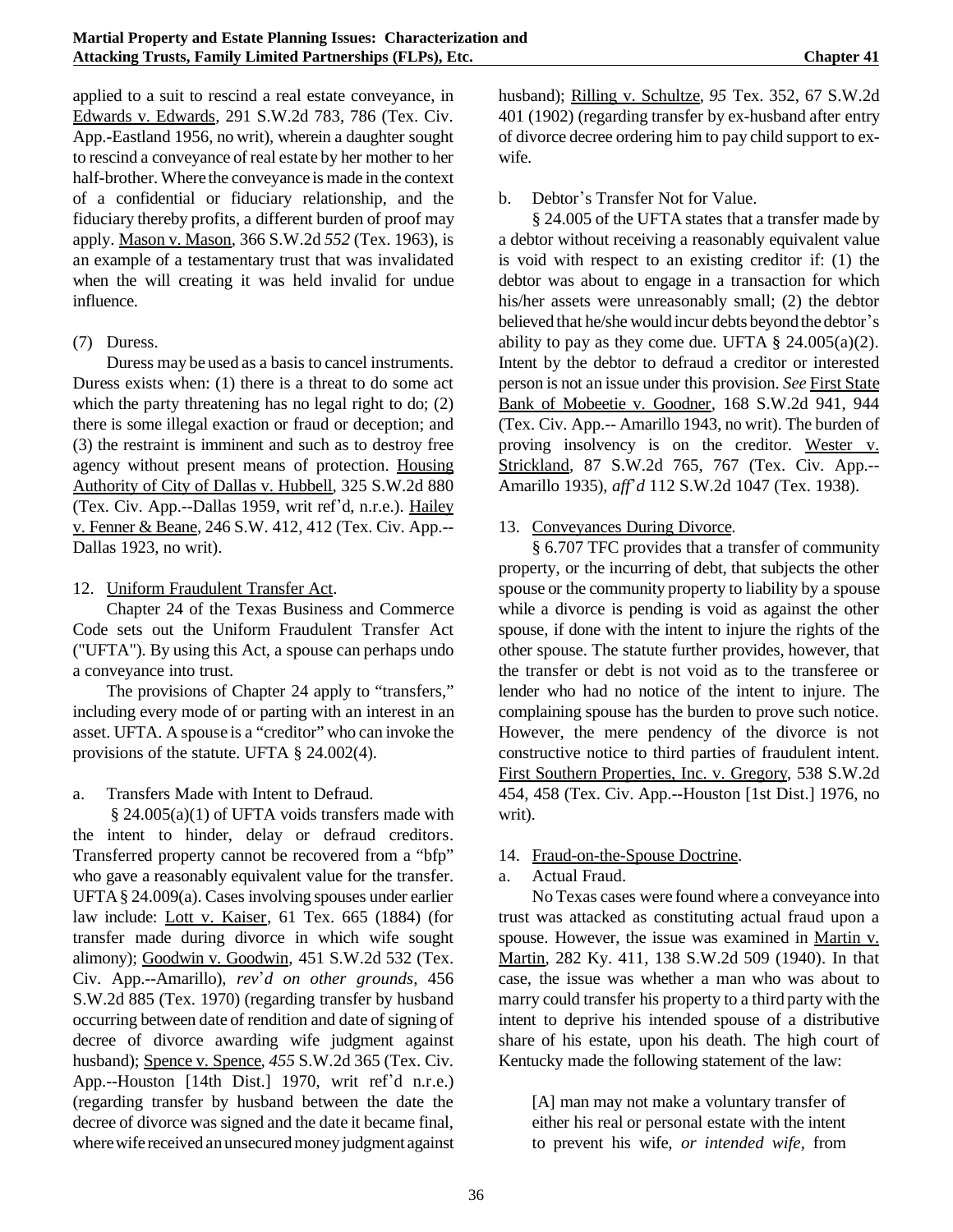sharing in such property at his death and that the wife, on the husband's death, may assert her marital rights in such property in the hands of the donee. [Emphasis added.]

Id. at 515. The Texas Pattern Jury Charges PJC 206-2A (2002) gives the following instruction regarding actual fraud of a spouse's interest in community property:

A spouse commits fraud if *that spouse transfers community property or expends community funds for the primary purpose of depriving the other spouse of the use and enjoyment of the assets involved in the transaction.* Such fraud involves dishonesty of purpose or intent to deceive. [Italicized language is subject to substitution of different language, depending on facts of case]

## b. Constructive Fraud.

Authorities agree that, even without proof of actual intent to defraud the spouse, the court will rescind a transaction whereby one spouse unfairly gives away the other spouse's one-half interest in community property. The doctrine of constructive fraud is one method that can be used to undo one spouse's conveyance *of* the other spouse's share of community property into a trust. See Stephens County Museum, Inc. v. Swenson*,* 517 S.W.2d 257 (Tex. 1975) (a non-marital case remanded to trial court for determination of constructive fraud issue regarding transfer into trust).

The Texas Pattern JuryCharges PJC 206-4A (2002) gives the following instruction regarding constructive fraud as to a spouse's interest in community property:

*A spouse may make moderate gifts, transfers, or expenditures of community property forjust causes to a third party. However, a gift, transfer, or expenditure of community property that is capricious, excessive, or arbitrary is unfair to the other spouse. Factors to be considered in determining the fairness of a gift, transfer, or expenditure are—*

- 1. *the relationship between the spouse making the gift, transfer, or expenditure and the recipient;*
- 2. *whether there were any special circumstances tending to justify the gift, transfer, or expenditure; and*
- 3. *whetherthe community funds used for the gift, transfer, or expenditure were*

*reasonable in proportion to the community estate remaining.* [Italicized language is subject to substitution of different language, depending on facts of case]

# (1) In Conveyances During Lifetime.

The following cases, among others, have addressed the issue of constructive fraud-on-a-spouse in inter vivos conveyances to third parties: Carnes v. Meador*,* 533 S.W.2d 365 (Tex. Civ. App.--Dallas 1976, writ ref'd n.r.e.) (widow sued to negate gifts of community property from deceased husband to his children from prior marriage); Horlockv. Horlock*,* 533 S.W.2d 52 (Tex. Civ. App.--Houston [14th Dist.] 1975, writ dism'd) (wife sought to recover from husband in divorce proceeding for gifts of community property he made to his children from a prior marriage); Logan v. Barge*, 568* S.W.2d 863 (Tex. Civ. App.--Beaumont 1978, writ ref'd n.r.e.) (widow sued stepchildren to recover one-half of gifts of community property made to them by her deceased husband).

# (2) In Conveyances Effective Upon Death.

The following cases have addressed the issue of constructive fraud-on-a-spouse in conveyances taking effect upon death: Givens v. Girard Life Ins. Co. of America*,* 480 S.W.2d 421 (Tex. Civ. App.--Dallas 1972, writ ref'd n.r.e.) (widow sued deceased husband\*s girlfriend to recover proceeds from community property life insurance policy on life of deceased husband); Murphy v. Metropolitan Life Ins. Co.*,* 498 S.W.2d 278 (Tex. Civ. App.--Houston [14th Dist.] 1973, writ ref\*d n.r.e.) (decedent's mother sued insurance company and decedent's wife for proceeds of community property life insurance policy on decedent's life).

# 15. Merger of Title.

The doctrine of merger is expressly set out in TTC  $\S$ 112.034. The TTC provides:

[I]f a settlor transfers both the legal title and all equitable interests in property to the same person or retains both the legal title and all equitable interestsin property in himself as both the sole trustee and the sole beneficiary, a trust is not created and the transferee holds the property as his own . . . . Except as provided by subsection (c) of this section, a trust terminates if the legal title to the trust property and all equitable interests in the trust become united in one person.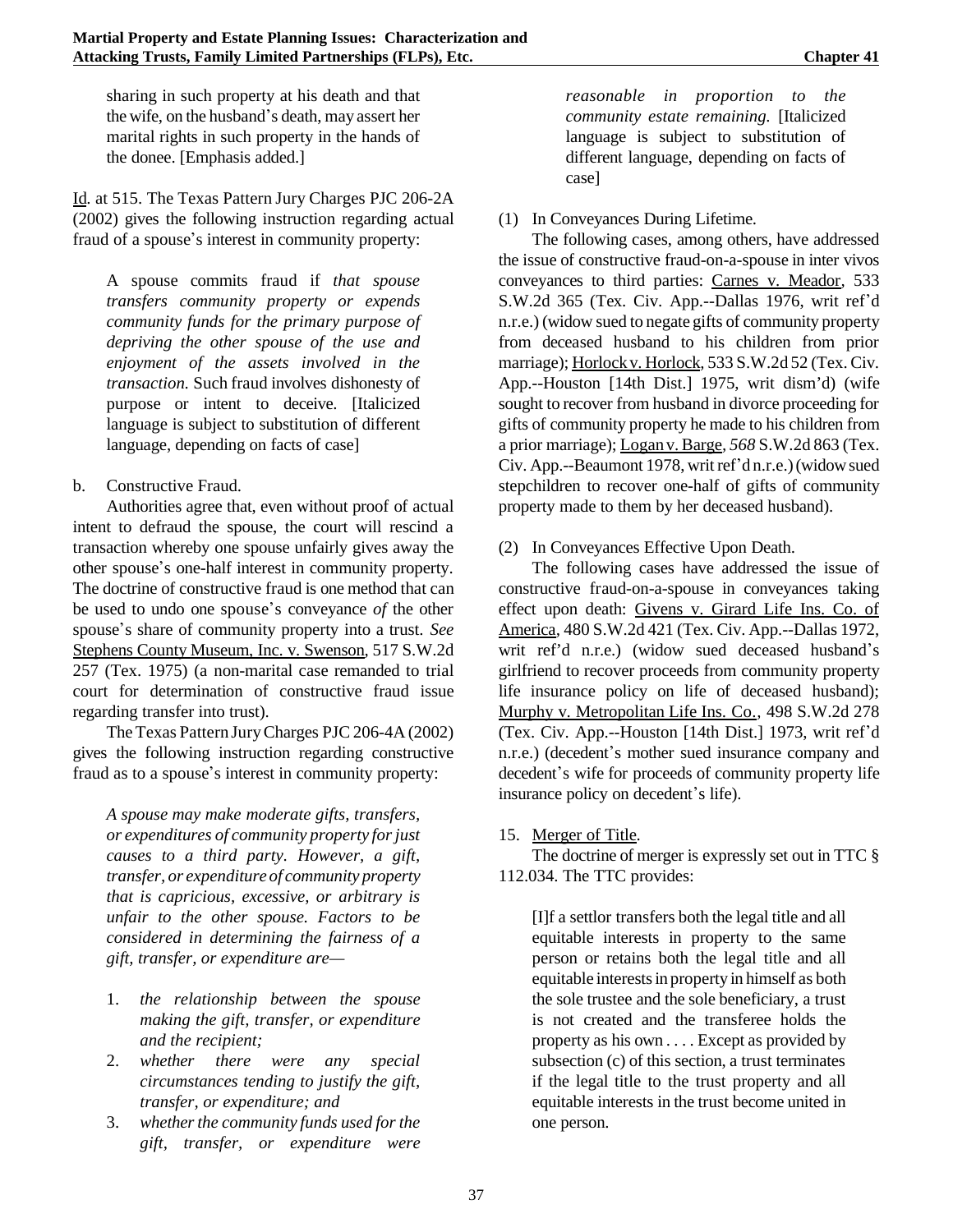Therefore, a trust ceases to exist when there is a merger of the legal and equitable title in the trustee or beneficiary. Whenever legal title and equitable title to trust property are joined in the same person, the two interests merge, and the property no longer in trust. Cisnerios v. San Miguel*,* 640 S.W.2d 327, 330 (Tex. App. - San Antonio 1982, writ ref' d. n.r.e.). As a result, even if the trust was valid when created, but by its terms has terminated (merger of title), and though not yet distributed, there would be no trust. Hence, the property would rest in fee with the beneficiary. Depending on the character of the property, both corpus and income, an aggrieved spouse may be able to assert a claim. See, In the Matter of the Marriage of Long, supra. Discretionary versus mandatory disbursements from the trust will also impact the success of the merger argument. When faced with the question of merger of title, the practitioner must be able to demonstrate that real control of the trust lies in the spouse seeking to uphold the trust.

Merger can also occur at the outset of the trust, as a result of a design defect in the trust instrument, or it can result from a subsequent act of the beneficiary. For example, when the beneficiaryof an expresstrust conveys equitable title to the trustee, so that legal title and equitable title are merged in the trustee, the trust is terminated and the trustee has an unrestricted right to the property. Becknal v. Atwood*,* 518 S.W.2d 593 (Tex. Civ. App.- Amarillo 1975, no writ). In Becknal*,* where the father conveyed real property to his wife as trustee for their children, and the children later conveyed their remainder interest back to their mother, for her use and enjoyment during her lifetime, and then to the trustorfather, for his use during his lifetime, legal and equitable title merged and the property in question exited the trust. However, other trust property not involved in the reconveyance continued to remain in trust.

Note that the merger provision of the TTC speaks of merger of legal and equitable title in *one* person. Also, note the TTC's use of the words "sole trustee" and "sole beneficiary." There is a general view that, where there are multiple trustees and multiple beneficiaries, a unification of legal and equitable title in the trustees and beneficiaries collectively does not constitute a merger. *See* Annot., 7 A.L.R.4th 621 (1981). However, this argument did not avoid a finding of merger in the Becknal case, where there were two trustees.

In sum, whenever the legal and equitable titles to property held in trust are combined, the possibility of merger arises.

#### 16. Internal Revenue Code Standards.

The IRC addresses issues analogous to the "illusory trust," "colorable trust," and alter ego doctrines in connection with taxation of trust income and the inclusion of trust property in the estate of a decedent. While there is a well-recognized distinction between the validity of a transaction under state property law and the validity of the transaction for tax purposes, the parallels are inescapable.

#### a. Income Tax Considerations.

 The IRC recognizes a trust as a separate taxable entity only when there is a genuine relinquishment of the settlor's control over his wealth. If the settlor retains too much control over the trust, the income of the trust will be taxed to the settlor. The IRC also taxes trust income to the settlor if the income is used to make payments which the settlor is obligated to make, such as child support. I.R.C. 674(b)(1), 677(b); Regs. § 1.674; 1.677. While recognition of a trust as a taxable entity under the IRC is different from recognition of a trust under state property law, in most instances the IRC standards relate to the true "separateness" of the trust from the settlor. Also, the failure to meet IRC requirements makes the trust's income taxable to its grantor, creating a liability for the community estate, and perhaps bolstering the claim that if income is taxable to the community, then the conveyance into trust should be declared to be ineffective.

Query: If the trust is nonetheless valid under state property law, would a right of reimbursement arise for community property used to pay taxes on the income of the trust? For a discussion of the specific questions addressed by the IRC, see 33 Am. Jur.2d Federal Taxation § 3000-3038 (1996).

### b. Estate Tax Considerations.

The IRC also contains provisions which cause property conveyed into a trust to be included in the decedent's estate, for estate tax purposes. The rules are similar to those discussed above in connection with income taxation. See 34A Am. Jur.2d Federal Taxation § 143,179 (1996).

#### c. Apparent Authority by the Beneficiary.

In most cases, the beneficiary of the conventional estate planning trust will not be the nominal grantor of the trust. Rather, the nominal grantor will be an ancestor of the beneficiary (or, perhaps, the beneficiary's deceased spouse). However, the analysis should not end there. For marital property purposes, the important issue is not who is the nominal grantor of the trust, but rather who is the actual grantor of the trust; that is, who is the person responsible for the transfer of wealth to the trust. In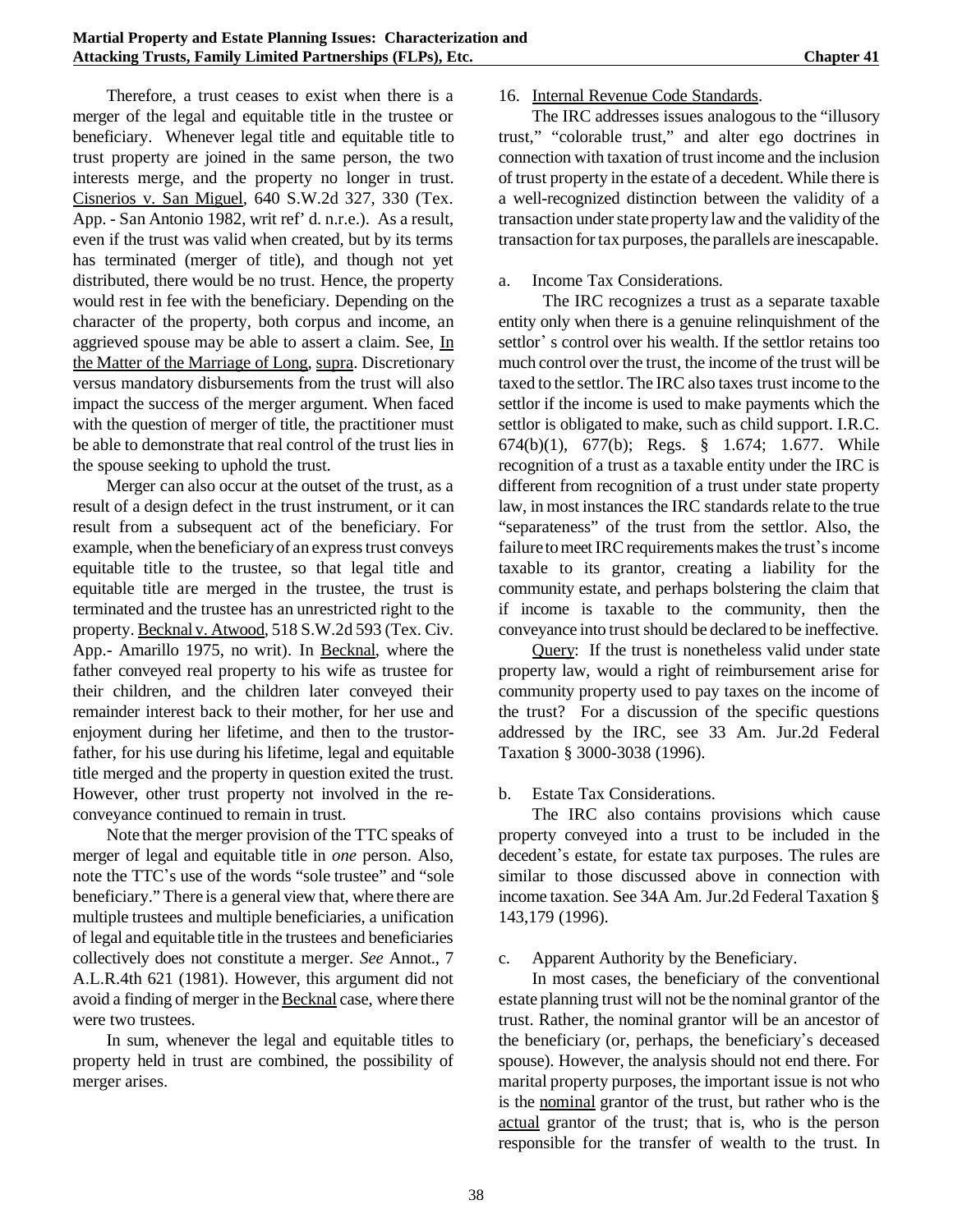contemporary estate planning trusts, there are a number of ways in which the beneficiary can (and, in certain planning situations, is expected to) actually or constructively transfer wealth to a trust nominally created by another person. Set forth below are some suggestions, given the particular situation, that may cause the beneficiary of a trust to become or be deemed to be the grantor of the trust. If any of these situations occur, it may put the beneficiary's spouse in a position to claim a community property interest in both accumulated and distributed trust income.

#### d. Lapse of Crummey powers.

A "Crummey" power is one of several conventional, widely used withdrawal rights granted to trust beneficiaries in estate planning. These provisions are included in trusts for lawful tax planning purposes and they have been part of conventional estate planning and trust drafting for decades.

The gift tax laws include an annual exclusion, allowing taxpayers to avoid gift tax on what would otherwise be a "taxable gift." IRC § 2503. To qualify for the annual exclusion, the gift must provide the recipient with a "present interest" in the gifted property. In other words, the recipient must have the ability to possess and enjoy the gift. When a gift is made to a trust, the transfer usually does not create a present interest, since the assets go to the trust and not to the beneficiary. Estate planners devised a technique to address that problem: Give the trust beneficiary a limited right (e.g., one lasting for thirty days) to withdraw the assets placed in the trust, up to the annual exclusion amount. If such a withdrawal power is included in the trust instrument, a transfer of assets to the trust would create a "present interest" because the beneficiarywould have the right (although limited) to take the trust assets as a result of the transfer. The gift to the trust would therefore qualify for the annual gift tax exclusion.

The IRS initially did not approve of this strategy. However, the courts gave the withdrawal right its intended tax effect, and over the years the IRS finally conceded the tax issue. The first case to test the tax effect of such a withdrawal right was Crummey v. Commissioner, 397 F.2d 82 (1968), and that case gave this type of withdrawal right its name. Clauses granting Crummey withdrawal rights are now routinely included in trusts whenever the grantor wants to insure that his gift to the trust will qualify for the annual gift tax exclusion.

A Crummey clause creates a withdrawal right that is real, but that is also ethereal. In practice, the beneficiary almost never exercises his withdrawal right, and this, of course, is why the IRS fought against its tax recognition

for so many years (and still does wherever the Crummey clause is carelessly drafted or administered). If the beneficiary did take the trust assets, he would defeat the grantor's plan to have the assets administered in trust rather than taken by the beneficiary (after all, the grantor did not transfer those assets to the beneficiary, but to the trust). The beneficiary who disappointed the grantor and actually withdrew the assets could expect that the grantor would not make further gifts to the trust, which would work against the interests of the beneficiary. The beneficiarymight also contemplate that the grantor might revise his will, insofar as it provided for the beneficiary who had taken the trust assets against his wishes.

As a result, most Crummey withdrawal rights "lapse"—that is, they expire without being exercised—and the trust assets that were subject to withdrawal by the beneficiary remain in the trust. One can argue, for marital property purposes, that the lapse of a withdrawal right constitutes a constructive transfer by the beneficiary to the trust of the assets that were available for withdrawal. This would render the trust self-settled by the beneficiary (i.e., the beneficiary becomes the grantor) to the extent of the property subject to the lapsed withdrawal right, giving rise to possible claims by the marital property estate.

As Crummey powers are conventionally used in estate tax planning, this result could have considerable impact; the Crummey powers may extend to a substantial part of the wealth that is transferred into the trust by the beneficiary's ancestor. A very common example of this in estate planning occurs with irrevocable life insurance trusts ("ILITs"), which have been widely used tax vehicles for decades. The ancestor, the nominal grantor, might create an ILIT that is designed to hold millions of dollars of life insurance on his life. He will transfer to the ILIT each year only assets adequate to pay insurance premiums, which may be a very small amount in relation to the death benefit of the life insurance policy owned by the ILIT. It is not unusual for the entire annual transfer to be subject to withdrawal by one or more trust beneficiaries, through Crummey powers. It is possible, therefore, when the ancestor/grantor dies, and the ILIT owns millions of dollars of insurance proceeds, that one or more trust beneficiaries will have grantor status as to the entire trust.

The critical question is whether, for Texas marital property law purposes, the trust beneficiary who allows a Crummey power to lapse is considered to become the grantor of the trust, to the extent of the property subject to the lapsed withdrawal right. There does not appear to be a clear answer to this under Texas law; that is, there are no Texas cases which address the issue.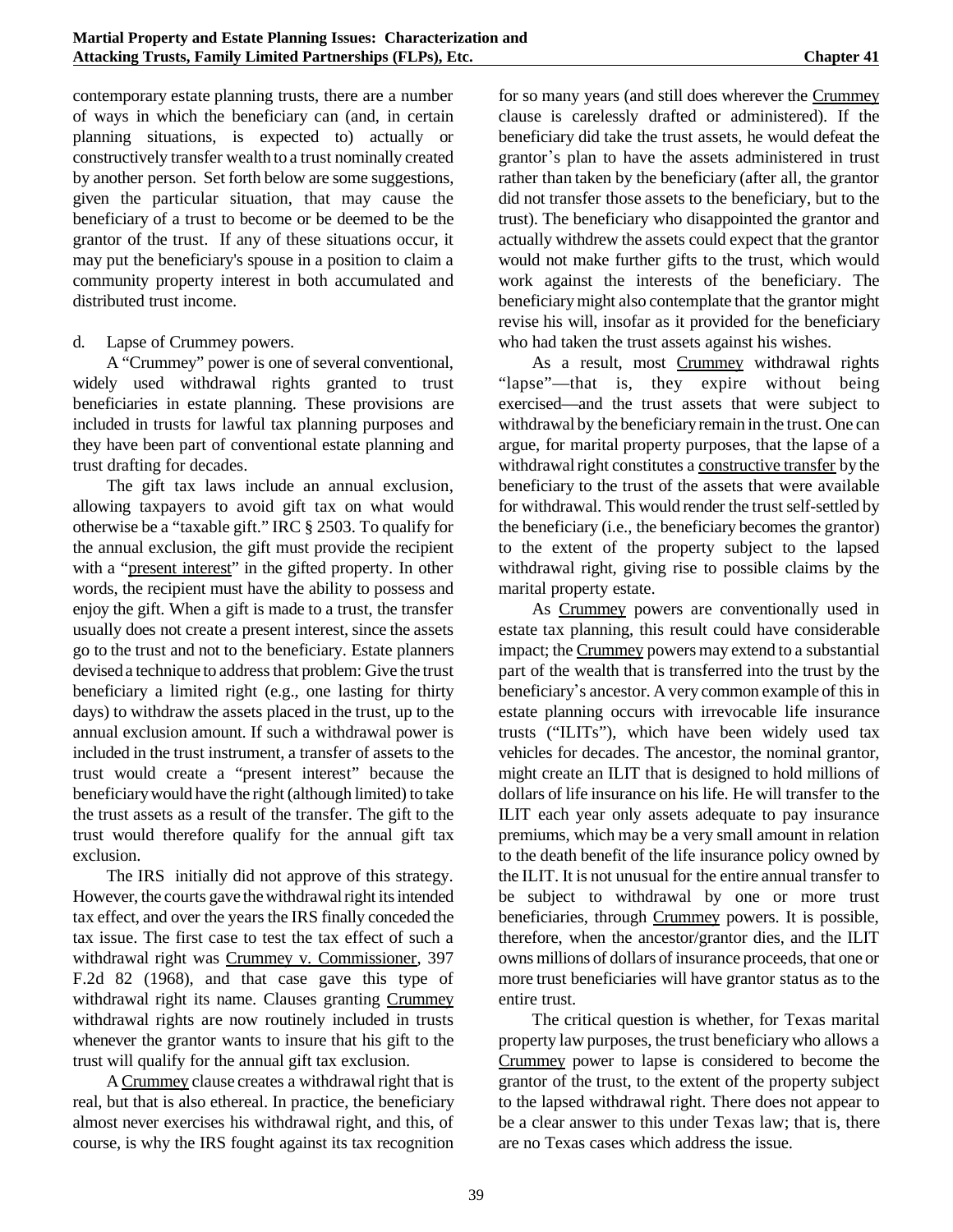Federal tax law treatment of a Crummey power can be helpful in assessing how Texas, for marital property law purposes, would treat a lapse of such a power; that is, would the State dignify it as converting the Crummey beneficiary into the trust grantor? There are a number of situations when federal tax law, which is designed to accomplish objectives that are obviously distinct from state law, diverge from how state law operates, specifically in the area of trusts.

In general, the lapse of a right to withdraw property from a trust is treated as a transfer of that property to the trust by the beneficiary for estate and gift tax purposes. I.R.C. §§ 204l(a)(2), 2514(b). This tax result is changed, statutorily, to the extent the value of the property subject to the withdrawal right does not exceed, in any calendar year, the greater of \$5,000 or 5% of the value of the trust property. I.R.C. § 204l(b)(2), 2514(b), (e) (see discussion of "five and five" powers below). However, the "five and five" rule is only a statutory exception to the general rule that the lapse of a withdrawal right is equivalent to a transfer of the subject assets by the beneficiary, to the trust, for estate and gift tax purposes.

Similarly, a trust beneficiary who allows a withdrawal right to lapse is generally treated as a grantor of the trust for federal income tax purposes. I.R.C. § 678. Under the income tax laws, there are some statutory exceptions to when the Crummey beneficiary will be treated as the grantor (which are different than the statutory exceptions under the estate and gift tax laws). I.R.C. 678 (b) and (c). However, the general rule remains that a Crummey beneficiaryistreated asthe grantor of the trust for federal income tax purposes.

A second area of investigation, in an effort to understand how Texas would treat a Crummey power for marital property law purposes, is whether the lapse of a Crummey right is considered to be a transfer of property by the beneficiary for creditors' rights purposes. It is not impossible that Texas law would treat a Crummey power one way for creditors\* rights purposes and differently for marital property law purposes, just as certain assets are exempt under Texas law for creditors' rights purposes but subject to division in divorce proceedings as a matter of marital property law. But it may be instructive, still, to see whether such powers are treated as making the Crummey beneficiary a grantor of the trust under Texas creditors' rights law.

In 1997, the Texas legislature expressly addressed this issue. A "spendthrift clause" in a trust, which restrains involuntary alienation of the beneficiary's interest by creditors, normally does not prevent a beneficiary's creditors from reaching the beneficiary's interest in a trust where the beneficiary is also the grantor.

TTC § 112.035(d). However, the TTC provides that, for this purpose, a beneficiarywill not be considered to be the grantor of a trust merely because he has allowed a withdrawal right to lapse, so long as the amount that could have been withdrawn in any calendar year does not exceed the greater of (i) the "five and five" amount, or (ii) the annual gift tax exclusion under I.R.C. § 2503(b) (currently \$11,000). TTC § 112.035(e). It is important to note that the effective date of this provision is September 1, 1997, the date §112.035(e) was added to the TTC.

It is not clear whether this provision of the TTC is (i) an exception to a more general rule that a lapse of a withdrawal right is equivalent to a transfer by the beneficiary for creditors' rights purposes, as it is for tax purposes, or (ii) illustrative of a more general rule that a lapse of a withdrawal right is not equivalent to a transfer by the beneficiary for creditors' rights purposes. The fact that the legislature chose to add  $\S$  112.035(e) in 1997 suggests a belief, absent this provision, that a lapse would be treated as a transfer by the beneficiary, and that interpretation (i) is therefore correct. The legislative history of §112.035(e) indicates that the Texas Legislature was unsure of the current state of Texas law on this issue, rather than that the Legislature was codifying its understanding of existing Texas law.

However, substantial authority exists for the proposition that creditors of the holder of a withdrawal right cannot reach the assets subject to that withdrawal right (except if it is actually exercised by the beneficiary). This suggests that interpretation (ii) is correct. See University National Bank v. Rhoadarmer, 827 P.2d 561 (Cola. App. 1991); Irwin Union Bank and Trust Company v. Long, 312 N.E.2d 908 (MD. App. 1974); Smith v. Smith, 253 N.W.2d 143 (Minn. 1977); In re Pearson, 212 B.R. 128 (Bankr. E.D. Va. 1997); G. Bogert, The Law of Trusts and Trustees § 233 (rev. 2d ed. 1992); A. Scott, The Law of Trusts § 147.3 (4th ed. 1987); Restatement (Second) of Property § 13.2 and cmt. a (1986). Cf. First Bank & Trust v. Goss, 533 S.W.2d 93 (Tex. Civ. App. - Houston [1st Dist. 1976, no writ); Arnold v. Southern Pine Lumber Company, 123 S.W. 1162, 1166-1167 (Tex. Civ. App. 1909).

On the other hand, Professor Featherston has expressed the contrary view. Thomas M. Featherston, Jr., Marital Property Characterization of Interests in Trusts, Including Distributed and Undistributed Income, State Bar of Texas Advanced Estate Planning and Probate Course (June 2, 1999), at G-6,7 and 12,13. Texas law, he writes, does not follow the older rule of law. His view is that a beneficiary's power of appointment over trust assets (of which a Crummey power is but one example) will subject such assets to his creditors. It would seem to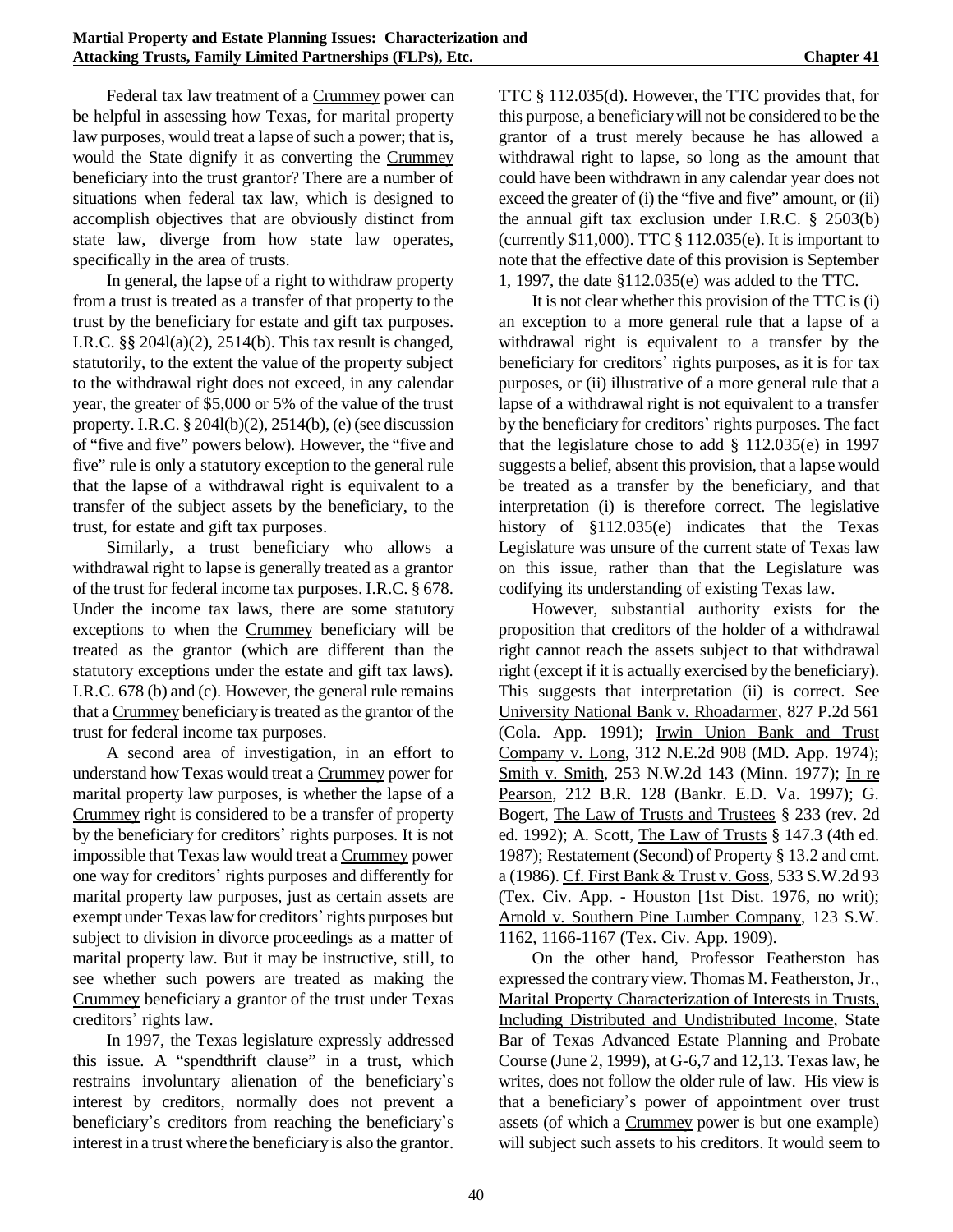follow, then, that the lapse of such a right will not defeat the rights of the beneficiary's creditors; the Crummey beneficiarywill be treated as the grantor of the trust under Texas law, for creditors' rights purposes, except as limited by § 112.035(e) (which is effective only from the date of its enactment).

Of course, the IRC and TTC provisions discussed above apply only to tax and creditors' rights issues. There is no similar statutory provision that expressly applies in the marital property context and that governs whether, or to what extent, a lapse of a withdrawal right will make the beneficiary a grantor of the trust for purposes of determining the marital property character of trust income. The IRC provisions invite the beneficiary's spouse to argue by analogy that the lapse of a Crummey withdrawal right constitutes a transfer to the trust for marital property purposes, just as it does in general for estate, gift and income tax purposes, but with no "five and five" exception such as that which applies in the estate and gift tax context. The TTC provisions may allow the beneficiary's spouse to make the same argument by analogy, depending upon whether § 112.035(e) is ultimately held to be an exception to the general rule or a special case of the general rule.

If these arguments are successful, then the trust beneficiary who allows a Crummey withdrawal right to lapse may inadvertently become a grantor of the trust. Arguments for characterizing trust income as community property based on the existence of a self-settled trust would then be applicable.

e. Lapse of "Five and Five" Powers.

Frequently, a trust will grant its beneficiary a "five and five" power, *i.e.* the power to withdraw annually the greater of \$5,000 or 5% of the value of the trust property. The five and five power is similar to the Crummey power, in that it allows the beneficiary to withdraw part of the trust property and vest it in himself. However, the five and five power is also different from the conventional Crummey power in a number of respects. Whereas the Crummey power is designed merely to allow a gift to a trust to qualify for the annual gift tax exclusion, the five and five power is intended to give the beneficiary the flexibility to draw down trust assets by making discretionary withdrawals in excess of whatever distributions the trustee is allowed or required to make under the trust instrument. Also, the Crummey power frequently expires if it is not exercised within a relatively short period (for example, thirty days); the five and five power normally will recur automatically, each year. The difference is a result of the very different functions the two powers serve.

As noted above, federal estate and gift tax law specifically provides a "safe harbor" for five and five powers. A beneficiary who allows a five and five power to lapse will not be treated as having transferred any property back to the trust for estate and gift tax purposes. I.R.C. § 204l(b)(2), 2514(b), (e). As noted above, the TTC also provides a similar safe harbor for five and five powers in the creditors' rights context: the lapse of such a power will not render the beneficiary a grantor of the trust for purposes of determining the validity of a spendthrift clause insofar as it applies to the beneficiary's interest in the trust. TTC § 112.035(e). (Again, this legislative protection is effective only as of the effective date of § 112.035(e).) Still, the question remains whether a beneficiary who allows a five and five power to lapse will be treated as the grantor of a trust for marital property purposes.

The issues here are primarily the same as those discussed above with regard to Crummey powers. A beneficiary who allows a five and five power to lapsemay inadvertently become a grantor of the trust for marital property purposes, even if he is not a grantor for tax or creditors' rights purposes. The beneficiary's status as a grantor deems the trust self-settled, which may give the accumulated trust income community property character.

### f. "HEMS" Powers.

Federal estate and gift tax lawprovides another "safe harbor" for trust beneficiaries. A beneficiary may be allowed, by the terms of the trust, to withdraw trust assets in an amount necessary to provide for the beneficiary's health, education, maintenance and support. This is sometimes referred to as a "HEMS" power or an "ascertainable standard." Often, a HEMS power is found when the beneficiary is also the trustee of the trust, and has the power to make distributions to himself for his health, education, maintenance, and support. If the beneficiary does not take trust assets in the full amount that he could under the HEMS power, then the IRC provides that the lapse of the power will not cause the beneficiary to be treated, for tax purposes, as having transferred the subject assets to the trust. Instead, the power is ignored for gift and estate tax purposes. I.R.C.  $\S$ § 2041(b)(1)(a), 2514(c)(1).

But, just as with Crummey and five and five powers, the failure of a beneficiary to withdraw trust assets to which the beneficiary is entitled under a HEMS power could be deemed a constructive transfer of those assets to the trust by the beneficiary. This is particularly the case where the trust agreement does not require that the beneficiary's other resources be taken into account in determining what the beneficiary needs from the trust for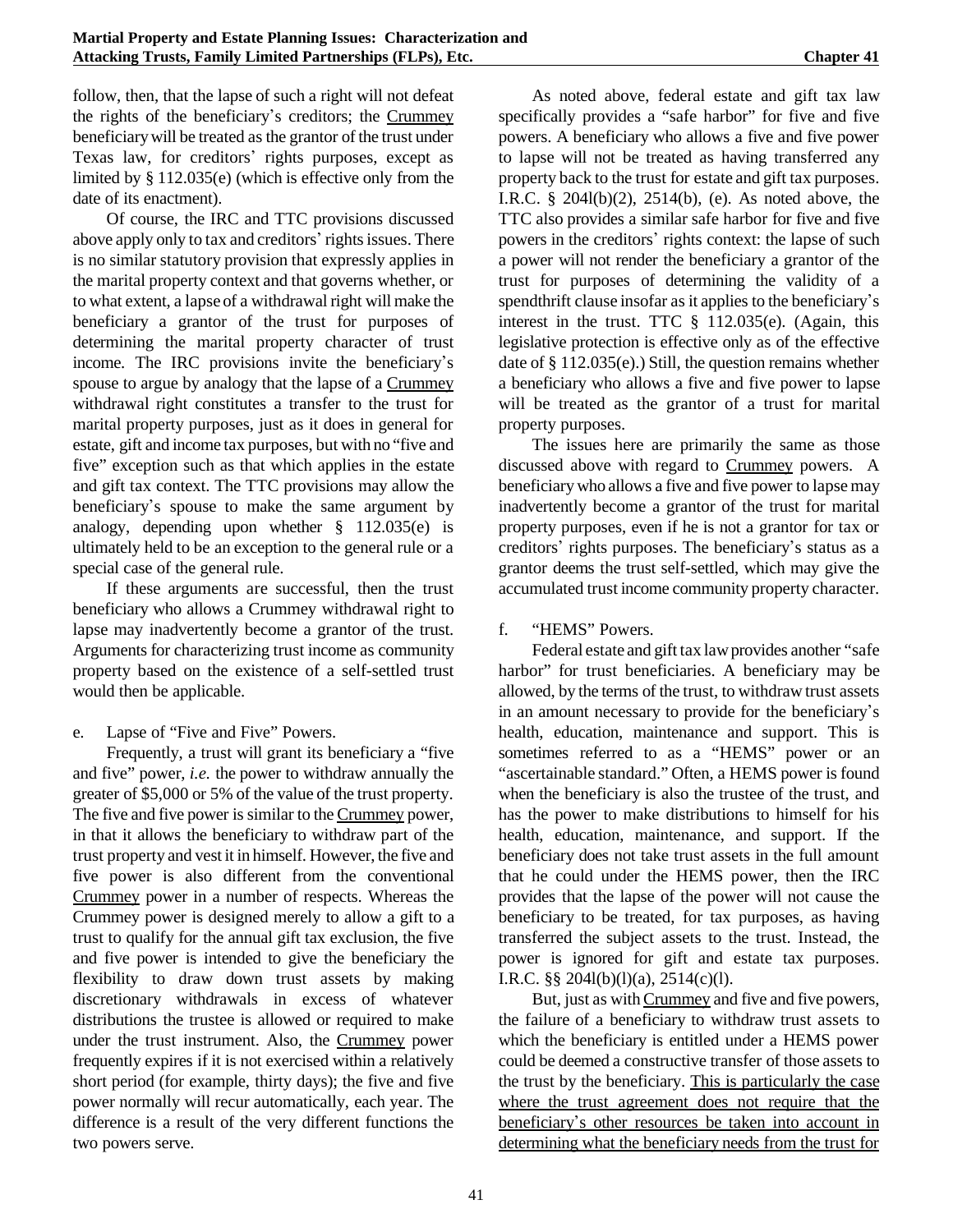his health, education, maintenance, and support. If the beneficiary has other resources sufficient to meet his needs and the trust agreement does not require that those other resources be counted, then this is equivalent to giving the beneficiary a simple right to withdraw trust assets equal to the amount of his needs, even though his needs are being met from other assets. The failure to exercisethat right could be characterized as a constructive transfer of wealth to the trust and could make the beneficiary an inadvertent grantor of the trust.

### g. Disclaimers.

Federal and state law provide a vehicle through which the intended recipient of a gift or inheritance may "disclaim" the property he is entitled to receive. A disclaimer is simply a refusal to accept the gift or inheritance, with the result that the property passes to someone else. If the intended recipient is the spouse of the donor or decedent, the alternate taker may be a trust of which the intended recipient is the beneficiary.

A common estate planning technique is for one spouse to devise property to the other, while at the same time providing that if the surviving spouse disclaims the property it will pass into a trust for the benefit of the surviving spouse. This allows the surviving spouse to evaluate, at the deceased spouse's death, whether the creation of a trust will produce estate tax benefits that would be lost if the surviving spouse took the property free of trust. A disclaimant has up to nine months after the transfer is made to decide whether to accept or disclaim the subject assets.

Federal estate and gift tax law also provides a "safe harbor" for disclaimers. Section 2518 of the IRC provides that, if a person makes a qualified disclaimer, the disclaimant will not be treated as having transferred the disclaimed property for federal transfer tax purposes. The same is true under Texas law for creditors' rights purposes. The disclaimant is treated as never having received the disclaimed property, and that property is therefore not subject to the claims of his creditors. Tex. Prob. Code Ann. § 37A; TTC § 112.010(d).

The consequences of a disclaimer for marital property purposes are, however, unclear. Suppose a surviving spouse disclaims a devise of property, with the result that the property passes into a trust for the benefit of the surviving spouse. Is the surviving spouse the grantor of the trust for marital property purposes, so that a second spousemay raise a community property claim to trust income? The issues here may well be the same as those discussed above regarding withdrawal rights, and the use of a disclaimer to fund a trust for the disclaimant

may make the disclaimant an inadvertent grantor of the trust for marital property purposes.

h. Commercial Transactions Between the Beneficiary and the Trust.

In some situations, the beneficiary will deem it advantageous, for estate tax purposes, to attempt to increase the value of the assets of the trust. The rationale is that the trust may be exempt from estate taxes and/or generation-skipping transfer taxes; increasing the value of trust assets, rather than allowing wealth to be created so that it is owned by the beneficiary individually, free of trust, will allow that wealth to be sheltered from such taxes. In those cases, the beneficiary may engage in a variety of business transactions with the trust which are designed to enhance the value of trust assets. Some of those transactions may aggressively favor the trust. In engaging in this strategy, the beneficiary may be counseled to follow rules that have proven effective, for federal transfer tax law planning purposes, in not causing the beneficiary to be treated as the grantor of the trust. But those rules, developed for narrow federal tax law purposes, need not be consistent with how Texas law would analyze whether the beneficiary is a grantor of the trust for state marital property law purposes. (And in some cases, beneficiaries have been known to engage in aggressive transactions that are not sanctioned by tax law; with the expectation that the taxing authorities will not discover the activity.)

For example, the beneficiarymaymake bargain sales of assets to the trust, transferring valuable assets to the trust for less than full and adequate consideration. Sometimes these transfers are made in such a way that they are invisible to the taxing authorities, and the beneficiary, as seller, may use aggressively low prices on the assets being sold to the trust. Nonetheless, for state law purposes, the beneficiary would seem clearly to be a grantor of the trust to the extent of the bargain element in any such sale.

The beneficiary may also loan funds to the trust on less than commercially reasonable terms. Commercially reasonable terms would take into account the net asset value of the trust, collateral, prevailing interest rates, and the level of risk posed by the trust's activities with the borrowed funds. If the beneficiary loaned funds to the trust on terms that a commercial lender would not have accepted, this would constitute the transfer of a valuable asset (i.e., credit) to the trust. The value of this asset may be measured by the difference between the interest rate charged by the beneficiary on his loans to the trust and the rate that would have been charged by a commercial lender.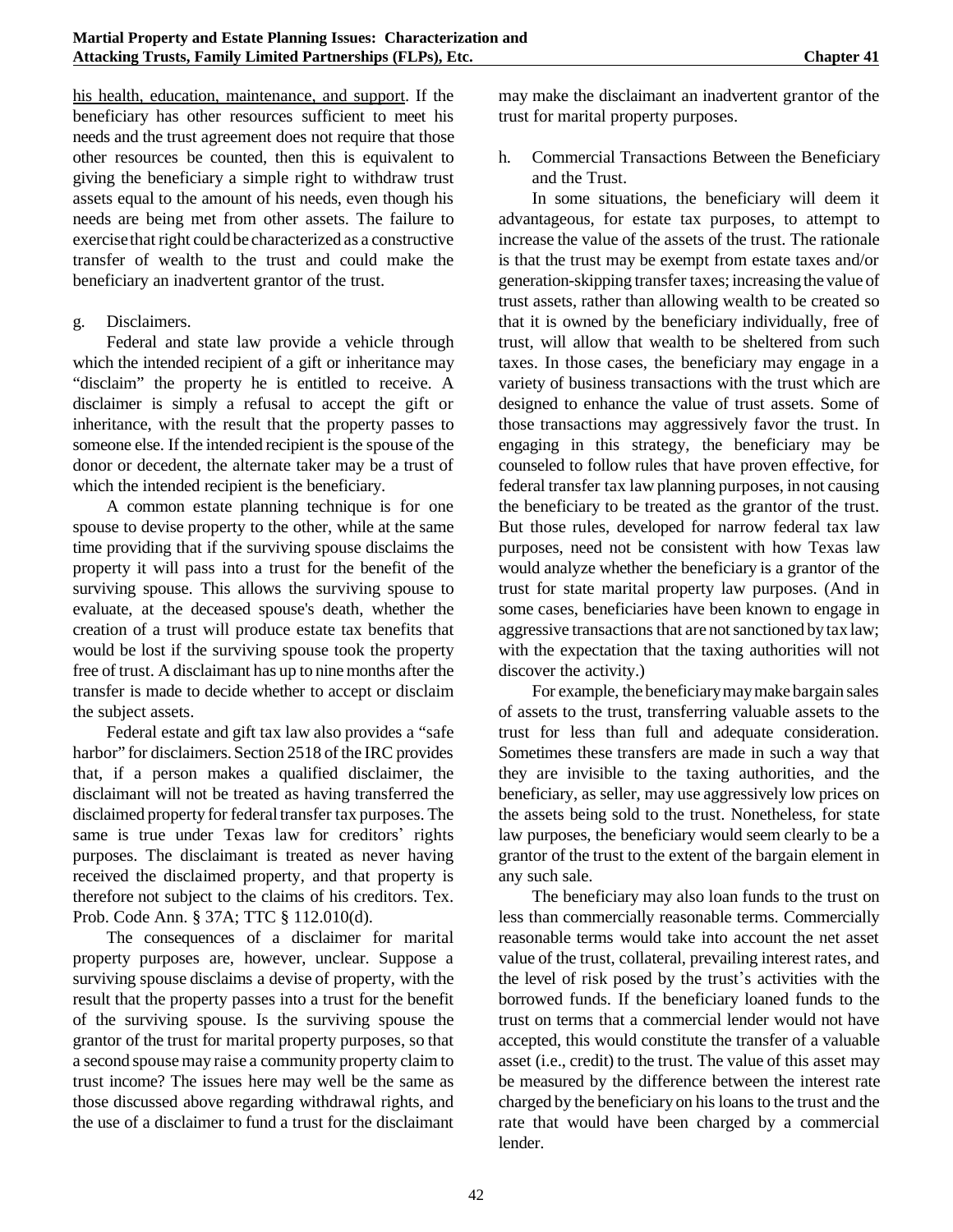The beneficiary may also guarantee loans made by others to the trust and pledge his property to support his guarantees. There is real economic value to the use of one person's credit and assets to guarantee another person's obligations, and in a commercial context a substantial fee would be charged for providing this benefit and assuming the risks to the guarantor that went with it. If the beneficiary did not charge the trust for this service, the value of his guarantees may be measured by the amount a third party would have charged the trust to guarantee its loans.

Each of these transactions results in the transfer of value to the trust by the beneficiary, without consideration. Arguably, each type of transaction makes the beneficiary a constructive grantor of the trust, and should trigger the marital property consequences that attach to self-settled trusts.

### i. Waiver of trustee fees.

Frequently, the beneficiary of a trust will also be appointed as the trustee of that trust. The beneficiarymay be entitled to compensation for serving as trustee, either under the terms of the trust instrument or under the TTC § 114.061. If the beneficiary declines to take compensation for serving as trustee, the beneficiary may be treated as having constructively transferred the amount of the forgone compensation to the trust. The beneficiary may therefore be treated as the grantor of the trust to that extent. A trustee may voluntarily waive trustee fees, but an effective waiver may require formalities, prior to such fees being earned, that are often not followed.

Whether trustee fees are waived or taken, there may be an issue as to the adequacy of such fees, given the actual services rendered by the trustee/beneficiary to the trust. If the trustee is managing a portfolio of financial assets, that may call for one level of compensation; if the trustee is engaging in active, entrepreneurial activity on behalf of the trust, that may justify another level of trustee compensation.

Additionally, if a spouse does not pay himself a trustee fee for services provided, his deemed contribution of this amount back to the trust is a contribution of community property (absent any marital property agreement by which the spouses agree that earnings are separate property). Hence, the non-beneficiary spouse can have a community property interest not only in the income earned by the trust principal, but in the trust principal itself.

### j. Foregone distributions.

As discussed above, a beneficiary of a trust which is sheltered from estate or generation-skipping transfer tax may aggressively look to grow the assets of the trust. While there is no trust law authority to do so, the beneficiary may, knowingly, simply not receive the full amount of distributions from such a trust to which he is entitled. (This may be facilitated by the beneficiary being the trustee of the trust.)

It would seem apparent that a beneficiary who does this is in effect the grantor of the trust to that extent. What is less apparent is when such situations have arisen. For example, consider a beneficiary who is entitled to all trust income. There are many circumstances, depending upon the nature of the trust's investments and management, that are not clear under principles of fiduciary accounting. Questions arise whether certain receipts should be allocated to income or principal. Even more thorny questions may arise as to whether expenditures should properly be paid by income or principal. Often such close decisions are not examined for years during a trust administration. In a divorce context, this may require substantial trust accounting analysis to diagnose and remedy errors in distributions.

Such fiduciary accounting issues can arise even where there is no attempt at gamesmanship by the beneficiary; it's simply an area of trust law with many questions and subtleties.

k. Examining the Nature of Control and Enjoyment of Retained Trust Assets.

It has been discussed above that, where a beneficiary is also the grantor of a trust, it may be considerably more likely that trust assets will be considered to be marital property, and trust income community property, as compared to the beneficiary not also being the grantor. Texas law does not seem to have grappled with this issue sufficiently to have developed clear, cogent lines of distinction. But it appears that the level of control over the trust retained by the grantor/beneficiary, and the level of beneficial enjoyment available to the grantor/ beneficiary in his status as beneficiary may be important variables. The more retained control over and enjoyment of trust assets, the more likely that trust assets will be considered marital property, where the beneficiary spouse was also the trust's grantor.

Sometimes the level of control and enjoyment retained over trust assets by a beneficiaryis not altogether apparent. The following discussion concerns certain of these situations which are not uncommon in conventional trusts used in estate planning.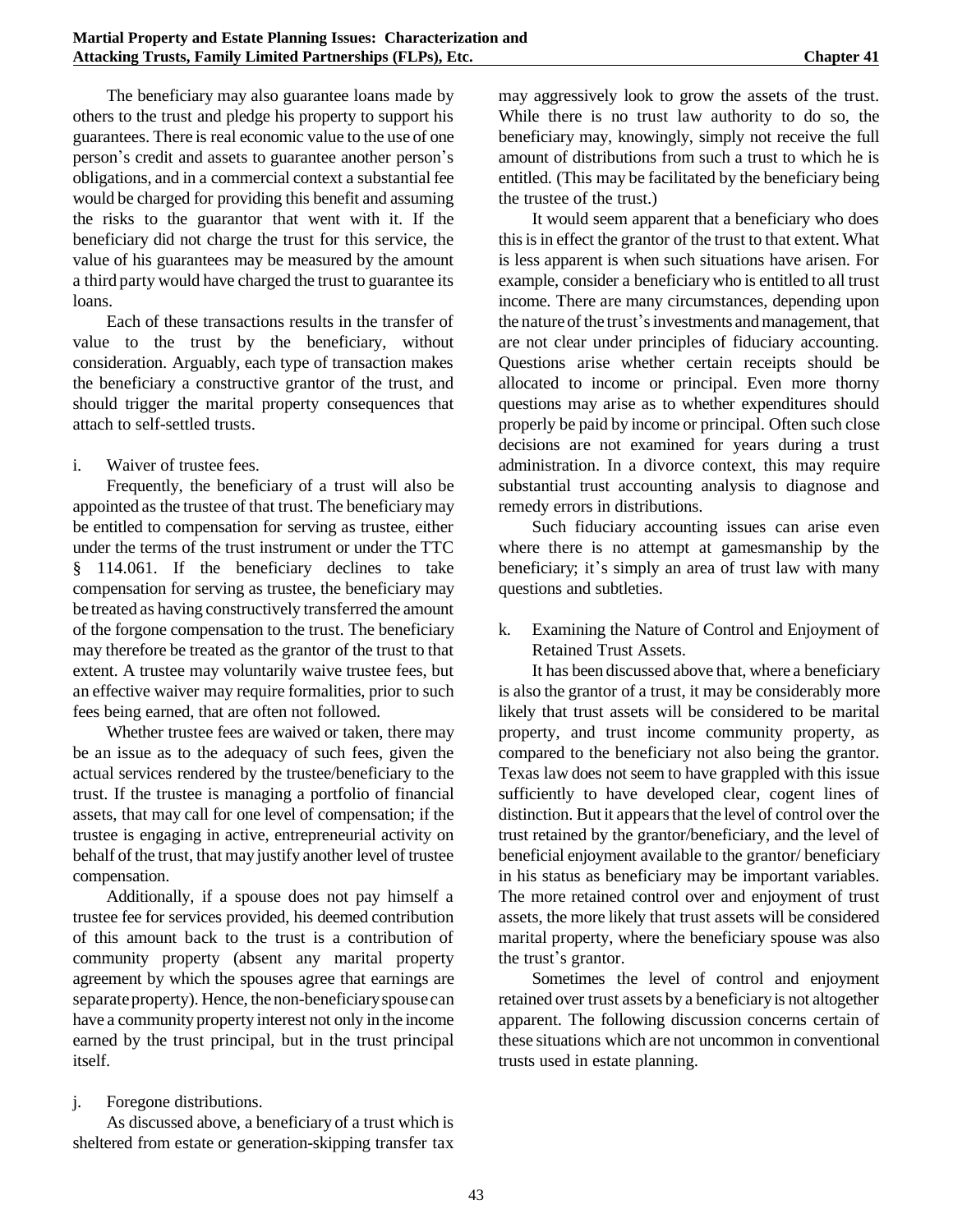l. Ability to "Withdraw" Trust Assets if Spendthrift Provision is Ineffective.

Most conventional estate planning trusts include a "spendthrift" provision. This prevents the trust beneficiary's creditors from attaching the beneficiary's interest in the trust. Texas law enforces spendthrift clauses. TTC § 112.035 (a).

There is an important exception, however, to the enforceability of spendthrift clauses under Texas law. If the beneficiary is also the grantor of the trust, the spendthrift clause is ineffective, and the beneficiary's interest in the trust is available to his creditors, as with any asset of the beneficiary that is not exempt from creditors. TTC § 112.035 (d). Under Texas law, which is typical of the rule in most states, a person may not create a trust for himself, retain rights in the trust as a beneficiary, and prevent his creditors from gaining access to the retained beneficial interest.

Where a beneficiary is also the grantor of the trust, the beneficiary's creditors may demand that the trust pay for the beneficiary's obligations. The creditors may demand that the trustee distribute to them the maximum amount that the trustee could have distributed to the beneficiary. The trustee is forced to exercise his discretion so as to maximize the distribution. Bank of Dallas v. Republic National Bank, 540 S.W. 2d 499, 501-502 (Tex. Civ. App. Waco, 1976, writ ref'd n.r.e.).

Let's assume that a spouse/beneficiary is also the grantor of the trust. The more obvious result is that the beneficiary's creditors can attach all of his beneficial interest in the trust. The less obvious result is that this vastly enhances the beneficiary's effective level of control over and enjoyment of trust assets, as compared with his nominal rights in the trust. As an example, consider a trust with assets of \$3 million, as to which the beneficiary may be considered the grantor. The trust document provides that someone other than the beneficiary serves as trustee. The beneficiary's right is to receive distributions for "health, education, maintenance and support" in his accustomed manner of living, and the trustee need not consider whether the beneficiaryhas other assets adequate for these needs. The beneficiaryhas a robust lifestyle, and that distributional standard could justify distributions of \$250,000 per year for these needs of the beneficiary.

The beneficiary could, theoretically and perhaps practically (depending upon various circumstances) gain immediate access, in effect, to the full \$3 million of trust assets. The beneficiary could borrow \$3 million from a third party, which could be a family member or family business, or an outside commercial lender. Or the beneficiary could buy \$3 million of assets on credit. In either case, the beneficiary could direct his creditors to the trust for repayment. The creditors could attach the beneficiary's right to receive a stream of annual payments for health, education, maintenance and support, and they could force the trustee to distribute that amount each year (i.e., the maximumamount the trustee could have justified distributing under the terms of the trust document): \$250,000 per year, for as many years as are required to pay the debt, principal and interest.

As a result, in effect the beneficiary may have the power to convert all of the trust's assets to his own possession and enjoyment. Such a power may justify the determination that all trust income should be considered community property, whether distributed to the beneficiaryor accumulated in the trust. The fact that trust assets are available to the beneficiary's creditors greatly augments his control and enjoyment of the trust assets.

As discussed above, in 1997, the Texas legislature added § 112.035(e) to the TTC ["Subsection (e)"]. This provision creates an important statutory exception to the rule that a spendthrift clause is not effective where the beneficiary is also the grantor of the trust. Subsection (e) provides that the lapse of a typical Crummy power or a typical 'five and five" power will not cause the beneficiary who held such a power to be considered the grantor of the trust, thereby destroying the spendthrift protection that would otherwise be available to the beneficiary. In other words, the spendthrift protection will be available to a beneficiary who is the grantor solely through the lapse of a typical Crummey power or a five and five power.

Subsection (e) cures the problem discussed in the preceding paragraphs: a beneficiary's creditors have access to his beneficial trust interest; therefore the beneficiary has by implication great power over and enjoyment of the trust assets, beyond his nominal rights as beneficiary as articulated in the trust document. Subsection (e) limits the implied, expanded power over trust property that results in a self-settled trust if the trust is deemed self-settled only because of the beneficiary's limited withdrawal rights. But Subsection (e) itself has limits:

- 1. It only applies to lapses after its effective date, September 1, 1997, and such trusts and trust powers have been in widespread use for decades preceding that date.
- 2. It only applies to typical Crummey powers and five and five powers. All of the other ways in which a beneficiary may become the grantor of a trust are not affected by Subsection (e). For example, if a beneficiary becomes the grantor of the trust by contributing trustee fees, or by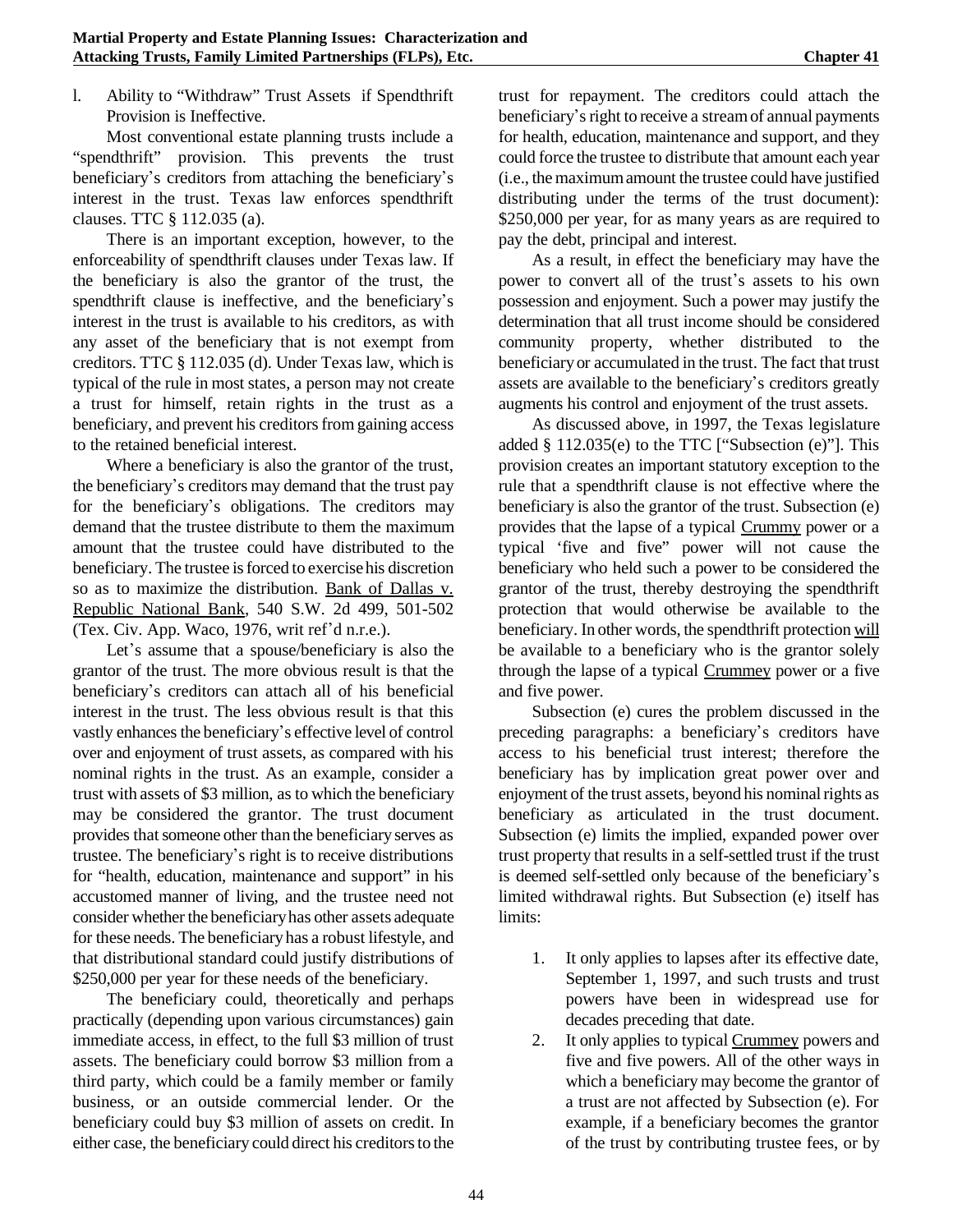lending money to the trust at commercially unreasonably low interest, the beneficiary's creditors can access his beneficial interest in the trust.

3. It only allows the Crummey or five and five beneficiary to avoid being a grantor of the trust for creditors' rights purposes. It does not speak to marital property law and the rights of the beneficiary's spouse. For those important purposes, the beneficiary is not precluded by Subsection (e) from being considered the grantor, as a function of the lapse of these powers.)

m. The apparently ascertainable distributional standard.

A beneficiary may have the right, as trustee, to distribute to himself under a HEMS standard. Initially, this may be considered a narrow, limited power, ascertainable in its scope. If the need is there, there will be a distribution to the beneficiary. One might argue about the marital property character of the actual distribution, but that argument should not extend to the assets that remain in trust. If they werenot distributed, it may first be thought, it's because the beneficiary, as trustee, had no right to do so under the HEMS power; if he had no right to do so, how can the trust assets be considered marital property?

Often, however, a HEMS power is drafted to be ascertainable in part, and not ascertainable in part. The trust document may provide that the trustee has discretion to determine whether to take into account the beneficiary's other assets, apart fromthe trust, in measuring the need to make a distribution for HEMS. This is a very important, if somewhat subtle provision. It tells the beneficiary, as trustee, that each year he can choose to take wealth out of the trust or not to, in his unfettered discretion. There's an outside limit to how much wealth can be taken: it can\*t exceed the amount required to provide for the beneficiary's HEMS needs (again, often in accordance with the beneficiary's accustomed standard of living). Let's assume that the trustee could distribute up to \$250,000 per year for such needs. (This could include housing, clothing, automobile, reasonable recreation, food, medical, certain insurance, etc.) The beneficiary, as trustee, has total discretion, each year, to determine whether to distribute to himself \$1 or \$250,000, or any amount in between. And that has nothing to do with the beneficiary's actual needs, given other assets available to him. The beneficiary's needs only set the outside limit to distributions.

n. Is the trust administered according to its terms, or are the rules of trust administration disregarded?

It may be that the grantor/beneficiary's retained rights in the trust are limitless; or at least that they are not limited by the terms of the trust document. The way the trust is administered in fact may show that the beneficiary regards the trust as a sham, an alter ego for the beneficiary.

As discussed above, Texas law recognizes the alter ego concept for marital property purposes in a divorce. The fact that assets are owned by an entity does not mean that they are not marital property. If the entity is the alter ego of one spouse, the assets will be considered marital property of that spouse under Texas law. In the case of a trust which is the alter ego of one spouse, the other spouse, even though not a beneficiary of the trust, would still have enforceable marital property rights in the trust assets.

A corporation may be an alter ego of a spouse, with the result that corporate assets are marital property. For many years, Texas courts have recognized the "alter ego" doctrine as a method of piercing the corporate veil and subjecting shareholders to personal liability for corporate obligations. However, Texas courts also employ the alter ego doctrine as a method of "reverse piercing" in domestic relations cases. That is, the alter ego doctrine is a recognized method of treating corporate assets as shareholder assets that are subject to division on divorce. Dillingham v. Dillingham, 434 S.W.2d 459 (Tex. Civ. App. — Fort Worth 1968, writ dism'd); Uranga v. Uranga, 527 S.W.2d 761 (Tex. Civ. App. — San Antonio 1975, writ dism\*d); and Zisblatt v. Zisblatt, 693 S.W.2d 944 (Tex. App.— Fort Worth 1985, writ dism'd).

Similarly, "trust assets" can be marital property. Texas marital property rules apply only to property that is owned by the spouses. Where, however, a spouse has sufficient "ownership" of trust assets, the assets will be treated as marital property, even if legal title to such assets is in the trust, not the spouse. In re Marriage of Long, supra. Where a trust has been used as an alter ego for marital property law purposes, a divorce court will likely also apply the alter ego analysis to the trust, with the result that trust assets are marital property, as in Long.

The actual operation of the trust by the trustee and beneficiary (whether or not the same person) may indicate that the trust was the beneficiary's alter ego. To the beneficiary, the distinction between trust assets and personal assets may be blurred; he may not have behaved as if the two were different. This occurs with some frequency among family trusts where there is no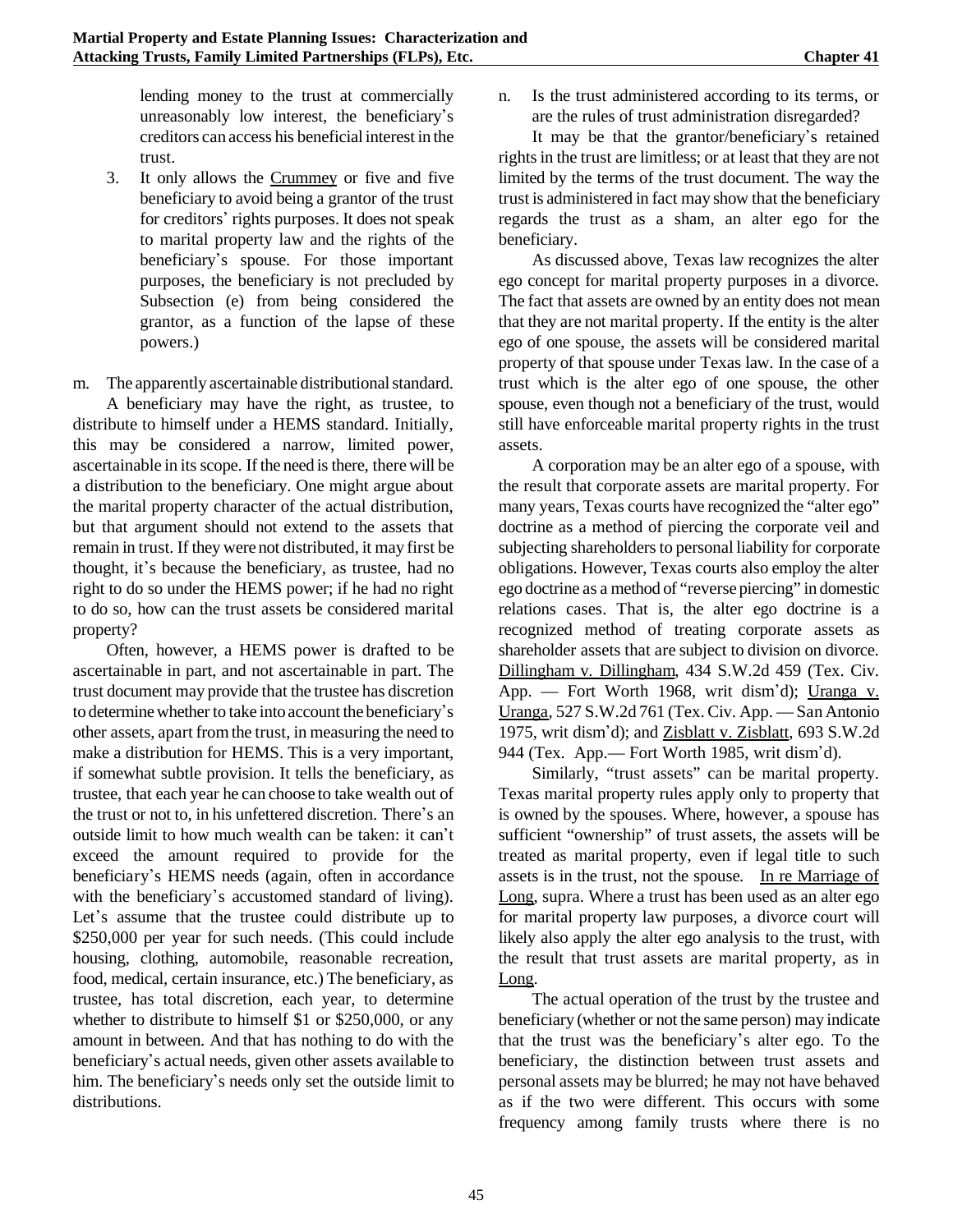professional trustee serving, as is often the case. The following conduct may be indicative of alter ego status:

- 1. Moving assets into and outside of the trust to meet the convenience of the beneficiary or the trust, through distributions to the beneficiary, contributions to the trust, loans, bargain sales, etc.
- 2. Distributions to the beneficiary which are clearly not justified under the terms of the trust agreement, especially if the beneficiary is also the trustee.
- 3. Provisions in the trust document that relieve the beneficiary, astrustee, of the need to account to any beneficiary other than himself.

## 17. Joinder of Beneficiaries.

As a general rule, both the trustees and the beneficiaries should be made parties to suits involving trust property. Starcrest Trust v. Berry*,* 926 S.W.2d 343, 355 (Tex. App.--Austin 1996, no writ). However, beneficiaries need not be joined in the action if the dispute does not involve a conflict between the trustee and beneficiaries, or between the beneficiaries themselves. *Id.* at 355. Also, the beneficiaries need not be joined if the trust instrument places the power to litigate exclusively on the trustee. Hedley Feedlot, Inc. v. Weatherly Trust*,* 855 S.W.2d 826, 833 (Tex. App. --Amarillo 1993, writ denied). The terms of the trust instrument and the purpose of this suit must be examined to determine whether a suit may be prosecuted with the trustee without joining the beneficiaries. Id*.* at 833.

# B. FLPs.

A spouse may have the same or similar complaints to the validity of a FLP as they would to a trust. The following are examples of the some of the more basic approaches which may be tried.

### 1. Examine the Purposes for Forming and Maintaining the FLP.

A thorough examination of the purposes behind the formation of, and the maintaining of, the FLP should be very instructive when attempting to formulate your client's attack on the FLP. The following are some recommendations:

- (1) Do the obvious be sure that the partnership documents comply with state lawrequirements.
- (2) If the partnership agreement sets forth the reasons for the formation of the FLP, have

those reasons and/or purposes been followed or carried out?

- (3) Does the FLP attempt to limit the fiduciary liability of the general partner? This may be especially important if the parent who contributes most of the property to the partnership is a general partner.
- (4) Does the FLP give any extraordinary powersto the general partner? Some commentators believe these should be avoided.
- (5) Has the general partner made any reports to the other partners? Some believe the general partner should over-report to the other partners.
- (6) Have periodic distributions been made to all partners?
- (7) Have therebeen any adjustments of percentages of ownership as a result of disproportionate distributions to partners and disproportionate additional contributions of capital?
- (8) Has the general partner ever consulted with family partners?
- (9) Has there been a contribution of personal-use property (a home, a time-share in Florida, a yacht) to the partnership?
- (10) Has all property identified as partnership property actually been transferred to the partnership?
- (11) Avoid the contribution of voting stock in a family owned and controlled corporation if the person who makes the contribution is the general partner.
- (12) Were gifts of partnership units to the next generation beneficiaries made prior to the time the partnership was recorded and fully funded?
- (13) Were gifts of partnership units supported by a good business appraisal?
- (14) If other family members contributed property to the partnership, was a market appraisal of all assets performed in order to precisely allocate initial percentages of ownership?
- (15) Does the FLP provide for compensation to a general partner?
- (16) Some commentatorsbelieve that caution should be observed when funding or contributing mortgaged property to the FLP, particularly if the mortgage has a "due on sale" clause.
- (17) Has the FLP been funded with marketable securities? If so, there are special rules which may apply.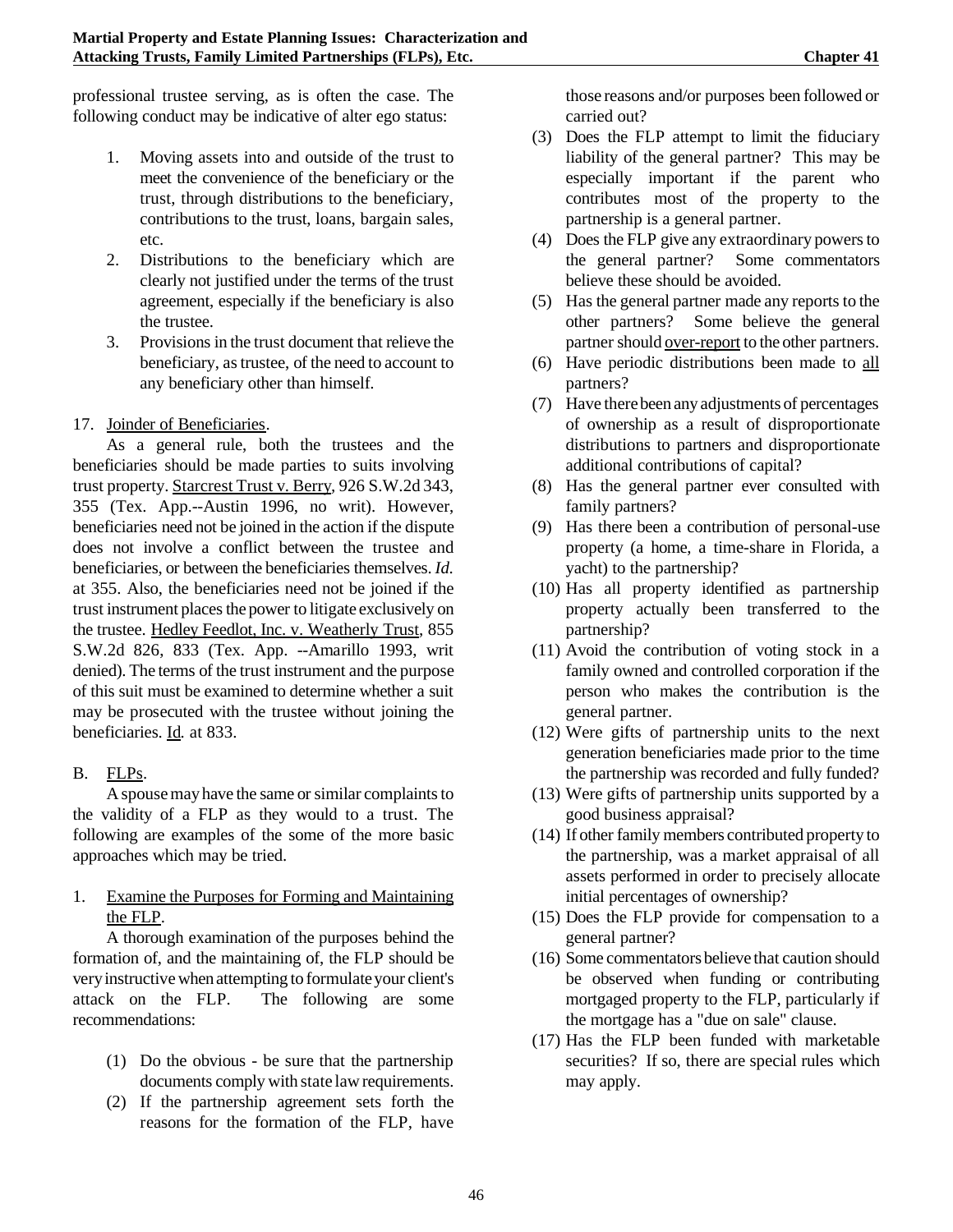#### 2. Defects in Formation and Operation.

As with trusts, the spouse attacking a FLP should first be sure that the formalities necessary to create the FLP have been followed. This scrutiny should also extend to the proper maintaining of books and records, TRLPA §1.07. While singular deficits in attempted formation and operation may not be sufficient to invalidate a FLP, if enough inconsistencies exist, it may make room for fruitful negotiations.

3. Failure to Distribute in Accordance With FLP Terms.

Failure of the general partner to distribute income in accordance with the terms of the trust can possibly lead to favorable results for the betrayed spouse. This could include the removal of the general partner, forced dissolution (if authorized by the partnership agreement), an independent suit against the general partner for damages, or all of the above. All of these complaints should be addressed in the divorce proceeding when the FLP is an integral part of the marital estate. Therefore, as with a trust, the partnership should be joined as a party to avoid a later estoppel defense.

4. Uniform Fraudulent Transfer Act.

As with trusts, a defrauded spouse may find the UFTA beneficial when attempting to attach a FLP. Although limited in application, it could apply in divorce actions given the right set of facts.

a. Transfers Which Can Be Set Aside.

Under the UFTA, the transfer or creation of a debt must be shown to have been done with the actual intent to defraud a creditor or without receiving reasonable consideration in exchange, and if: (1) the debtor was engaged or was about to engage in a business or a transaction which would leave the remaining assets of the debtor unreasonably small in relation to the business or transaction; or (2) the debtor intended, knew, or should have known that he would not be able to pay the debt when due. UFTA §24.005. A spouse can surely be considered a creditor of the community estate, at least to that spouse's share of the community.

b. Must Be a Present Creditor.

The transfer is considered fraudulent if the creditor's claim arose before the transfer was made, or the obligation was incurred if the debtor made the transfer without value and the debtor was insolvent, or, the transfer was to an insider and the insider knew of the insolvency. UFTA §24.006. Assuming insider would include close relatives of the transferring spouse, this part of the act may be applicable in a divorce action.

c. Remedies Under UFTA.

The aggrieved creditor can request the court to: void the transfer; attach the property transferred; grant injunctive relief against further disposition; appoint a receiver to take possession of the property; or, other appropriate relief UFTA §24.008. The question still remains of whether the damages, if any, come from the communityestate. As discussed above, Moore, Schlueter, and Sprick indicate that the award cannot exceed the total value of the community estate.

d. Bona Fide Purchasers Excluded.

If the transfer was made to a bona fide purchaser for value, the transaction is not voidable. UFTA §24.009.

- 5. Claims for Economic Contribution and Reimbursement.
- a. Economic Contribution.

Provided that the requirements necessary to establish an economic contribution claim are present, there would be no reason why the contributing estate could not make a claimagainst the benefitted estate because it is a trust or FLP. TFC §3.401-3.402. A common example that family lawyers frequently encounter involves separate property trust funds being used to reduce the secured debt of the party's community property homestead. Once one has grasped the concepts and rules related to an economic contribution claim, the type of entity of the benefitted, or contributing estate, as the case may be, should make no difference. However, if the benefitted estate was a spendthrift trust, it may be doubtful whether the court could impose a forecloseable lien on the trust, or any of its assets. In the case of a FLP as the benefitted estate, the contributing estate would only be able to enforce any such judgment against the partnership interest. As discussed above, has the contributing estate really gained anything?

b. Reimbursement.

The same rationale would be applied to reimbursements claims of a contributing estate. Payment by the community estate of income tax liability on a separate property entity such as a trust or FLP would be a good example of such a claim. A more difficult question to be resolved would be that of a spouse who is a limited partner in a separate property FLP. Assuming that spouse devotes a significant amount of time to increasing the value of his partnership interest, would the community estate have a claim? TFC §3.408. If that spouse was only a limited partner, with no management or right of control,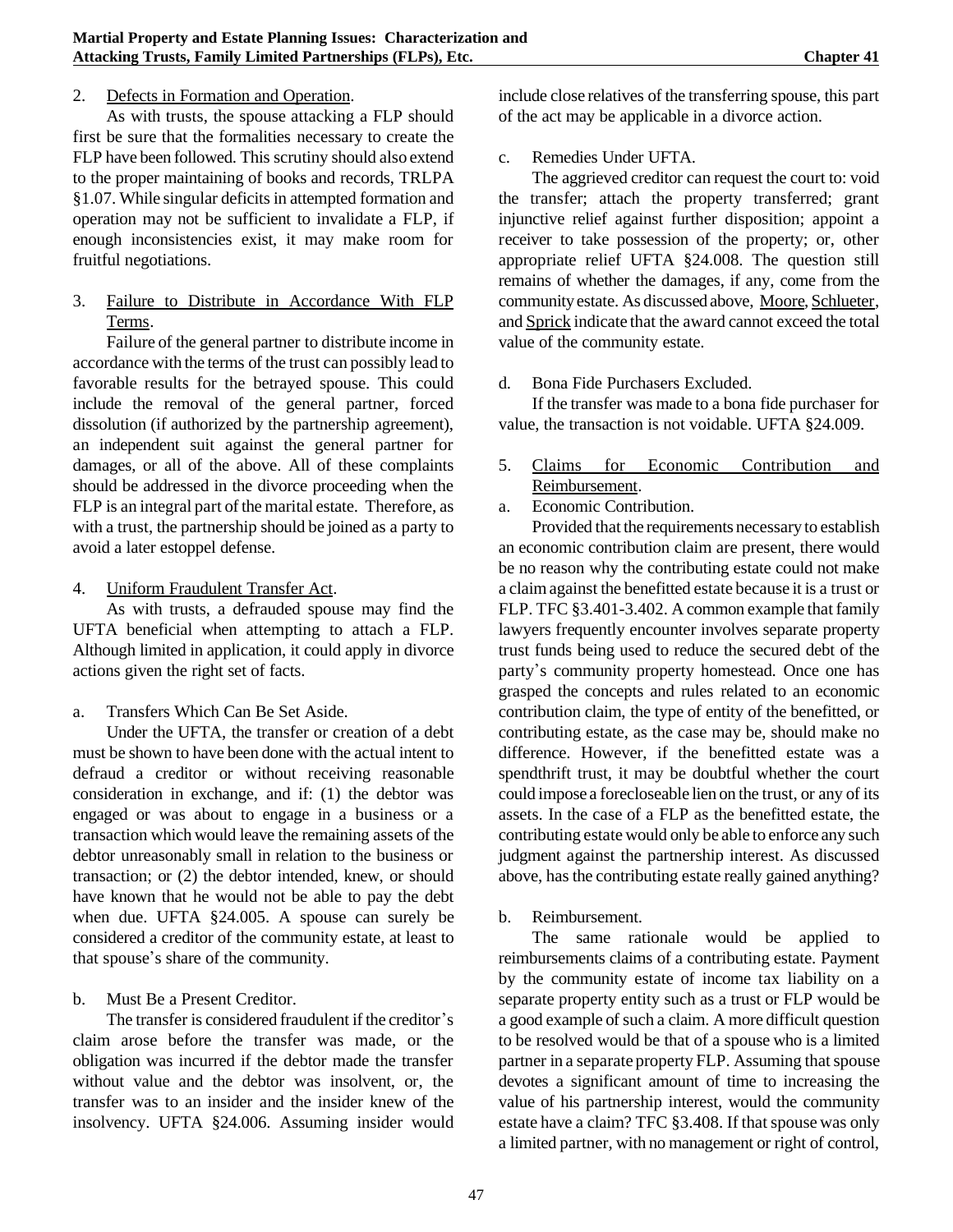is the contributing estate precluded from asserting a reimbursement claim, because the "business entity" IS NOT under the control and direction of that spouse? A strong argument could be made that no reimbursement should be allowed because of the lack of control. As cases are reported interpreting economic contribution and reimbursement statutes, the picture may be easier to see whether these types of claims will truly be applicable to trust and FLPs.

### **IX. CHECKLIST FOR FORMULATING A CONTEST OF TRUSTS AND FLPS**.

In addition to what has previously been discussed above, the following represent some preliminary questions which should be answered in evaluating any of the claims discussed in this article.

- Were both parties represented by the same lawyer, or did each have independent counsel?
- Was a partition or exchange agreement executed prior to the formation of the trust or FLP?
- What was the timing of the formation of the entity as it relates to the first sign of marital problems?
- How long hasthe FLP or trust has been in existence?
- What reasons were initially given, and by whom, as to why this entity should be formed?
- Have both spouses benefitted from the entities created, or just one of the spouses?
- How were the discounted values of the property used to fund the FLP determined? [25% discounts are very common. Some estate planners may be much more aggressive]
- How savvy is each spouse in business matters and/or trust and FLPs?
- How active was each in the preparation of documents, financials, etc. prior to the formation?
- Were all required tax returns, reports, etc. properly and timely filed?
- Has the entity been operated and administered in accordance with agreement?
- Can one of the spouses force a revocation or dissolution of the entity?
- Does the agreement provide for any type of court intervention regarding modification, amendment, or dissolution?
- Has the IRS questioned any information supplied to them, or threatened any action against the entities, or its principals?
- Does one spouse have superior control of the entity, to the exclusion of the other spouse?
- Does the spouse in control have the exclusive right to set compensation, or discretion as to when and how much the distributions will be?
- What, if any, would be the adverse tax ramifications if an attack was successful, and the trust or FLP was set aside?
- What impact, financially or otherwise, would a successful challenge have on the party's children as beneficiaries?

### **X. OFFSHORE TRUSTS**

Two of the more complicated types of trusts is the Offshore and Asset Protection Trusts. The family law practitioner usually has to know through their client or a third party that such a trust exists, as obtaining information on the trust through normal discovery means is almost impossible. Since offshore trusts are set up by account numbers, if you do not have the account number and password, you cannot obtain any information on the trust. Jurisdictions that party's often set up offshore trusts in, such as the Cook Islands or the Cayman Islands, do not recognize United States judgments. Therefore, it is extraordinarily expensive to pursue an offshore trust. In order to attack the trust, a party would have to hire local counsel in the particular jurisdiction, and there is an extremely high burden, set out below, to attack an offshore trust. The following information about offshore and asset protection trusts sets out some of the hurdles the family law practitioner has to clear, as well as some of the obstacles that need to be overcome in dealing with offshore trusts.

#### **A. Definition of asset protection trusts**.

An Asset Protection Trust is an offshore trust structure used to protect an individual's assets from claims of potential future creditors. Basically, an APT is a trust that designates the law of a debtor-friendly jurisdiction (rather than a law of the settlor's domicile) as controlling the trust's governance and effect in order to benefit from that jurisdiction's abolition of the so-called self-settled spendthrift trust rule. Gideon Rothschild, Daniel S. Rubin*, Asset Protection After Anderson: Much Ado About Nothing?*, 26 Est.Plan. 466,467.

Jurisdictions that have repealed the self-established spendthrift trust rule (such as the Cook Islands) allow a trust established for the settlor's own benefit to be protected from future (but not current) creditors. Gideon Rothschild, *Establishing and Drafting Offshore Asset Protection Trusts*, 23 ETPL 65 (Feb 1996). Shielding assets from future creditors is often a major concern for individuals who are at high risk for various types of liability. APTs that allow conscientious professionals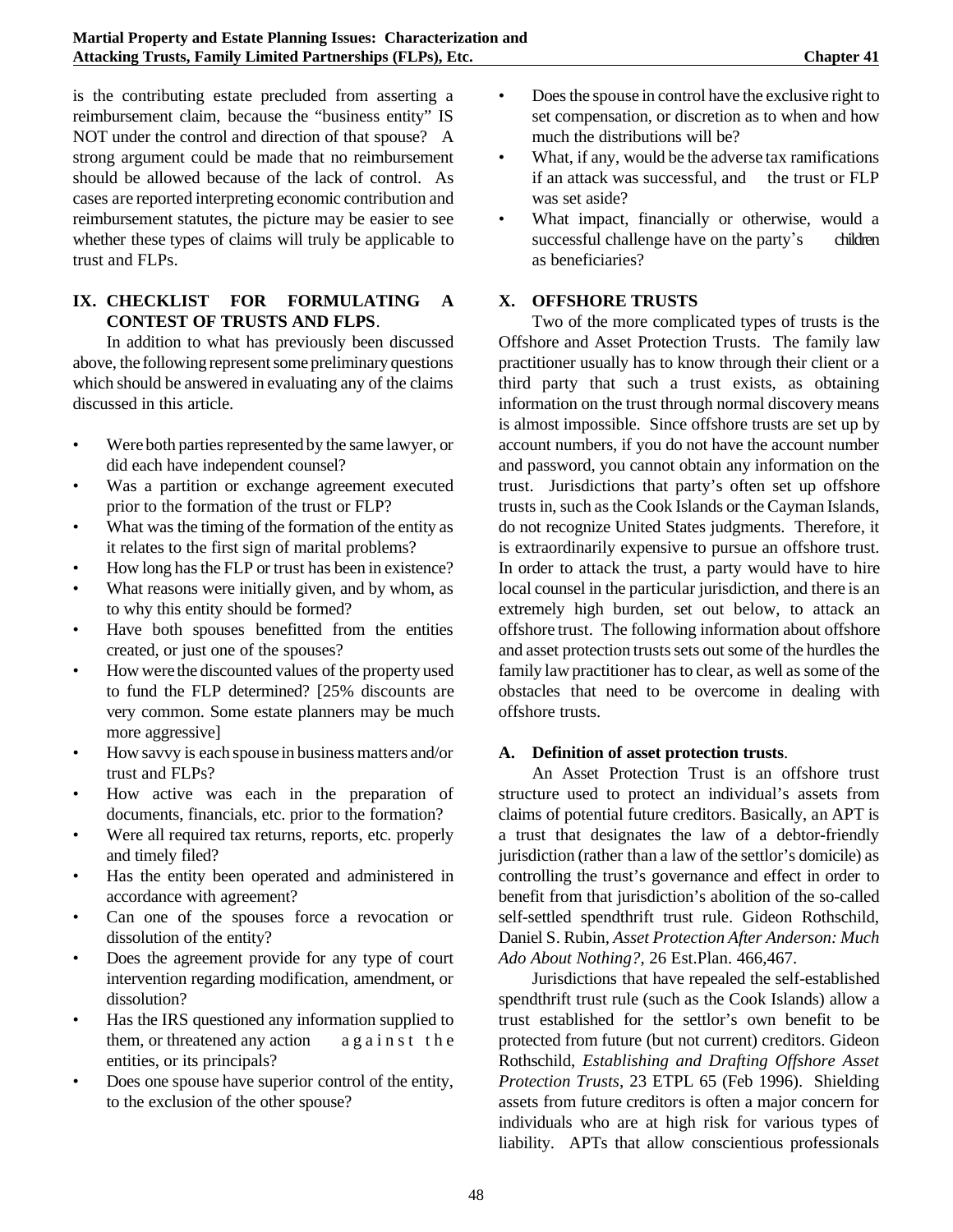future protection against egregious malpractice claims also have the effect of leaving "involuntary" creditors with no recourse of clear remedy at law and facilitate the intentional avoidance of "current" debt owed by judgment debtors. Randall J. Gingiss, *Putting A Stop To 'Asset Protection' Trusts*, 51 Baylor L. Rev. 987, 988 (Gingiss). Placing assets in trust in a jurisdiction which will not recognize a United States judgment is a time-honored strategy to avoid the claim of creditors. Gingiss at 995.

# **B. Recognition and enforcement of foreign judgments**.

Assets held by a foreign trustee in a "tax haven" jurisdiction are virtually impossible to seize. In order for a creditor to enforce a foreign judgment and claim assets in an offshore APT, a recognition (the first step in an attempt to enforce a foreign judgment) and enforcement action must be brought in the local courts of the foreign jurisdiction where the creditor's lawyer is not licensed to practice law, not afforded the opportunity to come before the local court pro hac vice, and is rarely (only when extremely lucky, stars are perfectly aligned and the moon is as close as it has been in 400 years) allowed to sit at counsel's table. The creditor is further disadvantaged by differences in language, customs and public policy, as well as, conflicting and unfamiliar laws. Finding competent local counsel is often a formidable challenge to the creditor, as is paying the staggering legal fees seemingly imposed to thwart success of the case. Quickly becoming cost prohibitive, claims are usually dropped. Moreover, bank secrecy codes serve to shield trusts from discovery attempts, frustrating effort to obtain financial records that would otherwise divulge what assets were being held from whom, where and in what amounts.

### **C. Barriers to recovery**.

Although basic comity principles are well established and generally agreed upon, application becomes frustrated when limitations are imposed by conflicting laws and public policies. Some jurisdictions maintain a reciprocity requirement, while others whose 1989 trust statute was co-authorized by Barry S. Engel, an asset protection lawyer inEnglewood, Colorado (see "*Island Castaways*," October 1998 ABA Journal, page 54), for example, does not recognize court judgments from the rest of the world. See William C. Smith, Offshore Trust Busting: A Contempt Ruling May Mean Trouble in Debtors' Paradise, 85-NOV A.B.A. J. 32 (Smith). Thus, a U.S. judgment creditor seeking assets from a Cook Island trust must relitigate the claim in the capital city of Rarotonga, located some 2,800 miles south of Honolulu. Id.; See also, Federal Trade Commission v. Affordable Media,

179 F. 3d 1228 (Anderson) [The FTC wasforced to bring suit against the Anderson Trust before the Cook Islands' courts and have to date been unsuccessful).

Finding local counsel is only the first of many barriers facing creditors in the Cook Islands. Smith at 32. To set aside a fraudulent conveyance, the claim must be brought within one year of the transfer, and fraudulent intent must be established beyond a reasonable doubt. Id. Further, a transfer is presumptively non-fraudulent if it did not leave insolvent the settlor who created it. Id. Even if a creditor manages to prove a fraudulent conveyance, the recovery is limited to the amount of the tainted transfers rather than the entire trust fund. Id.

Legislation in the Cayman Islands [Special Trusts (Alternative Regime) Law (1997) (Cayman Islands)] shows a bold attempt to accommodate settlors by setting up a category of "special trusts," eliminating the requirement that trust from rights of the beneficiaries, and provides for "enforcers" who may be named in the trust instrument and are responsible for all enforcement of all enforceable rights of the beneficiaries. Gingiss at 1004.

## **D. Fraudulent conveyance law**.

The most powerful weapon a creditor has to attack an APT is the ability to claim that "the settlor's conveyance or transfer into the trust was fraudulent." Jahd, 26 Est.Plan. At 411. A fraudulent conveyance or transfer may generally be defined as a transaction by means of which the owner of real or personal property has sought to place such property beyond the reach of existing creditor demands. Id., citing 37 Am. Jur. 2d Fraudulent Conveyances §21.

# **E. Requisites for a present creditor** .

If the party contesting the transfer has the status of a present creditor, he must generally first establish that the transfer of assets into the trust was made without the transferor receiving a reasonably equivalent value in exchange. Since transfers into an APT are generally made voluntary and without consideration, this normally does not present a problem for a present creditor. Jahde at 411,412. The determination of whether adequate consideration was received is a question of fact. Id. At 412. In addition to showing that the transfer was made for less than reasonably equivalent value, a present creditor must prove that the Debtor was insolvent at the time of the transfer or that the debtor became insolvent as a result of the transfer. Id. The distinction between a present and a future creditor is crucial. If a creditor does not have the status of a present creditor, a more challenging subjective standard must be met before the conveyance into the trust will be set aside. The creditor,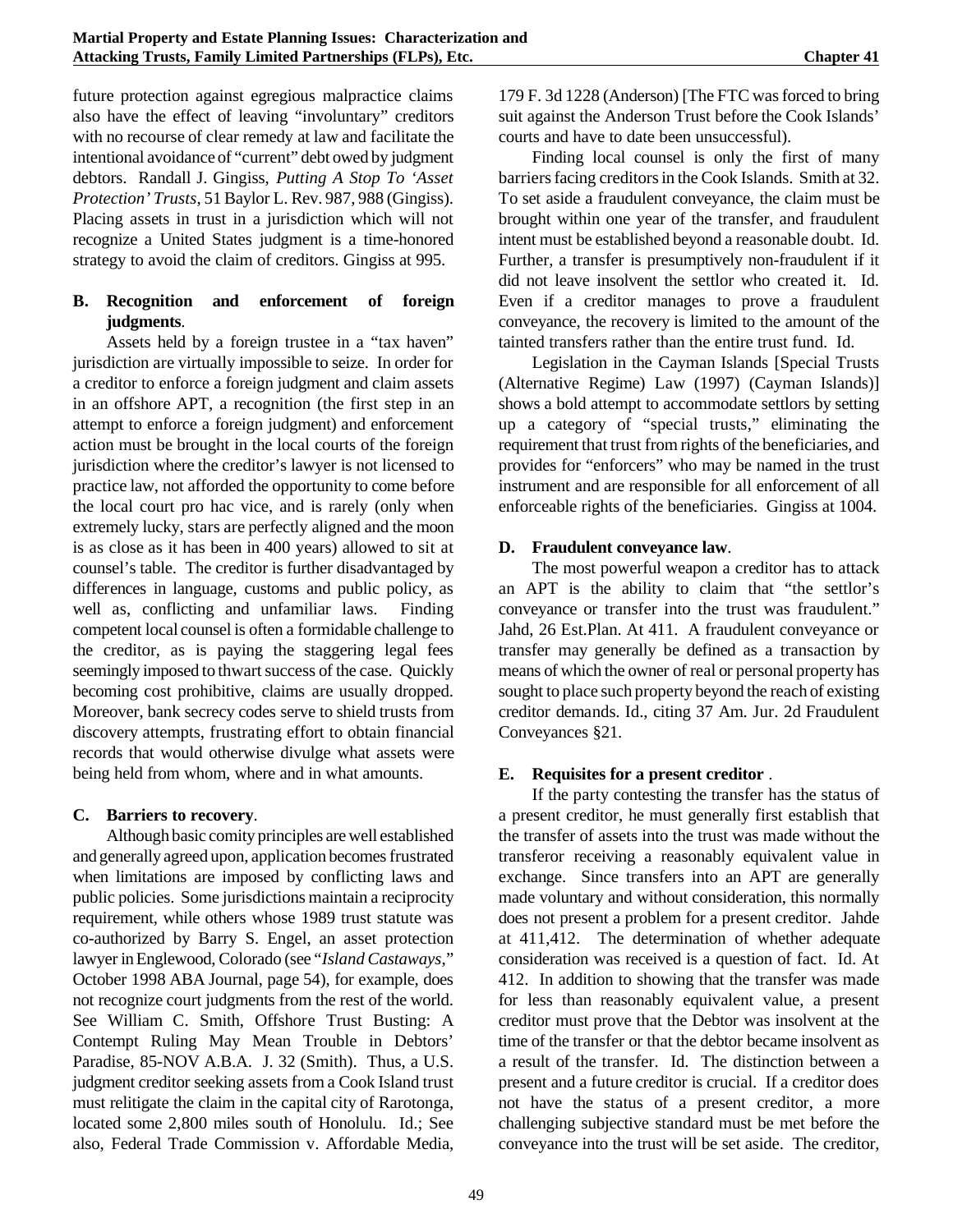whether present or future, can meet the standard by showing that the debtor made the transfer with the actual intent to hinder, dely or defraud any creditors of the debtor. UFTA §4.

### **F. Creditor's burden to prove fraudulent conveyance**.

Beneficiaries of APTS are commonly family members, clearly insiders under the UFTA and, as with gifts, rarely does the debtor receive adequate consideration for the transfer. Id. At 413. However, other factors may be significantly harder to prove depending on certain variables such as the settlor's post-transfer actions, the settlor's UFTA solvency status, existence of the creditor's cause of action and the creditor's timing in bringing the cause of action. Id. If the evidence shows the debtor's concealment, insolvency, and claims of creditors to exist on the date of the transfer of assets or that the trust was established in anticipation of liability, insolvency or fraud, then the creditor should be able to convince the Court the transfer was fraudulent. Id. Courts have found requisite fraudulent intent in literally thousands of cases in which the creditor's claim or cause of action existed on the date of transfer (Zahra Spiritual Trust v. United States, 910 F. 2d 240  $(5<sup>th</sup> Cir., 1990)$ ; In re: Janz, 432 NW2d 13 (Nev., 1988), but very few relating to claims of creditors whose claim or cause of action arose after the transfer, i.e., a future creditor. *But cf*. Alperin, Conveyance as Fraudulent Where Made in Contemplation of Possible Liability for Future Tort, 38 ALR3d 597; See also MandoliniCo. V. Chicago Produce Suppliers, 540 NE 2d 505 (III. App. 1<sup>st</sup> Dist., 1989).

The remedy afforded a creditor who is able to establish that the debtor's transfer into the APT was fraudulent is the ability to void the transfer to the extent necessary to satisfy the creditor's claim. Jahde at 413. However, a creditor has a problem if the creditor is unable to obtain jurisdiction over the APR as transferee, or its assets, or if the creditor's claim of fraudulent conveyance is time-barred under the governing lawof another country and that county's law is determined to be the governing law. Id.

#### **G. Statute of limitations**.

In all common law jurisdictions, a suit to set aside a fraudulent conveyance must be instituted within the applicable statute of limitations, depending on which jurisdiction's law will apply. In this regard, the situs of an APT is critical, the impending question being, "whose law applies?" If the law of the debtor's residence applies, the statute of limitation is generally four years from the date of the transfer or one year from the date of the

creditor's notice of the transfer. Id at 414. If the law of the offshore jurisdiction applies, limitations will be much shorter. Additionally, many countries with asset protection legislation have statutes that bar claims of creditors whose claims did not exist on the date of the statute. Id.

Foreign jurisdictions that are "debtor-friendly" generally have significantly shorter limitations periods in which creditors are permitted to challenge transfers as being fraudulent. For example, with respect to either present or future creditors, the UFTA has an alternative limitations period of the grantor of  $(1)$  four years from the date of the transfer, or (2) one year from the date the creditor discovered the transfer orshould have discovered the transfer. Id. In contrast, the Cook Islands limitations period is *immediate* as to future creditors and generally two years as to present creditors, and the Cook Islands statute does not include a known or should have known definition. Id.

#### **H. Burden of proof**.

Differences between the laws of the various asset protection jurisdictions and the laws of a given state are numerous and dramatic. For example, the Cook Islands state requires that a fraudulent transfer be proven by a creditor beyond a reasonable doubt, a muchhigher burden of proof for the creditor to meet than the preponderance of the evidence or even a clear and convincing standard typically found in the United States. Id.

Where a trust consists of personal property, it is usually construed by the jurisdiction designated as the "governing law" in the trust instrument and according to that jurisdiction's rules of construction. Therefore, in situations when it is not possible to determine the intent of the settlor by reference to the trust instrument, a role of lawof the jurisdiction specified in the trust instrument will be applied to fill in the gap. Restatement (Second) of Conflict of Laws §224. Similarly, matters regarding administration of the trust, such as the authority of the trustee to make certain investments and to take specific action with respect to the trust assets, will also be based on the law of the jurisdiction specified in the trust instrument. Id. §§268 and 271.

As one can see, it can be difficult to locate an offshore trust and even if one is located, there are many barriers to easily recovering assets in an offshore trust. The family lawpractitioner maywant to ask that the court order the other party to do a specific act (i.e., transfer funds to a joint account in the United States) and if the person fails to do so, the lawyer can initiate contempt proceedings, rather than jump into the murky waters of attacking an offshore trust.